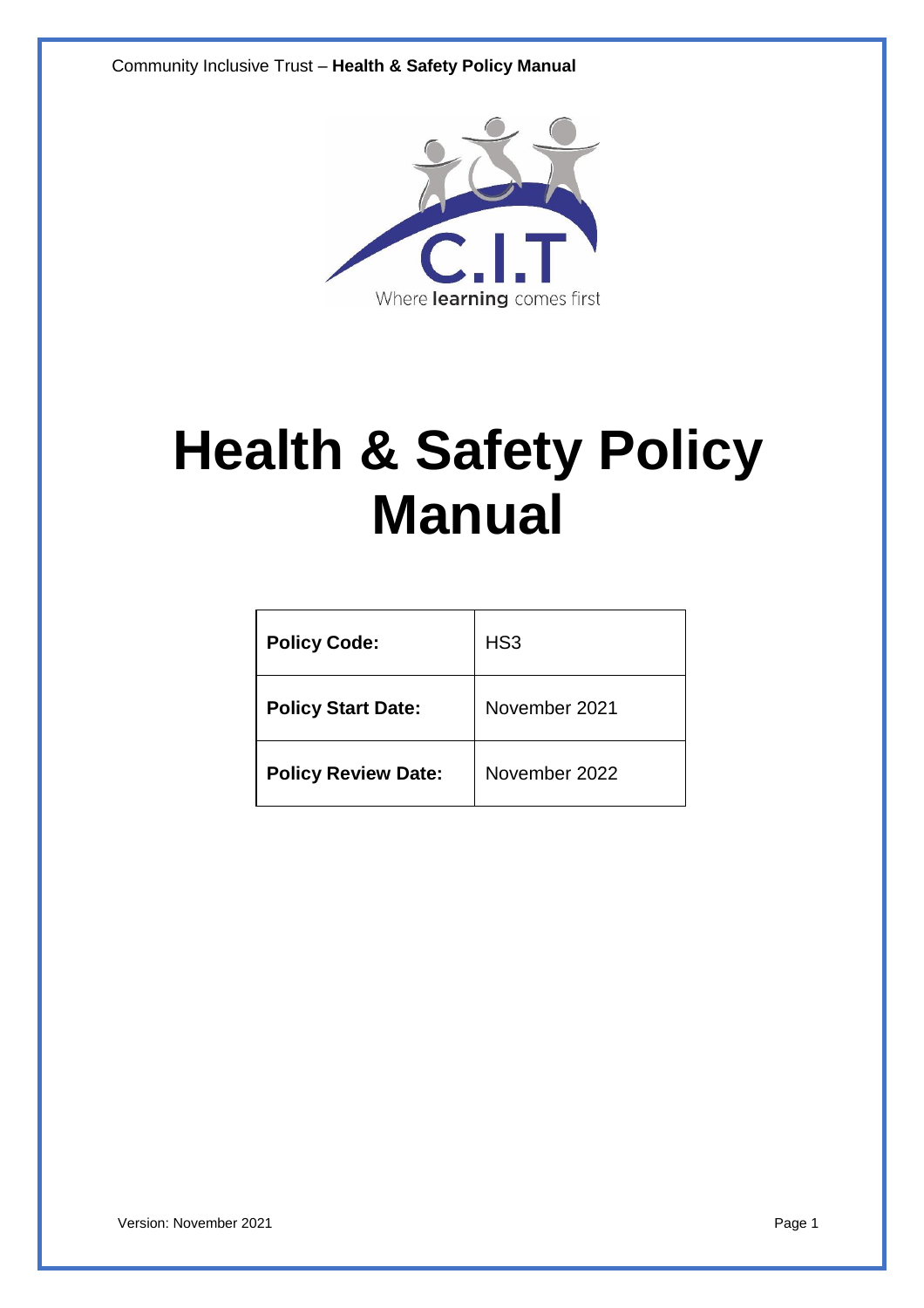# **Contents**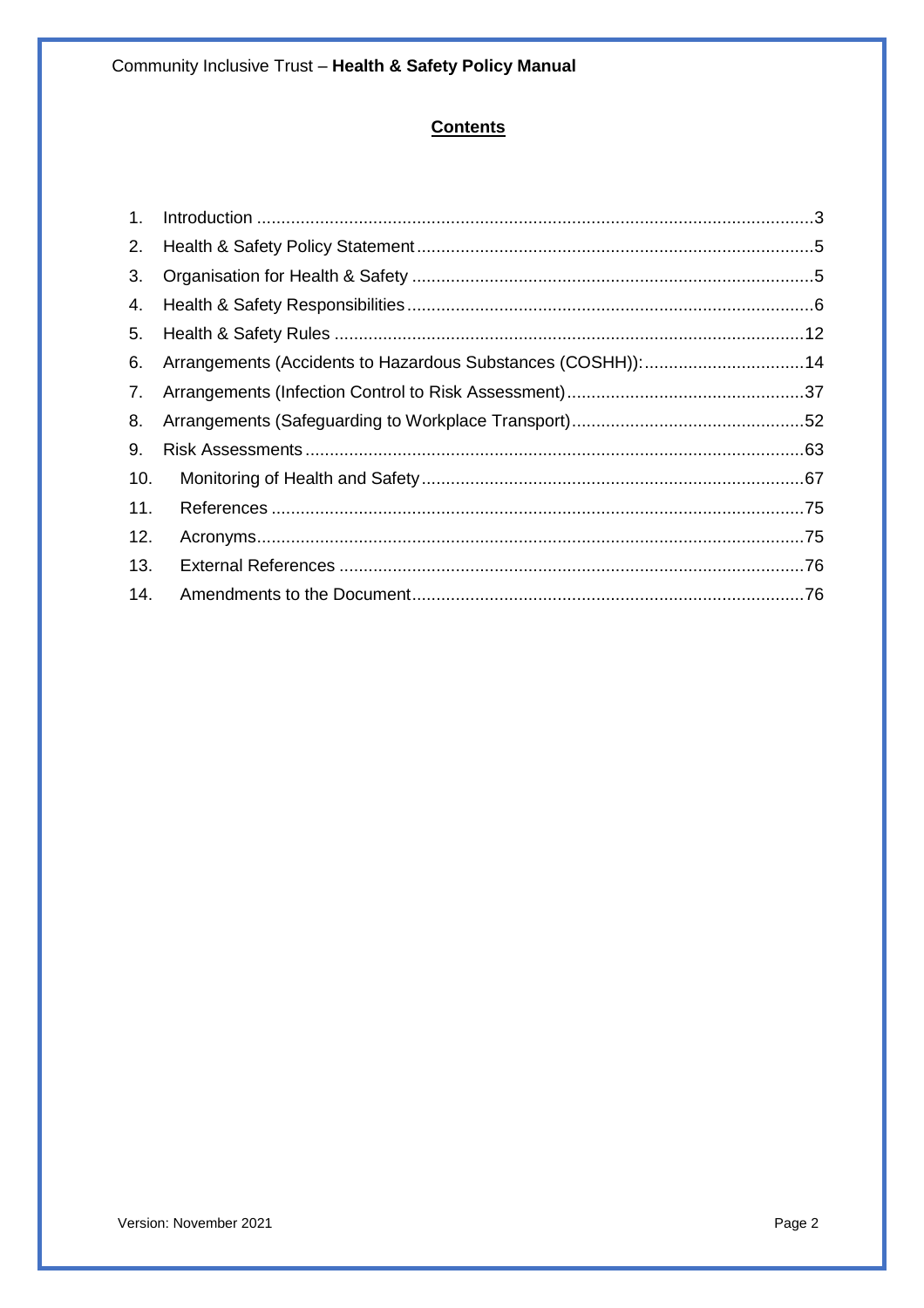#### <span id="page-2-0"></span>**1. Introduction**

- 1.1 Policy Manual:
	- 1.1.1 This Health and Safety Manual has been prepared by Ellis Whittam on our behalf and with our involvement. It contains our Health and Safety Policy as required by the Health and Safety at Work Act 1974 and it defines the way we manage the health and safety hazards and risks associated with our business, premises and activities.
	- 1.1.2 CIT Academies are committed to managing health and safety effectively to protect our employees and other persons with whom we interact because we recognise that we have not only a moral and legal duty but also that our employees are our greatest asset.
	- 1.1.3 Our Health and Safety Policy Statement sets out our commitment and the objectives we aspire to in managing health and safety. It is signed by the most senior person in our organisation to demonstrate that our commitment is led from the top.
	- 1.1.4 Our approach to managing health and safety will be pragmatic and proportionate and will be prioritised according to risk with the objective of maintaining continuous improvement. We accept that we cannot eliminate risk from everything we do but we can manage risk in such a way that exposure to hazards is controlled as far as is reasonably practical.
	- 1.1.5 We recognise that improvement in health and safety will not happen by chance and that planning to manage using a systematic approach through risk assessment is a necessary first step and an ongoing process. In moving forwards, we will wherever possible eliminate risk through selection and design of buildings, facilities, equipment and processes. Where risks cannot be eliminated they will be minimised by the use of physical controls or, as a last resort, through systems of work and personal protection.
	- 1.1.6 Our success in managing health and safety will be measurable and we look to establish performance standards against which we can monitor our progress to identify future actions to go into our improvement programme.
	- 1.1.7 Based on our performance measurement in the form of accident monitoring, internal monitoring and external audits we will review our health and safety arrangements periodically and at least annually. The results of our measurement will be recorded and presented to the Board in our Annual Report.
- 1.2 Policy Review:
	- 1.2.1 This Health and Safety Policy will be reviewed annually by Ellis Whittam Ltd in conjunction with our nominated responsible person.
	- 1.2.2 As each review is completed it will be signed off by the consultant from Ellis Whittam and confirmed by our nominated responsible person (at the end of the document).
- 1.3 Document Control:
	- 1.3.1 The electronic copy of the Health and Safety Policy provided by Ellis Whittam will remain the controlled copy. Where further controlled copies are required then these should be issued accordingly and added to a register of controlled copies. Any amendments made to the policy will be provided for each of the controlled copies to ensure all controlled copies in circulation remain up to date.
	- 1.3.2 If uncontrolled copies of the policy are printed either in whole or part, or if uncontrolled electronic copies are issued, then these will be clearly marked as an 'UNCONTROLLED COPY'.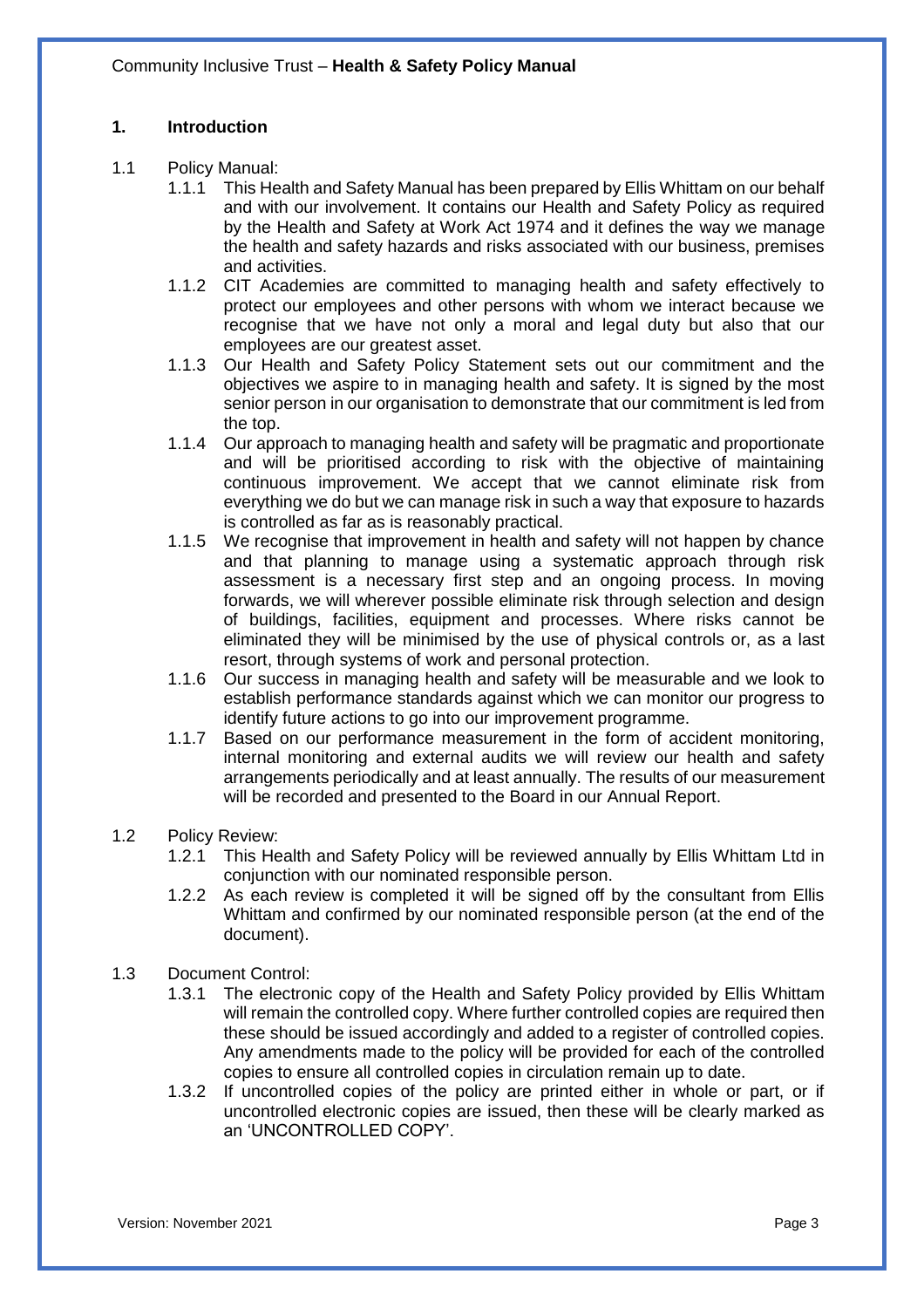### Community Inclusive Trust – **Health & Safety Policy Manual**

| <b>Copy Number</b><br>or Reference | Signed for<br>by<br>(Name/Job Title) | <b>Signed</b><br>& Dated | <b>Location kept</b>                               |
|------------------------------------|--------------------------------------|--------------------------|----------------------------------------------------|
|                                    |                                      |                          | Ambergate - Dysart<br>Road,                        |
|                                    |                                      |                          | Grantham, NG31 7LP                                 |
|                                    |                                      |                          | Caythorpe - High Street, Caythorpe,                |
|                                    |                                      |                          | Grantham, NG32 3DR                                 |
|                                    |                                      |                          | Chapel St Leonards - Amery Way,                    |
|                                    |                                      |                          | Chapel St Leonards, PE24 5LS                       |
|                                    |                                      |                          | Isaac Newton - Dysart Road,                        |
|                                    |                                      |                          | Grantham, NG31 9DG                                 |
|                                    |                                      |                          | John Fielding School - Ashlawn                     |
|                                    |                                      |                          | Drive, Boston, PE21 9PX                            |
|                                    |                                      |                          | Poplar Farm - Helmsley Road,                       |
|                                    |                                      |                          | Grantham, NG31 8XF                                 |
|                                    |                                      |                          | Sandon - Sandon Close, Grantham,                   |
|                                    |                                      |                          | <b>NG31 9AX</b>                                    |
|                                    |                                      |                          | Garth - Pinchbeck Road,<br>The                     |
|                                    |                                      |                          | Spalding, PE11 1QF<br>The Priory - Neville Avenue, |
|                                    |                                      |                          | Spalding, PE11 2EH                                 |
|                                    |                                      |                          | <b>Woodlands Academy - Partney</b>                 |
|                                    |                                      |                          | Road, Spilsby, PE23 5EJ                            |
|                                    |                                      |                          | Greenfields - Great North Road,                    |
|                                    |                                      |                          | Grantham, NG31 7US                                 |
|                                    |                                      |                          | St Paul's Primary & Nursery                        |
|                                    |                                      |                          | <b>School - Queen's Road, Spalding,</b>            |
|                                    |                                      |                          | <b>PE11 2JQ</b>                                    |
|                                    |                                      |                          | Foxfields - Hospital Lane, Blaby,                  |
|                                    |                                      |                          | LE8 4FE                                            |
|                                    |                                      |                          | Linchfield - Deeping St James,                     |
|                                    |                                      |                          | Crowson Way, PE6 8EY                               |

#### 1.4 Amendment Record:

- 1.4.1 Any amendments made to the Health and Safety Policy will be recorded in section 15 of this policy with information on changes made.
- 1.4.2 Where significant changes are to be made which could impact on the school or our students, we will consider the reasons for change, potential problems and how it will be implemented.

#### 1.5 Legislation:

1.5.1 Extracts of relevant legislation are provided for ease of reference on the Ellis Whittam webpage. Full copies of relevant legislation are available on the Office of Public Sector Information web page (www.opsi.gov.uk) and the National Archives (www.legislation.gov.uk).

#### 1.6 Guidance:

1.6.1 Guidance on a number of health and safety issues can be accessed by logging onto the Ellis Whittam webpage which we hope you will find useful as a quick reference source.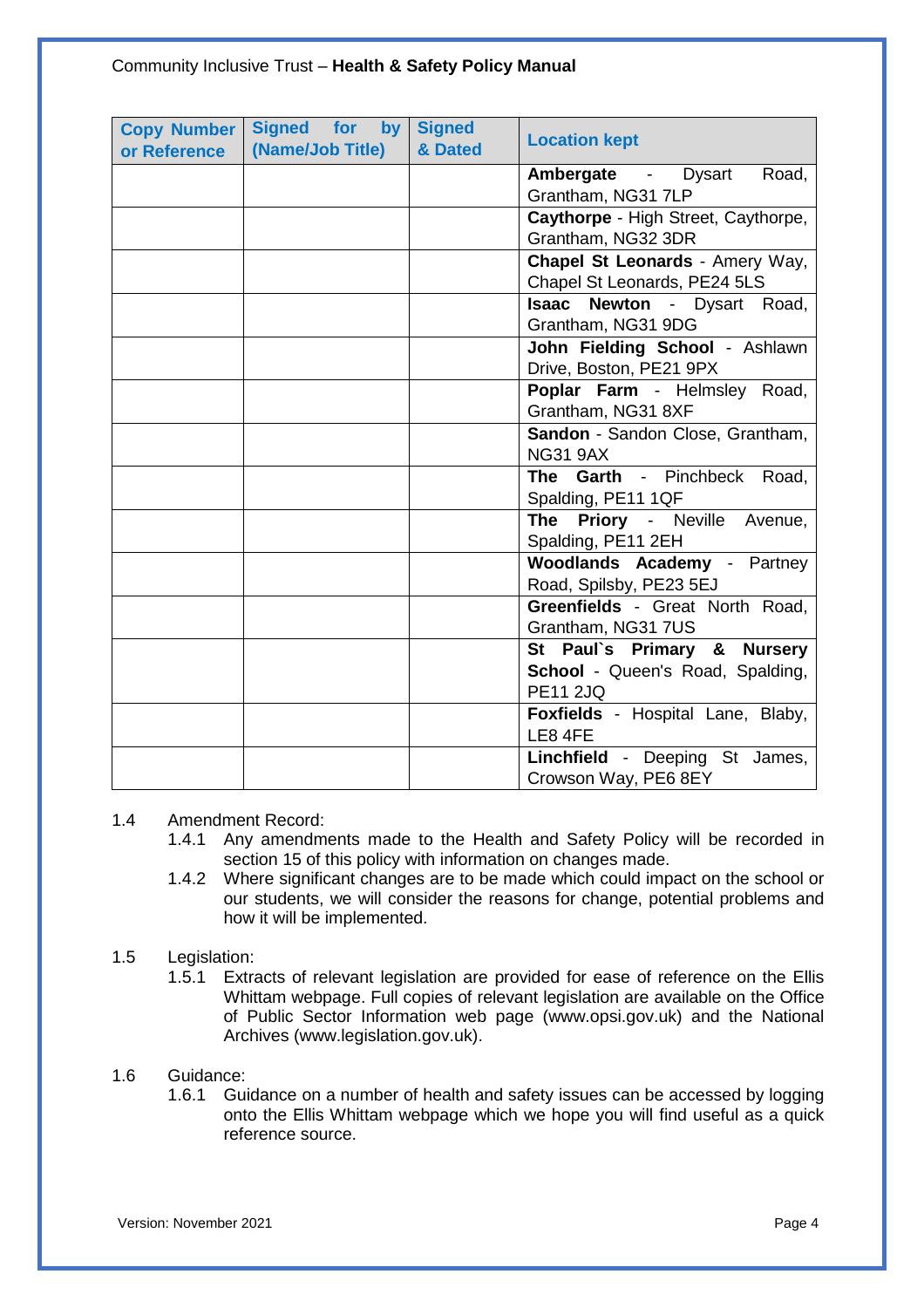1.6.2 Should you require further advice or assistance not available here then remember that advice on any health and safety issue is available from the Ellis Whittam advice line - Tel: 0345 226 8393.

#### 1.7 Form:

1.7.1 Relevant forms and templates that may be utilised can be accessed by logging onto the Ellis Whittam webpage.

#### <span id="page-4-0"></span>**2. Health & Safety Policy Statement**

- 2.1 CIT Academies recognises that it has a legal duty of care towards protecting the health and safety of its employees, pupils and others who may be affected by each school's activities. In order to discharge its responsibilities, the management of each school will:
	- 2.1.1 Bring this Policy Statement to the attention of all employees,
	- 2.1.2 Carry out and regularly review risk assessments to identify proportionate and pragmatic solutions to reducing risk,
	- 2.1.3 Communicate and consult with our employees on matters affecting their health and safety,
	- 2.1.4 Comply fully with all relevant legal requirements, codes of practice and regulations at International, National and Local level,
	- 2.1.5 Eliminate risks to health and safety, where possible, through selection and design of materials, buildings, facilities, equipment and processes,
	- 2.1.6 Encourage staff to identify and report hazards so that we can all contribute towards improving safety,
	- 2.1.7 Ensure that emergency procedures are in place at all locations for dealing with health and safety issues,
	- 2.1.8 Maintain our premises, provide and maintain safe plant and equipment,
	- 2.1.9 only engage contractors who are able to demonstrate due regard to health & safety matters,
	- 2.1.10 Provide adequate resources to control the health and safety risks arising from our work activities,
	- 2.1.11 Provide adequate training and ensure that all employees are competent to do their tasks,
	- 2.1.12 Provide an organisational structure that defines the responsibilities for health and safety,
	- 2.1.13 Provide information, instruction and supervision for employees,
	- 2.1.14 Regularly monitor performance and revise policies and procedures to pursue a programme of continuous improvement.
- 2.2 This Health and Safety Policy will be reviewed at least annually and revised as necessary to reflect changes to the school activities and any changes to legislation. Any changes to the Policy will be brought to the attention of all employees.

#### <span id="page-4-1"></span>**3. Organisation for Health & Safety**

- 3.1 The overall responsibility for health and safety rests at the highest management level. However, it is the responsibility of every employee to co-operate in providing and maintaining a safe place of work.
- 3.2 This part of our policy allocates responsibilities to line managers to provide a clear understanding of individuals' areas of accountability in controlling factors that could lead to ill health, injury or loss. Managers are required to provide clear direction and accept responsibility to create a positive attitude and culture towards health and safety.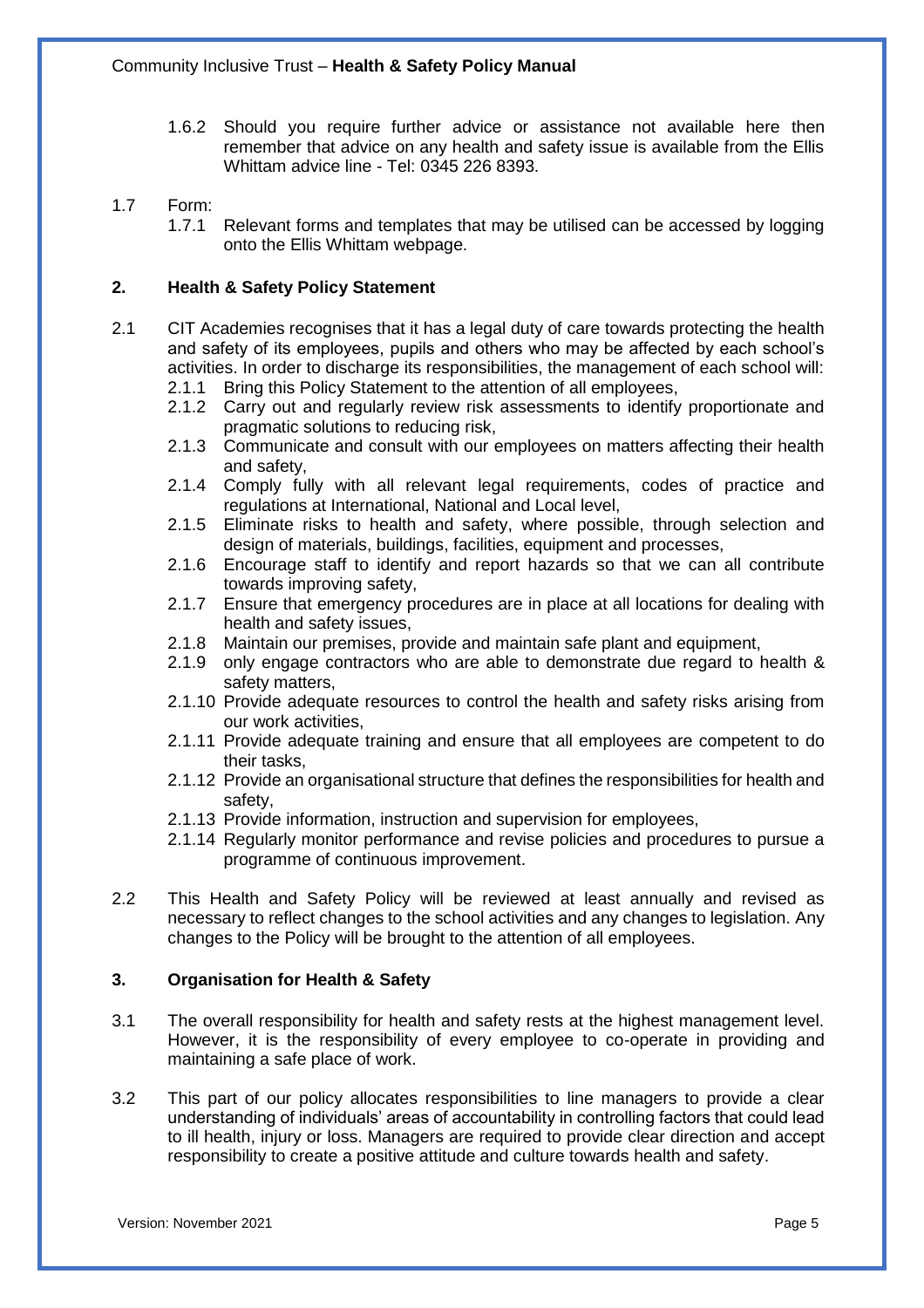

- 3.3 The following positions have been identified as having key responsibilities for the implementation of our health and safety arrangements.
	- 3.3.1 Trust Board
	- 3.3.2 CEO
	- 3.3.3 Local School Board
	- 3.3.4 Substantive Head Teacher
	- 3.3.5 Estates Manager
	- 3.3.6 Site Manager/Caretaker
	- 3.3.7 Curriculum Leaders
	- 3.3.8 Fire Marshals
	- 3.3.9 Health and Safety Partner Ellis Whittam
	- 3.3.10 CIT's Health & Safety Committee

#### <span id="page-5-0"></span>**4. Health & Safety Responsibilities**

4.1 The Trust Board has the ultimate responsibility for the Health and Safety throughout the Trust. It discharges this responsibility via the CEO who in turn discharges to Substantive Head teacher with support via the Estates Manger and Health and Safety Partner. The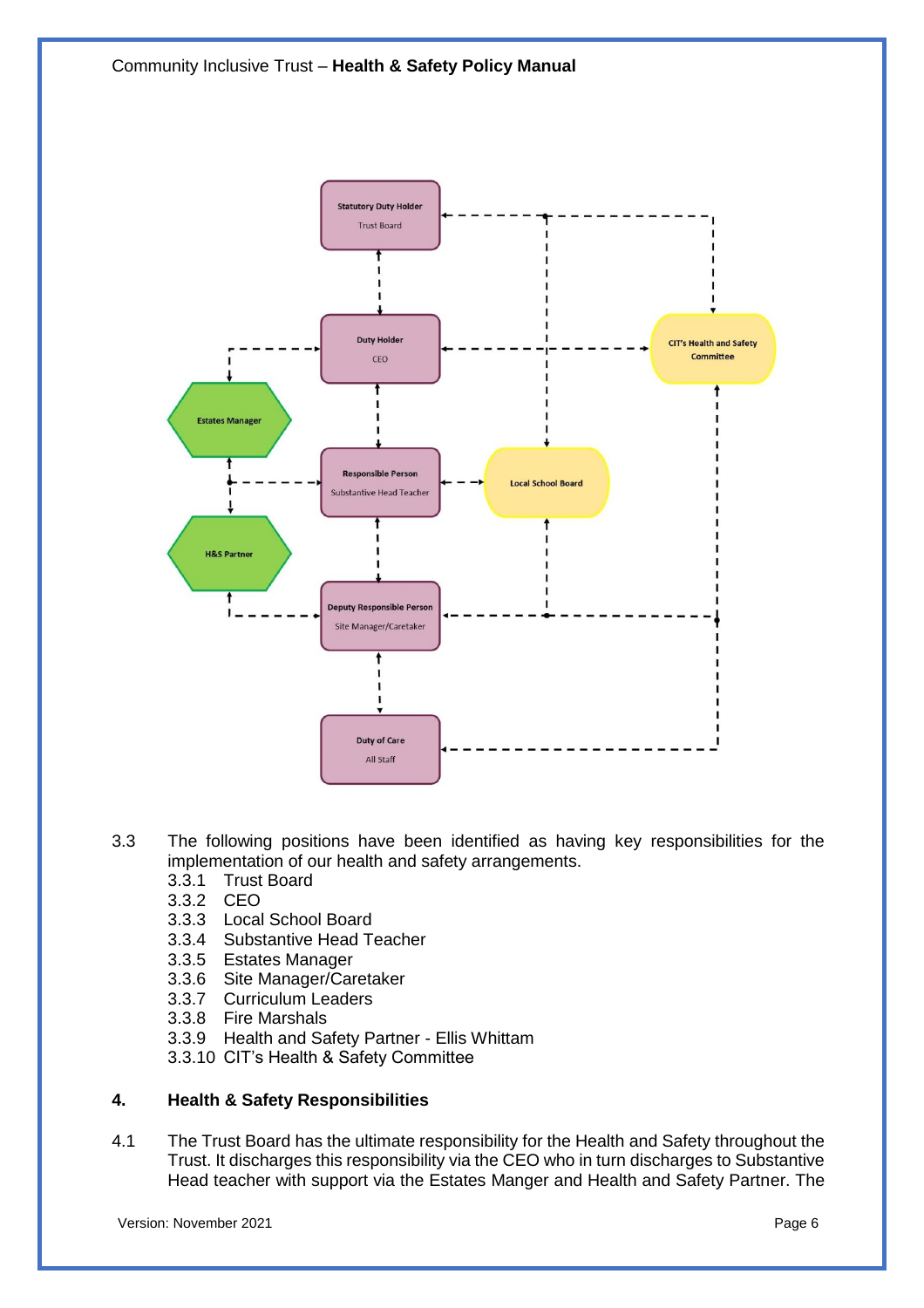Trust Board has nominated the CEO to have strategic responsibility for health and safety. The Trust Board will ensure that:

- 4.1.1 They provide a lead in developing a positive Health and Safety culture throughout the Trust,
- 4.1.2 Any decisions reflect its Health and Safety intentions,
- 4.1.3 Adequate resources are available for the implementation of Health and Safety,
- 4.1.4 An effective management structure for the implementation of Health and Safety is established,
- 4.1.5 They will promote the active participation of employees in improving Health and Safety performance,
- 4.1.6 They review the Health and Safety performance of the Trust annually and plan safety improvements for the following year.
- 4.2 The Local School Board have a strategic role in the running of their school including the management of health and safety. The Local School Board will ensure within their school that:<br>4.2.1
	- They provide a lead in developing a positive Health and Safety culture throughout the school,
	- 4.2.2 Any decisions reflect its Health and Safety intentions,
	- 4.2.3 Adequate resources are available for the implementation of Health and Safety,
	- 4.2.4 An effective management structure for the implementation of Health and Safety is established,
	- 4.2.5 They will promote the active participation of employees in improving Health and Safety performance,
	- 4.2.6 They review the Health and Safety performance of the school annually and plan safety improvements for the following year,
	- 4.2.7 Health and safety objectives are set across the whole school and for each department,
	- 4.2.8 Standards of health and safety are set across all areas,
	- 4.2.9 A health and safety plan of continuous improvement is created and monitored for progress against agreed targets,
	- 4.2.10 A risk management programme is developed and implemented across the school,
	- 4.2.11 Senior management are competent to fulfil their health and safety responsibilities and that effective training programmes have been put in to place,
	- 4.2.12 A system of communication and consultation with employees is established via the Health and Safety Committee,
	- 4.2.13 Monitoring systems are in place to monitor the effectiveness of the school's risk control,
	- 4.2.14 Health and safety policies and procedures are reviewed in light of the results of internal and external audits,
	- 4.2.15 Actions required by enforcing authorities are programmed and included within health and safety plans to ensure legal compliance.
	- 4.2.16 Appoint a named Health and Safety Governor.
- 4.3 The Substantive Head Teacher has overall responsibility within their school for ensuring compliance with Health and Safety legislation. The Substantive Head Teacher will ensure that:
	- 4.3.1 CIT Academies Health and Safety Policy is implemented and communicated effectively,
	- 4.3.2 A health and safety plan of continuous improvement is created and the Local School Board monitor progress against agreed targets,
	- 4.3.3 Suitable and sufficient funds, people, materials and equipment are provided to meet all health and safety requirements,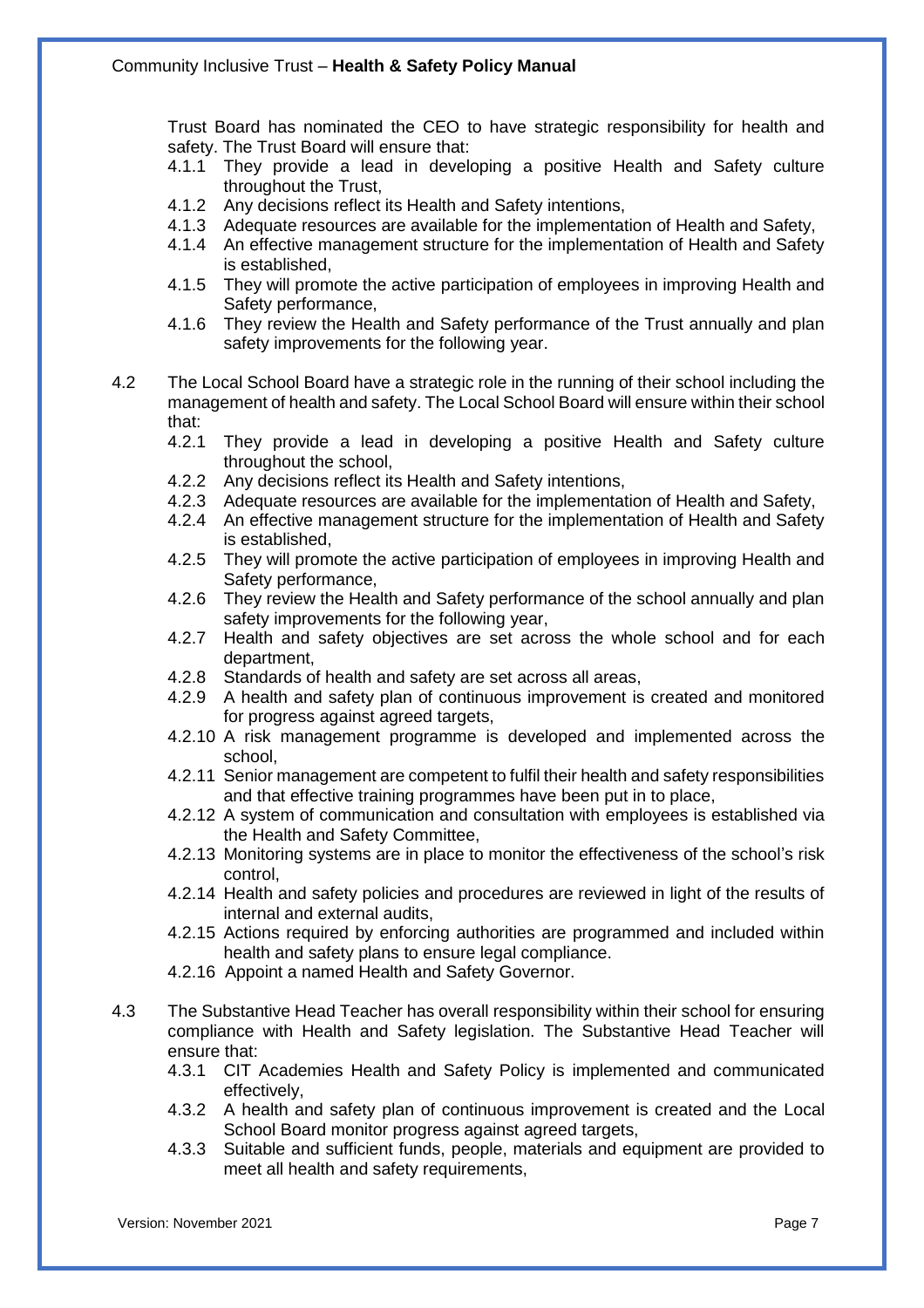- 4.3.4 Management designated with health and safety responsibilities are provided with support to enable health and safety objectives to be met,
- 4.3.5 A positive health and safety culture is promoted and that management develop a pro-active safety culture which will permeate into all activities undertaken and reach all personnel,
- 4.3.6 A system of communication and consultation with employees is established, 4.3.7 Effective training programmes have been put in to place,
- Effective training programmes have been put in to place,
- 4.3.8 An annual report on the safety performance of the school is presented to the Local School Board.
- 4.4 The Site Manager/Caretaker will ensure within their school that:
	- 4.4.1 School buildings and plant are maintained in accordance with CIT Academies Health and Safety Policy,
	- 4.4.2 Records of servicing and maintenance are retained and kept up to date,
	- 4.4.3 Contractors engaged are reputable, can demonstrate a good health and safety record and are made aware of relevant local health and safety rules and procedures,
	- 4.4.4 Safe systems of work are developed and implemented, 4.4.5 Risk assessments are completed, recorded and regular
	- 4.4.5 Risk assessments are completed, recorded and regularly reviewed,
	- 4.4.6 They communicate with staff on health and safety issues relating to building maintenance and the work of contractors,
	- 4.4.7 They encourage staff to report hazards and raise health and safety concerns,
	- 4.4.8 Statutory examinations are planned, completed and recorded,
	- 4.4.9 Any safety issues that cannot be dealt with are referred to the Head of School/ Head Teacher for action,
	- 4.4.10 Welfare facilities provided are maintained in a satisfactory state.
	- 4.4.11 Agreed safety standards are maintained particularly those relating to housekeeping.
- 4.5 Curriculum Leaders will ensure that in their areas of control:
	- 4.5.1 They actively lead the implementation of the Health and Safety Policy,
	- 4.5.2 They supervise their staff to ensure that they work safely,
	- 4.5.3 The completion of written risk assessments of teaching practices and activities including equipment and substances; that any general advice on safety matters given by the DfE, Local Authority and other relevant bodies in relation to the school are implemented, that this is then translated into written safe methods of working practice,
	- 4.5.4 Safe methods of work are implemented,
	- 4.5.5 Inform pupils, staff and visitors as to their own personal safety and makes sure they are aware of the health and safety procedures in place,
	- 4.5.6 Risk assessments are regularly reviewed,
	- 4.5.7 Accidents, ill health and 'near miss' incidents at work are recorded, investigated and reported to the,
	- 4.5.8 They communicate and consult with staff on health and safety issues,
	- 4.5.9 They encourage staff to report hazards and raise health and safety concerns,
	- 4.5.10 Safety training for staff is identified, undertaken and recorded to ensure staff are competent to carry out their work in a safe manner,
	- 4.5.11 Issues raised by anyone concerning safety are thoroughly investigated and, when necessary, further effective controls implemented,
	- 4.5.12 Equipment is maintained in a safe condition,
	- 4.5.13 Statutory examinations are planned, completed and recorded,
	- 4.5.14 Personal protective equipment is provided and worn by staff and pupils, and that staff and pupils are instructed in its use,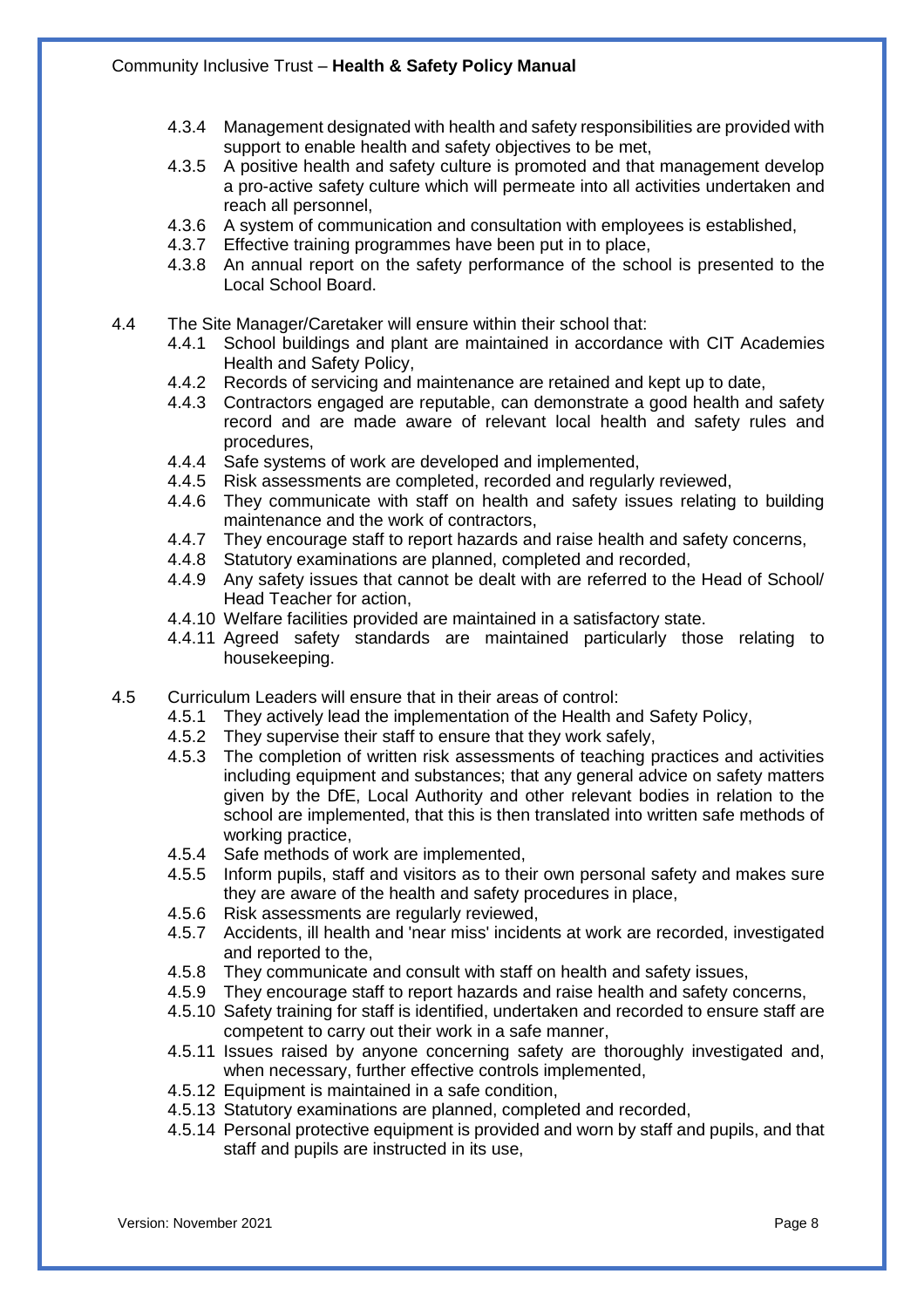- 4.5.15 Any safety issues that cannot be dealt with are referred to the Substantive Head Teacher for action,
- 4.5.16 Hazardous substances are stored, transported, handled and used in a safe manner according to manufacturers' instructions and established rules and procedures,
- 4.5.17 Agreed safety standards are maintained, particularly those relating to housekeeping,
- 4.5.18 All relevant safety documents including DfE Guides, etc. are maintained and made available to all employees,
- 4.5.19 Health and safety rules are followed by staff and pupils,
- 4.5.20 They perform regular health and safety inspections within their department as required by the Substantive Head Teacher.
- 4.6 Teachers will ensure that in their areas of responsibility:
	- 4.6.1 They actively lead the implementation of the CIT Academies Health and Safety Policy,
	- 4.6.2 They supervise their staff and pupils to ensure that their lessons and activities are carried out safely,
	- 4.6.3 Safe teaching practices are developed and implemented,
	- 4.6.4 Risk assessments are completed, recorded and regularly reviewed,
	- 4.6.5 Accidents, ill health and 'near-miss' incidents at work are investigated, recorded and reported to the Substantive Head Teacher,
	- 4.6.6 They communicate and consult with staff on health and safety issues,
	- 4.6.7 They encourage staff and pupils to report hazards and raise health and safety concerns,
	- 4.6.8 Equipment is maintained in a safe condition,
	- 4.6.9 Personal protective equipment where required is provided and that staff and pupils are instructed in its use,
	- 4.6.10 Any safety issues that cannot be dealt with are referred to the Substantive Head Teacher for action,
	- 4.6.11 Hazardous substances are stored, transported, handled and used in a safe manner according to manufacturers' instructions and established rules and procedures,
	- 4.6.12 Agreed safety standards are maintained, particularly those relating to housekeeping,
	- 4.6.13 All relevant safety documents including CLEAPSS, DfES Guides, etc. are maintained and made available to all employees,
	- 4.6.14 Health and safety rules are followed by all staff and pupils.
- 4.7 All pupils must:
	- Co-operate with Teachers and school staff on health and safety matters,
	- 4.7.2 Not interfere with anything provided to safeguard their own health and safety or the safety of others,
	- 4.7.3 Take reasonable care of their own health and safety; and report all health and safety concerns to a Teacher.
- 4.8 All employees must:
	- 4.8.1 Take reasonable care of their own safety,
	- 4.8.2 Take reasonable care of the safety of others affected by their actions,
	- 4.8.3 Observe the safety rules,
	- 4.8.4 Comply with CIT Academies Health and Safety Policy,
	- 4.8.5 Conform to all written or verbal instructions given to them to ensure their personal safety and the safety of others,
	- 4.8.6 Dress sensibly and safely for their particular working environment or occupation,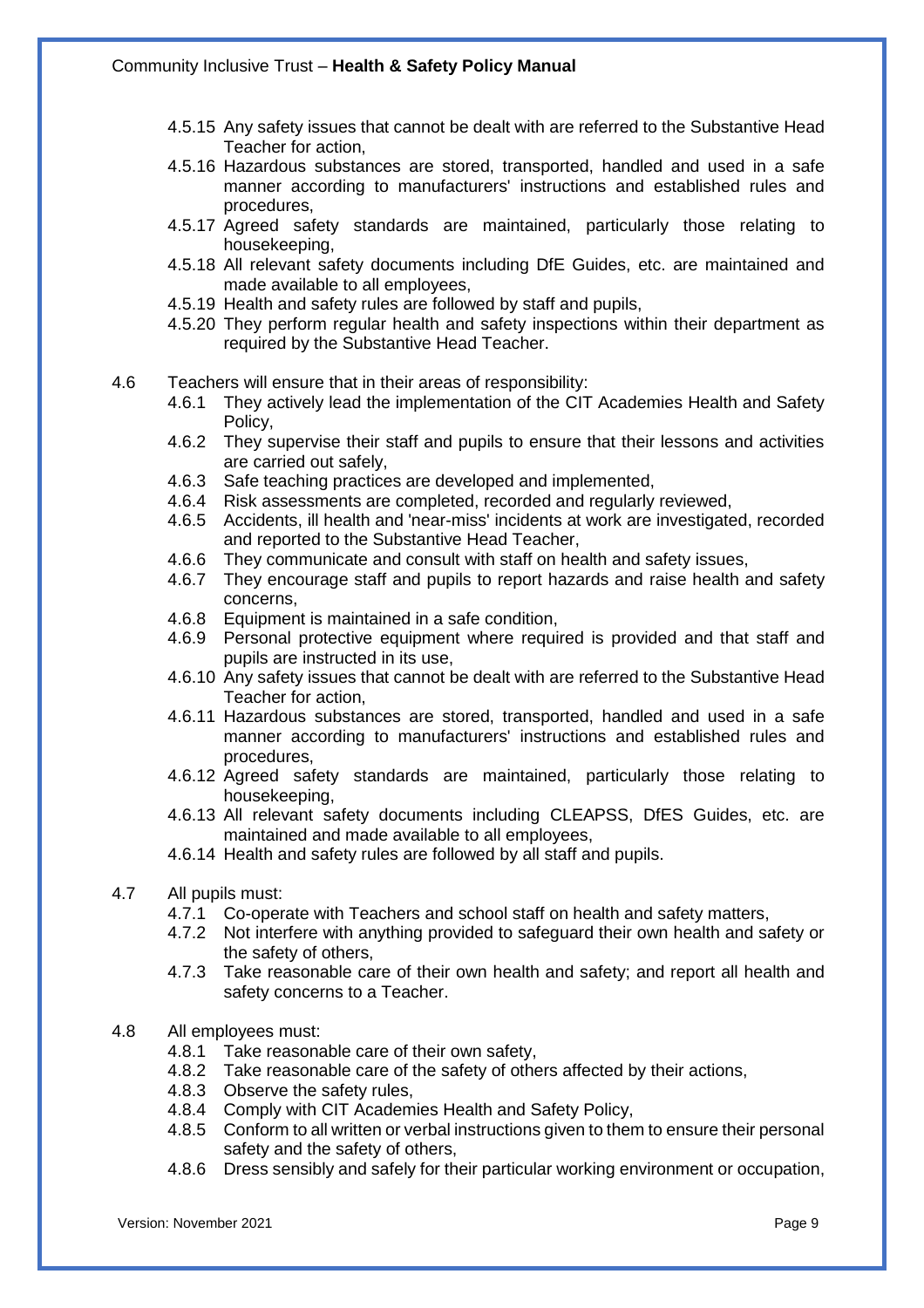- 4.8.7 Conduct themselves in an orderly manner in the work place and refrain from any antics or pranks,
- 4.8.8 Use all safety equipment and/or protective clothing as directed,
- 4.8.9 Avoid any improvisations of any form which could create an unnecessary risk to their personal safety and the safety of others,
- 4.8.10 Maintain all equipment in good condition and report defects to their supervisor,
- 4.8.11 Report any safety hazard or malfunction of any item of plant or equipment to their supervisor,
- 4.8.12 Report all accidents to their supervisor whether an injury is sustained or not,
- 4.8.13 Attend as requested any health and safety training course,
- 4.8.14 Observe all laid down procedures for processes, materials and substances used,
- 4.8.15 Observe the fire evacuation procedure and the position of all fire equipment and fire exit routes.
- 4.9 All contractors must:
	- 4.9.1 Take reasonable care of their own safety,
	- 4.9.2 Take reasonable care of the safety of pupils, school staff and others affected by their actions,
	- 4.9.3 Observe the safety rules of the school,
	- 4.9.4 Submit their health and safety policy and relevant risk assessments to the school for approval,
	- 4.9.5 Comply with and accept our health and safety policy, if they do not have one,
	- 4.9.6 Review the sites asbestos register and ensure no risk of disturbance of ACM will occur from the works to be undertaken,
	- 4.9.7 Dress appropriately, sensibly and safely when on school premises and for the task being undertaken,
	- 4.9.8 Conduct themselves in an orderly manner in the work place and refrain from any antics or pranks,
	- 4.9.9 Use all safety equipment and/or protective clothing as required by the school and as indicated in the risk assessment for the task,
	- 4.9.10 Avoid any improvisations of any form which could create an unnecessary risk to their personal safety and the safety of others,
	- 4.9.11 Maintain all equipment in good condition, not use any defective equipment and ensure that any portable electrical equipment bears a current test certificate,
	- 4.9.12 Report any safety hazard or malfunction of any item of plant or equipment to their supervisor,
	- 4.9.13 Report all incidents to their supervisor and to the school whether an injury is sustained or not,
	- 4.9.14 Ensure that their employees only use equipment for which they have been trained,
	- 4.9.15 Attend as requested any health and safety training course,
	- 4.9.16 Observe all agreed procedures for processes, materials and substances used,
	- 4.9.17 Observe the fire evacuation procedure and the position of all fire equipment and not obstruct fire exit routes or inhibit fire alarm sensors or devices,
	- 4.9.18 Provide adequate first aid arrangements unless otherwise agreed with the school.
- 4.10 All visitors are required to sign in at the reception. Visitors will be collected from reception by the member of staff concerned or escorted to the appropriate area of the School.
- 4.11 Hirers of the School premises must use plant, equipment and substances correctly and use the appropriate safety equipment. They will be made aware of their obligations in relation to health and safety when making the booking.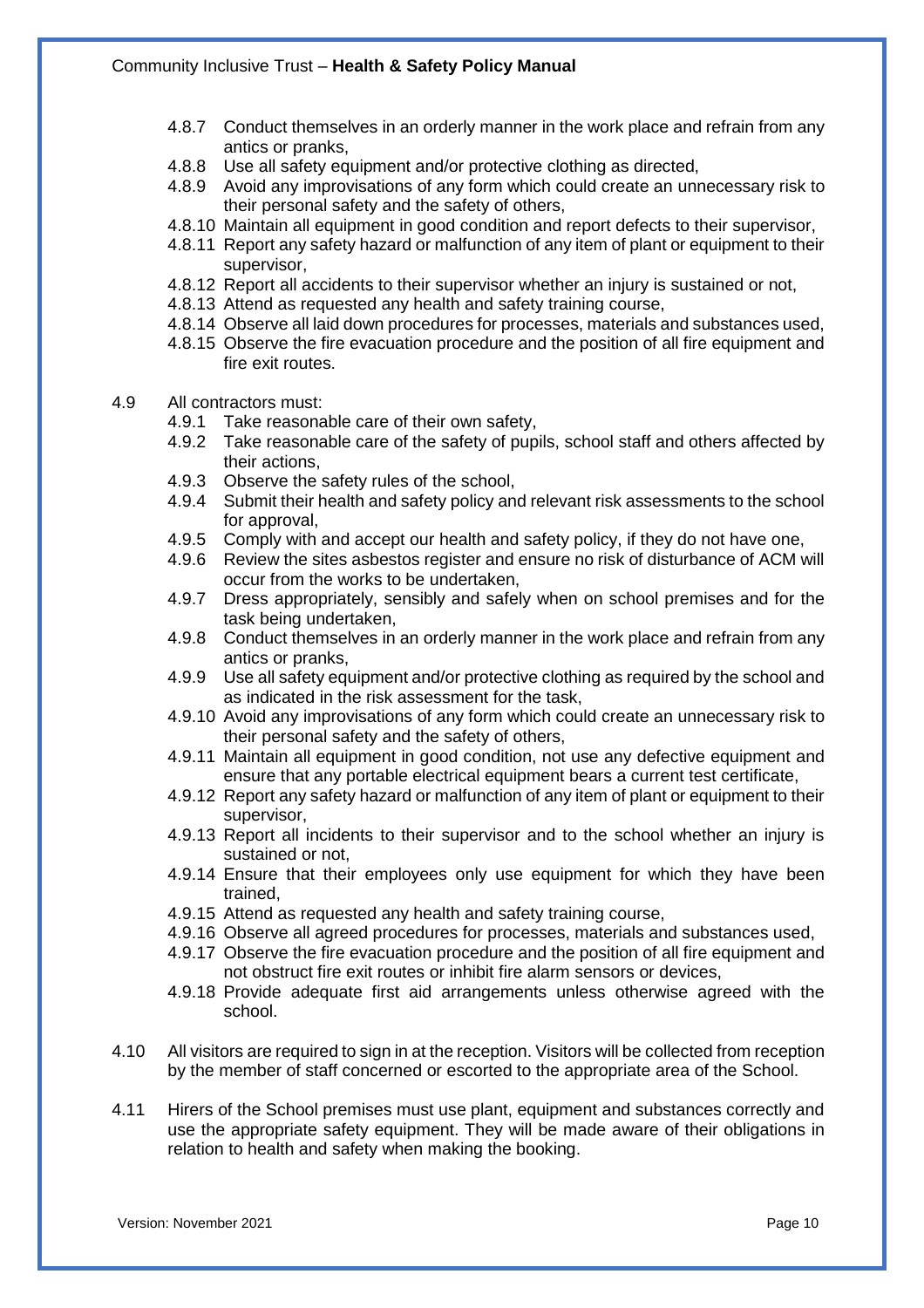- 4.12 Whilst on site, all visitors and contractors must wear a visitor's badge. Cleaning contractor's employees must wear an identifiable uniform or an identity badge at all times. Temporary teaching staff on cover duties will be required to record their presence by reporting to reception.
- 4.13 If a member of staff meets someone on site who they do not recognise and is not wearing a visitor's badge, they should, if they do not feel threatened, enquire if the person needs assistance and accompany them either to the reception or off the site, as appropriate.
- 4.14 If an intruder is uncooperative about going to the reception or leaving the site, or a member of staff feels threatened, or is threatened with violence or a violent attack takes place, immediate help from the Police should be sought by telephone.
- 4.15 The Estates Manager will:
	- 4.15.1 Assist the Trust and schools belonging to the Trust in the implementation of the health and safety policy,
	- 4.15.2 Ensure that the health and safety policy is reviewed annually,
	- 4.15.3 Assist the Trust in developing a health and safety plan to ensure that strategic objectives for compliance with legislation and control of risk are met,
	- 4.15.4 Assist schools belonging to the Trust in developing a health and safety plan to ensure specific objectives for compliance with legislation and control of risk are met,
	- 4.15.5 Advise the Trust and schools belonging to the Trust of relevant changes in health and safety legislation, codes of practice and industry standards,
	- 4.15.6 Provide advice on health and safety training requirements,
	- 4.15.7 Assist in investigating and reporting serious accidents.
- 4.16 Ellis Whittam (Health and Safety Partner), in agreement with management, provides us with the following services:
	- 4.16.1 A general risk assessment in the first part of the contract that forms the basis of our risk management programme and helps us plan our future actions to reduce risk,
	- 4.16.2 Development of our documentation throughout the period of our contract and keeping it updated for:
		- 4.16.2.1 Changes in Health and Safety legislation relevant to us,
		- 4.16.2.2 Organisational changes which affect our management system.
	- 4.16.3 A consultant visit to train senior managers and to support our implementation of this Policy by:
		- 4.16.3.1 Assisting us to complete specific risk assessments,
		- 4.16.3.2 Providing further training, as agreed, on relevant agreed topics,
		- 4.16.3.3 Reviewing and auditing our health and safety procedures and legal compliance,
		- 4.16.3.4 Providing advice on implementing changes and system procedures.
	- 4.16.4. Ellis Whittam is also contracted to:
		- 4.16.4.1 Fulfil the role of 'Competent Person', providing advice and assistance on Health and Safety issues,
		- 4.16.4.2 Provide for us a telephone advisory service available 24 hours per day, 365 days of the year,
		- 4.16.4.3 Provide crisis help if we have a serious accident or incident involving the Enforcement Authorities,
		- 4.16.4.4 Provide briefings to help keep us up to date with new and forthcoming legislation.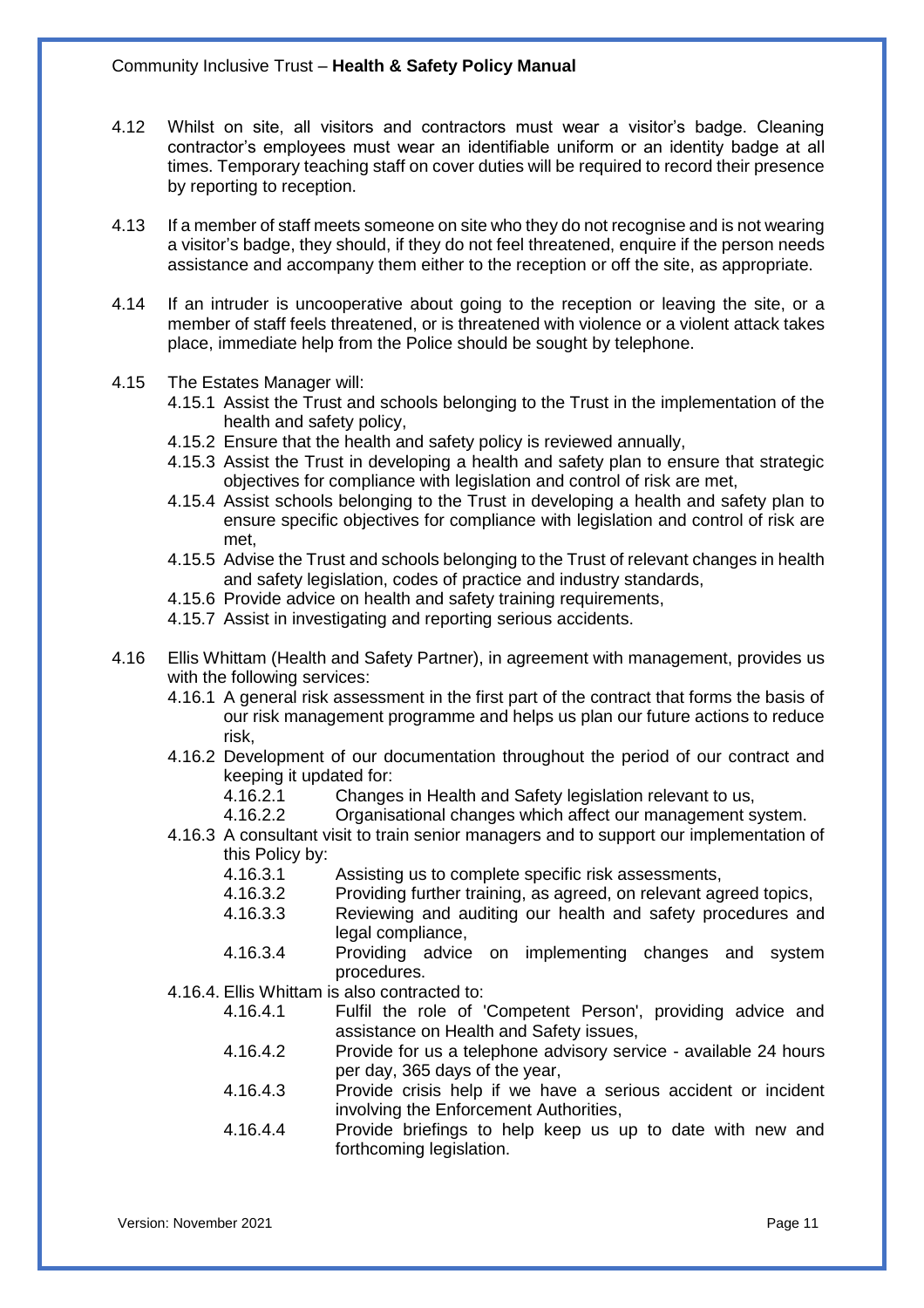## 4.17 **CIT's Health and Safety Committee**

- 4.17.1 The prime purpose of the Committee is to enable communication, consultation and assurances between the Trust Board, central services and school-based staff on health and safety issues. It also advises the Chief Executive on health and safety issues and enables monitoring of the Trust's overall Health and Safety Action Plan.
- 4.17.2 The Committee operates in a positive way reinforcing safety culture and employee participation in the management of health and safety within the CIT.
	- 1. Review performance of its academies via the CIT's Health and Safety management systems.
	- 2. Consider trends and issues and seek to engage with stakeholders on ways to address trends and issues, as appropriate.
	- 3. Consider accident and incident figures across its academies in order to establish any trends of concern and recommend actions to improve performance in those areas to the Chief Executive and Trust Board.
	- 4. Endeavour to ensure an agreed, uniform approach to health and safety across the Trust's academies, particularly in relation to implementation of the CIT's Health and Safety Policy.
	- 5. Consider reports, correspondence or relevant issues from trade union safety representatives, Local School Boards (LSBs), outside agencies and enforcing authorities.
	- 6. Review health and safety audit action plans as deemed appropriate by CIT, in accordance with the prevailing legislation, standards, departmental guidance or other requirements.
	- 7. Agree and monitor the delivery of health and safety training by the academies across all aspects required by the above pieces of legislation, standards, guidance, regulation and departmental advice, as is required by the Corporate Governance Standards.
	- 8. Flag up any concerns in writing to both the Chief Executive and the Principal of the academy concerned (if relevant).

#### <span id="page-11-0"></span>**5. Health & Safety Rules**

- 5.1 This section of our Health and Safety Policy specifies the rules laid down for the attention of all employees. These rules are prepared in accordance with legal requirements and acknowledged safe working practices. In addition to the legal duty imposed upon employees to comply with these rules, failure to observe them will be considered to be a breach of the contract of employment and will result in disciplinary action being taken.
- 5.2 Employees are reminded that a breach of health and safety legislation by an employee is a criminal offence and action taken by an Enforcing Officer against an individual may result in heavy penalties.
- 5.3 Safety rules may vary depending upon the nature of work and the circumstances therefore the overriding requirement is that employees are expected to act in a sensible manner and adhere to verbal instructions given by Management.

#### 5.4 General:

- 5.4.1 It is the duty of all employees to co-operate with the Trust in fulfilling our legal obligations in relation to health and safety.
- 5.4.2 Employees must not intentionally or recklessly interfere with anything provided in the interests of health, safety or welfare.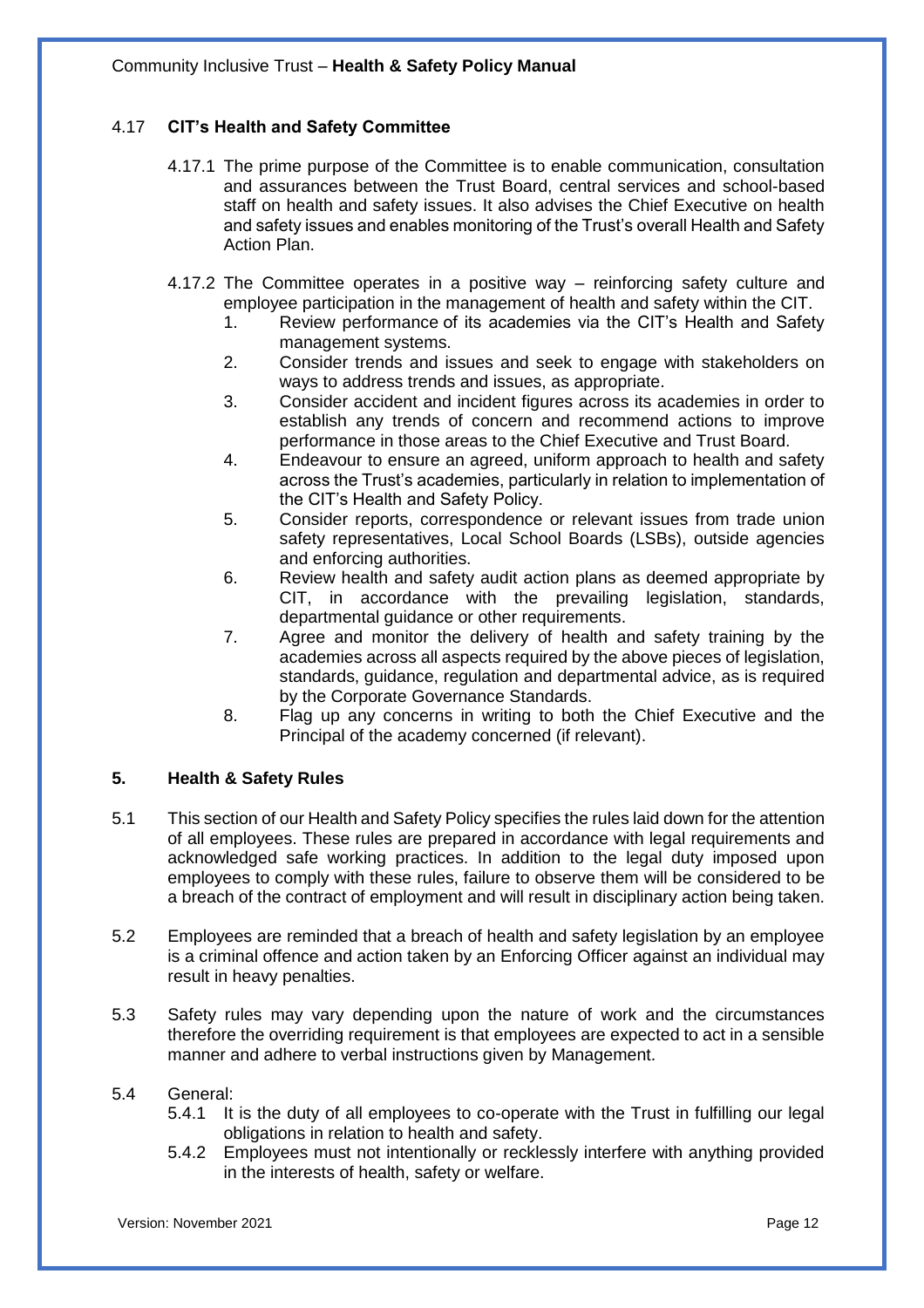- 5.4.3 Employees are required to notify to management of any unsafe activity, item or situation.
- 5.5 Working Practices:
	- 5.5.1 Employees must not operate any item of plant or equipment unless they have been trained and authorised.
	- 5.5.2 Employees must make full and proper use of all equipment guarding,
	- 5.5.3 Employees must not clean any moving item of plant or equipment,
	- 5.5.4 Employees must not make any repairs or carry out maintenance work of any description unless authorised to do so,
	- 5.5.5 Employees must use all substances, chemicals, liquids etc., in accordance with all written instructions,
	- 5.5.6 Employees must not smoke except in prescribed areas.
- 5.6 Hazard/Warning Signs and Notices:
	- 5.6.1 Employees must comply with all hazard/warning signs and notices displayed on the premises.
	- 5.6.2 Working Conditions / Environment,
	- 5.6.3 Employees must make proper use of all equipment and facilities provided to control working conditions/ environment,
	- 5.6.4 Employees must keep stairways, corridors, classrooms and work areas clear and in a clean and tidy condition,
	- 5.6.5 Employees must dispose of all rubbish, scrap and waste materials using the facilities provided,
	- 5.6.6 Employees must clear up any spillage or liquids in the prescribed manner,
	- 5.6.7 Employees must deposit all waste materials and substances at the correct disposal points and in the prescribed manner.
- 5.7 Protective Clothing and Equipment:
	- 5.7.1 Employees must use all items of protective clothing/equipment provided as instructed,
	- 5.7.2 Employees must store and maintain protective clothing/equipment in the approved manner,
	- 5.7.3 Employees must report any damage, loss, fault or unsuitability of protective clothing/equipment to their supervisor.
- 5.8 Fire Precaution:
	- 5.8.1 Employees must comply with all laid down emergency procedures,
	- 5.8.2 Employees must not obstruct any fire escape route, fire equipment or fire doors,
	- 5.8.3 Employees must not misuse any firefighting equipment provided,
	- 5.8.4 Employees must report any use of firefighting equipment to their supervisor.
- 5.9 Accidents:
	- 5.9.1 Employees must seek medical treatment for work related injuries they receive by contacting a designated first aider. Upon returning from treatment they must report the incident to their supervisor,
	- 5.9.2 Employees must ensure that any accident or injury treatment is properly recorded in the Accident Book,
	- 5.9.3 Employees must notify management of any incident in which damage is caused to property.
- 5.10 Health:
	- 5.10.1 Employees must report to management any medical condition or medication which could affect the safety of themselves or others,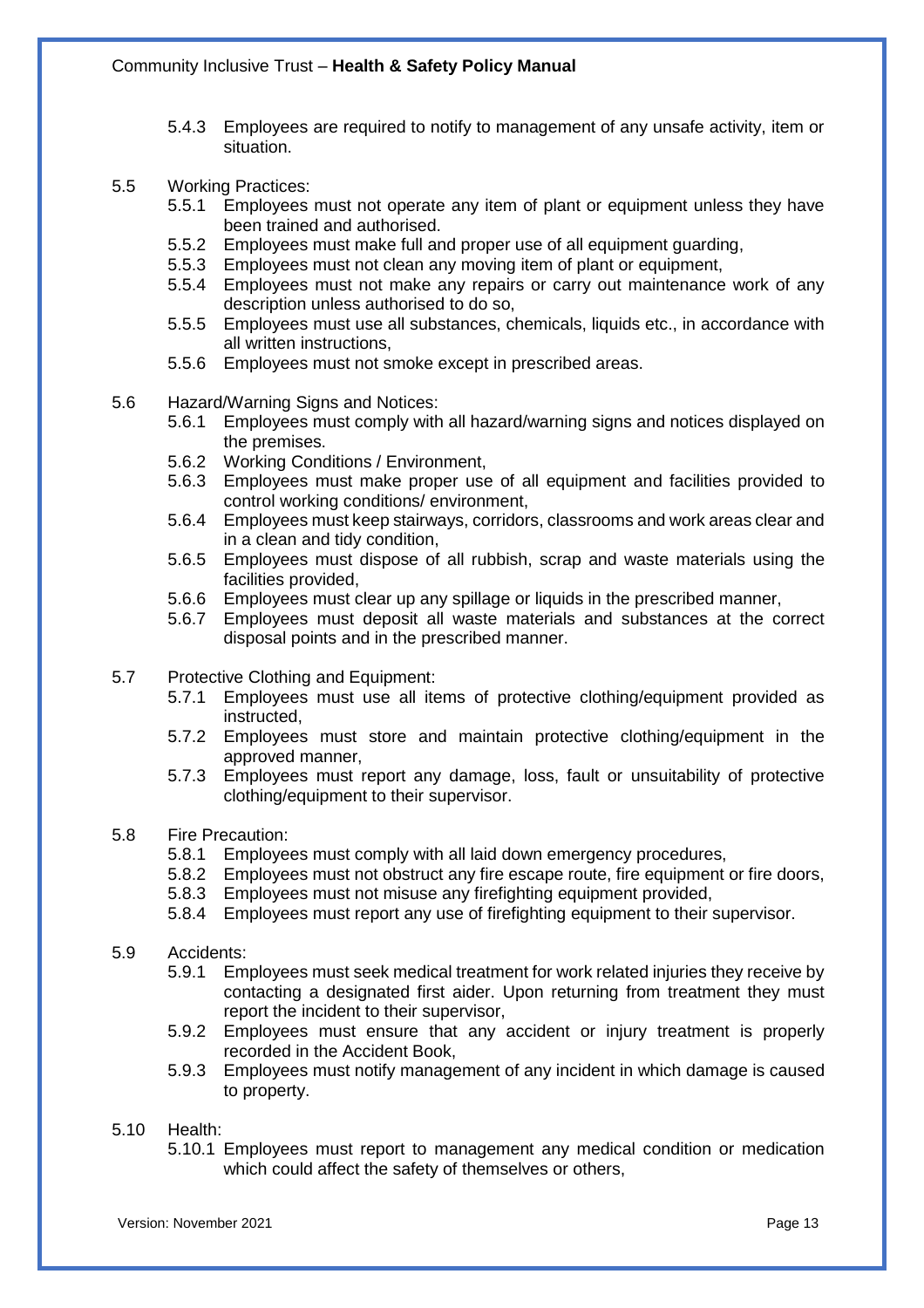- 5.10.2 Employees must co-operate with the management on the implementation of the medical and occupational health provisions.
- 5.11 School Transport:
	- 5.11.1 Drivers must carry out prescribed checks of vehicles prior to use and in conjunction with the laid down checking procedure,
	- 5.11.2 Employees must not drive or operate any vehicles for which they do not hold the appropriate driving licence or permit,
	- 5.11.3 Employees must not carry unauthorised passengers or unauthorised loads,
	- 5.11.4 Employees must not use vehicles for unauthorised purposes,
	- 5.11.5 Employees must not load vehicles above the stated capacity,
	- 5.11.6 Employees must not drive or operate vehicles whilst suffering from a medical condition or illness that may affect their driving or operating ability,
	- 5.11.7 Employees must not drive whilst using a mobile phone or any other electronic device.
- 5.12 Rules Covering Gross Misconduct. An employee will be liable to summary dismissal if they are found to have acted in any of the following ways:
	- 5.12.1 A serious or wilful breach of Safety Rules,
	- 5.12.2 Unauthorised removal or interference with any guard or protective device,
	- 5.12.3 Unauthorised operation of any item of plant or equipment,
	- 5.12.4 Unauthorised removal of any item of first aid equipment,
	- 5.12.5 Wilful damage to, misuse of or interference with any item provided in the interests of Health and Safety or welfare at work,
	- 5.12.6 Unauthorised removal or defacing or any label, sign or warning device,
	- 5.12.7 Horseplay or practical jokes which could cause accidents,
	- 5.12.8 Making false statements or in any way deliberately interfering with evidence following an accident or dangerous occurrence,
	- 5.12.9 Misuse of any item of equipment, utensil, fitting/ fixture, vehicle or electrical equipment,
	- 5.12.10 Deliberately disobeying an authorised instruction,
	- 5.12.11 Misuse of chemicals or substances.

#### <span id="page-13-0"></span>**6. Arrangements (Accidents to Hazardous Substances (COSHH)):**

- 6.1 Accident, Incident and Ill-Health Recording, Reporting and Investigation. This policy sets out the procedures that are to be followed when any employee, pupil, visitor or contractor has an accident, near miss or dangerous occurrence on school premises. Employees who develop a work-related illness must also report via these procedures.
	- 6.1.1 Definitions:
		- 6.1.1.1 An accident is an unplanned event that causes injury to persons, damage to property or a combination of both,
		- 6.1.1.2 A near miss is an unplanned event that does not cause injury or damage but could do so,
		- 6.1.1.3 A work-related illness is illness that is contracted by an employee through the course of work as a result of activities carried out by the school.
	- 6.1.2 The Accident Book:
		- 6.1.2.1 All accidents resulting in personal injury must be recorded according to the sites reporting tool e.g. Accident Report Form/Accident Book/Online portal,
		- 6.1.2.2 Completed Accident Reports will be stored to comply with the requirements of the Data Protection Act,
		- 6.1.2.3 Completed Accident Reports will be reviewed regularly by the Substantive Head Teacher to ascertain the nature of incidents that have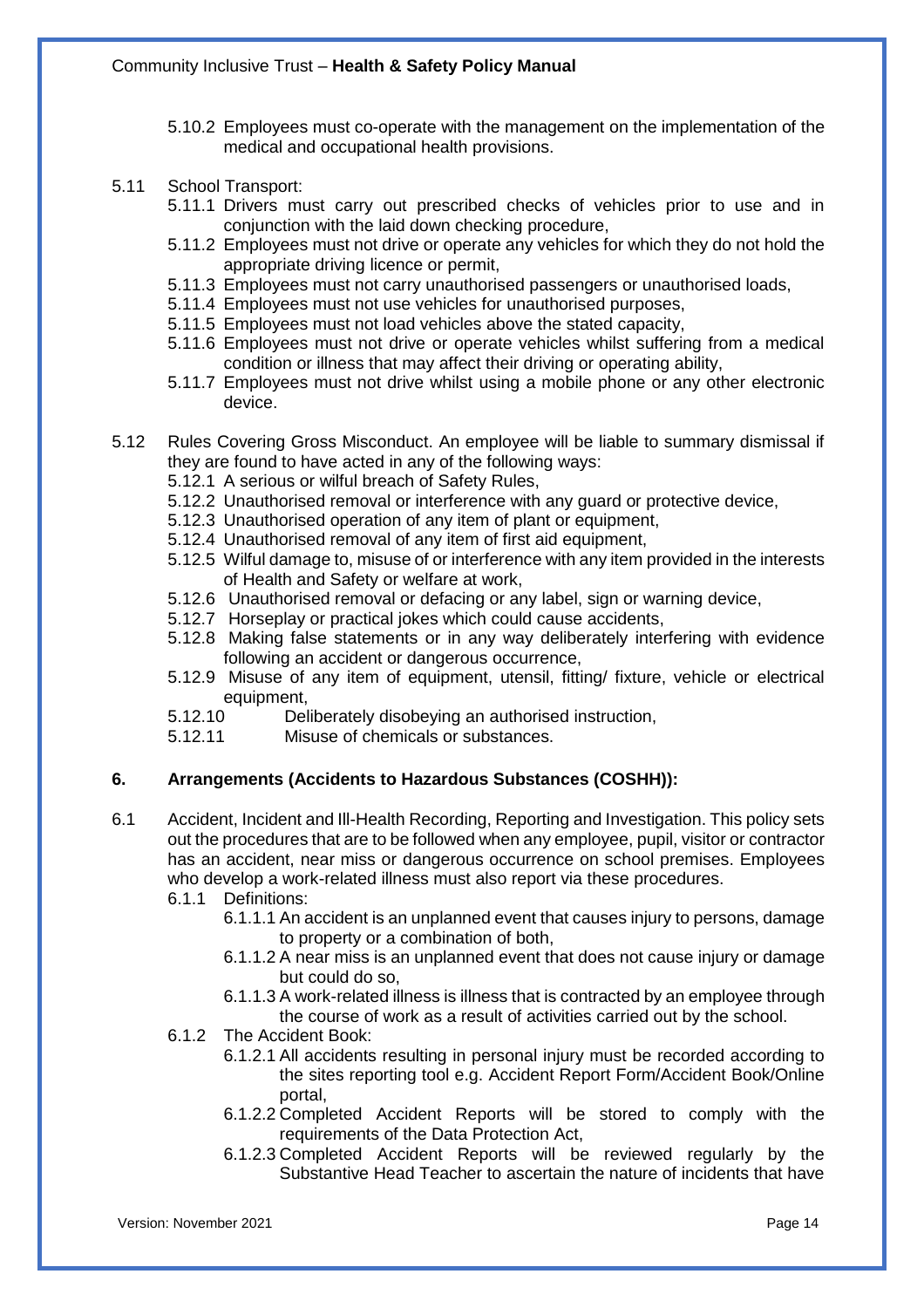occurred in the school. This review will be in addition to any investigation of the circumstances surrounding each incident,

- 6.1.2.4 All near misses must also be reported to Substantive Head Teacher as soon as possible so that action can be taken to investigate the causes and to prevent recurrence,
- 6.1.2.5 Employees must ensure that they are aware of the location of the accident book.
- 6.1.3 Reporting Requirements:
	- 6.1.3.1 Certain accidents causing injury, both fatal and non-fatal, certain occupational diseases and certain dangerous occurrences are reportable to the Enforcing Authority under the Reporting of Injuries, Diseases and Dangerous Occurrences Regulations 2013 (RIDDOR),
	- 6.1.3.2 Specified injuries including the following reportable events must be reported by the quickest means practicable, usually the telephone:
		- Death,
		- A specified injury to an employee as detailed in regulation 4,
		- An injury to a non-employee where that person is taken directly to hospital for treatment as a result of their injury,
		- Any dangerous occurrence,
		- Any employee diagnosed by a qualified medical practitioner as suffering from a disease specified in the Regulations,
		- Any employee diagnosed with a cancer caused by work-related exposure to a known carcinogen or mutagen.
- 6.1.4 Incapacitation for work of a person for more than 7 consecutive days as a result of an injury caused by an accident at work must be notified within 15 working days. To calculate whether the absence classifies as 'over 7-day:
	- 6.1.4.1 Exclude the day of the incident if they went home or did not return to work on the day,
	- 6.1.4.2 Include weekends, bank holidays and weekdays (whether the person would normally work on them or not).
		- Example: If a person has an accident on Friday and comes back to work the following Friday, then count Saturday, Sunday, Monday and Tuesday etc. but this is still only 6 days; however, if their next day of work is the Monday it would count as 9 days and would be reportable.
- 6.1.5 Non-Consensual Violence. Major or over 7 day injuries to people at work arising from non-consensual violence are notifiable.
- 6.1.6 Reporting of accidents involving pupils or visitors. If a pupil or visitor has an accident this must be reported if:
	- 6.1.6.1 The person involved is killed or taken to hospital and,
	- 6.1.6.2 The accident arises out of or in connection with a work activity,
	- 6.1.6.3 Examples of 'in connection with a work activity' are:
		- Work organisation supervision of a field trip,
		- Plant or substances lifts, machinery, experiments,
		- Condition of premises, play grounds, play or PE equipment,
		- Sports activities as part of the curriculum where there is death or hospitalisation,
		- Playground accidents due the condition of the premises or inadequate supervision.
- 6.1.7 For further advice on injuries, diseases or dangerous occurrences requiring notification please contact the Ellis Whittam Advice Line. (Tel: 0345 226 8393). Contact details for the Health and Safety Executive are:

6.1.7.1 Tel: 0345 300 9923 (Monday to Friday 8:30am to 5:00pm)

6.1.7.2 Website: [www.hse.gov.uk](http://www.hse.gov.uk/)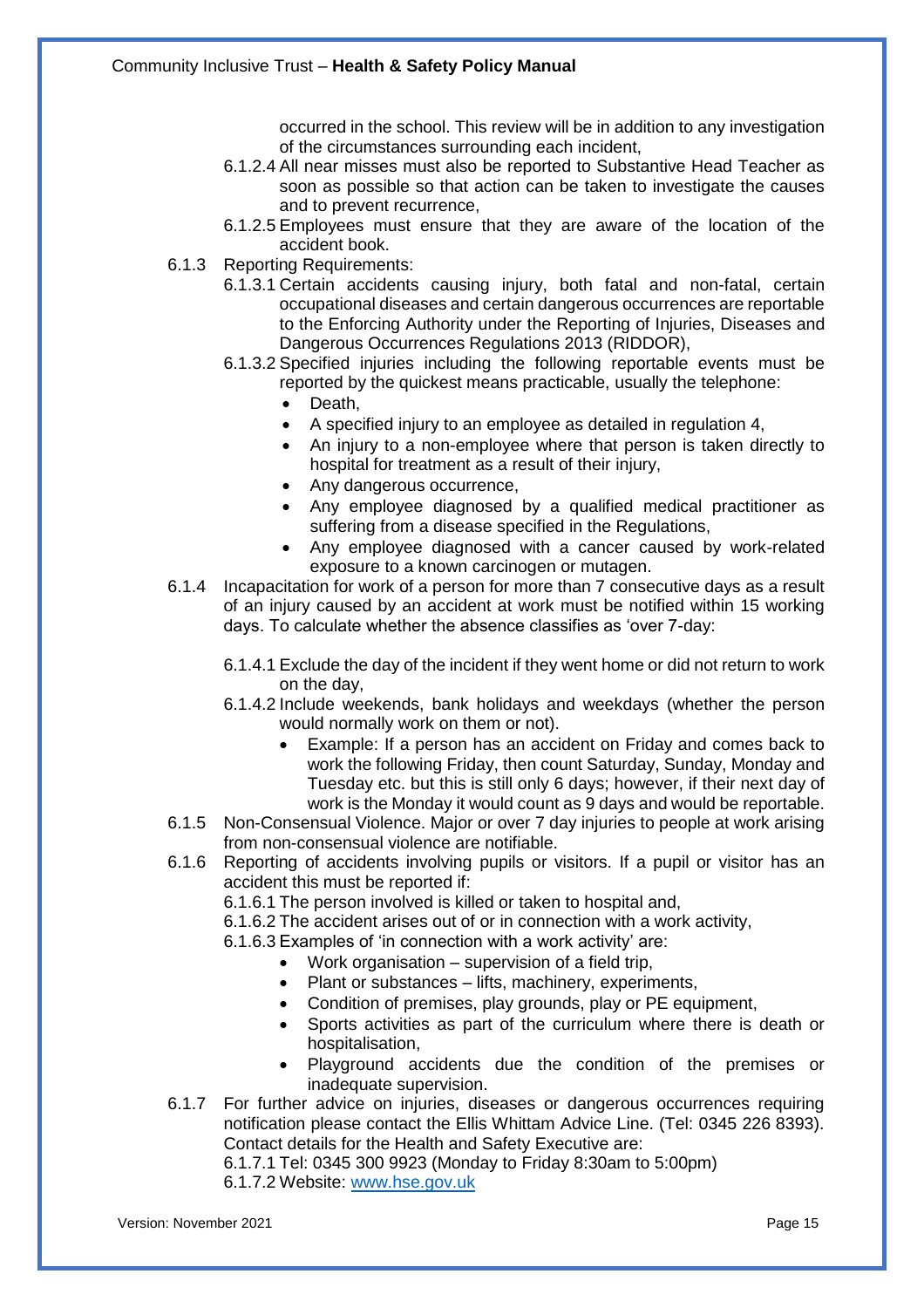- 6.1.7.3 Information on notifications to the enforcing authority must also be sent to Ellis Whittam Ltd.
- 6.1.7.4 The completed report form should be kept with other accident records and documents on the accident investigation.
- 6.1.7.5 Forms are kept to advise the insurers of a potential claim and to present to the Enforcing Authority in the event of an investigation.
- 6.1.7.6 Records are to be kept for 3 years from the date of the incident.
- 6.1.8 Investigation. All injury related accidents that are either notified to the Enforcing Authority or where a serious injury has occurred will be investigated:
	- 6.1.8.1 To ensure that all necessary information in respect of the accident or incident is collated,
	- 6.1.8.2To understand the sequence of events that led to the accident or incident,
	- 6.1.8.3 To identify the unsafe acts and conditions that contributed to the cause of the accident or incident,
	- 6.1.8.4 To identify the underlying causes that may have contributed to the accident or incident,
	- 6.1.8.5 To ensure that effective remedial actions are taken to prevent any recurrence,
	- 6.1.8.6 To enable a full and comprehensive report of the accident or incident to be prepared and circulated to all interested parties,
	- 6.1.8.7 To enable all statutory requirements to be adhered to.
- 6.1.9 The investigation will include obtaining signed witness statements, photographs and drawings as appropriate.
- 6.2 Asbestos. CIT Academies will protect employees, pupils and other persons potentially exposed to asbestos as far as is reasonably practicable. Everyone who needs to know about the presence of asbestos will be alerted. No one will be allowed to start any work that could disturb asbestos unless the correct procedures are to be employed. This will be achieved by minimising exposure through the management of asbestos-containing materials in school premises by the following arrangements.
	- 6.2.1 Assessment. School premises will be surveyed to determine whether asbestoscontaining materials are present. It will be presumed that materials contain asbestos unless there is strong evidence to the contrary. The amount and condition of the asbestos-containing material will be assessed and measures will be identified to ensure that airborne asbestos fibres are not present or formed in the workplace.
	- 6.2.2 A Written Plan. A written plan or register that sets out the location of the asbestos-containing material and how the risk from this material will be managed will be prepared and steps will be taken to put the plan into action. The plan or register will be made available and the arrangements will be reviewed at regular intervals or when there has been a significant change to the organisation or personnel.
	- 6.2.3 Access to Asbestos-containing Materials. Access to asbestos-containing materials in the premises will be controlled so as to prevent inadvertent disturbance of the material and the release of asbestos fibres. Procedures will be put in place to ensure that anyone liable to disturb asbestos-containing materials is made aware of their location.
	- 6.2.4 Monitoring and Maintenance. The condition of all asbestos-containing materials or materials suspected of containing asbestos will be inspected at agreed intervals to ascertain that there has been no damage or deterioration. Where damage or deterioration is found the asbestos-containing material will be reassessed and repaired or removed as appropriate.
	- 6.2.5 Training and Information. Employees who may come into contact with asbestos containing materials (ACM's) through the course of their work will receive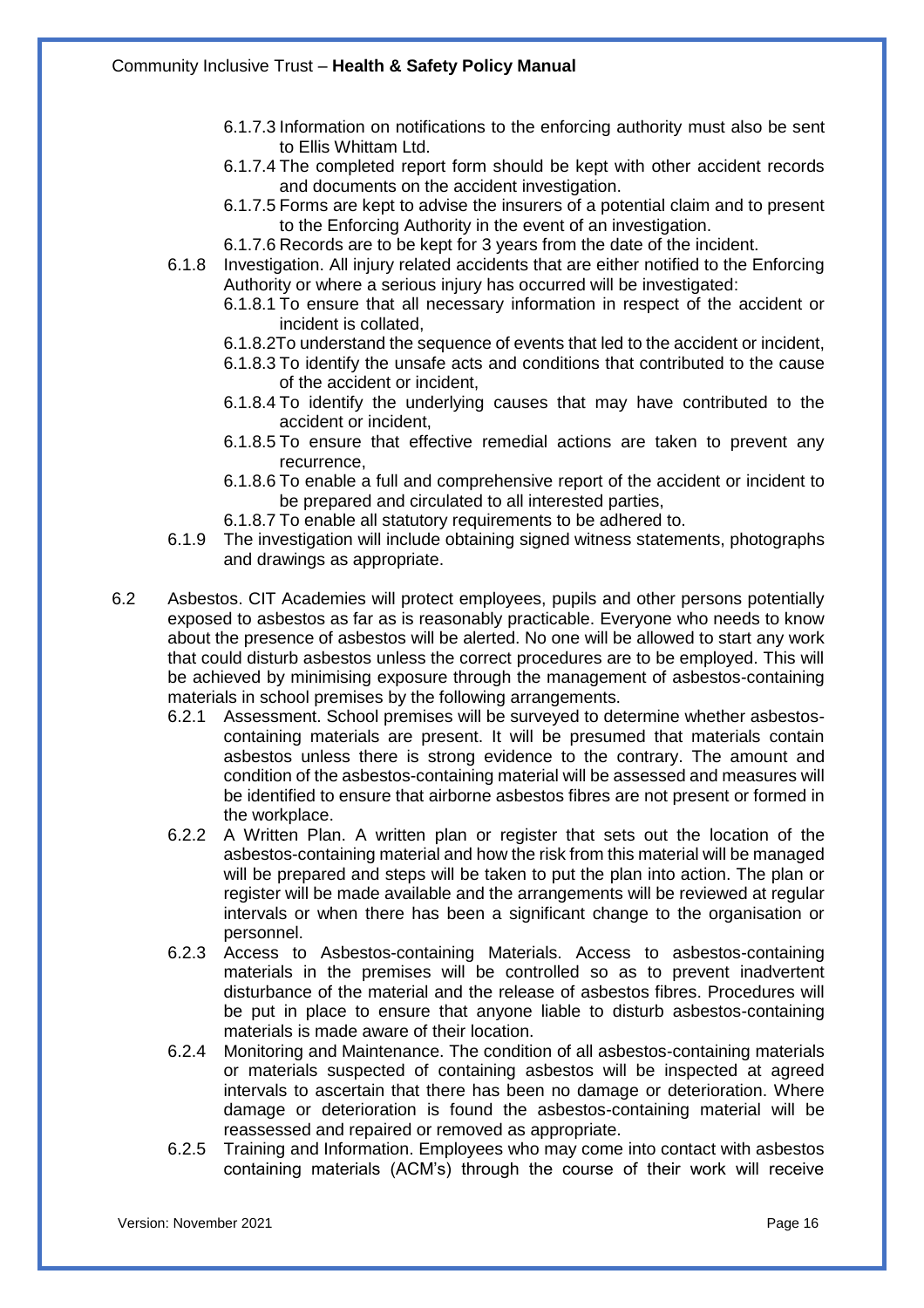adequate training and information such that they can recognise potential ACM's and know what precautions to take.

- 6.2.6 Asbestos-related Emergencies. Procedures to deal with asbestos-related incidents will be put in place (including the provision of information and warning systems) unless there is only a slight risk to the health of employees, pupils and others.
- 6.2.7 Arrangements for Controlling Work on Asbestos. Any work on, or removal of, asbestos-containing materials will be controlled to ensure that adequate precautions are taken to prevent the release of asbestos fibres. Work with asbestos and asbestos-containing materials is to be carried out by a licensed contractor (licensed by the HSE) unless the work is exempted from the requirement for licensing.
- 6.2.8 Selection and Control of Contractors to Work on Asbestos-containing Materials. When contractors are engaged to work on school premises, adequate steps will be taken to ensure the contractors are competent and have sufficient skills and knowledge to do the job safely and without risks to health. Contractors hired to carry out building or allied trade work that will involve minor work with asbestos must comply with the Control of Asbestos Regulations 2012. Only contractors licensed by the HSE will be used for the removal of asbestos-containing materials, unless the work involves the removal of materials in which:

6.2.8.1 Asbestos fibres are firmly linked in a matrix,

- 6.2.8.2 The exposure during the removal process is likely to be sporadic or of low intensity.
- 6.2.9 Procedures for Dealing with Health and Safety Issues. Where an employee raises a health and safety problem related to work with asbestos, the school will: 6.2.9.1 Take all necessary steps to investigate the circumstances,
	- 6.2.9.2 Take corrective measures where appropriate,
	- 6.2.9.3 Advise the employee of actions taken.
	- 6.2.10 Where a problem arises relating to the condition of, or during work on, asbestos-containing material, the employee must inform the Site Manager/Caretaker and in the case of an accident or emergency, respond quickly to ensure effective treatment.
- 6.3 Communication and Consultation. It is a legal requirement for the CIT Academies to establish arrangements to communicate and consult with staff on issues affecting their health and safety and to take account of their views.
	- 6.3.1 To achieve this objective, we will:
		- 6.3.1.1 Establish effective lines of communication,

6.3.1.2 Involve and consult with staff through:

- Individual conversations,
	- Notice boards.
- Internal publications,
- Staff meetings,
- Health and safety meetings.
- 6.3.1.3 Display the 'Health and Safety Law What You Need To Know' poster.
- 6.3.1.4 Consult with staff when changes to processes, equipment, work methods, etc. are to be introduced that may affect their health and safety.
- 6.3.2 Where it is not practical to consult with all staff directly and it would be more appropriate to communicate and consult through employee representatives, we will enable representatives of employee safety to be elected.
- 6.3.3 Each school will allow all representatives an appropriate amount of time away from their normal duties in order to complete their duties as representatives. We will not hinder representatives in the execution of their normal functions as defined by law.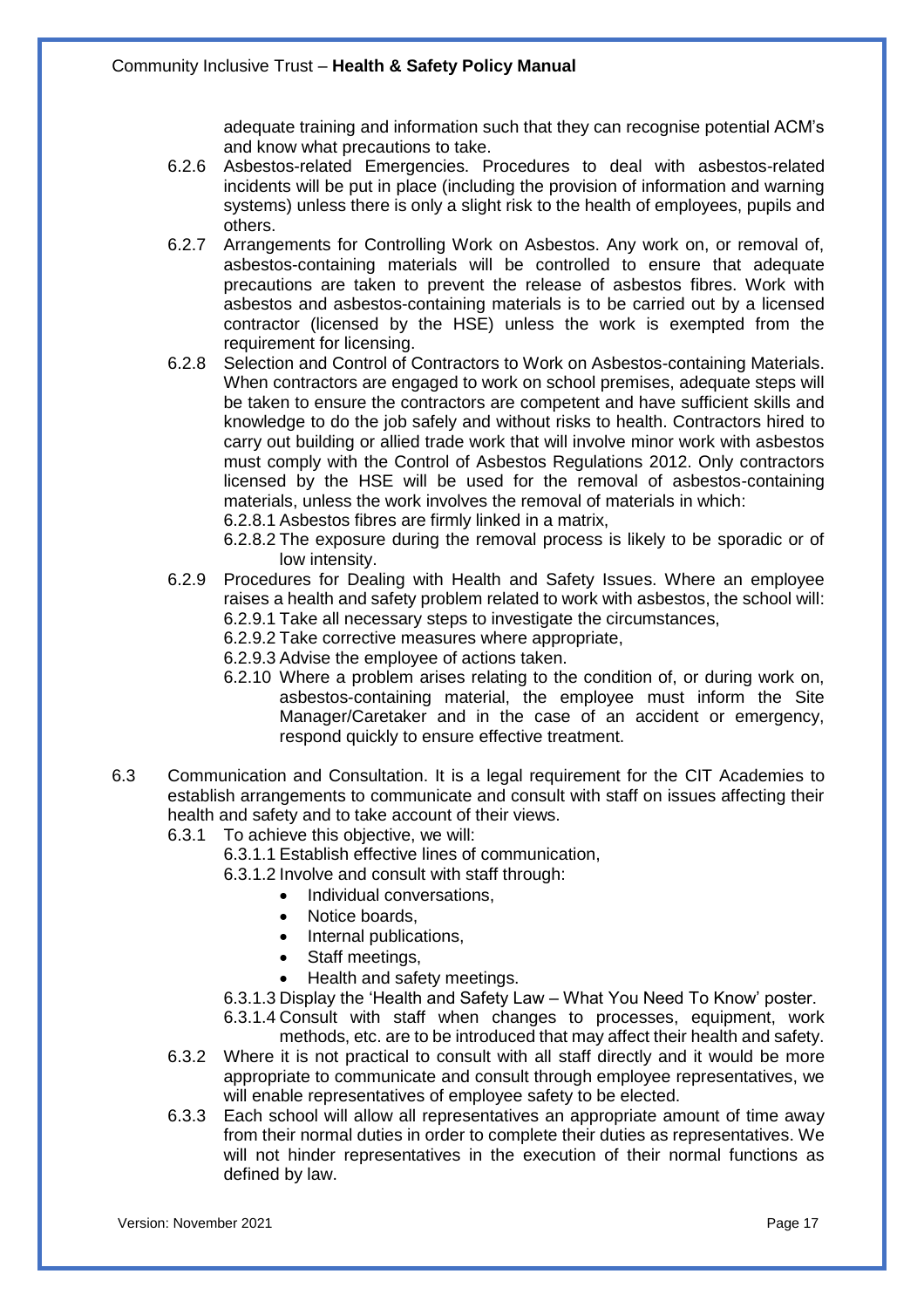- 6.4 Contractors. When working on school premises it is considered that contractors are joint occupiers for that period and therefore we have both joint liabilities in "common areas". In order to meet our legal obligations with regard to contractors we will ensure that prior to engaging any contractor they are competent and that any works are carried out safely.
	- 6.4.1 The following factors will be considered as part of our procedures for vetting contractors:
		- 6.4.1.1 Sight of the contractor's own safety policy, risk assessments, method statements, permits to work, etc. as applicable,
		- 6.4.1.2 Clarification of the responsibility for provision of first aid and fire extinguishing equipment,
		- 6.4.1.3 Details of articles and hazardous substances intended to be brought to site, including any arrangements for safe transportation, handling, use, storage and disposal,
		- 6.4.1.4 Details of plant and equipment to be brought onto site, including arrangements for storage, use, maintenance and inspection,
		- 6.4.1.5 Clarification for supervision and regular communication during work including arrangements for reporting problems or stopping work in cases where there is a serious risk of personal injury,
		- 6.4.1.6 Confirmation that all workers are suitably qualified and competent for the work (including a requirement for sight of evidence where relevant).
		- 6.4.1.7 Evidence showing that appropriate Employers and Public Liability Insurance is in place.
	- 6.4.2 Clearly, it will not be necessary to go to such elaborate lengths if the contract is very short and will not create hazards of any significance. The complexity of the arrangements will be directly proportional to the risks and consequences of failure. Similarly, we have a parallel duty to the contractor and must ensure that the contractor is not put at risk by our own activities for the duration of the contract. We will stop contractors working immediately if their work appears unsafe. Staff should report any concerns to the Site Manager/Caretaker immediately.
	- 6.4.3 All Contractors will be inducted in to site on Fire processes site rules and welfare arrangements signing the contractors' safety induction record sheet, any contractor undertaking invasive works should check and sign the asbestos register (in building that are build pre 2005) any work on water systems should be recorded with in the water log book.
	- 6.4.4 Permits Site Managers will issue permits to contractors undertaking high risk activates to ensure all control measures are in place examples of high rick activates – Hot works, roof works, confined spaces, significant works to the electrical systems.
	- 6.4.5 Construction work and the Construction (Design and Management) Regulations 2015. Where any construction work is carried out, to fulfil our legal duties as a "client" under the Construction (Design and Management) Regulations 2015 we will:
		- 6.4.5.1 Make suitable arrangements for the management of the project and review those arrangements throughout the project to ensure that they are still relevant,
		- 6.4.5.2 Ensure that all duty holders that we appoint have the necessary skills, knowledge and experience to carry out their roles safely,
		- 6.4.5.3 Appoint in writing the Principal Designer and Principal Contractor sufficiently early in the project to allow them to carry out their duties properly,
		- 6.4.5.4 Notify the HSE in writing for projects that require it,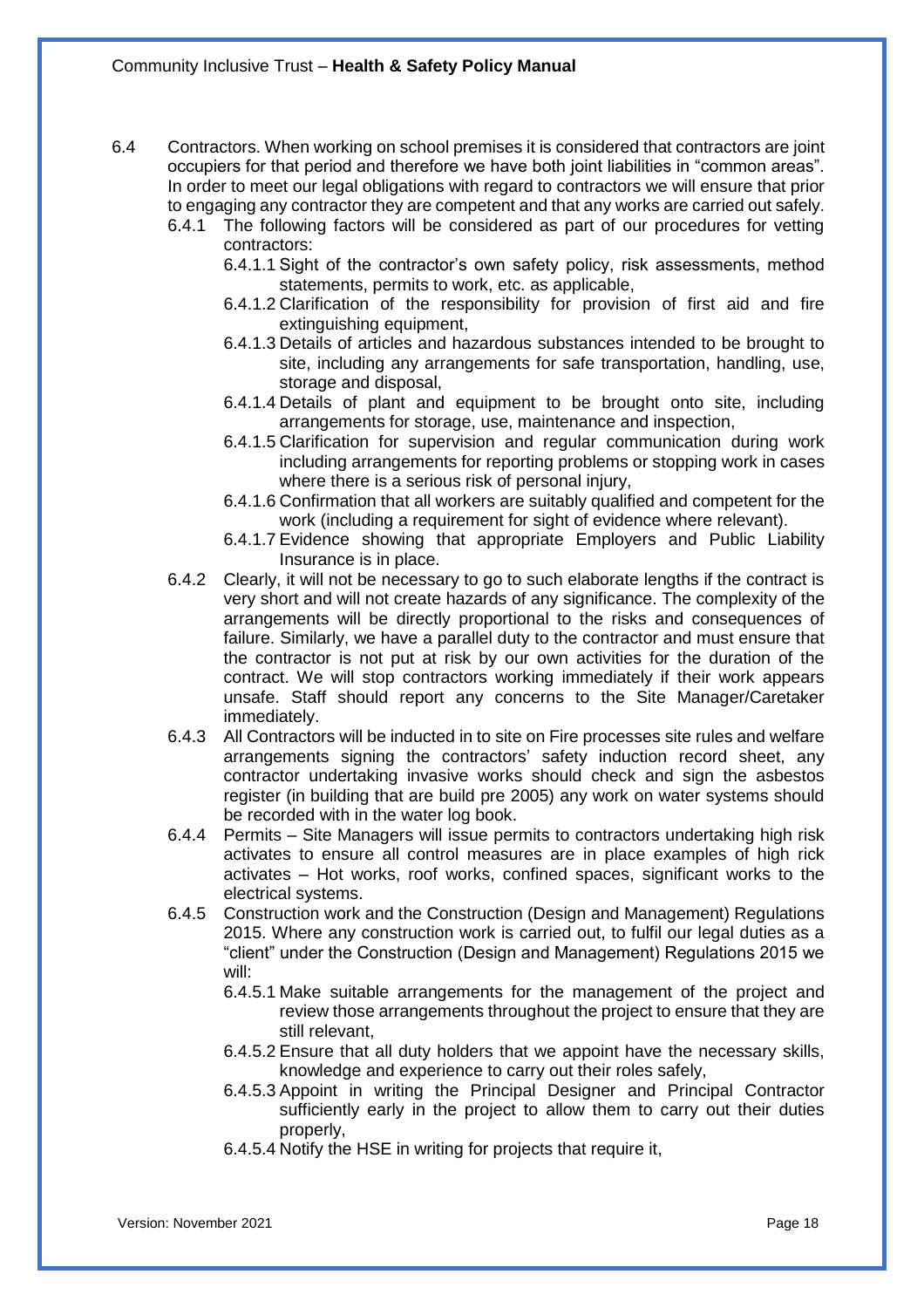- 6.4.5.5 Ensure that relevant pre-construction information is passed to all designers and contractors,
- 6.4.5.6 Ensure that the Principal Designer and Principal Contractor carry out their duties,
- 6.4.5.7 Ensure that adequate welfare facilities are provided for the contractors,
- 6.4.5.8 Ensure that no construction commences until an adequate health and safety plan and construction phase plan covering the work has been prepared,
- 6.4.5.9 Ensure that any health and safety file passed to us is kept securely and readily available for inspection by anyone who requires it to fulfil their legal duties, and, if we choose to dispose of the building, to pass the file to any person or company who acquires the building,
- 6.4.5.10 Co-operate fully with all other duty holders and provide all relevant information and instruction promptly and clearly.
- 6.5 Disabled Persons including pupils with Special Education Needs (SEN). CIT Academies will give full and proper consideration to the needs of disabled employees, pupils and visitors.
	- 6.5.1 To achieve this, each school will:
		- 6.5.1.1 Treat all disabled employees, pupils and visitors with respect and dignity, both in the provision of a safe working environment and in equal access to the school's facilities.
		- 6.5.1.2 Ensure that risk assessments are undertaken of the special needs of the disabled and carry out reasonable adjustments to the premises and/or employment arrangements,
		- 6.5.1.3 Encourage employees with special needs to suggest any premises or task improvements to their line managers,
		- 6.5.1.4 Discipline any employees found treating their disabled colleagues with less than the expected standards of respect and dignity,
		- 6.5.1.5 In an emergency evacuation, ensure suitable plans are in place which will assist disabled people to leave the premises swiftly.
	- 6.5.2. Risk assessment of pupils with Special Education needs will consider:
		- 6.5.2.1 Manual handling of pupils with physical disabilities,
		- 6.5.2.2 Pupils unable to recognise everyday hazards, communicate distress, or move around independently,
		- 6.5.2.3 Using mechanical aids and equipment,
		- 6.5.2.4 Using therapy and ball pools,
		- 6.5.2.5 Administering medical treatment and minimising the risk of infection,
		- 6.5.2.6 Management of difficult behaviour and the use of restraint,
		- 6.5.2.7 Lone working where an employee works on a one-to-one basis with a SEN student; and transport issues such as getting learning disabled or physically disabled pupils in and out of transport and making sure that access to the premises is appropriate,
		- 6.5.2.8 Any medical equipment required for the specific child's needs.
	- 6.5.3 When to assess. So far as is reasonably practicable, risk assessments of the pupils with special education needs will be made:
		- 6.5.3.1 Before pupils are admitted this is a planning ahead exercise,
		- 6.5.3.2 When planning educational activities both on and off site,
		- 6.5.3.3 When planning and purchasing new facilities and when work practices are to be introduced or changed,
		- 6.5.3.4 When deciding on a placement,
		- 6.5.3.5 When an existing student develops a health need, e.g. after an operation, or where a significant change in their existing needs occurs,
		- 6.5.3.6 When a student is to undertake work experience.

Version: November 2021 Page 19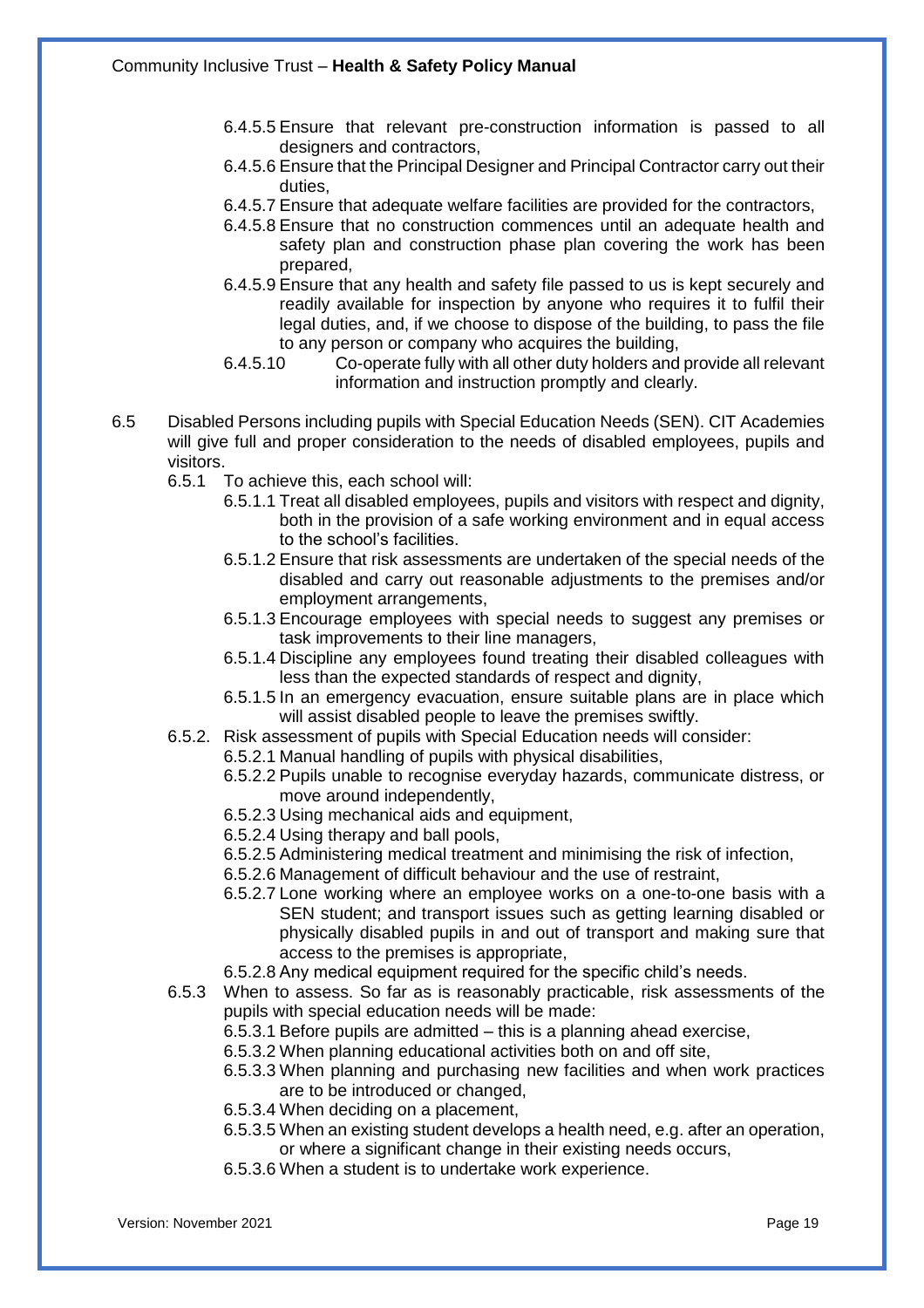- 6.6 Display Screen Equipment. All reasonable steps will be taken by the CIT Academies to secure the health and safety of employees and pupils who work with display screen equipment.
	- 6.6.1 To achieve this objective each school will:
		- 6.6.1.1 Identify those employees who are users as defined by the regulations, see below,
		- 6.6.1.2 Carry out an assessment of each user's workstation,
		- 6.6.1.3 Implement necessary measures to remedy any risks found as a result of the assessment,
		- 6.6.1.4 Provide adequate information and training to persons working with display screen equipment,
		- 6.6.1.5 Endeavour to incorporate changes of task within the working day, to prevent intensive periods of on-screen activity,
		- 6.6.1.6 Review software to ensure that it is suitable for the task and is not unnecessarily complicated,
		- 6.6.1.7 Arrange for the provision of free eye tests (up to the cost of £25) when requested, at regular intervals thereafter and where a visual problem is experienced,
		- 6.6.1.8 Arrange for the supply, at subsidised cost (maximum contribution of £60), any corrective appliances (glasses or contact lenses) where these are required specifically for working with display screen equipment,
		- 6.6.1.9 Advise existing employees, and all persons applying for work with display screen equipment, of the risks to health and how these are to be avoided,
		- 6.6.1.10 Investigate any discomfort or ill-health believed to be associated with the use of display screen equipment and take appropriate remedial action,
		- 6.6.1.11 Make special arrangements for individuals with health conditions that could be adversely affected by working with display screen equipment.
	- 6.6.2 'Users'. This policy is aimed at those who regularly use DSE:
		- 6.6.2.1 For continuous periods of more than one hour and,
		- 6.6.2.2 For more than 2½ hours per day.
	- 6.6.3 Typically, this will therefore apply to administrative functions, the teaching of computer skills and other prolonged users. Others who operate DSE, including pupils, should have a workstation which meets the standards set down in the regulations but are not entitled to financial contributions. Employees must:
		- 6.6.3.1 Comply with the instructions and training given regarding safe workstation set-up and use, including the need for regular changes of activity or breaks and the use of the equipment provided,
		- 6.6.3.2 Inform their manager of any disability or health condition which may affect their ability to work using display screen equipment or be affected by working with DSE (this information will be treated confidentially),
		- 6.6.3.3 Report to their manager any discomfort or health concern believed to be associated with the use of DSE (this information will be treated confidentially).
	- 6.6.4 Eye tests. Under the DSE regulations staff identified as DSE users are entitled to an eyesight test (up to the cost of £25), every 2 years by a qualified optician (and corrective glasses if required specifically by the Optician for DSE use maximum contribution of £60). Summary of Key Actions. The key actions necessary to control the health and safety risks arising from the use of Display Screen Equipment (DSE) are to:

6.6.4.1 Identify all individuals who are classified as DSE 'Users'.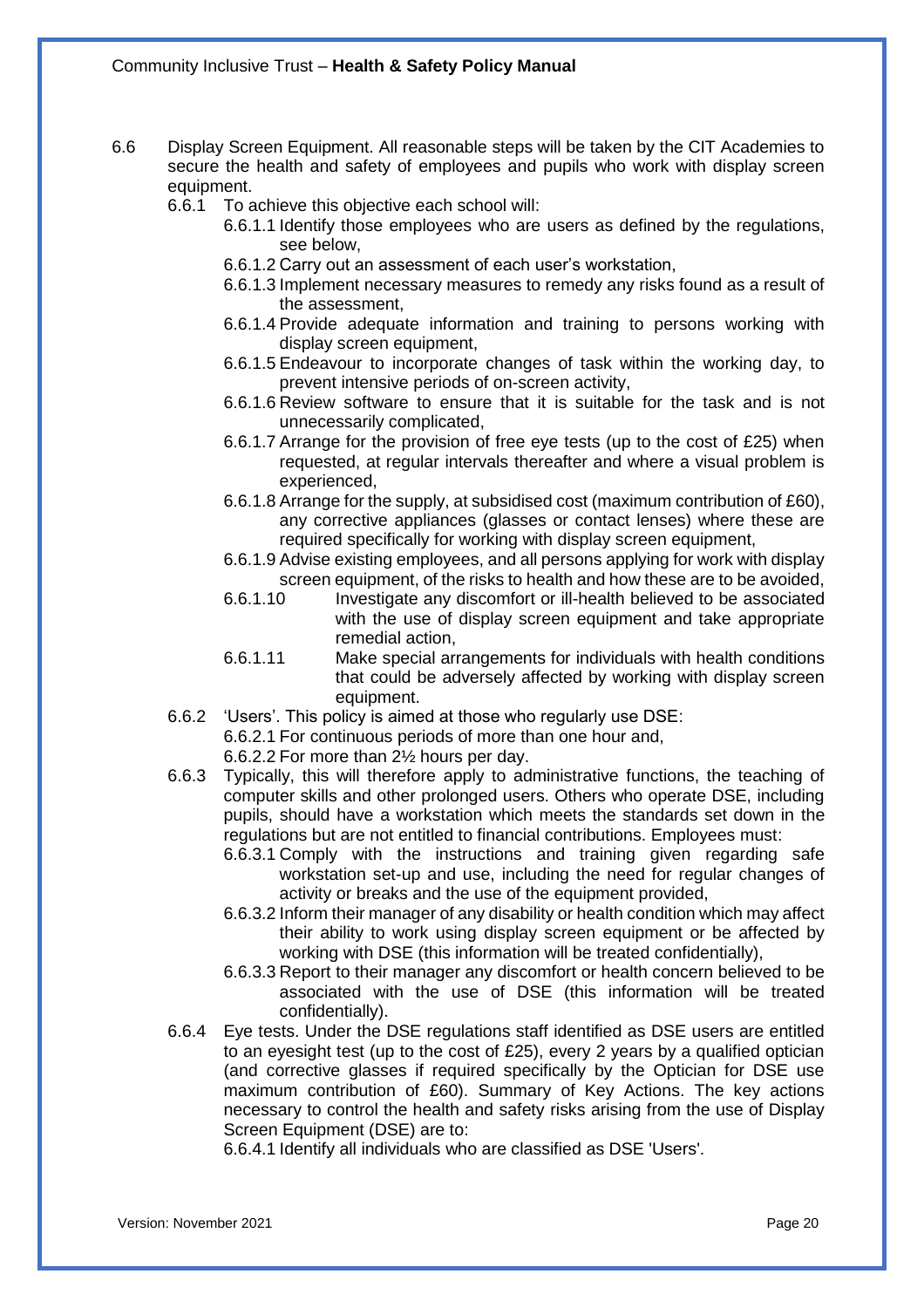- 6.6.4.2 Ensure risk assessments of DSE workstations been carried out using the Display Screen Equipment Workstation Assessment Form,
- 6.6.4.3 Supply users with information and/or training on the safe use of Display Screen Equipment,
- 6.6.4.4 Advise staff about setting up laptops on a suitable surface and the risks of working for prolonged periods,
- 6.6.4.5 Ensure remedial actions identified by DSE risk assessments been carried out,
- 6.6.4.6 Review risk assessments annually or sooner if significant changes have occurred.
- 6.7 Driving. CIT Academies is committed to reducing the risks to its staff, pupils and others. Driving your own vehicle. Staff driving for work in their own vehicle must ensure that it always complies with the law, is in safe and roadworthy condition and is suitable for its purpose. Persistent failure to comply with the policy will be regarded as a serious disciplinary matter.
	- 6.7.1 Senior managers must:
		- 6.7.1.1 Lead by example, both by ensuring that their own vehicle is always in a safe condition and by not tolerating poor driving practice among colleagues.
	- 6.7.2 Line managers must ensure:
		- 6.7.2.1 They also lead by personal example,
			- 6.7.2.2 Staff understand their responsibilities to ensure their vehicles are legal, safe and well maintained,
			- 6.7.2.3 Staff receive appropriate help and advice to ensure their vehicles are safe,
			- 6.7.2.4 Work related road safety is included in team meetings and staff appraisals and periodic checks are conducted to ensure our vehicle policy is being followed,
			- 6.7.2.5 They follow the monitoring, reporting and investigation procedures to help learn lessons which could help improve our future road safety performance,
			- 6.7.2.6 They challenge unsafe attitudes and behaviours and encourage staff to take care of their vehicles.
	- 6.7.3 Staff who drive their own vehicle for work must;
		- 6.7.3.1 Ensure that it meets our minimum safety specifications (age, additional safety features),
		- 6.7.3.2 Ensure it is taxed and has a valid MOT,
		- 6.7.3.3 Ensure their motor insurance policy includes business use cover for the amount and type of business mileage they undertake,
		- 6.7.3.4 Present the vehicle's MOT certificate, insurance policy,
		- 6.7.3.5 Ensure the vehicle is not used inappropriately, (e.g. unsecured load carrying, or hazardous off-road access),
		- 6.7.3.6 Report road safety problems, including crashes, incidents, fixed penalty notices, summons and convictions for any offence, including vehicle defects, to their line manager,
		- 6.7.3.7 Present their driving licence for inspection regularly and on request,
		- 6.7.3.8 Co-operate with monitoring, reporting and investigation procedures.
	- 6.7.4 Each school with minibuses shall:
		- 6.7.4.1 Ensure risk assessments are completed and that journeys are planned,
		- 6.7.4.2 Not put unreasonable time constraints on travel,
		- 6.7.4.3 Ensure drivers are competent and fit to drive,
		- 6.7.4.4 Provide any additional training that may be deemed necessary to reduce driving related occupational risks,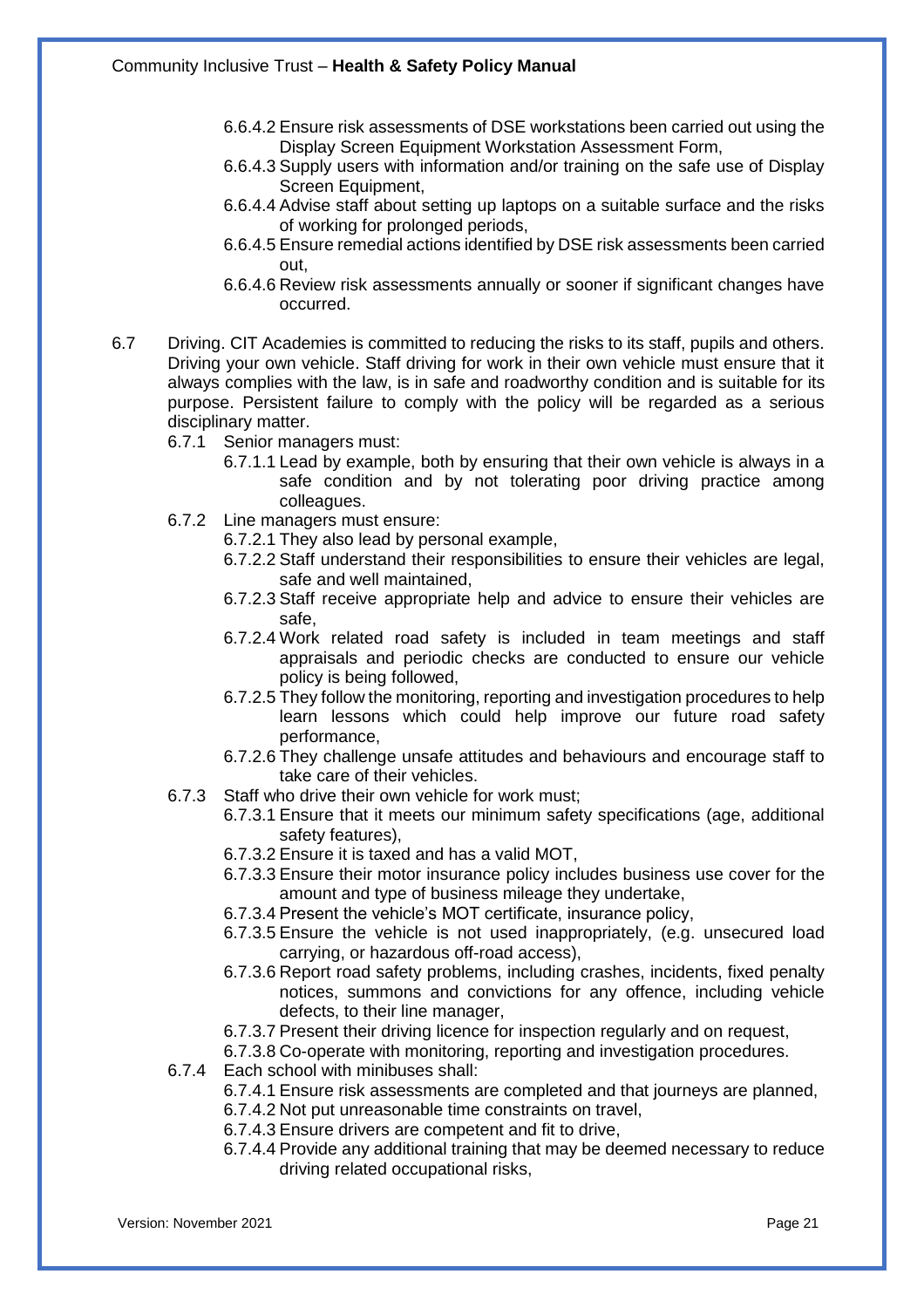- 6.7.4.5 Provide sufficient information and guidance for drivers to enable them to understand the additional occupational risks involved in driving,
- 6.7.4.6 Require drivers to annually submit copies of their current driving licence,
- 6.7.4.7 Provide adequate insurance for the vehicle, the driver, occupants and third parties,
- 6.7.4.8 Maintain them to the required legal standard and ensure suitable for their purpose,
- 6.7.4.9 Provide and maintain additional tools and equipment necessary for the purposes of the journey,
- 6.7.4.10 Provide access to breakdown support and recovery,
- 6.7.4.11 Provide no smoking signs for inside the vehicle,
- 6.7.4.12 Ensure the vehicle carries a suitably equipped first aid box.
- 6.7.5 Drivers will remain responsible for their safety and others and must comply with the Highway Code and Road Traffic Act.
- 6.7.6 It is the responsibility of drivers to inform the Transport Coordinator of:
	- 6.7.6.1 Anything that could affect their driving e.g. health conditions or injuries, use of prescribed medication,
	- 6.7.6.2 Changes to licence such as limitations, offences recorded, period bans,
	- 6.7.6.3 Vehicle defects that affect ability / safety to drive,
	- 6.7.6.4 Any accidents / incidents that occurred whilst driving on behalf of the school.
- 6.7.7 Before driving, drivers must:
	- 6.7.7.1 Review the need to travel,
	- 6.7.7.2 Have a valid licence for the vehicle they are driving,
	- 6.7.7.3 Carry out a pre-use vehicle check,
	- 6.7.7.4 Allow sufficient time to drive allowing for traffic, poor weather and rest break,
	- 6.7.7.5 Ensure sufficient rest,
	- 6.7.7.6 Be physically fit, with zero alcohol level and not under the influence of drugs that may affect the ability to drive,
	- 6.7.7.7 Adjust their driving position, head restraints and mirrors to ensure maximum comfort and safety.
- 6.7.8 Whilst driving, drivers must:
	- 6.7.8.1 Drive in accordance with the applicable law and with consideration for the safety of passengers and other road users,
	- 6.7.8.2 Take regular rest breaks every 2-3 hours or at first signs of tiredness,
	- 6.7.8.3 Remain in control of the vehicle at all times,
	- 6.7.8.4 Not smoke,
	- 6.7.8.5 Not use a mobile phone or other electronic device.
- 6.8 Drugs and Alcohol.
	- 6.8.1 Staff must not drink alcohol on school premises without express permission from a senior manager. Any member of staff who is found consuming alcohol on school premises without permission or is found to be intoxicated at work will normally face disciplinary action on the ground of gross misconduct under the school's disciplinary procedure.
	- 6.8.2 The possession, use or distribution of drugs for non-medical purposes on school premises is strictly forbidden and a gross misconduct offence. If you are prescribed drugs by your doctor which may affect your ability to perform your work you should discuss the problem with your manager. If the school suspects there has been a breach of this policy or your work performance or conduct has been impaired through substance abuse, the school reserves the right to require you to undergo a medical examination to determine the cause of the problem.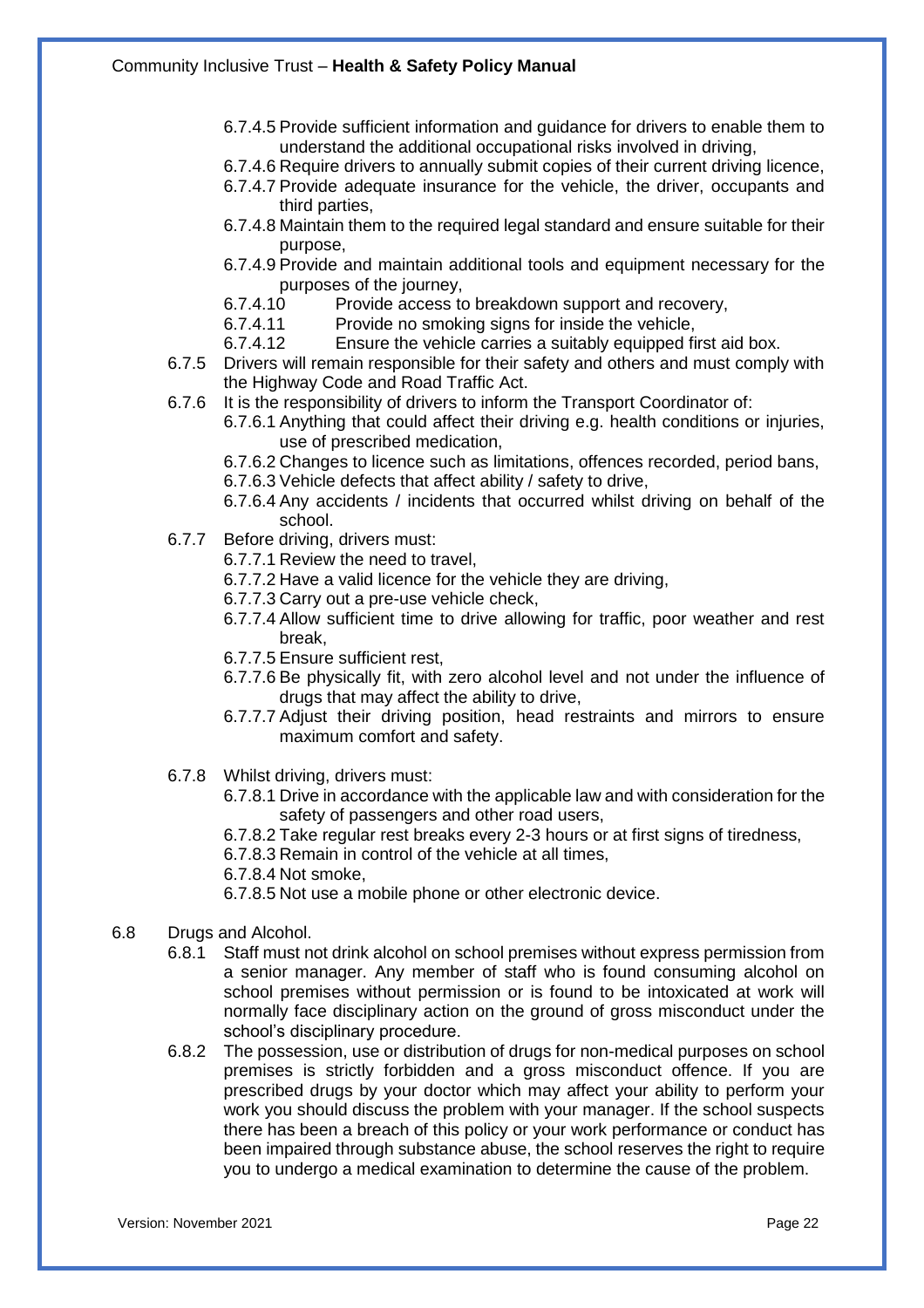- 6.8.3 Existing and prospective members of staff may be asked to undergo a medical examination, which will seek to determine whether he/she has taken a controlled drug or has an alcohol abuse problem. A refusal to give consent to such an examination or a refusal to undergo the screening will result in the immediate withdrawal of any offer made to prospective staff and will normally be treated as gross misconduct for current members of staff. If, having undergone a medical examination, it is confirmed that you have been positively tested for a controlled drug, or you admit there is a problem, the school reserves the right to suspend you from your employment (with or without pay) to allow the school to decide whether to deal with the matter under the terms of the school's disciplinary procedure and/or to require you to undergo treatment and rehabilitation.
- 6.8.4 CIT Academies reserves the right to search you or any of your property held on school premises at any time if there are reasonable grounds to believe that this policy is being or has been infringed or for any other reason. If you refuse to comply with these search procedures, your refusal will normally be treated as gross misconduct. CIT Academies reserves the right to inform the police of any suspicions it may have with regard to the use of controlled drugs by its employees on school premises.
- 6.8.5 Educational Visits Please see CIT Education Visits Policy.
- 6.9 Electricity. All reasonable steps will be taken to secure the health and safety of employees, pupils and others who use, operate or maintain electrical equipment.
	- 6.9.1 To ensure this objective each school will:
		- 6.9.1.1 Ensure electrical installations and equipment are installed in accordance with the Wiring Regulations (BS 7671) published by the Institution of Engineering and Technology (IET),
		- 6.9.1.2 Maintain the fixed wiring installation in a safe condition by carrying out routine safety tests,
		- 6.9.1.3 Inspect and test portable and transportable equipment as often as required to ensure safety,
		- 6.9.1.4 Inspect and test second-hand electrical equipment lent to, or borrowed by, the school,
		- 6.9.1.5 Promote and implement a safe system of work for maintenance, inspection and testing,
		- 6.9.1.6 Forbid live working unless absolutely necessary, in which case a permit to work system must be used,
		- 6.9.1.7 Ensure employees and contractors who carry out electrical work are competent to do so,
		- 6.9.1.8 Maintain detailed records.
	- 6.9.2 Employees must:
		- 6.9.2.1 Visually check electrical equipment for damage before use,
		- 6.9.2.2 Report any defects found to their manager. However, if there is any doubt whether the equipment is safe then it should be labelled 'out of use' and withdrawn until it has been tested and declared fit for use by a qualified person,
		- 6.9.2.3 Not use defective electrical equipment,
		- 6.9.2.4 Not carry out any repair to any electrical item unless qualified to do so,
		- 6.9.2.5 Switch off non-essential equipment from the mains when left unattended for long periods,
		- 6.9.2.6 Not bring any electrical item onto school premises until it has been tested and a record of such a test has been included in the appropriate record,
		- 6.9.2.7 Not leave electric cables in such a position that they will cause a tripping hazard or be subject to mechanical damage,
		- 6.9.2.8 Never run extension leads under carpets or through doorways,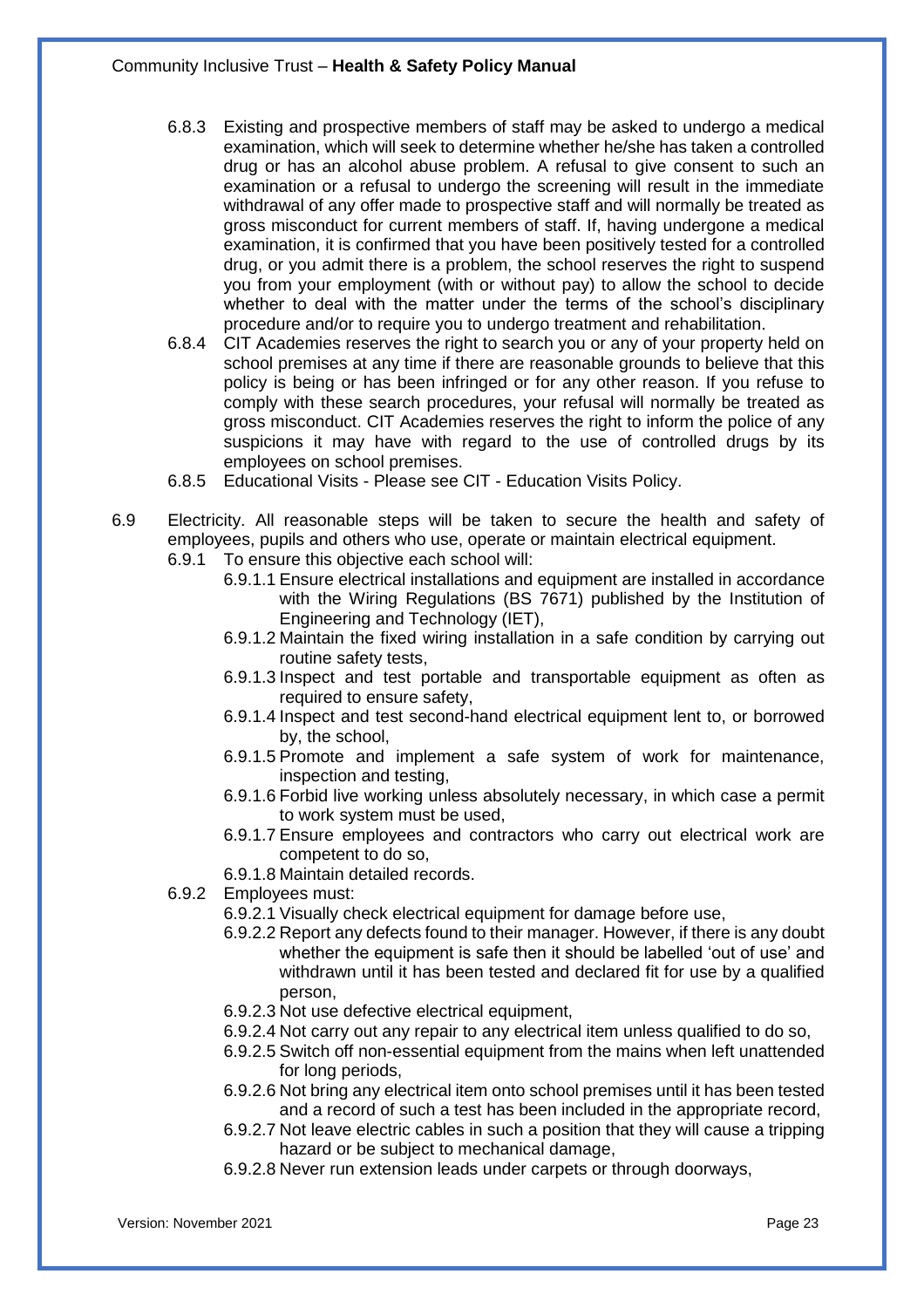6.9.2.9 Not daisy-chain extension leads to make a longer one,<br>6.9.2.10 Not use adapter sockets – devices that plug into

- Not use adapter sockets devices that plug into mains sockets to increase the number of outlets.
- 6.9.3 The key actions necessary to control the health and safety risks arising from electricity are as follows:
	- 6.9.3.1 The main electrical installation should be tested every five years except for those parts of schools with:
		- A licensed areas,
		- Lightning protection which should be tested annually.
	- 6.9.3.2 Retain copies of electrical test certificates,
	- 6.9.3.3 A record must be kept of all portable items of electrical equipment showing:
		- the detail of the item
		- the date of acquisition
		- details of any inspection, testing or repair work

6.9.3.4 Arrange for the inspection and testing of portable electrical.

- 6.10 All reasonable steps will be taken to prevent a fire occurring. In the event of fire, the safety of life will override all other considerations, such as saving property and extinguishing the fire.
	- 6.10.1 In order to prevent fire and to minimise the likelihood of injury in the event of a fire each school will:
		- 6.10.1.1 Assess the risk from fire at our premises and implement appropriate control measures,
		- 6.10.1.2 Ensure good housekeeping standards are maintained to minimise the risk of fire,
		- 6.10.1.3 Provide and maintain safe means of escape from the premises,
		- 6.10.1.4 Develop a fire evacuation procedure for all buildings,
		- 6.10.1.5 Provide and maintain appropriate fire-fighting equipment including the sprinkler system,
		- 6.10.1.6 Provide sand in bags in the Science Department as a precaution when using flammable metals,
		- 6.10.1.7 Regularly stage fire evacuation drills, inspect the means of escape and test and inspect fire-fighting equipment, emergency lighting and any fire warning systems,
		- 6.10.1.8 Provide adequate fire safety training to employees, plus specialist training to those with special responsibilities,
		- 6.10.1.9 Make arrangements for the safe evacuation of deaf or otherwise disabled persons,
		- 6.10.1.10 Make arrangements for ensuring all pupils and visitors are made aware of the fire evacuation procedures,
		- 6.10.1.11 Display fire action notices,
		- 6.10.1.12 Keep fire safety records.
	- 6.10.2 The school does not require persons to attempt to extinguish a fire but extinguishing action may be taken if it is safe to do so. Immediate evacuation of the building must take place as soon as the evacuate signal is given. All occupants, on evacuation, should report to the pre-determined assembly points. Re-entry of the building is strictly prohibited until the fire brigade officer or a senior person present declares it is safe to do so. Employees are encouraged to report any concerns regarding fire procedures so the school can investigate and take remedial action if necessary.
	- 6.10.3 The key actions required to ensure fire safety is effectively managed are:
		- 6.10.3.1 Complete and review annually a fire risk assessment,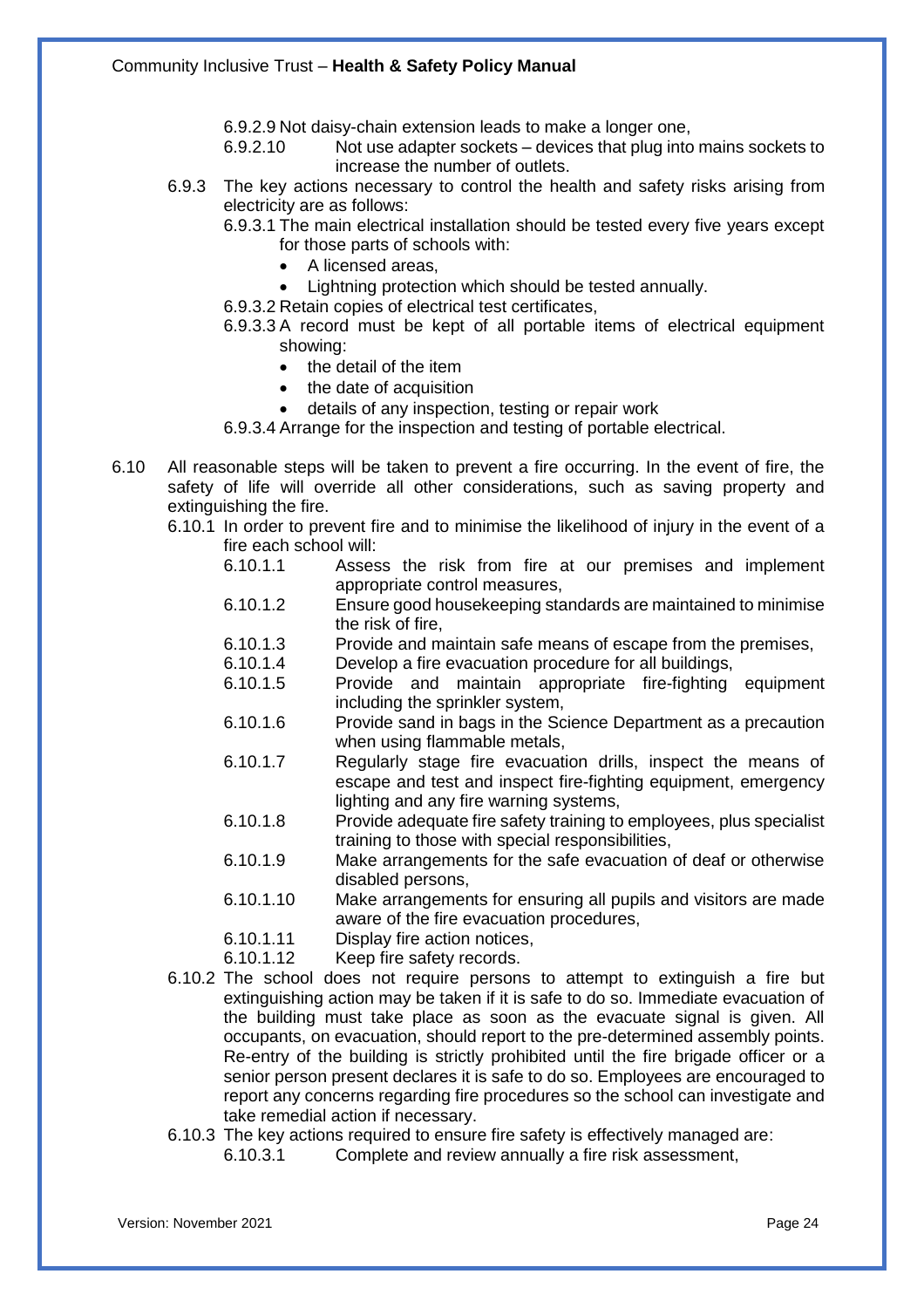6.10.3.2 Arrange for fire safety checks to be completed and recorded for the following:

- Fire evacuations (drills),
- Fire alarm tests,
- Fire escape route checks,
- Extinguisher checks,
- Emergency lighting tests,
- Post fire evacuation notices.
- 6.10.3.3 Develop personal evacuation plans (PEEP) for people with special needs,
- 6.10.3.4 Provide fire safety training,
- 6.10.3.5 Service the fire alarm, emergency lighting and sprinkler system as appropriate.
- 6.10.4 CIT Academies will provide adequate fire safety training for staff. The type of training should be based on the particular features of the school and should:
	- 6.10.4.1 Take account of the findings of the fire risk assessment,
	- 6.10.4.2 Explain the emergency procedures,
	- 6.10.4.3 Take account of the work activity and explain the duties and responsibilities of staff,
	- 6.10.4.4 Take place during normal working hours and be repeated periodically where appropriate,
	- 6.10.4.5 Be easily understandable,
	- 6.10.4.6 Be tested by fire drills.
- 6.10.5 Pupils will also be involved in some aspects of fire safety training, particularly with respect to fire drills, etc. In primary schools, training may be no more than showing new staff and pupils the fire exits and giving basic training on what to do if there is a fire. In a large secondary school, the organisation of fire safety training will need to be more formal. Fire training should include the following:
	- 6.10.5.1 What to do on discovering a fire,<br>6.10.5.2 How to raise the alarm and what
	- 6.10.5.2 How to raise the alarm and what happens,<br>6.10.5.3 What to do upon hearing the fire alarm.
		- What to do upon hearing the fire alarm,
	- 6.10.5.4 The procedures for alerting pupils, members of the public and visitors including, where appropriate, directing them to exits,
	- 6.10.5.5 The arrangements for calling the fire and rescue service,
	- 6.10.5.6 The evacuation procedures for everyone in your premises (including young children or mobility impaired persons) to reach an assembly point at a place of total safety,
	- 6.10.5.7 The location and, when appropriate, the use of firefighting equipment,
	- 6.10.5.8 The location of escape routes, especially those not in regular use,
	- 6.10.5.9 How to open all emergency exit doors,
	- 6.10.5.10 The importance of keeping fire doors closed to prevent the spread of fire, heat and smoke,
	- 6.10.5.11 Where appropriate, how to stop machines and processes and isolate power supplies in the event of a fire,
	- 6.10.5.12 The reason for not using lifts (except those specifically installed or nominated, following a suitable fire risk assessment, for the evacuation of people with a disability),
	- 6.10.5.13 The safe use of and risks from storing or working with highly flammable and explosive substances,
	- 6.10.5.14 The importance of general fire safety, which includes good housekeeping,
	- 6.10.5.15 The use of premises by outside bodies, e.g. IT training, music, etc.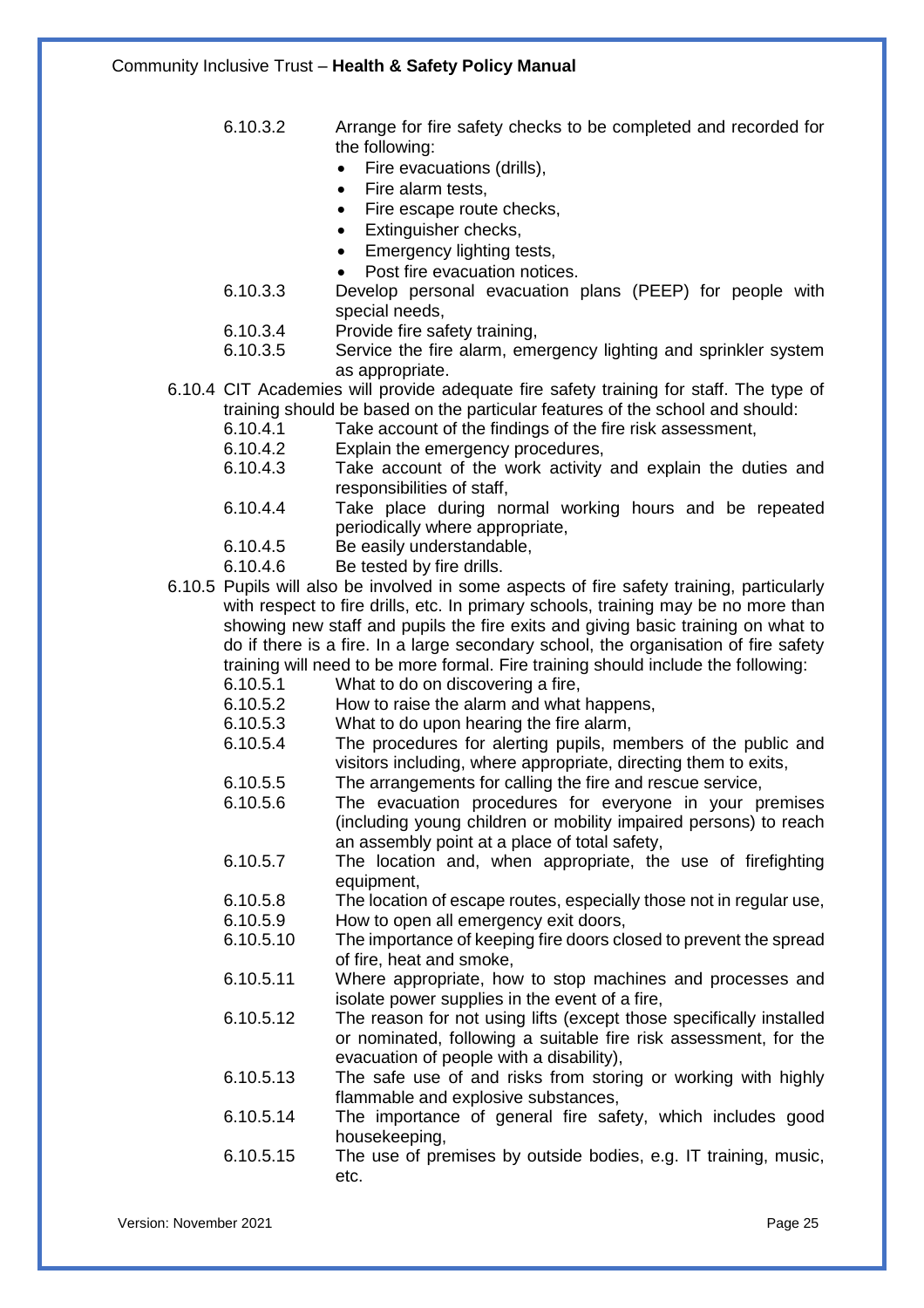- 6.10.6 All staff identified in the emergency plan that have a supervisory role if there is a fire (e.g. heads of department, fire marshals or wardens and, in complex premises, fire parties or teams), should be given details of your fire risk assessment and receive additional training. In addition to the guidance above as a minimum all staff should receive training about:
	- 6.10.6.1 The items listed in your emergency plan,
	- 6.10.6.2 The importance of fire doors and other basic fire-prevention measures,
	- 6.10.6.3 Where relevant, the appropriate use of firefighting equipment,<br>6.10.6.4 The importance of reporting to the assembly area,
	- The importance of reporting to the assembly area,
	- 6.10.6.5 Exit routes and the operation of exit devices, including physically walking these routes,
	- 6.10.6.6 General matters such as permitted smoking areas or restrictions on cooking other than in designated areas,
	- 6.10.6.7 Assisting disabled persons where necessary.
- 6.10.7 Training is necessary:
	- 6.10.7.1 When staff start employment or are transferred into the premises, 6.10.7.2 When changes have been made to the emergency plan and the
	- preventive and protective measures, 6.10.7.3 There working practices and processes or people's responsibilities change,
	- 6.10.7.4 To take account of any changed risks to the safety of staff, pupils or other relevant persons,
	- 6.10.7.5 To ensure that staff know what they have to do to safeguard themselves and others on the premises; and where staff are expected to assist disabled persons.
- 6.10.8 Training should be repeated as often as necessary and should take place during working hours. Enforcing authorities will want to examine records as evidence that adequate training has been given.
- 6.10.9 Training of pupils. It is good practice to provide pupils and pupils with some form of fire safety training so that they are aware of the actions to be taken in the event of a fire. This should include instruction on the:
	- 6.10.9.1 Details of the evacuation plan,
	- 6.10.9.2 Importance of fire doors and other basic fire-prevention measures,
	- 6.10.9.3 Importance of reporting to the assembly area,
	- 6.10.9.4 Exit routes and the operation of exit devices.

| <b>FIRE MAINTENANCE / TEST PROCEDURES</b>                                                     |                                                                                                                                                                                          |                                                                                                        |
|-----------------------------------------------------------------------------------------------|------------------------------------------------------------------------------------------------------------------------------------------------------------------------------------------|--------------------------------------------------------------------------------------------------------|
| <b>FIRE DRILLS</b>                                                                            |                                                                                                                                                                                          |                                                                                                        |
| <b>TERMLY</b><br>Fire<br>Evacuations<br>must be carried<br>out at least once<br>in each term. | Ensure all occupants are able to evacuate to a<br>place of safety in a reasonable time. (3 minutes)                                                                                      | Record details of<br>drill,<br>evacuation<br>time and<br>any<br>problems.                              |
| <b>FIRE ALARM PANEL / SYSTEM</b>                                                              |                                                                                                                                                                                          |                                                                                                        |
| <b>DAILY</b>                                                                                  | Check fire alarm panel for normal working<br>conditions                                                                                                                                  | Report any faults<br>and actions                                                                       |
| <b>WEEKLY</b>                                                                                 | Fire alarm audibility test conducted at a different<br>call point tested each week in rotation. Number<br>each call point for identification. (each zone to be<br>tested every 13 weeks) | Record details of<br>call point test and<br>call point number.<br>Repair / replace<br>defective units. |

Version: November 2021 **Page 26** Page 26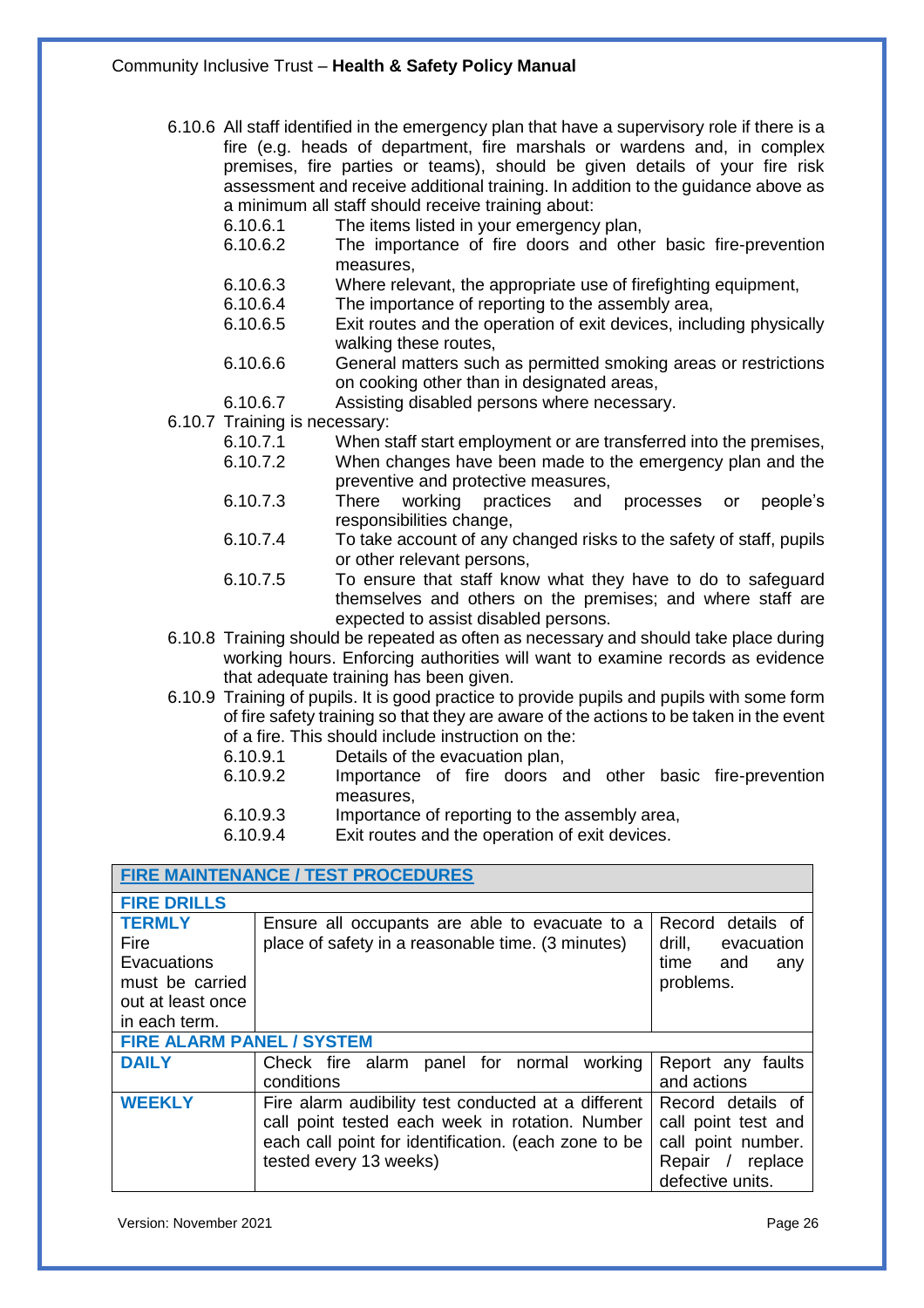| <b>SIX MONTHLY</b>                                                          | Check alarm is audible in all areas (test to be<br>carried out during full occupation)<br>Check that any fire doors on automatic door<br>closures linked to the fire alarm are closing<br>properly.<br>Check any doors fitted with electromagnetic locks<br>are released.<br>For systems with battery back up a six monthly | <b>Site</b><br>to                                                                                  |
|-----------------------------------------------------------------------------|-----------------------------------------------------------------------------------------------------------------------------------------------------------------------------------------------------------------------------------------------------------------------------------------------------------------------------|----------------------------------------------------------------------------------------------------|
|                                                                             | battery check by a competent service engineer is<br>required.<br>This check may also include 50% of the automatic<br>smoke / heat detectors, sounders and manually<br>operated devices                                                                                                                                      | keep<br>maintenance<br>records.                                                                    |
| <b>ANNUALLY</b><br>230<br>For<br>volt<br>systems without<br>battery back up | An annual test and examination of the alarm<br>system by a competent service engineer is<br>required.<br>Test and examination of alarm system<br>by<br>competent service engineer including all automatic<br>smoke / heat detectors, sounders and manually<br>operated devices.                                             | <b>Site</b><br>to<br>keep<br>maintenance<br>records.                                               |
| <b>MEANS OF ESCAPE</b>                                                      |                                                                                                                                                                                                                                                                                                                             |                                                                                                    |
| <b>DAILY</b>                                                                | Check for any obstructions on escape routes<br>(internally and externally).                                                                                                                                                                                                                                                 | Check should be<br>recorded and any<br>faults logged and<br>rectified with in the<br>fire log book |
| <b>WEEKLY</b>                                                               | Doors: check self-closing devices, and that push<br>bars/ other emergency fastening devices are<br>operational.                                                                                                                                                                                                             | Check should be<br>recorded and any<br>faults logged and<br>rectified with in the<br>fire log book |
| <b>MONTHLY</b>                                                              | Check all internal fire doors for ease of opening,<br>that they are a good fit, closing fully, fire door seals<br>self-closures working correctly, correctly<br>and<br>signed etc.                                                                                                                                          | Check should be<br>recorded and any<br>faults logged and<br>rectified with in the<br>fire log book |
| <b>FIRE FIGHTING EQUIPMENT</b>                                              |                                                                                                                                                                                                                                                                                                                             |                                                                                                    |
| <b>WEEKLY</b>                                                               | Check all extinguishers, fire blankets etc. are<br>available for use, undamaged and unobstructed.                                                                                                                                                                                                                           | Check should be<br>recorded and any<br>faults logged and<br>rectified with in the<br>fire log book |
| <b>ANNUALLY</b>                                                             | Extinguishers properly affixed to wall brackets or<br>on plinths.                                                                                                                                                                                                                                                           | Maintenance<br>records to be kept<br>on site.                                                      |
|                                                                             | FIXED SYSTEMS (WHERE APPLICABLE, e.g. Sprinkler systems)                                                                                                                                                                                                                                                                    |                                                                                                    |
| <b>Frequency</b><br><b>specified</b><br>by<br><b>installer</b>              | Programme of inspections and checks dependant<br>on type of system and to be specified by installer.                                                                                                                                                                                                                        | Check should be<br>recorded and any<br>faults logged and<br>rectified with in the<br>fire log book |
| <b>ANNUALLY</b><br><b>or</b><br>insurance<br>to<br>$\sqrt{ }$               | E.g. weekly checks on water and air pressure<br>gauge readings, water levels in storage tanks.                                                                                                                                                                                                                              | Maintenance<br>records to be kept<br>on site.                                                      |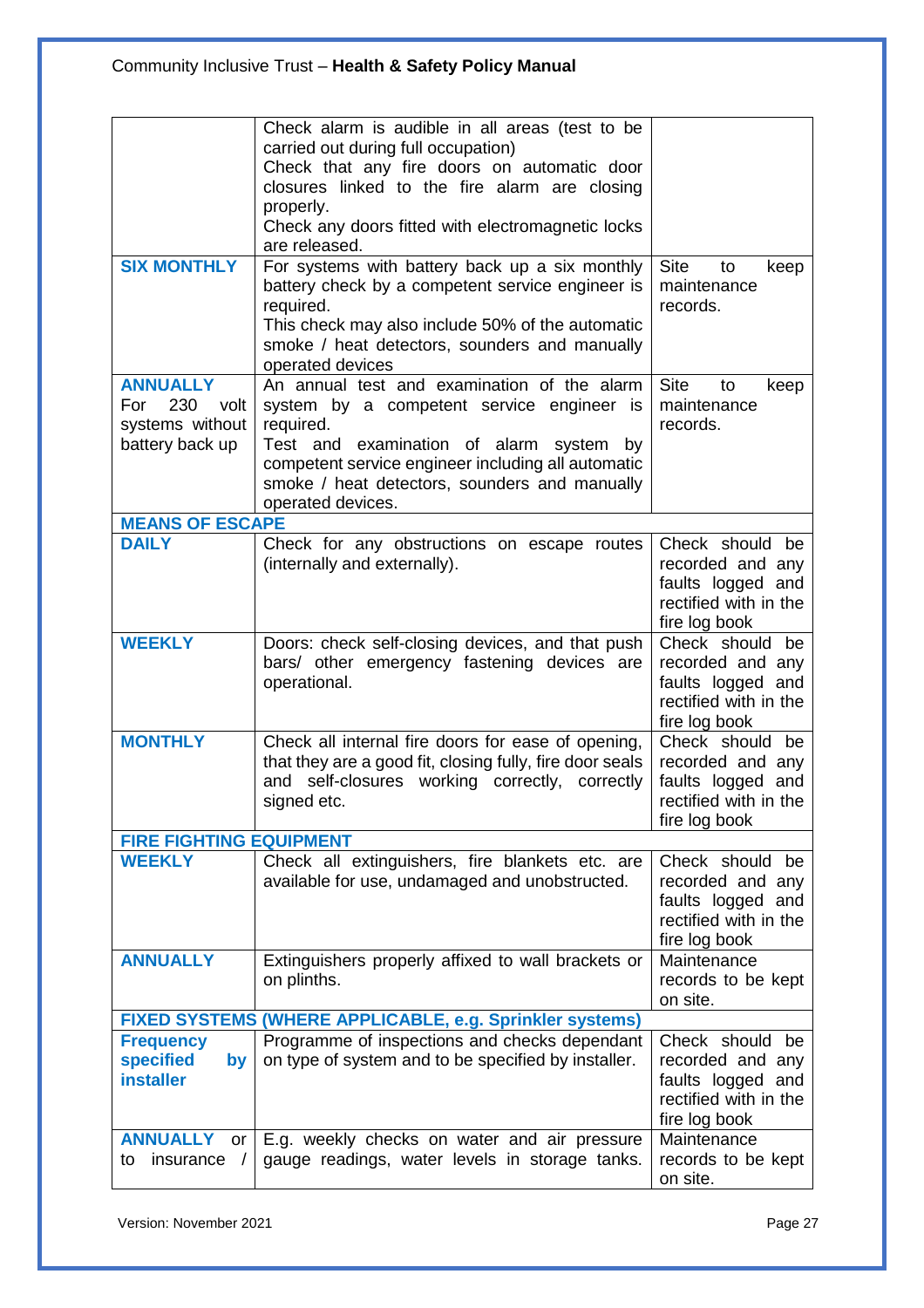| <i>installers</i> | Weekly test on automatic pump and diesel engines      |                             |
|-------------------|-------------------------------------------------------|-----------------------------|
| guidelines        | etc.                                                  |                             |
|                   | <b>EMERGENCY LIGHTING (WHERE APPLICABLE)</b>          |                             |
| <b>DAILY</b>      | Check indicator lights functioning (report faults to  | <b>Site</b><br>to<br>record |
|                   | contractor).                                          | details and actions         |
|                   |                                                       | only if there is a          |
|                   |                                                       | fault.                      |
| <b>MONTHLY</b>    | Monthly operation tests ("flick test") should be      | Check should be             |
|                   | carried out on emergency lighting                     | recorded and any            |
|                   |                                                       | faults logged and           |
|                   |                                                       | rectified with in the       |
|                   |                                                       | fire log book.              |
| <b>ANNUALLY</b>   | Annual service by electrician and full discharge test | Maintenance                 |
|                   | should be carried out and recorded.                   | records to be kept          |
|                   |                                                       | on site.                    |

- 6.11 First Aid. CIT Academies is committed to providing sufficient provision for first aid to deal with injuries that arise at work or as a consequence of school activities.
	- 6.11.1 To achieve this objective each school will:
		- 6.11.1.1 Appoint and train a suitable number of first aid personnel,
		- 6.11.1.2 Display first aid notices with details of first aid provision,
		- 6.11.1.3 Provide and maintain suitable and sufficient first aid facilities including first aid boxes,
		- 6.11.1.4 Provide any additional first aid training that may be required to deal with specific first aid hazards.
- 6.12 A First Aider is a person who has a valid certificate in either first aid at work or emergency first aid at work training or paediatric first aid.

6.12.1 First Aiders training will be refreshed every three years by undertaking the two day First Aid at Work requalification. (This may be taken up to 3 months before/28 days after the expiry date on the certificate). First aid personnel will be provided with refresher training at regular intervals to keep their skills up to date. The number of first aiders required will be determined by completing a risk assessment. The HSE provide some general guidance on the number of first aiders required and expected provision is illustrated below.

| <b>Category of Risk</b>      | Numbers employed at any    | <b>Suggested Number of First</b>   |
|------------------------------|----------------------------|------------------------------------|
|                              | one location               | <b>Aid Personnel</b>               |
| <b>Lower Hazard</b>          | Reception Class or younger | Paediatric first aider<br>is.      |
|                              |                            | required                           |
| (Most schools fall into this | fewer than 25              | - at least one Appointed           |
| category)                    |                            | Person - it is recommended         |
|                              |                            | they receive Emergency First       |
|                              |                            | Aid at work training (EFAW)        |
|                              | $25 - 50$                  | - at least one first aider trained |
|                              |                            | in (EFAW)                          |
|                              | more than 50               | - at least one first aider trained |
|                              |                            | in first aid at work (FAW) for     |
|                              |                            | every 100 employed (or part        |
|                              |                            | thereof)                           |
| <b>Higher Hazard</b>         | Reception Class or younger | first aider<br>- Paediatric<br>is. |
|                              |                            | required                           |
|                              |                            | at least one Appointed             |
|                              | fewer than 5               | Person - it is recommended         |

Version: November 2021 Page 28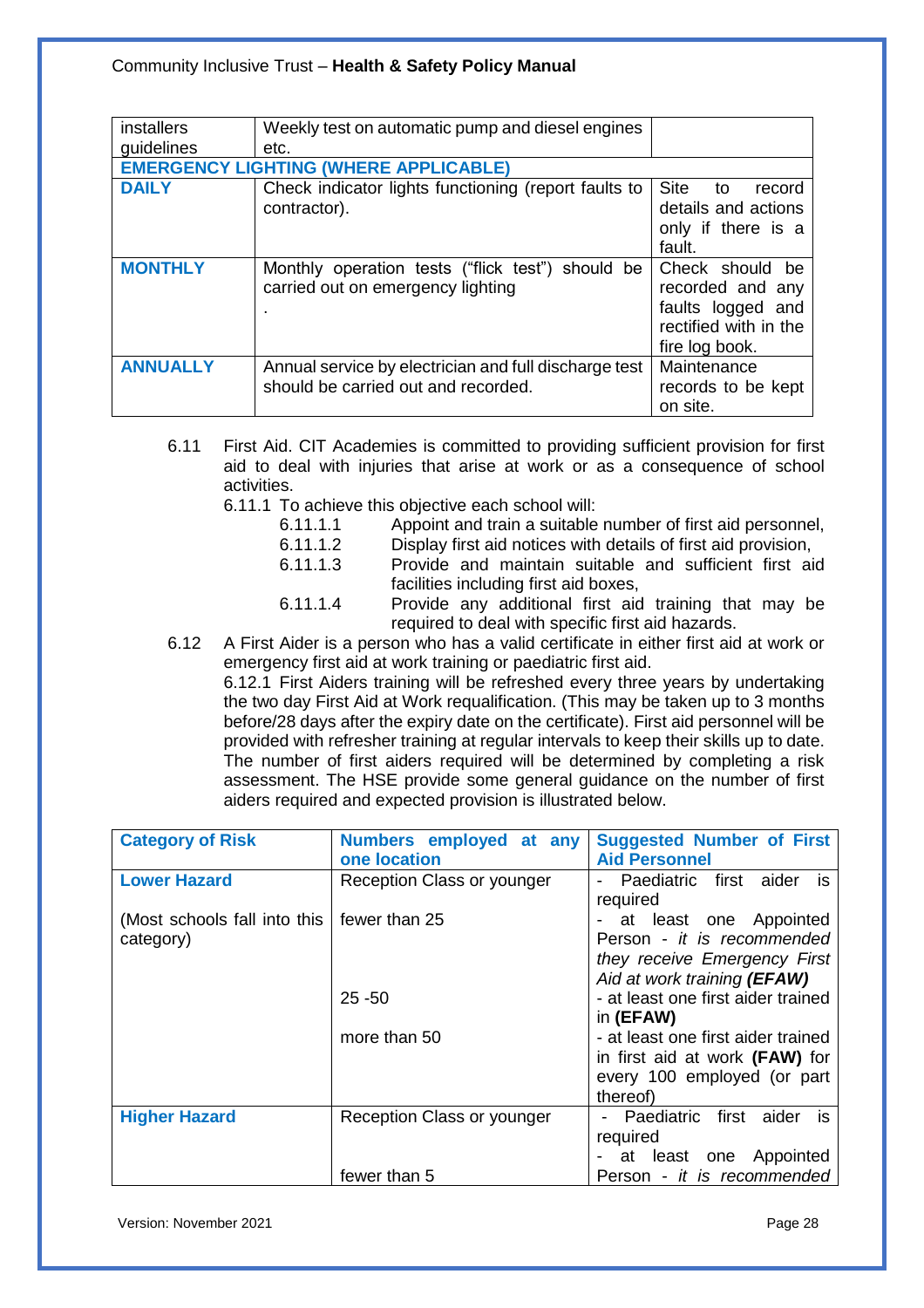|              | they receive Emergency First<br>Aid at work training (EFAW)        |
|--------------|--------------------------------------------------------------------|
| $5 - 50$     | - at least one First Aider trained<br>in <b>EFAW</b> or <b>FAW</b> |
| more than 50 | - at least one additional First                                    |
|              | Aider trained in FAW for every<br>50 employed (or part thereof)    |

- 6.12.2 In addition to the above in higher risk areas such as science, PE etc. at least one person will be trained to a minimum level of emergency first aid. Adequate first aid provision will include cover for break times. First aid provision will be available at all times whilst people are present on school premises including out of hours' activities. The assessment of need will be reviewed at least annually.
- 6.12.3 First Aid Boxes. First aid kits, clearly marked, will be provided in the First Aid Room and other readily accessible locations and be made known to all staff and pupils. Additional first aid boxes will be provided where required on sports fields and for offsite visits. First aid containers will also be available within specific curriculum areas where an increased risk exists e.g. Design and Technology workshops.
- 6.12.4 Travel first aid boxes will be kept in minibuses. First aid boxes will contain a sufficient quantity of suitable first aid materials and nothing else. First aid does not include the administration of medicines and thus first aid boxes should NOT contain drugs of any kind including aspirin, paracetamol, antiseptic creams etc. First aid boxes should be located near to hand washing facilities as far as possible. All first aid boxes will be checked regularly and maintained by a designated member of staff, items should not be used after expiry date shown on packaging. Extra stock will be kept in the school.
- 6.12.5 Suitable protective clothing and equipment such as disposable gloves (e.g. vinyl or powder free, low protein latex CE marked) and aprons will be provided near the first aid materials.
- 6.12.6 Blunt-ended stainless steel scissors (minimum length 12.7 cm) will be kept where there is a possibility that clothing might have to be cut away. These should be kept along with items of protective clothing and equipment.
- 6.12.7 Small quantities of contaminated waste (soiled or used first aid dressings) can be safely disposed of via the usual refuse collection arrangements. Waste should be double bagged in plastic and sealed by knotting.
- 6.12.8 First Aid Rooms. The first aid room, where provided, is equipped with a sink and accessible WC.
- 6.12.9 First Aid Information. Notices are posted in conspicuous positions within a school, giving the location of first aid equipment and facilities and the name(s) and location(s) of the first aid personnel.
- 6.12.10 New and temporary employees are to be told of the location of first-aid equipment and first aid personnel, and facilities on the first day they join the school as part of the induction training.
- 6.12.11 First Aid Records. Each school should ensure that the following records are available
- 6.12.12 The numbers of first aid personnel will be determined by individual circumstances, the level of risk and in line with current government guidance:
	- 6.12.12.1 Certification of training for all first-aiders and refresher periods,

Version: November 2021 Page 29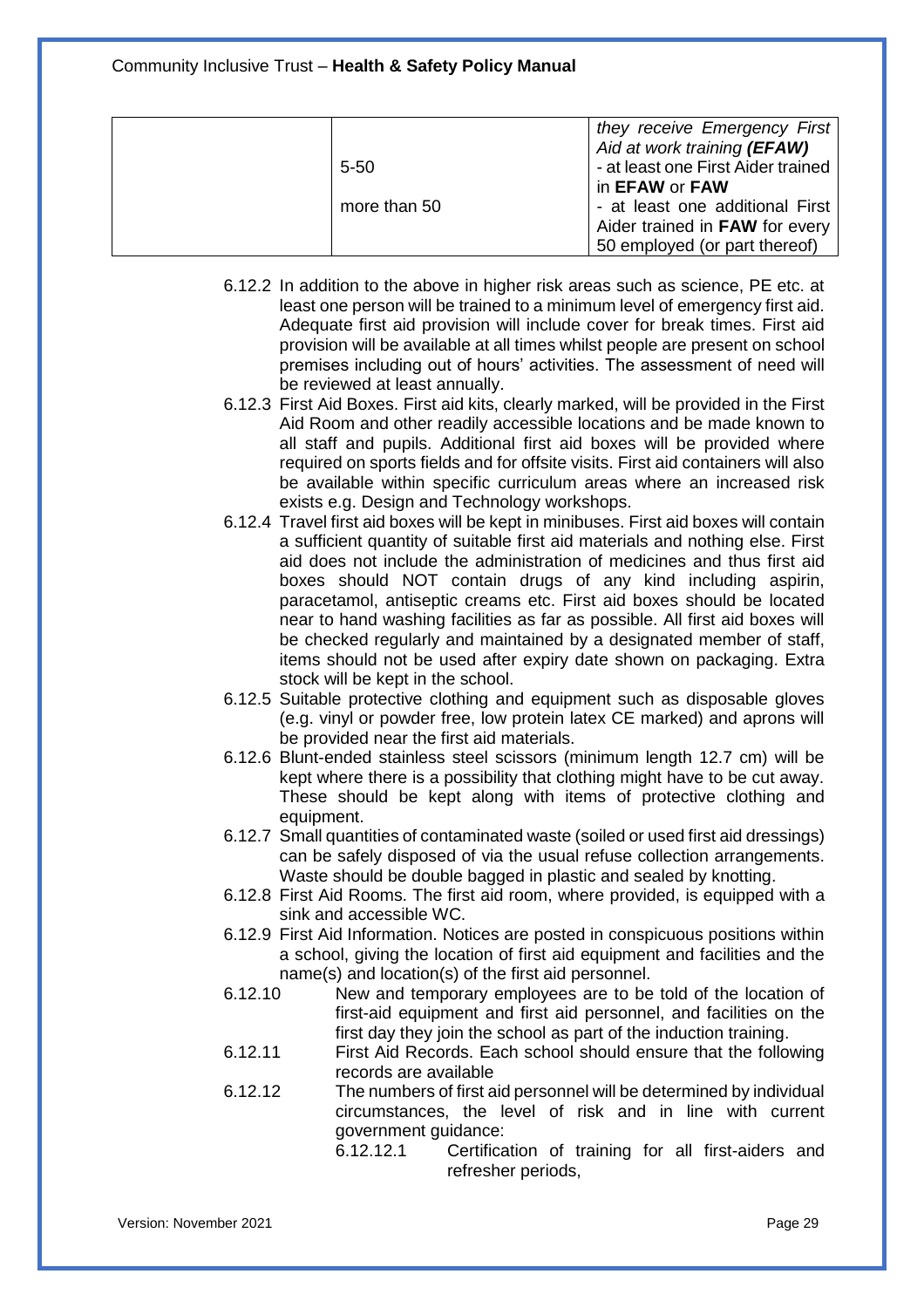| 6.12.12.2 | Any specialised instruction received by first-aiders |
|-----------|------------------------------------------------------|
|           | or staff (e.g. EpiPens),                             |

- 6.12.12.3 First aid cases treated (see accident / incident reporting).
- 6.12.13 Guidelines on Responding to Injuries. Minor injuries. The following injuries are considered minor and capable of being dealt with by a first aider in school: grazes, small scratches, bumps, minor bruising, minor scalding or burns resulting in slight redness to the skin. Injuries requiring medical attention:<br>6.12.13.1 Deep cut.
	- Deep cut,
	- 6.12.13.2 Long cuts, which are considered to be approximately 2.5cm when on the hand or foot and 5cm when elsewhere on the body,
	- 6.12.13.3 The cut is jagged,
	- 6.12.13.4 The injury involved a pet, especially a cat,
	- 6.12.13.5 The injury involved a wild animal,
	- 6.12.13.6 The injury is due to a bite, either human or animal,
	- 6.12.13.7 The wound has debris stuck in it after cleansing,
	- 6.12.13.8 The wound is bleeding heavily,
	- 6.12.13.9 The wound will not stop bleeding after applying direct pressure for 10 minutes,
	- 6.12.13.10 The injury is a puncture wound.

6.12.14 Injuries to the head need to be treated with particular care. Where symptoms indicating serious injury are NOT present, head injury cards are to be given to the injured party by the first aider attending to take home with them. Any evidence of following symptoms may indicate serious injury and an ambulance must be called:

- 6.12.14.1 Unconsciousness, or lack of full consciousness (i.e. difficulty keeping eyes open),
- 6.12.14.2 Confusion,
- 6.12.14.3 Strange or unusual behaviour such as sudden aggression,
- 6.12.14.4 Problems with memory,
- 6.12.14.5 Persistent Headache,
- 6.12.14.6 Disorientation, double vision, slurred speech or other malfunction of the senses,
- 6.12.14.7 Nausea and vomiting,
- 6.12.14.8 Unequal pupil size,
- 6.12.14.9 Pale yellow fluid or watery blood coming from ears or nose,
- 6.12.14.10 Bleeding from scalp that cannot quickly be stopped,
- 6.12.14.11 Loss of balance,
- 6.12.14.12 Loss of feeling in any part of body,
- 6.12.14.13 General weakness,

6.12.14.14 Seizure or fit.

6.12.15 If a child is taken directly to hospital they will be accompanied by a member of staff who will stay with the pupil until discharged or until a handover can be made to a parent or guardian. The member of staff at the hospital must update the senior teacher on the condition of the injured pupil as and when information is made available. The parent/guardian of a pupil attending hospital must be advised at the earliest opportunity. Support for the injured pupil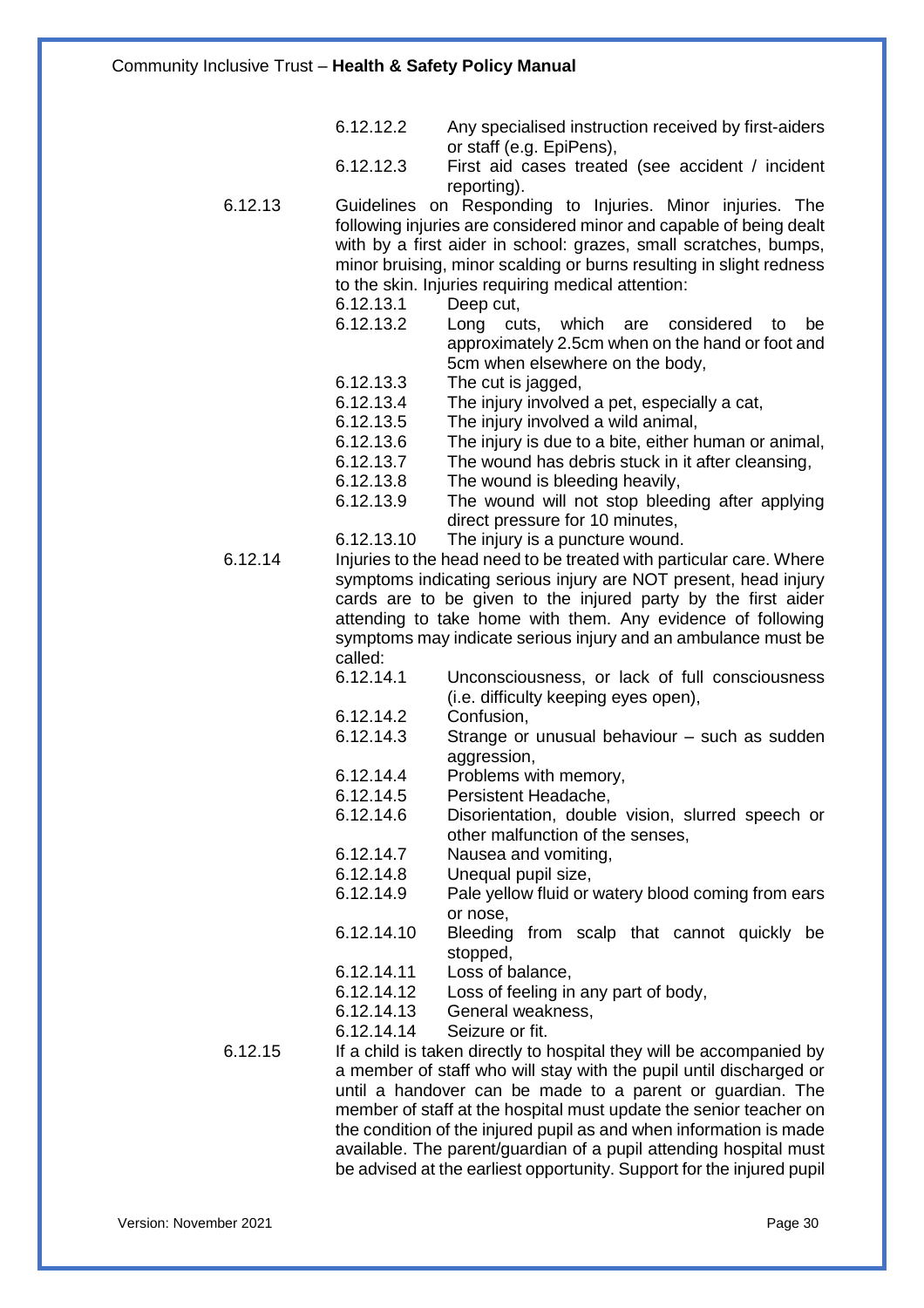and their parents will be provided as determined by the individual circumstances of the incident.

- 6.12.16 It is important that spillages of blood, faeces, vomit or other body fluids are dealt with immediately as they pose a risk of transmission of infection and disease, e.g. Blood borne viruses and diarrhoeal and vomiting illnesses, such as norovirus. A spillage kit is available in school to deal with blood and body fluid spillages.
- 6.12.17 Body fluid spillages should be dealt with as soon as possible with ventilation of the area. Anyone not involved with the cleaning of the spillage should be kept away from the area and protective clothing should be worn when dealing with the spillage such as gloves and aprons.

# 6.12.18 Spillage Procedure:<br>6.12.18.1 Corde

- Cordon off the area where the spillage has occurred.
- 6.12.18.2 Cuts and abrasions on any areas of the skin should be covered with a waterproof dressing. Use personal protective equipment and clothing to protect body and clothes: disposable gloves and apron must be worn.
- 6.12.19 Hard surfaces e.g. floor tiles, impervious table tops:
	- 6.12.19.1 Small spills or splashes of blood: Clean with neutral detergent and hot water.
- 6.12.20 Large spills: 6.12.20.1 Remove spillage as much as possible using absorbent paper towels,
	- 6.12.20.2 Flush these down toilet or dispose of carefully in waste bag,
	- 6.12.20.3 Cover remaining with paper towels soaked in diluted bleach solution (1:10 dilution with cold water),
	- 6.12.20.4 Leave for up to 30 minutes, and then clear away.
	- 6.12.20.5 Alternatively, large spills may be covered with granules from the spillage kit for two minutes. Spillage and granules should be carefully removed with paper towels and disposed carefully into a waste bag. Clean area with neutral detergent and hot water.
- 6.12.21 Soft surfaces and fabrics e.g. carpets and chairs:
	- 6.12.21.1 Remove the spillage as far as possible using absorbent paper towels,
	- 6.12.21.2 Then clean with a fresh solution of neutral detergent and water,
	- 6.12.21.3 Carpets and upholstery can then be cleaned using cleaner of choice,
	- 6.12.21.4 Steam cleaning may be considered.
- 6.12.22 Contaminated gloves, aprons, paper towels, etc should be carefully disposed of into a leak proof plastic bag, securely tied and placed immediately into the normal external school waste container. Large quantities of contaminated waste should be disposed of in consultation with the local waste authority. Wash hands after procedure.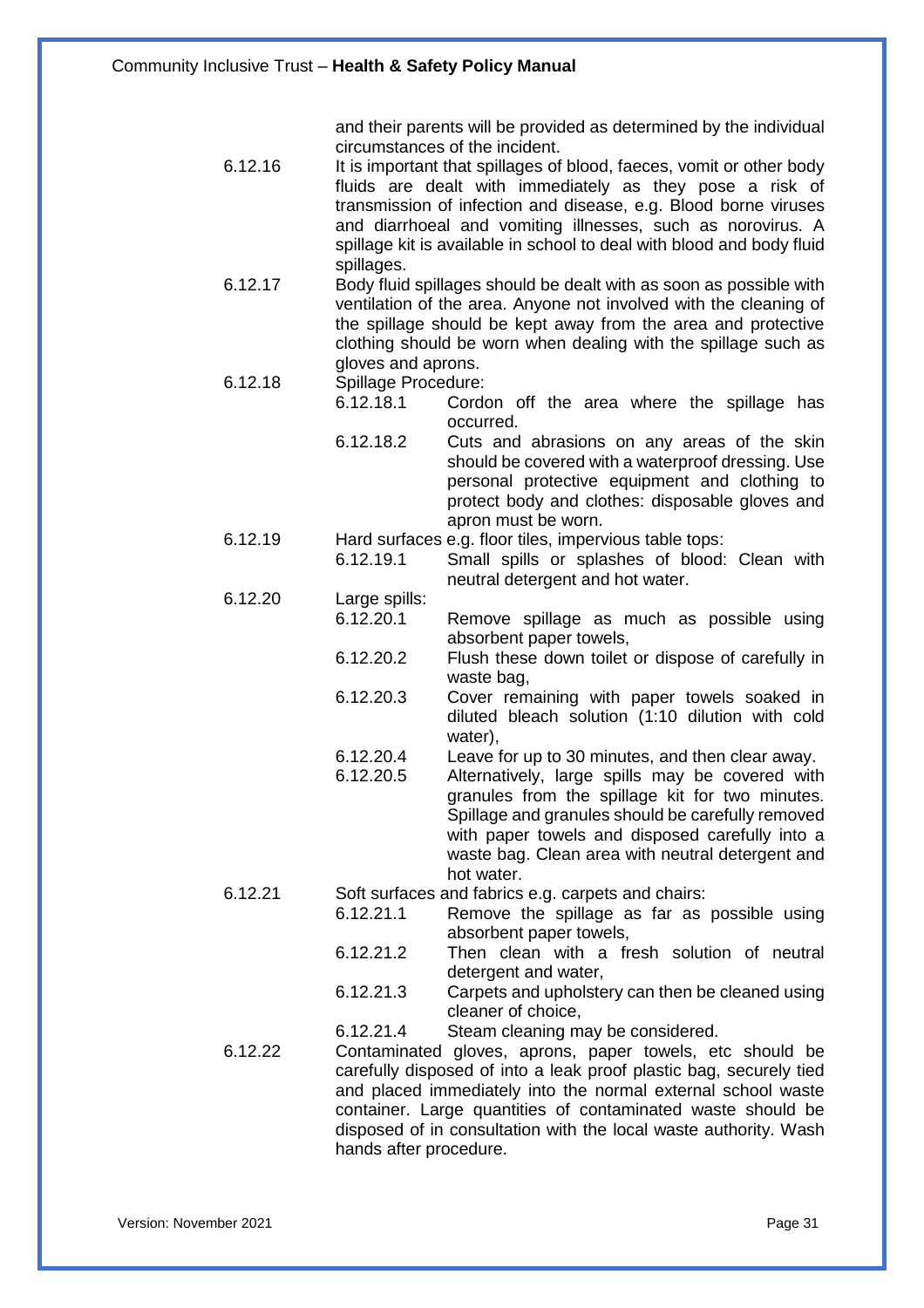6.12.23 As with other all hazardous substances used in school, bleach and disinfectants should be stored, handled and used in accordance with COSHH (Control of Substances Hazardous to Health, 2002) Regulations and the manufacturer's instructions. Product data sheets and safe use instructions should be accessible, along with risk assessments and details of actions required in the event of accidental ingestion, inhalation or contact with skin or eyes. All chemicals must be stored in their original containers, in a cool, dry, well-ventilated place that is lockable and inaccessible to children, visitors and the public. Appropriate protective clothing (e.g. gloves and aprons) should be worn when handling bleach and other chemical disinfectants. Contact with skin, eyes and mouth should be avoided.

- 6.13 Food Science. The teaching of Food Science must be carried out to ensure the safety of pupils and teachers; in addition, the food prepared in school must be handled and served to comply with good hygiene practice to make sure the food is safe to eat.
	- 6.13.1 Food Hygiene Training. Each school will ensure that Food Science teachers and any persons who supports teaching programmes are competent in all aspects of food hygiene that they are required to teach to ensure that pupils are provided with appropriate experience to enable them to work correctly and safely, Level 2 in Food Safety is considered the minimum qualification for teaching staff. Food hygiene training will be obtained by attending certificated courses which should be regularly reviewed, updated and refreshed every three years.
	- 6.13.2 Key Considerations for Teaching Food. Food preparation rooms and classrooms provided are of sufficient size to allow people to work and circulate around the room with ease. Class size can be determined by considering factors such as the size of the room, the equipment available, the age and ability of the pupils and the experience of the staff. Teachers must work within safe operating limits so that there is a safe teaching and learning environment and that they are able to provide adequate supervision for hazardous activities.
	- 6.13.3 Staff are provided with safe equipment and systems that are regularly checked, inspected and maintained in an efficient state to recognised standards, with records kept. In addition to PAT testing this includes the servicing of gas equipment, fridge and freezer temperature checking, equipment guard checks, where appropriate.
	- 6.13.4 Teachers will be trained to the standards specified in Health and Safety Training Standards in Design and Technology published by the Design & Technology Association (DATA). Teachers will teach pupils about general health and safety requirements relating to the working environment and instil in them the need to work safely at all times.
	- 6.13.5 The pupils will be made aware of the hazards involved when working using processes, equipment and materials in various situations. They will be taught to assess the risks and identify the control measures taken, to help ensure the health and safety of themselves and others, and reference will be made to the appropriate British Standards.
	- 6.13.6 Lessons will be planned ahead to avoid risk. Work will be planned to involve the use of a wide range of food, food components and equipment to complete focused practical tasks. Student ability, knowledge, maturity, experience and special needs must be taken account of, to provide challenging tasks and potential for achievement. Teachers should be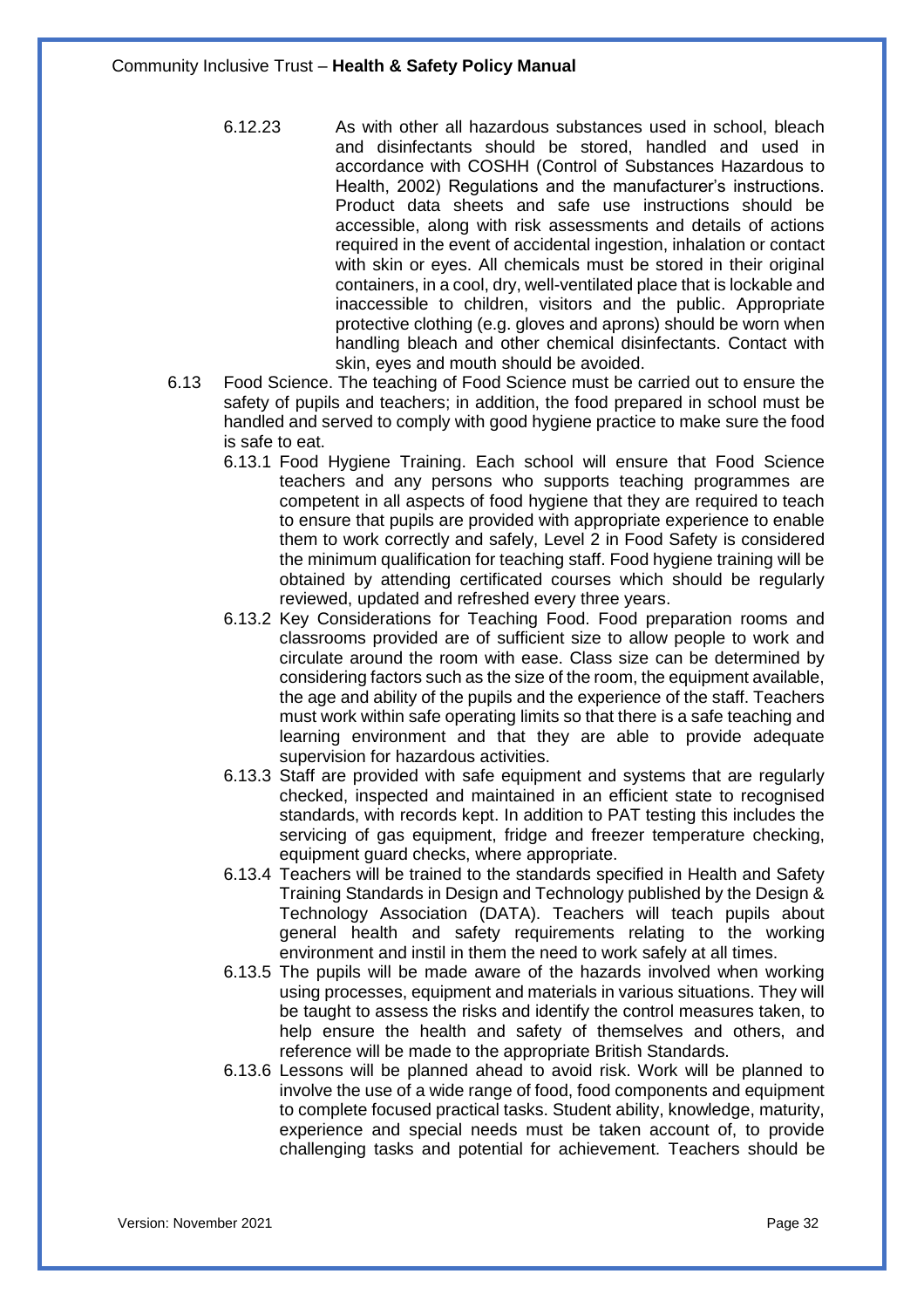aware that because of their inexperience, pupils working with food require a high level of supervision, and should not be left unattended.

- 6.13.7 Pupils with special needs may have poor coordination, slow reaction times and variable levels of concentration which require extra support and guidance. This will affect the teaching capacity/group size and may require additional support. Sometimes pupils can be paired with responsible peers to ensure safe working practices.
- 6.13.8 Teaching sessions must be long enough to complete processes without too high a percentage of time being taken up preparing for and tidying up afterwards. Short sessions can lead to frustration of both staff and pupils, as there is often insufficient time for full processes to be completed. Very long sessions without a break can give rise to problems with concentration. Additional teaching support in lessons not only reduces risk but facilitates demonstration and allows for more practical work to be undertaken to the advantage of the pupils.
- 6.13.9 Manual Handling. It is recommended that trolleys are used for carrying heavy equipment and foodstuff. Sugar and flour are best purchased in small containers, despite the possible cost savings from purchasing bulk containers. The use of high-level storage should be avoided. Where this is not possible there must be safe procedures for access to such storage and the provision of suitable and adequately maintained steps/footstools.
- 6.13.10 Personal Protective Equipment. Appropriate protective equipment, clothing, and storage of such, will be provided including suitably sized oven gloves and clean aprons. Pupils should be made aware of the hazards of unsuitable footwear. Soft shoes and open toe sandals offer little protection from falling objects or spillages. Long hair, jewellery, loose clothing such as ties and unbuttoned cuffs are potential hazards. Sleeves should be rolled up, watches and ties removed and long hair tied back. Additional personal protective equipment such as gloves and eye protection is required when using hazardous cleaning agents.
- 6.13.11 Microwave & Combination Ovens. Manufacturer's instructions must be followed. The ovens must be kept clean, including ensuring that air vents are not blocked or obstructed and that food debris does not build up around the door seal which could lead to leaks. The ovens must not be used if the door does not close properly or if the door interlock switch does not work properly. The ovens must not be switched on when empty. Burns and scalds can be avoided by using oven gloves, removing lids or microwave film away from the face and checking the temperature of food and drink. It is important to ensure food is thoroughly cooked throughout by stirring and turning the food during cooking. Only food grade microwave film should be used in direct contact with food during cooking and defrosting. Food should not be cooked in sealed containers; pierce the film covering containers (unless there are specific manufacturer's instructions to the contrary). Only use containers, films and ingredients which are known to be suitable for heating in a microwave oven. Users should be made aware of the risk of certain foods superheating.

6.13.12 Deep Fat Frying. Where small electrically powered thermostatically controlled deep fat dryers are provided. The following precautions should be remembered:

- 6.13.12.1 Fryers should not be over-filled,
- 6.13.12.2 Electric leads should be kept as short as possible,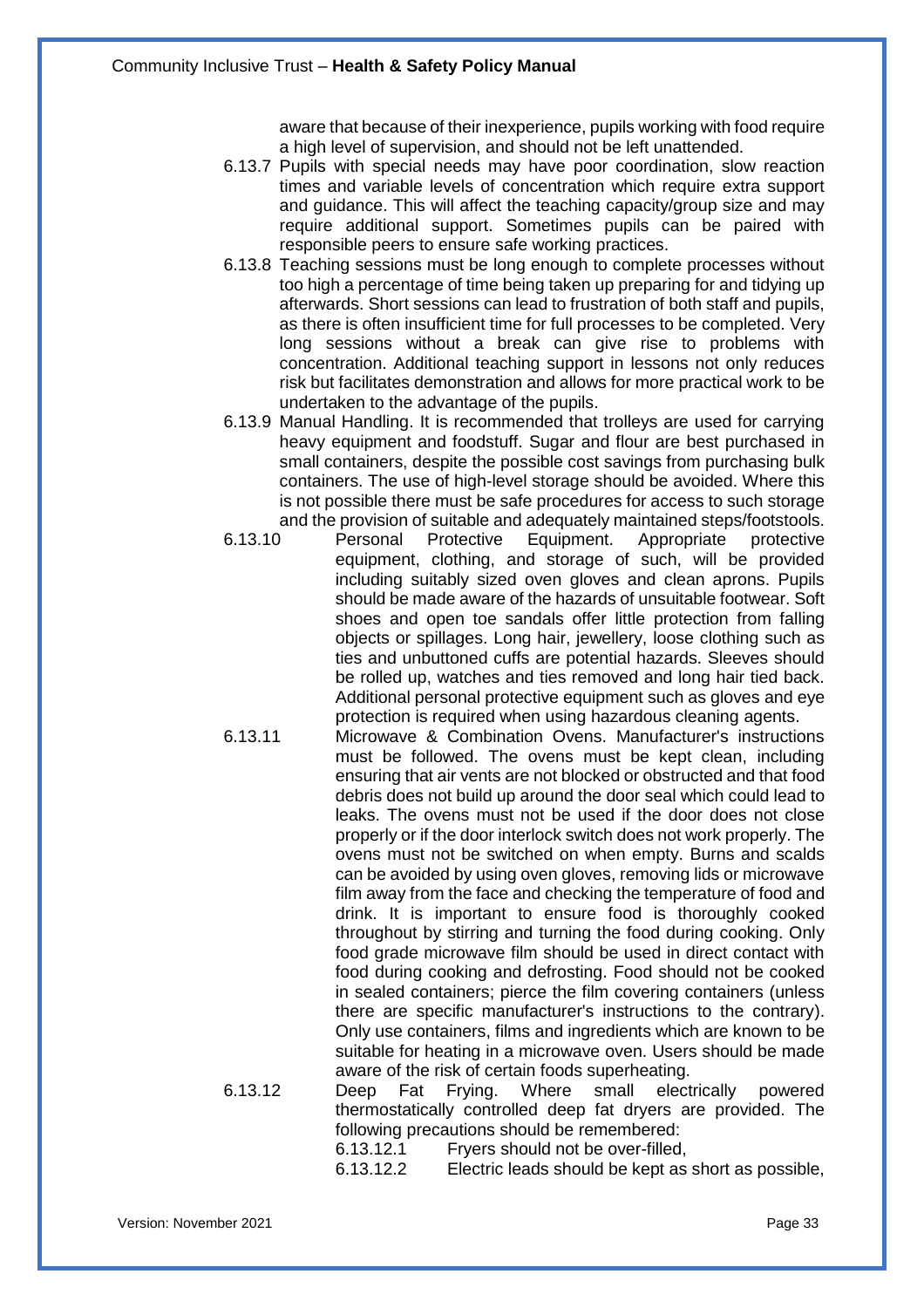- 6.13.12.3 Fryers should be positioned safely,<br>6.13.12.4 Fryers should not be left unattended
- 6.13.12.4 Fryers should not be left unattended,<br>6.13.12.5 Water must not be allowed to come
	- Water must not be allowed to come into contact with hot oil or fat (dry food before deep frying),
- 6.13.12.6 The handle must be positioned safely and fat must be cooled before straining or pouring into plastic containers,
- 6.13.12.7 All persons must be trained to deal correctly with a fat or oil fire.
- 6.13.13 Pressure Cookers. Pressure cookers are covered by the Pressure Safety System Regulations 2000 and require annual inspections against a suitable written scheme of examination.
- 6.13.14 Knives & Utensils. No student should be allowed to use a knife unless he or she has been properly trained in appropriate techniques. The degree of supervision which is required when pupils are using knives depends on the age of the particular pupils and the tasks for which knives are being used. Pupils should be made aware that sharp utensils can cause cuts that falling utensils can present a hazard, and that slipping can occur when pressure is applied. Knives must be kept sharp and, when they are not in use, they must be stored securely. The knives inventory must be checked at the end of each lesson. Where possible, the use of knives should be avoided, e.g. by the provision of vegetable peelers, scissors, etc. Mandolins are not recommended for use in schools. Sharp utensils should not be left projecting from work surfaces and instruction must be given in their correct use, handling, storage and cleaning. There is a model risk assessment on the CLEAPSS website on Food Preparation: Using Knives, which will be adapted for school use to reflect all reasonably foreseeable hazards.
- 6.13.15 First Aid. Teachers must be aware of pupils with particular medical problems, including allergies, so that they are able to take the necessary precautions during lessons. At least one person holding a current first aid certificate, or who has been trained in emergency first aid, should always be available to attend and to provide first aid when cookery rooms are in use. A first aid container equipped and maintained in accordance with Health and Safety (First Aid) Regulations should be readily available. Food standard sterile waterproof dressings coloured blue for ease of detection in food should be provided.
- 6.13.16 Fire Safety. Fire escape routes and fire doors must be operational and clearly marked, should be easily opened and free from all obstructions. Firefighting equipment, including fire extinguishers, fire blankets and fire detectors, should be readily available and maintained. It is difficult to reduce the risk of fat-pan fires to zero, so specific instruction must be given to everyone on how to deal safely with such a fire when it occurs. Spark devices are safer than matches for lighting gas hobs/ovens. All displays be should suitably positioned away from heat sources. To reduce the dangers of accidents,0 the number of pupils working at any one time around heating equipment must be controlled and close supervision given.
- 6.13.17 Health & Safety Notices & Signage. Appropriate notices and signs are to be clearly displayed including warning signs next to hobs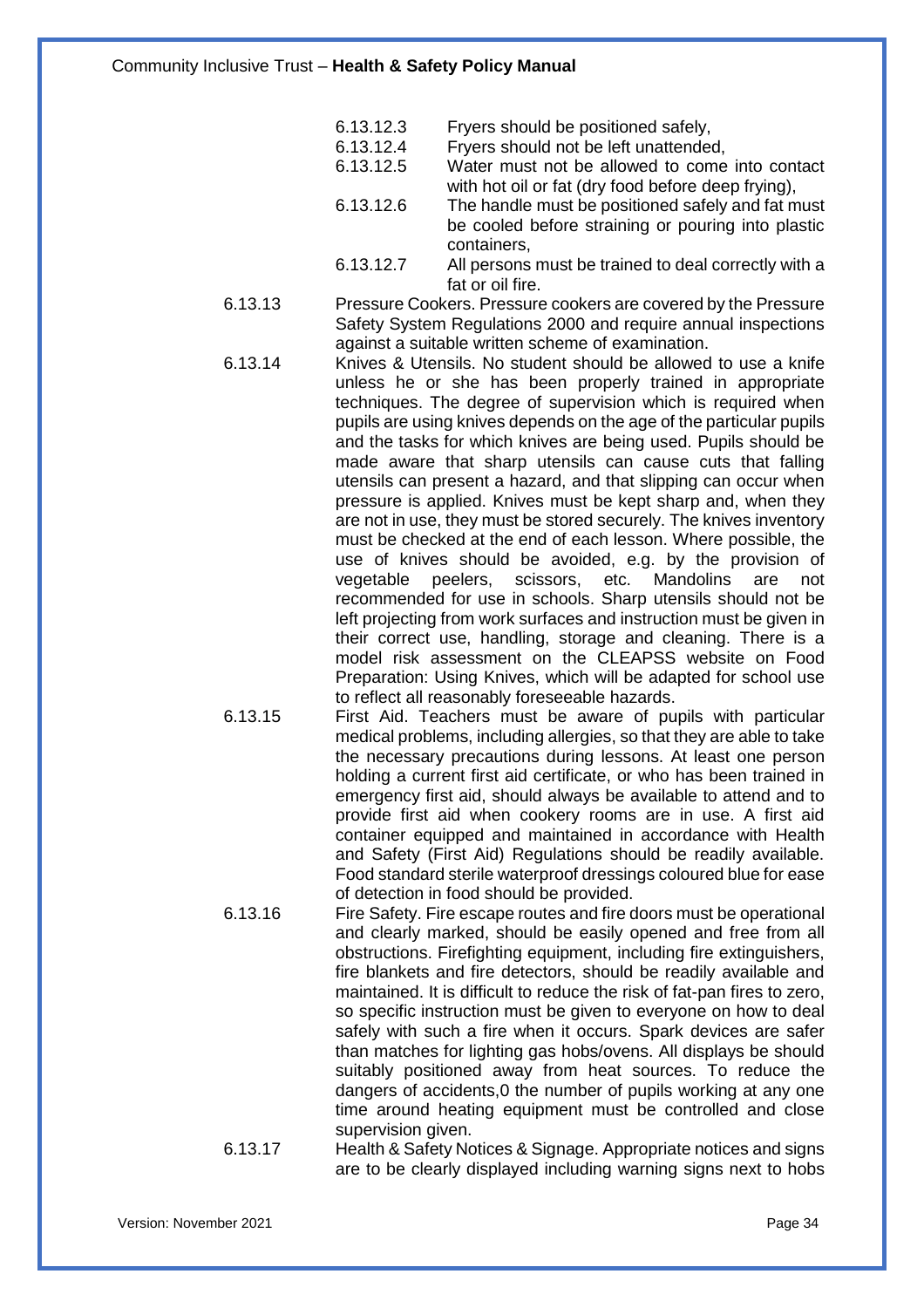that have no visual indication that they are on/hot, next to freezers, for hazardous materials, for fire exits, escape routes, firefighting equipment and emergency first aid. Hand washing/personal hygiene posters are also recommended. Signs are not a substitute for teaching pupils safe working practices. However, they do act as a reminder to those pupils who might forget what they have been taught.

- 6.14 Gas Installations and Appliances. CIT Academies will ensure that all work carried out on gas fittings and appliances are in accordance with the requirements of the regulations and the Safety in the Installation and Use of Gas Systems and Appliances Manual.
	- 6.14.1 Maintenance of Gas Equipment. Gas boilers, heaters, ovens and other gas fired equipment will be serviced at regular intervals, usually annually, and in accordance with the manufacturer's recommendations. All work on gas appliances to be carried out by a Gas Safe Registered engineer. Records of all servicing, maintenance and repairs to be kept. The key actions necessary to ensure the safety of gas fired appliances are:
		- 6.14.1.1 Identify all gas fired appliances and create a maintenance schedule for each,
		- 6.14.1.2 Arrange for servicing in line with the schedule and keep records,
		- 6.14.1.3 Prepare a gas leak emergency procedure,
		- 6.14.1.4 Highlight all gas shut-off points,
	- 6.14.2 Gas Emergencies. In the event of a suspected gas leak:
		- 6.14.2.1 Call 24 hour gas emergency service on 0800 111 999,
		- 6.14.2.2 Evacuate the buildings and move the pupils and majority of the staff to a distance of at least 250 metres away. Nominate some staff to stay at a safe distance to prevent access to the site and await the emergency National Grid engineer,
		- 6.14.2.3 If it is safe to do so:
			- Put out naked flames.
			- Open doors and windows,
			- Turn off the gas supply.
	- 6.14.3 DO NOT TURN ELECTRICAL SWITCHES ON OR OFF
	- 6.14.4 If the general public in the neighbourhood are at risk contact the police on 999. No person shall interfere with any gas appliance or gas fitting or pipe work unless qualified and competent to do so.
- 6.15 Hazardous Substances (COSHH). All reasonable steps will be taken to ensure all exposure of employees and pupils to substances hazardous to health is prevented or at least controlled to within statutory limits.
	- 6.15.1 Each school will implement the following:
		- 6.15.1.1 An inventory of all substances hazardous to health kept or present on site will be maintained and copies of relevant hazard data sheets retained,
		- 6.15.1.2 Competent persons will be appointed to carry out risk assessments of the exposure to substances hazardous to health and advise on their control,
		- 6.15.1.3 All operations which involve, or may involve, exposure to substances hazardous to health will be assessed and appropriate control measures will be taken if elimination or substitution of the substance is not possible,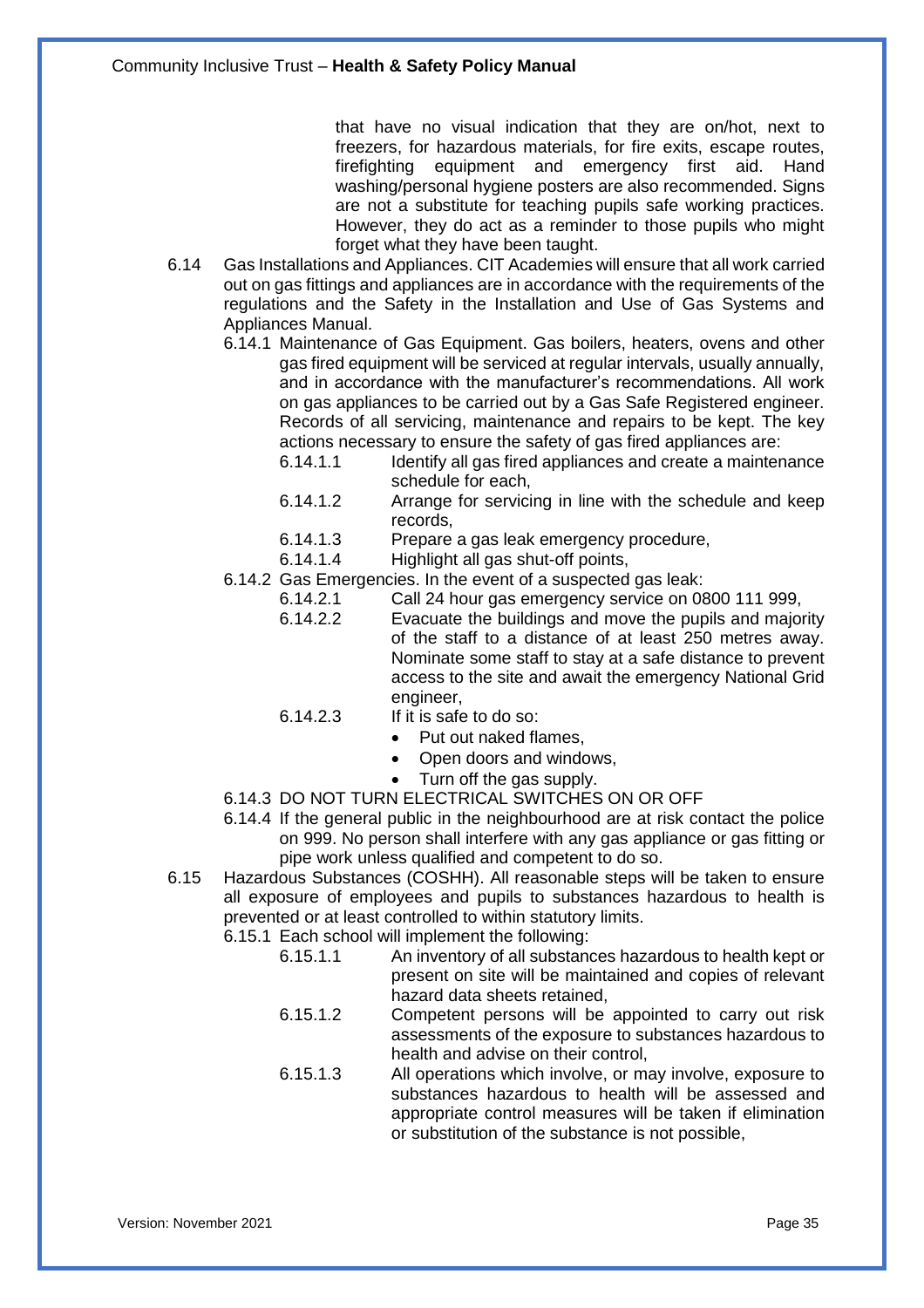- 6.15.1.4 Engineering controls will be properly maintained by planned preventive maintenance and annual performance monitoring to ensure continued effectiveness,
- 6.15.1.5 Systems of work will be reviewed at suitable intervals and revised if necessary,
- 6.15.1.6 All members of staff and others who may work in the affected areas will be informed of the purpose and safe operation of all engineering controls,
- 6.15.1.7 Personal protective equipment (PPE) will only be used as a last resort or as a back-up measure during testing or modification of other controls,
- 6.15.1.8 The type and use of PPE will be carefully assessed and maintained according to manufacturers' instructions,
- 6.15.1.9 Assessments will be reviewed periodically or if changes to the operation or any hazardous substances used,
- 6.15.1.10 Qualified professionals, where necessary, will carry out health surveillance,
- 6.15.1.11 Employee health records of all exposures to substances hazardous to health will be kept for a minimum of 40 years,
- 6.15.1.12 All staff and (where necessary) pupils will be provided with understandable information and appropriate training on the nature of the hazardous substances they work with. Staff will be informed about any monitoring and health surveillance results,
- 6.15.1.13 All changes to control measures and changes of PPE will be properly assessed and no new substances will be introduced into the school without prior assessment.
- 6.15.2 Substances Hazardous to Health. Substances hazardous to health as defined by the COSHH regulations are:
	- 6.15.2.1 Substances classified as very toxic, toxic, harmful, corrosive or irritant. These can be identified by their warning label and carry the pictograms detailed below,
	- 6.15.2.2 Biological agents directly connected with work including micro-organisms,
	- 6.15.2.3 Dust of any kind when present as a substantial concentration in the air,
	- 6.15.2.4 Substances which have a Workplace Exposure Limit (WEL) assigned to them by the Health and Safety Commission document EH40,
	- 6.15.2.5 Any other substance not specified above which may create a comparable hazard to a person's health.

#### **International system**

6.15.3 Principles of Control. Exposure to substances hazardous to health should either be prevented altogether, substituted with a less harmful substance, or (where it is not reasonably practicable) adequately controlled. In all cases personal protective equipment (PPE) should only be used where it is not reasonably practicable to adequately control exposure by other means. For example, fume cupboards in science labs and local exhaust ventilation systems on woodworking machinery should always take precedence over masks. If a substance is hazardous by inhalation it is likely to have been assigned a Workplace Exposure Limit (WEL). This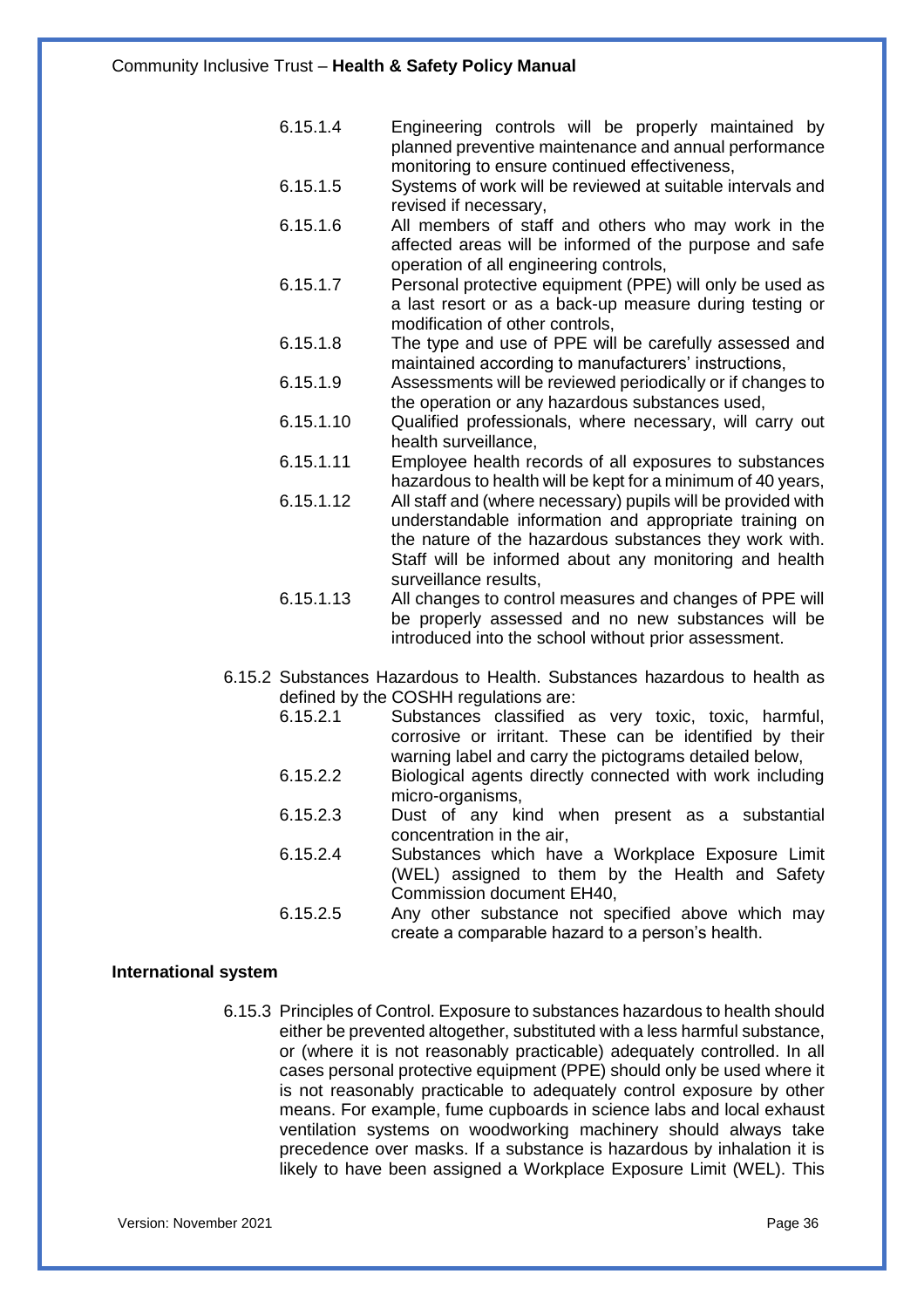should be used to assess the level of control. Where PPE is identified as necessary for use by staff and pupils it should be ensured it is suitable for the purpose. Employees have a duty to make full and proper use of all control measures identified as required in the risk assessment and must wear appropriate PPE (lab coat, eye protection, gloves etc.) where this is identified as required. Adequate information and training must be provided on its use and maintenance.

- 6.15.4 Maintenance, Examination and Testing. Where controls such as fume cupboards, dust extraction for wood working equipment etc. are provided it is necessary to ensure that they are properly maintained. This will require visual and operational checks pre use in addition to a thorough examination and tests of engineering controls. In the case of local exhaust ventilation, tests for fume cupboards, woodworking extraction etc. should be carried out at least every fourteen months. A record of the results of all examinations must be kept for at least 5 years. All PPE must be kept clean, in good repair and stored correctly to prevent contamination.
- 6.15.5 Health Surveillance. Health surveillance is typically only required in certain circumstances and is dependent on individual circumstances. Where there is a reasonable likelihood that an identifiable disease or adverse health effect associated with exposure will occur and the risk assessment shows that health surveillance is appropriate for the protection of employees these should be carried out. Monitoring and health surveillance records relating to named individuals must be kept for 40 years.
- 6.15.6 Information, Instruction and Training. Information, instruction and training must be given to employees and pupils who may be exposed, about the risks to health and precautions.

## **7. Arrangements (Infection Control to Risk Assessment)**

- 7.1 Infection Control. School staff and pupils are from time to time at risk of infection or of spreading infection.
	- 7.1.1 CIT Academies aims to minimise the risk of the spread of infection. Each school will:
		- 7.1.1.1 Provide employees with information on potential infections and symptoms measures to assist with early identification and prompt implementation of control measures,
		- 7.1.1.2 Inform and take advice from the local Consultant in Local Disease Control (CCDC) and the Environmental Health Department of the Local Authority if an increase in illness is noted in school, or if they have any concerns about infectious disease issues,
		- 7.1.1.3 Maintain up-to-date emergency contact numbers for all pupils, not only so that parents can be contacted if children are ill and need to be taken home, but also to assist in the investigation of any outbreaks,
		- 7.1.1.4 Maintain high standards of hygiene throughout the school including the promotion of good hand washing,
		- 7.1.1.5 Provide warm water, liquid soap and disposable towels in all toilets and cloakrooms,
		- 7.1.1.6 Undertake risk assessments to include the infection control risk and identify control measures associated with farm or other similar visits,
		- 7.1.1.7 Ensure spillages of bodily fluids (blood, urine, vomit and faeces) are dealt with immediately and that adequate facilities are provided to provide protection to people involved,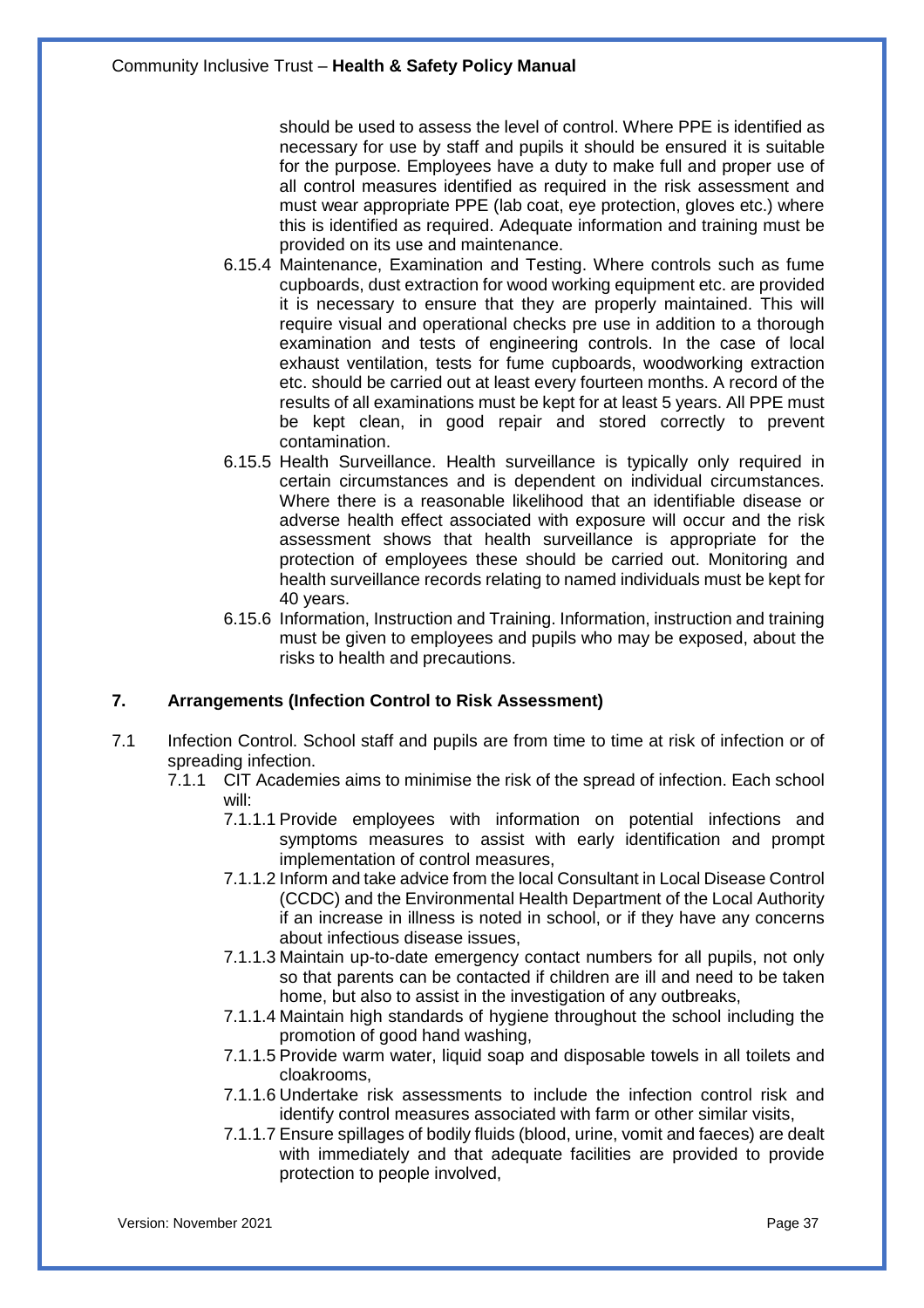- 7.1.1.8 Organise for the safe cleaning of equipment and where appropriate disinfection and thorough, cleaning of the premises,
- 7.1.1.9 Arrange for safe disposal of any infected materials.
- 7.1.2 Further Information. The Health Protection Agency (HPA) provides details on recommended exclusion periods for the more common communicable diseases in Guidance on Infection Control in Schools. Factsheets on infectious diseases are available from the Health Protection Agency <http://www.hpa.org.uk/Publications/InfectiousDiseases/Factsheets/>
- 7.1.3 Staff Illness and Reporting. Staff should notify their manager if they develop any of the following infectious diseases or symptoms:
	- 7.1.3.1 Skin infections or exposed areas of infestation,
	- 7.1.3.2 Severe respiratory infection (e.g. pneumonia, TB),
	- 7.1.3.3 Severe diarrhoea,
	- 7.1.3.4 Jaundice,
	- 7.1.3.5 Hepatitis,
	- 7.1.3.6 Chicken Pox, Measles, Mumps, Rubella,
	- 7.1.3.7 HIV,
	- 7.1.3.8 Weil's Disease.
- 7.1.4 Individual suitable controls will need to be applied dependant on the circumstances of each case. In some instances, employees may need to be referred to an Occupational Health Practitioner or their GP for advice.
- 7.1.5 Staff should report diseases including Leptospirosis, Hepatitis, TB, and Tetanus which have been contracted through work as these are reportable under RIDDOR (Reporting of Injuries, Diseases and Dangerous Occurrences Regulations).
- 7.1.6 Confidentiality. Confidentiality will be maintained at all times in relation to an employee who is known to have any infectious disease. No health information will be disclosed without the written consent of the employee concerned and any breach of such confidentiality, either inside or outside the school, will be regarded as a disciplinary offence and may result in disciplinary action.
- 7.2 When notified that the country is experiencing a pandemic or epidemic, the Trust/School will aim to prevent the spread of infection through work-based activities by adopting suitable control measures.
	- 7.2.1 The Trust/School will:
		- 7.2.1.1 follow guidance given by government agencies and close work sites if instructed to or if employees or any person is put at risk,
		- 7.2.1.2 undertake risk assessments to identify tasks or situations that may expose individuals or groups to potential risks,
		- 7.2.1.3 monitor any changes to government guidance,
		- 7.2.1.4 manage the risk posed by contractors and visitors visiting the workplace,
		- 7.2.1.5 develop and implement an emergency action plan to deal with any potential outbreaks,
		- 7.2.1.6 allow employees to take part in any government testing,
		- 7.2.1.7 identify, plan and implement controls and safe systems of work to prevent transmission,
		- 7.2.1.8 provide information, instruction and training to those identified at risk,
		- 7.2.1.9 where required, provide personal protective equipment (PPE) and monitor its use and maintenance,
		- 7.2.1.10 organise for the safe cleaning of equipment and, where appropriate, disinfection and thorough cleaning,
		- 7.2.1.11 arrange for safe disposal of any infected materials, and adopt good hygiene practices.
- 7.3 Interactive Whiteboards. All reasonable steps will be taken by the school to secure the health and safety of employees and pupils when interactive whiteboards are used.

Version: November 2021 Page 38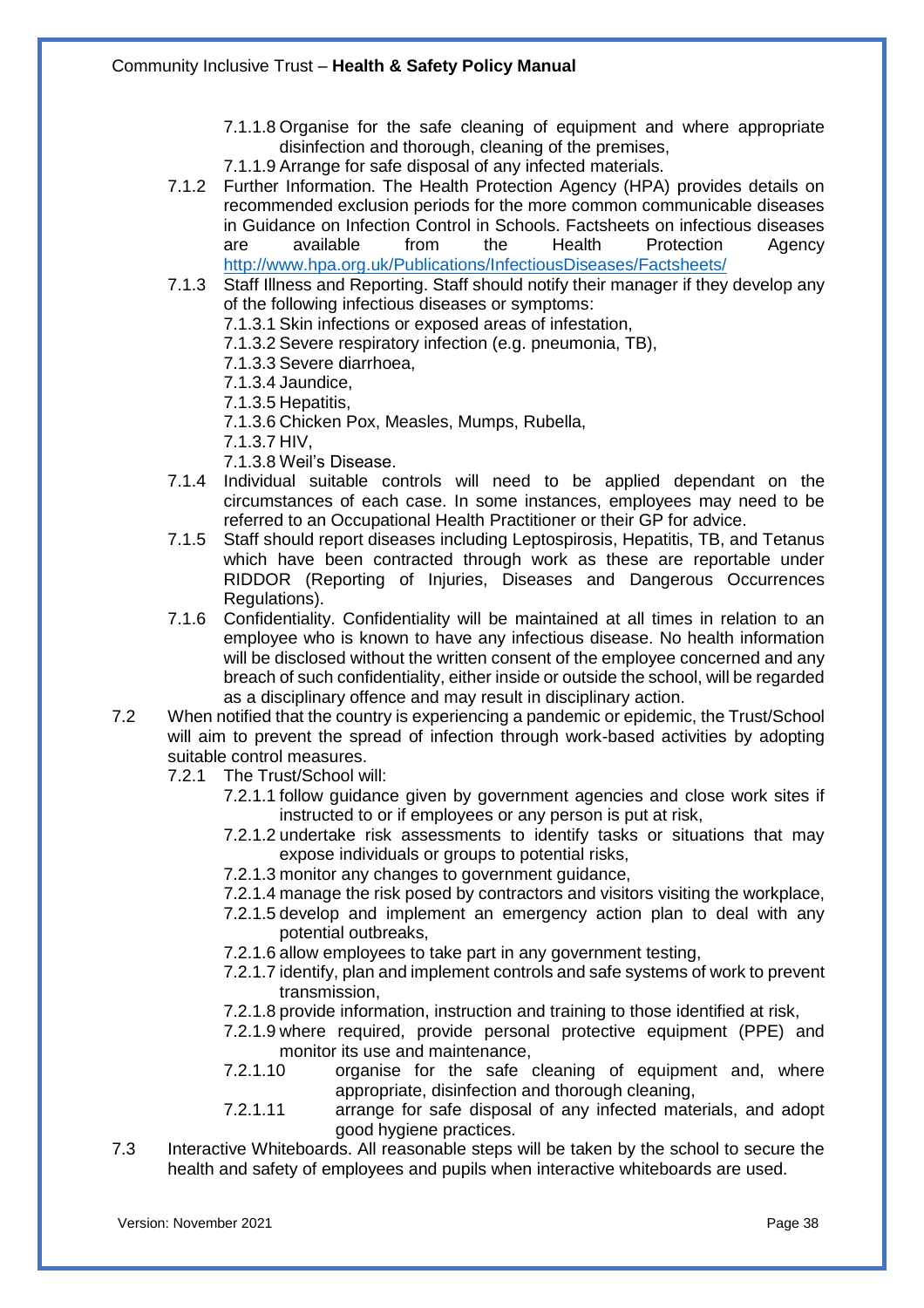- 7.3.1 To achieve this objective each school will:
	- 7.3.1.1 Consider ultra-short throw projectors as a first option during the procurement process as these present the safest option for teachers and pupils,
	- 7.3.1.2 Prior to the installation of any new whiteboard a risk assessment will be completed to cover the positioning of the projector and the exposure to intense light,
	- 7.3.1.3 Try to ensure that projectors are located out of the sight line from the screen to the classroom; to ensure that, when teachers look at the class, they do not also have to stare at the projector lamp. (The best way to achieve this is by ceiling-mounting rather than floor or table-mounting the projector),
	- 7.3.1.4 Ensure that pupils are adequately supervised when they are asked to point out something on the screen,
	- 7.3.1.5 Provide a stick or laser pointer to avoid the need for the user to enter the beam is recommended,
	- 7.3.1.6 Provide adequate information and training to persons working with interactive whiteboards especially in relation to beam viewing by teachers and pupils.
- 7.3.2 Guidance for Users:
	- 7.3.2.1 Teachers and pupils should avoid staring into the projector beam at all times,
	- 7.3.2.2 Try to keep your back to the beam as much as possible,
	- 7.3.2.3 Use the stick or laser pointer provided whenever possible.
- 7.4 Legionnaires Disease. All reasonable steps will be taken to identify potential legionellosis hazards and to prevent or minimise the risk of exposure.
	- 7.4.1 Each school will:
		- 7.4.1.1 Carry out a Legionellosis Risk Assessment,
		- 7.4.1.2 Prepare a written scheme/plan for preventing or controlling the risk of Legionella,
		- 7.4.1.3 Implement and manage the scheme/plan,
		- 7.4.1.4 Keep records for a minimum of 5 years.
	- 7.4.2 Day to day responsibility for monitoring and ensuring that the systems are being correctly operated lies with the Site Manager/Caretaker. At risk systems include the hot and cold water storage and distribution system. To achieve control of legionella bacteria the school will implement the following:
		- 7.4.2.1 Avoidance of Conditions Favouring Growth of Organisms. As far as practicable, water systems will be operated at temperatures that do not favour the growth of legionella. The recommended temperature for hot water is 60°C and either above 50°C or below 20°C for distribution, as care must be taken to protect people from exposure to very hot water. The use of materials that may provide nutrients for microbial growth will be avoided. Corrosion, scale deposition and build-up of bio films and sediments will be controlled and tanks will be lidded.
		- 7.4.2.2 Monitoring and recording. Temperatures of water outlets will be checked and recorded to ensure temperature controls to prevent bacterial growth are maintained
		- 7.4.2.3 Disinfection. Periodic disinfection of shower heads will take place to remove any scale and bacteria.
		- 7.4.2.4 Emergency procedures. Emergency procedures will be established for the discovery of Legionella bacteria. If during routine sampling/inspection of hot and cold water systems Legionella bacteria is discovered in any systems likely to provide a medium for the spread of infection (e.g. water

Version: November 2021 **Page 39**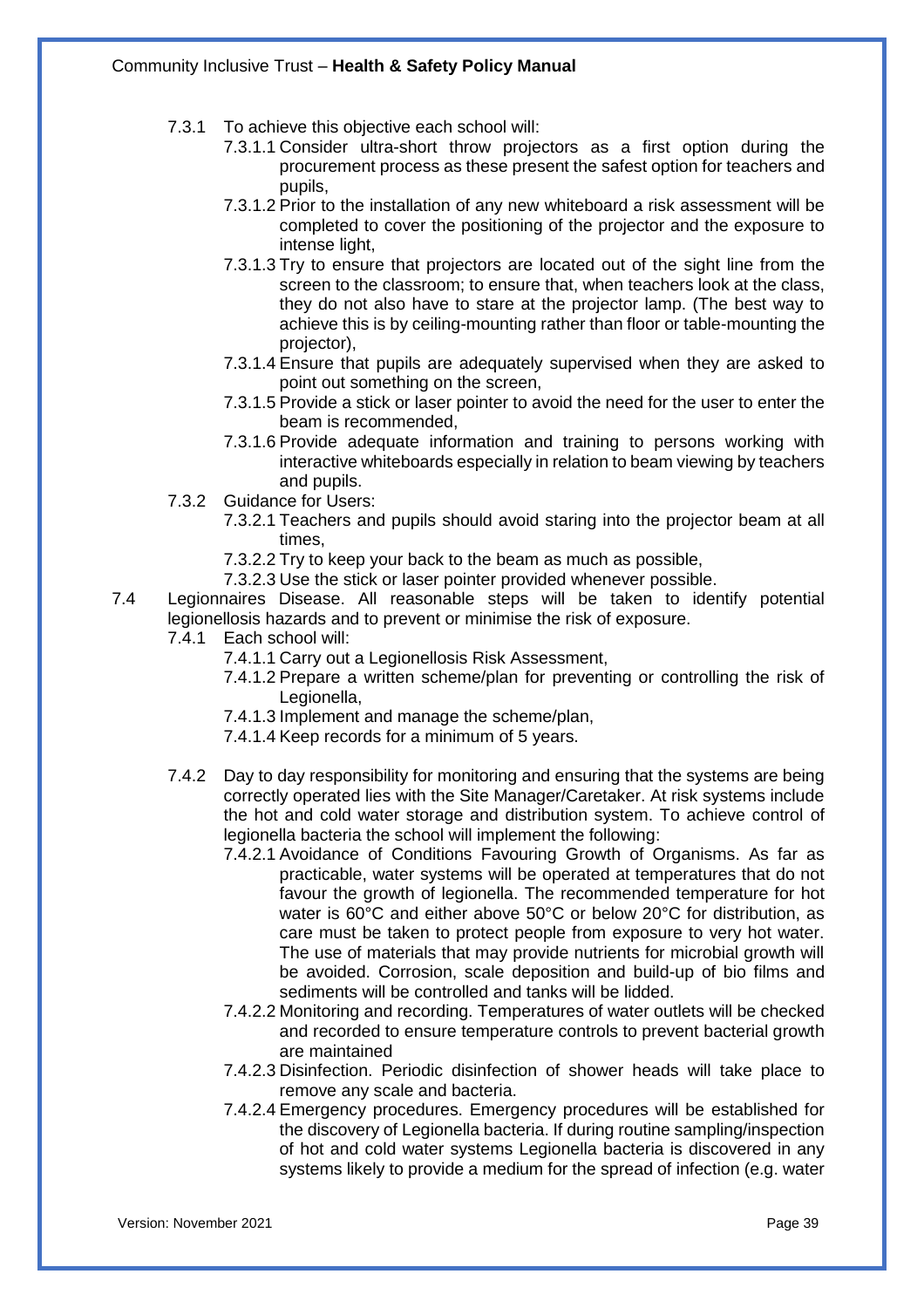aerosol spraying equipment) these will be shut down and the situation reported immediately to the Site Manager/Caretaker.

- 7.4.2.5 Training. Each school will provide training to the Site Manager/Caretaker responsible for the day to day management of the water systems.
- 7.5 Lifts. All reasonable steps will be taken to maintain all lifts throughout CIT Academies. Implementation.
	- 7.5.1 Each school will ensure that:
		- 7.5.1.1 An examination scheme is drawn up by a competent person for each lift,
		- 7.5.1.2 All lifts are fitted with appropriate barriers and interlocking gates to prevent passengers or cargo from falling from the lift, coming into contact with the lift machinery or entering/exiting the lift when it is not at a designated landing,
		- 7.5.1.3 Suitable equipment and mechanisms are installed to prevent the lift from;
			- Leaving its landing when the doors are unlocked and/or open,
			- Falling (including its maximum working load) in the event of a failure in the lifting mechanism,
			- Overrunning its furthest intended point of travel,
			- Being operated from more than one position at any one time,
			- Being overloaded or exceeding its maximum number of passengers.
		- 7.5.1.4 Lifts are maintained in a safe condition and examined/inspected by competent persons (annually for goods lifts and 6 monthly if lifting people),
		- 7.5.1.5 The safe working load (SWL) is clearly displayed inside each lift,
		- 7.5.1.6 Notices are posted adjacent to each lift opening advising against the use of a lift in the event of a fire,
		- 7.5.1.7 Arrangements are made for the emergency evacuation of persons in the event of lift failure,
		- 7.5.1.8 Lift motor rooms are kept locked and entry only allowed to authorised persons.
	- 7.5.2 Records. All thorough examination reports will be kept for a minimum of 2 years.
- 7.6 Lone Working. This Policy on lone working relates to any individual who spends some or all of their working hours working alone without direct supervision and who does not have someone close at hand to assist them in the case of an incident. Lone working increases the health and safety risks to individuals because they may not be able to summon assistance in the event of an incident and any delay may in receiving attention may increase the consequences of any injury.
	- 7.6.1 People falling into this category may include:
		- 7.6.1.1 anyone working outside normal hours on their own
		- 7.6.1.2 cleaners who normally work outside school hours
		- 7.6.1.3 teachers in classrooms away from the main building in the sports centre
		- 7.6.1.4 teachers working in workshops or laboratories
		- 7.6.1.5 caretakers or maintenance staff
		- 7.6.1.6 employees who open up or close the building on their own.
	- 7.6.2 It is acceptable for people to work alone so long as the school has completed a risk assessment and any measures deemed necessary have been put into place. People who are not lone workers:
		- 7.6.2.1 Teachers or others working alone in a classroom or office in the main school buildings when the school is open.
	- 7.6.3 Some activities should not be carried out by people working alone and each school should identify those that are relevant to them, typically this may include: 7.6.3.1 Working at height on ladders or tower scaffolds,
		- 7.6.3.2 Use of high risk chemicals,
		- 7.6.3.3 Use of high risk machinery,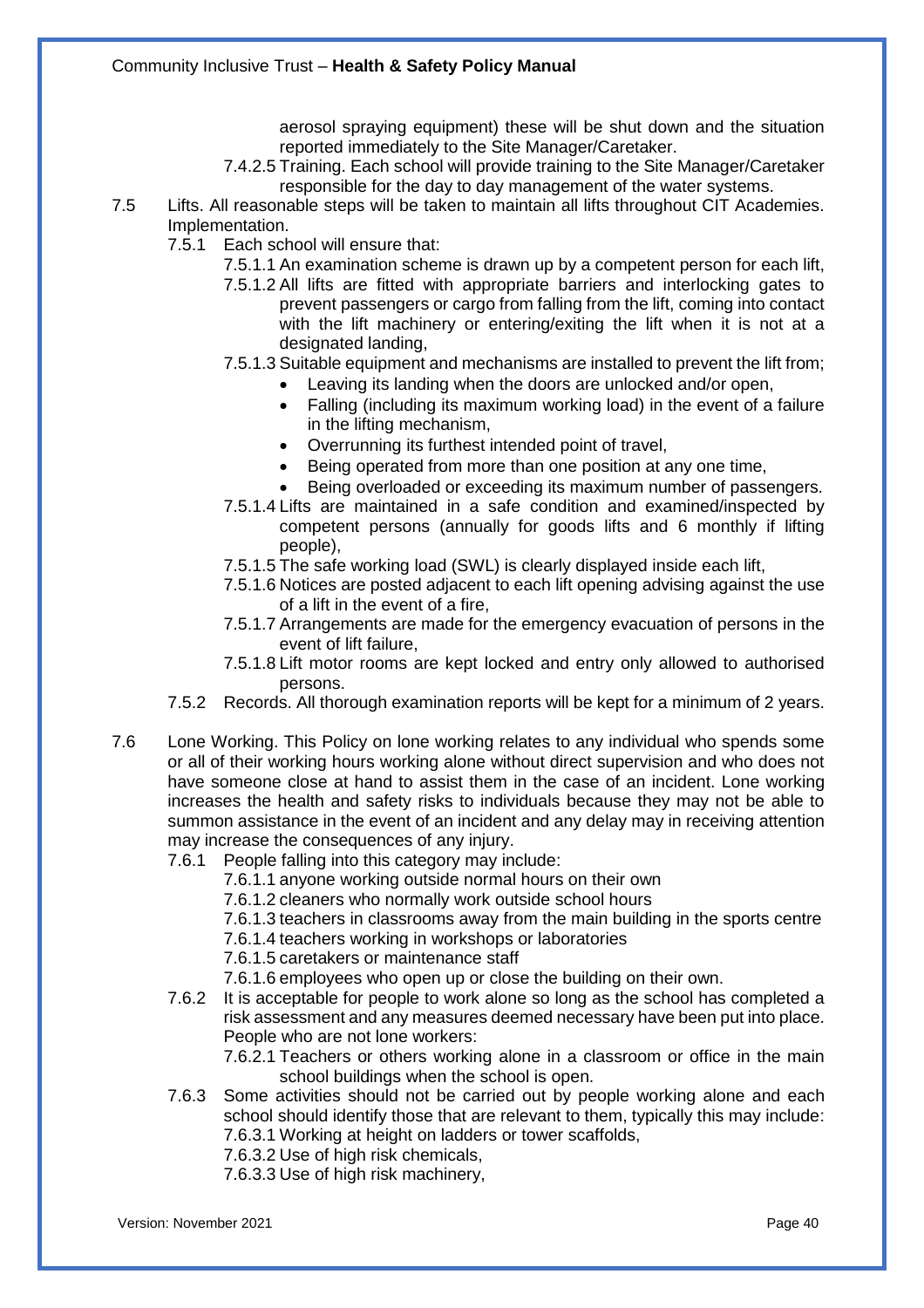- 7.6.3.4 Electrical work,
- 7.6.3.5 Entry to areas of restricted or limited access or exit.
- 7.6.4 Key Actions;
- 7.6.4.1 identify all workers who work alone,
- 7.6.4.2 Identify all locations where lone working is carried out,
- 7.6.4.3 Complete a risk assessment for all lone working,
- 7.6.4.4 Control measures to be identified, prioritised and implemented,
- 7.6.4.5 Higher risk activities/area identified and formal decisions made on authorisation of lone working,
- 7.6.4.6 Formal systems/procedures developed for particular activities/areas as required.
- 7.6.5 Requirements of lone workers. It is important that lone workers are considered for any known medical conditions which may make them unsuitable for working alone. Consideration should be given to routine work and foreseeable emergencies which may impose additional or specific risks. Lone workers must be suitably experienced, have suitable instructions and if necessary, training on the risks they are exposed to and the precautions to be used. The school shall ensure adequate supervision is provided. The adequacy of the supervision will depend on the level of the risk, types and duration of exposure. Adequacy of supervision may involve some of the following:

7.6.5.1 Periodic checks on lone workers i.e. visual,

- 7.6.5.2 Periodic contact with lone worker i.e. telephone,
- 7.6.5.3 General or specific alarms for emergencies,
- 7.6.5.4 Checks on lone workers to ensure they have returned to the school on completion of extracurricular activities.
- 7.6.6 Rules for Lone Workers;
	- 7.6.6.1 Anyone working alone must have access to a telephone and ensure that a relative or colleague is aware,
	- 7.6.6.2 The caretaker (or other named person) must be informed of anyone intending to work late and a satisfactory arrangement made for locking up the building,
	- 7.6.6.3 When the caretaker (or other named person) is not present all lone workers, for reasons of security, health and safety, should lock themselves in the building,
	- 7.6.6.4 Staff must not place themselves in danger by challenging intruders or vandals but should call the police for assistance,
	- 7.6.6.5 Staff working alone have a responsibility for making themselves familiar with and following the school's safety procedures and location of safety equipment,
	- 7.6.6.6 If staff rely on mobile phones they must ensure that their network has good reception within school. Although phones can give extra reassurance, they do not provide complete protection and staff should still be alert for their own personal safety at all times,
	- 7.6.6.7 In the situation where two or more people are working in isolated areas of an otherwise unoccupied building, personnel should keep each other informed about their movements.
- 7.6.7 Opening/Closing School. When the last person has left the building and notified the caretaker (or other named person), they should then secure the building. This includes the closing of all fire doors and leaving on any emergency and exterior lights. When the caretaker (or other named person) arrives in the morning he must make a quick examination of the exterior of the building to make sure that there are no signs of a break-in or of anyone having been in the building. If the caretaker is in any doubt he should contact the Police/security firm and should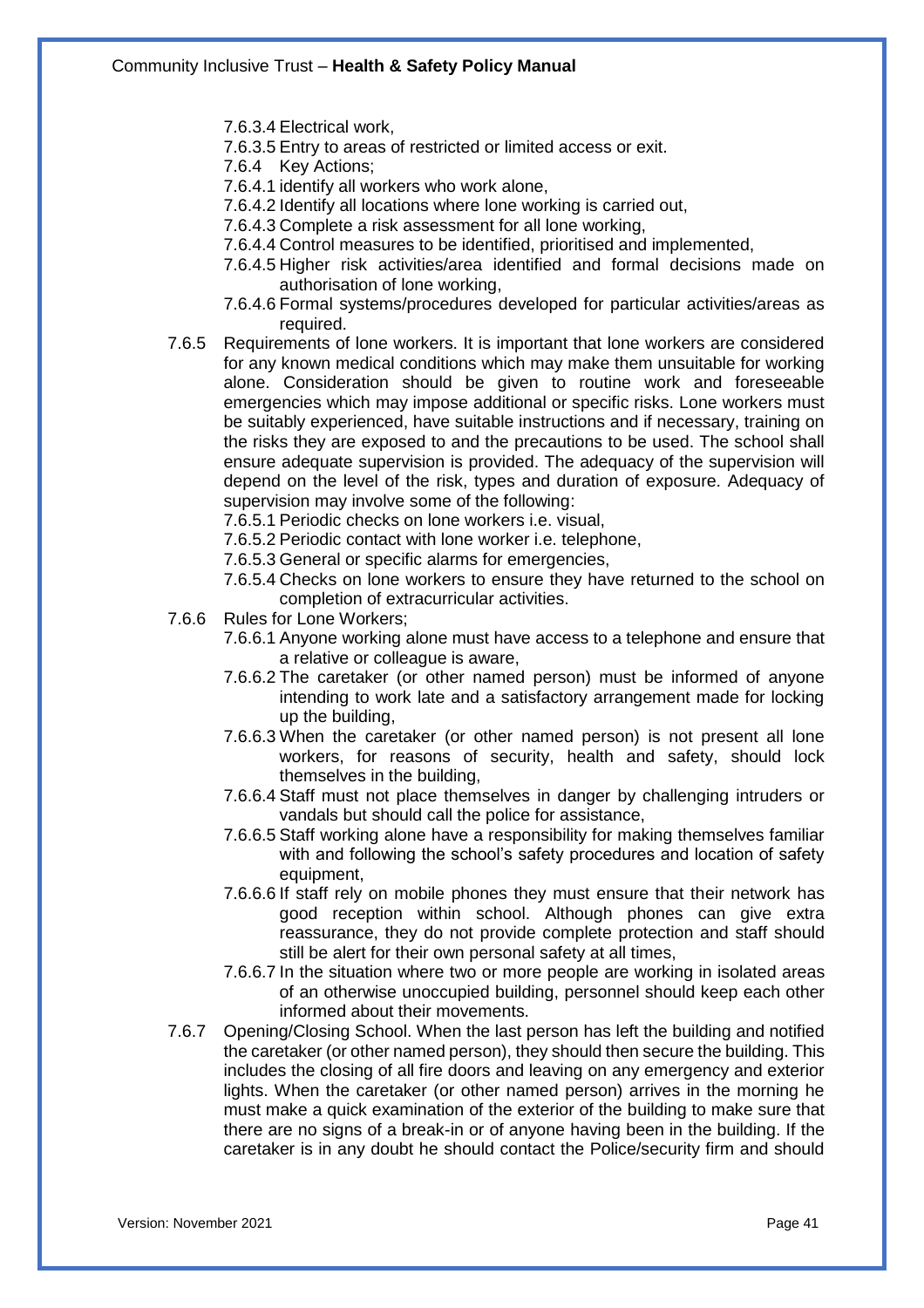never enter the building if he is unsure of his safety. Key holders are also advised to inform someone when they are attending an alarm call out.

7.6.8 Emergency Considerations. Lone workers should be capable of responding correctly to emergencies. Risk assessment should identify foreseeable events. Emergency procedures should be established and the people concerned trained in using the procedures. Emergency Procedures may need to cover:

7.6.8.1 Fires resulting from the process or work being undertaken,

- 7.6.8.2 If a person has an accident what needs to be done to recover them, especially important in laboratories,
- 7.6.8.3 Actions to be taken in case of a chemical spill,
- 7.6.8.4 Actions to be taken in the event of power failure (for example where the person is reliant on power for their safety systems or for egress from a building e.g. power operated doors).
- 7.7 Manual Handling. Manual handling means: the transporting or supporting of a load by hand or by bodily force including lifting, putting down, carrying, pushing or pulling. A load can include a person or animal as well as inanimate objects but not an implement, tool or equipment while in use for its intended person.
	- 7.7.1 Typical manual handling tasks in school are:
		- 7.7.1.1 Moving tables and chairs,
		- 7.7.1.2 Carrying piles of books or stationery,
		- 7.7.1.3 Putting out PE equipment,
		- 7.7.1.4 Maintenance activities,
		- 7.7.1.5 Receiving and putting away food deliveries.
	- 7.7.2 To prevent injuries and long term ill-health from manual handling the school will ensure that activities which involve manual handling are eliminated, so far as is reasonably practicable. Where it is not practical the school will carry out an assessment to determine what control measures are required to reduce the risk to an acceptable level. To implement this policy each school will ensure that:
		- 7.7.2.1 There is no lifting wherever possible and in relation to the handling of pupils with special needs, this policy is intended to promote a safer handling approach, which means no manual lifting of the whole or a substantial part of a person's body weight,
		- 7.7.2.2 Manual handling assessments are carried out of activities that;
			- Pose a foreseeable risk of injury,
			- Cannot be avoided,
			- Cannot be mechanised and consider the risks to pupils and employees.
		- 7.7.2.3 Adequate information and training is provided to persons carrying out manual handling activities including details of the approximate weights of loads to be handled and objects with an uneven weight distribution, where appropriate,
		- 7.7.2.4 Any injuries or incidents relating to manual handling are investigated, with remedial action taken,
		- 7.7.2.5 Employees are properly supervised,
		- 7.7.2.6 Where relevant, employees undertaking manual handling activities are suitably screened for reasons of health and safety, before doing the work,
		- 7.7.2.7 Special arrangements are made for individuals with health conditions which could be adversely affected by manual handling operations,
		- 7.7.2.8 Wherever possible, the school will conduct the risk assessments of pupils with special needs before they attend and the school should seek to receive information on pupils in advance.
	- 7.7.3 Reducing the risk of injury. In considering the most appropriate controls, an ergonomic approach to designing the manual handling operation will optimise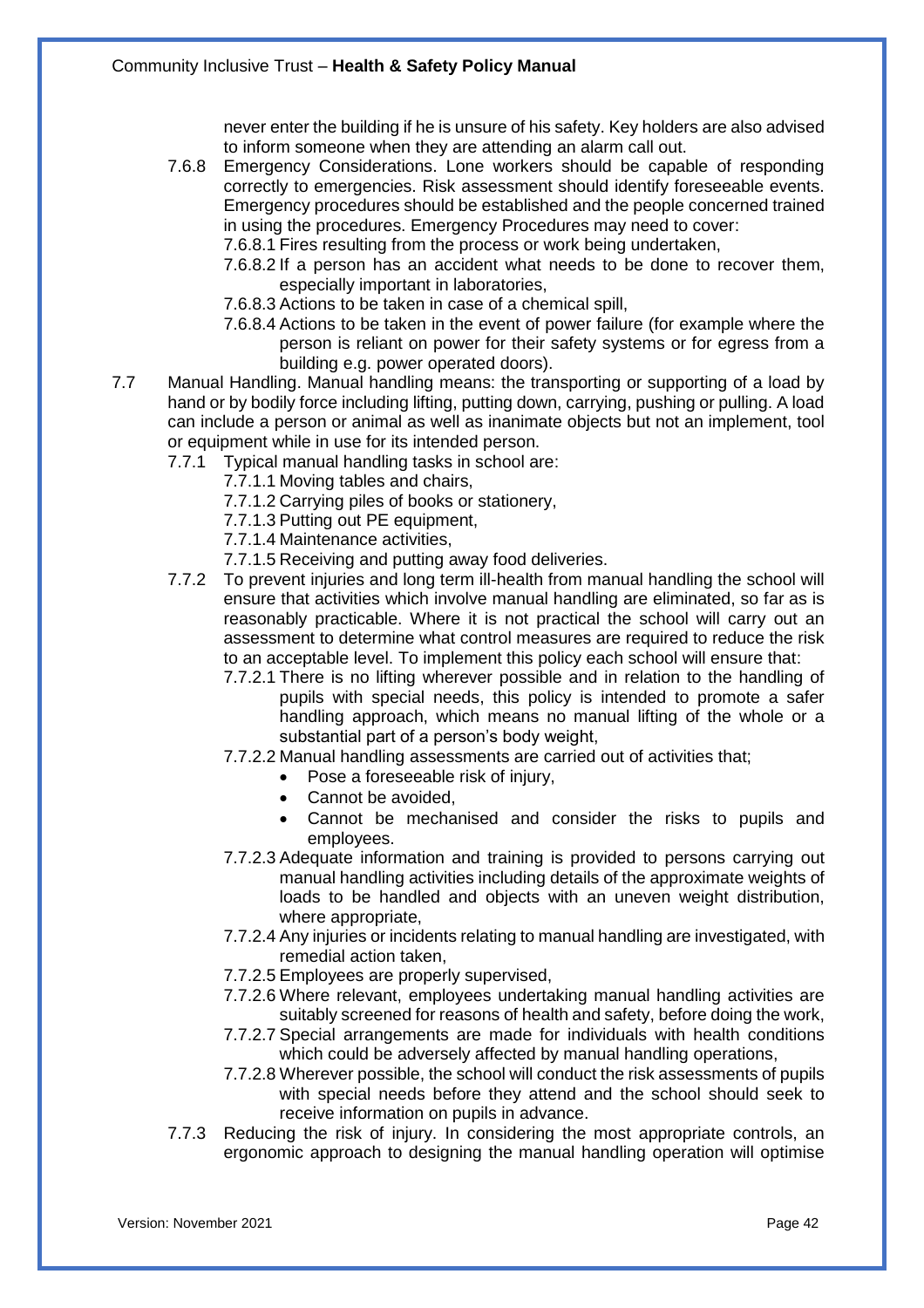the health, safety and productivity associated with the task. Techniques of risk reduction will include:

7.7.3.1 Mechanical assistance,

7.7.3.2 Redesigning the task,

7.7.3.3 Reducing risk factors arising from the load,

7.7.3.4 Improvements in the work environment,

7.7.3.5 Employee selection.

- 7.7.4 No employee will be required to lift any item that they do not feel confident of doing without risking personal injury.
- 7.7.5 Moving and Handling People. There are occasions when a student with medical needs requires assistance in moving. While the basics outlined above still apply, there are other considerations. Moving and Handling of People should only be undertaken by trained staff unless exceptional circumstance requires this to be undertaken. When a move is essential and the person requires help, then their co-operation should be sought where possible. The move should be explained to them so that they can actively participate in it.
- 7.7.6 Whenever a student with physical disabilities needs regular support in standard moves such as from a wheel chair to toilet or a seat or vehicle, then a full risk assessment must be written up. Clear instructions covering each activity should be included, so that all staff members who are involved in the task may move the person safely and in the same manner. Ancillary equipment such as hoists, sliding boards, swivel plates, etc. must all be used in the correct manner and staff must have received appropriate training in the use of the equipment.
- 7.7.7 The risk assessment should consider both routine manual handling and emergency situations when manual-handling procedures may have to be adapted (e.g. evacuation in the event of a fire). The risk assessment will help inform the procedures for that student's needs. Procedures should be developed with the student or their representatives. An individual's needs might vary dayto-day and even during the course of a day.
- 7.7.8 Schools should endeavour to ensure employees adopt the same handling techniques when assisting pupils with moving and handling to ensure a consistent and safe approach. This will help to keep the student calm and reduce the risk of struggling, sudden movement or violence.
- 7.7.9 The expert advice of external medical professionals should be considered where complex moving and handling problems of pupils are presented. Key Actions:

7.7.9.1 Teachers to identify and list tasks with a potential to cause injury,

7.7.9.2 complete a manual handling risk assessment for each task,

- 7.7.9.3 Bring the assessment to the attention of relevant staff and pupils, where relevant,
- 7.7.9.4 Provide manual handling information and where required training for staff and pupils,
- 7.7.9.5 Supervise tasks to ensure safe lifting and handling,
- 7.7.9.6 Review assessments at least annually,
- 7.7.9.7 Complete risk assessments for pupils with special needs before they enter school.

#### 7.8 Minibus.

- 7.8.1 Legal Requirements. The law requires that a minibus must:
	- 7.8.1.1 Be correctly licensed,
	- 7.8.1.2 Be adequately insured,
	- 7.8.1.3 Be well maintained,
	- 7.8.1.4 Have a valid MOT certificate (if more than one year old).
- 7.8.2 Each school will ensure that appropriate safety procedures are established for the minibus in line with the ROSPA Advice for Minibus Safety and their code of practice. A copy of the full code of practice is available at www.rospa.com.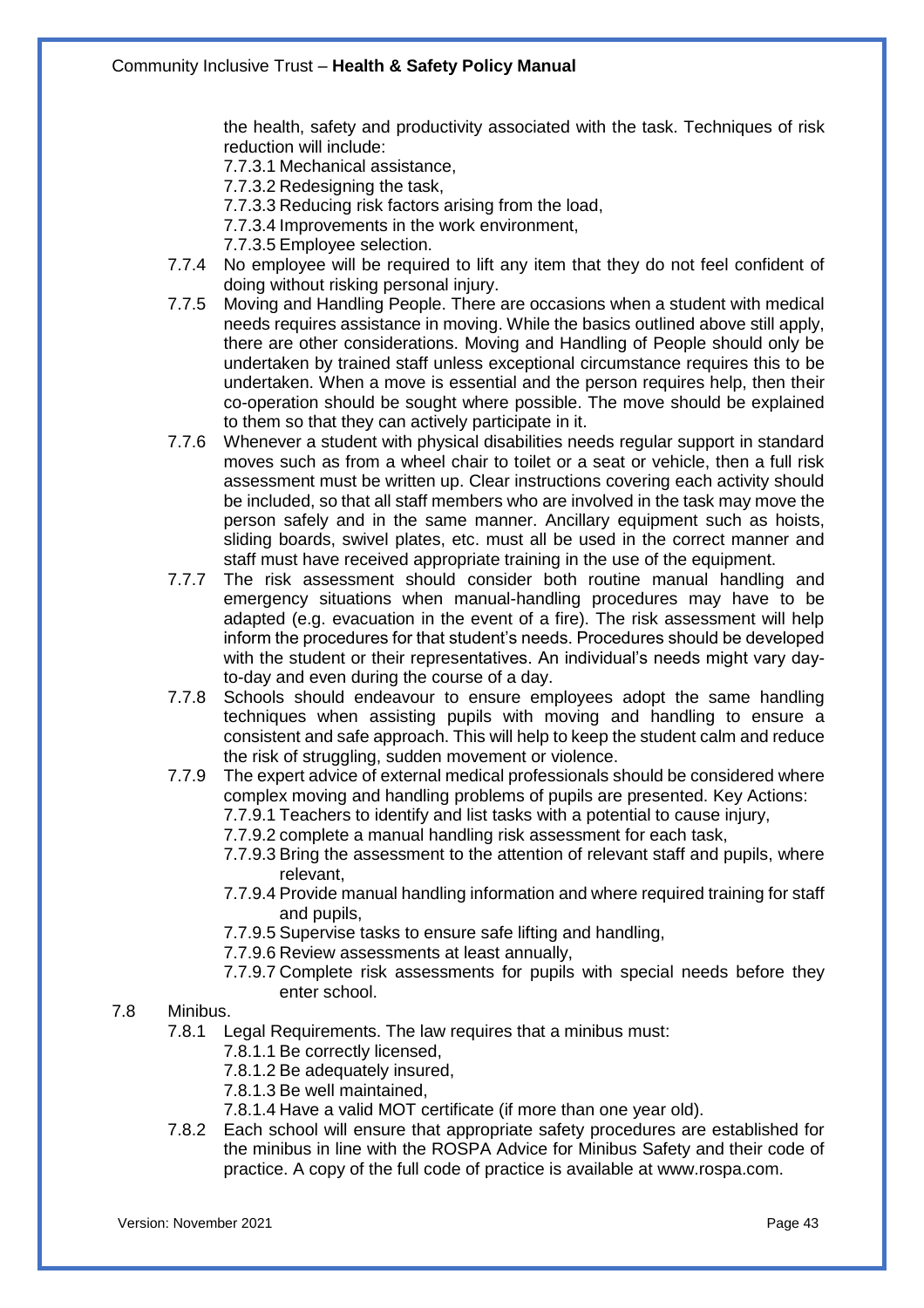- 7.8.3 Driver Training. It is essential that the school is satisfied that all persons authorised to drive are competent to drive a school vehicle containing pupils safely. The absolute minimum requirements to comply with our insurance are that the drivers:
	- 7.8.3.1 Are over the age of 21,
	- 7.8.3.2 Have category D1 on their licence,
	- 7.8.3.3 Minibuses Under 3.5 Tonnes. Minibuses weighing 3.5 tonnes or less can be driven on a car licence, but if the weight of passengers and luggage takes the vehicle over 3.5 tonnes, you must have a D1 on your licence,
	- 7.8.3.4 Have at least two years' experience as a qualified driver,
	- 7.8.3.5 Hold a current full driving licence with no more than 6 penalty points. If a driver has less than 6 points, the driver may still be precluded if the points are for dangerous driving,
	- 7.8.3.6 Completed MIDAS training refreshed every 5 years.
- 7.8.4 To comply with the above, the school has gone further in its quest to ensure that pupils are driven in safety. Prior to transporting pupils for the first time, all drivers will be given the opportunity of a vehicle familiarisation session to include:
	- 7.8.4.1 Daily vehicle checks,
	- 7.8.4.2 Pre-journey checks ,
	- 7.8.4.3 General driving safety,
	- 7.8.4.4 Road testing,
	- 7.8.4.5 Emergency stop,
	- 7.8.4.6 Use of mirrors and indicators,
	- 7.8.4.7 Reversing using mirrors only,
	- 7.8.4.8 Passenger safety,
	- 7.8.4.9 Passenger comfort.
- 7.8.5 All new drivers will be added to the list of authorised minibus drivers. Staff that passed the test to drive a car after 1st January 1998 are required to successfully complete a PSV test to drive the school minibuses.
- 7.8.6 Drivers Hours. It is CIT Academies' policy that if there is a trip which involves a driver being in charge on an extended day, then a second adult should accompany the party and that person should be competent to share the driving to reduce the possibility of driver fatigue. An extended day is anything beyond 7.00pm when the teacher started work at 8.45am. This requirement is nonnegotiable.
- 7.8.7 Driver's Responsibilities. Whilst each school will ensure a weekly check of the condition of the minibuses, drivers are responsible for the following checks before embarking on their trips:
	- 7.8.7.1 Do a visual inspection of the minibuses which includes tyre pressure checks and that the windscreen and glass is clean and can be seen through,
	- 7.8.7.2 Check brakes to see that they are functioning correctly,
	- 7.8.7.3 Ensure that mirrors and seat are in the correct driving position,
	- 7.8.7.4 Check that all lights are functioning correctly,
	- 7.8.7.5 Ensure that all seat belts are being worn. This includes all passengers, who must wear a seat belt,
	- 7.8.7.6 Ensure that the windscreen washer system works and that wipers are functioning correctly,
	- 7.8.7.7 Ensure that the vehicle is correctly loaded and that no more than sixteen passengers are being carried,
	- 7.8.7.8 Ensure that all wheel chair clamps and restraints are fitted correctly and functional,
	- 7.8.7.9 Emergency exits must not be blocked,
	- 7.8.7.10 Ensure that all doors are correctly closed,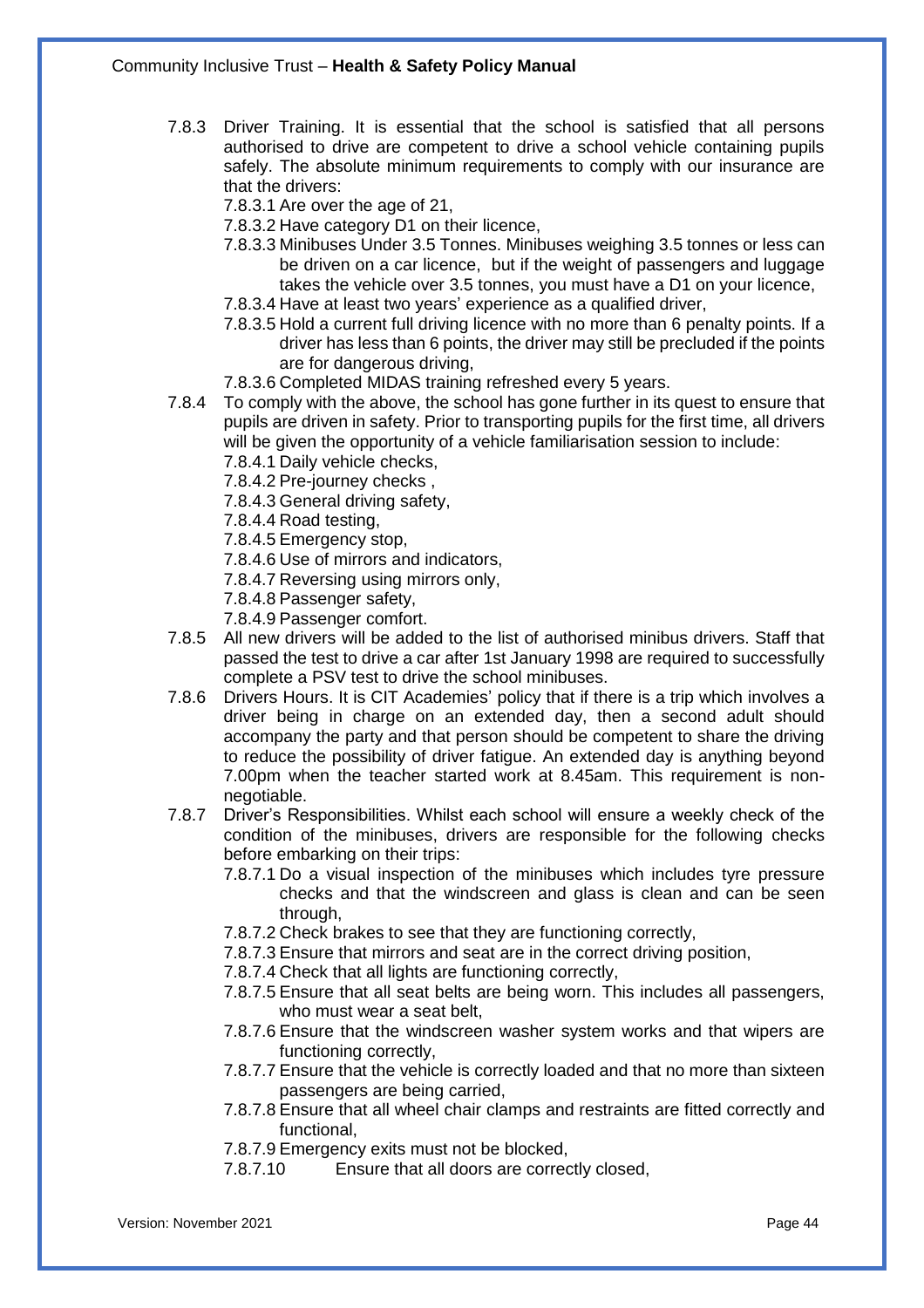- 7.8.7.11 Check that you have enough fuel for your journey,<br>7.8.7.12 As soon as possible after moving off, the driver sh
	- As soon as possible after moving off, the driver should carry out a running brake test and at the same time, check the operation of the seat belts,
- 7.8.7.13 At intervals throughout the journey, all instruments and warning lights should be checked and necessary action taken if a fault is indicated,
- 7.8.7.14 Ensure that food and drink are not consumed on the vehicle,<br>7.8.7.15 Make sure that no rubbish is left on the vehicle and ensure
- Make sure that no rubbish is left on the vehicle and ensure that no malicious damage has occurred to the interior of the vehicle.
- 7.8.8 At the end of the journey the driver must lock and make the vehicle secure. Keys should only be taken just prior to making use of the minibuses. The keys should be returned immediately after use.
- 7.8.9 Passenger Responsibilities:
	- 7.8.9.1 Must wear seat belts and always remain in their seats until instructed otherwise,
	- 7.8.9.2 Must never distract the driver by shouting, etc.,
	- 7.8.9.3 Pupils should not eat or drink on the vehicle,
	- 7.8.9.4 Must make sure that escape routes are not blocked by bags, etc.,
	- 7.8.9.5 Pupils are ambassadors of the academy and must never bring its name into disrepute by gesturing, etc.,
	- 7.8.9.6 Passengers found to have vandalised the minibuses may face a ban from using it again and be required to pay for damages.
- 7.8.10 Accident Procedures. If an accident occurs and any personal injury or damage to third party property is involved, then the driver must stop. He/she must be prepared to give his name and address and details of the owner of the vehicle to a Police Officer or any other person having reasonable grounds to ask. If for any reason the driver is not able to give these details then he/she must report in person to a Police Station as soon as practically possible, otherwise an offence is committed, and in any event not later than twenty-four hours afterwards. Report the accident immediately to the school and complete the appropriate forms for onward transmission to our insurers.
	- 7.8.11 Breakdown and Recovery. The minibuses are covered for breakdown and recovery. Details of how to contact the providers and our membership numbers are in the minibus.
	- 7.8.12 First Aid. All minibuses contain first aid boxes which are checked at the end of each term. The contents of these boxes include:
		- 7.8.12.1 Antiseptic wipes,
		- 7.8.12.2. Bandages,
		- 7.8.12.3 Assorted adhesive dressings,
		- 7.8.12.4 Plasters,
		- 7.8.12.5 Eye pads,
		- 7.8.12.6 Scissors.
	- 7.8.13 Any use of the first aid kit must be reported as soon as possible thereby maintaining a full kit at all times.
	- 7.8.14 Minibuses must not be used for private use.
	- 7.8.15 Weekly Checks. Weekly checks of the minibuses will be carried out and recorded. Staff who notice any defects in the minibuses should immediately notify the nominated person who will then determine whether or not the vehicle should be taken off the road and repairs carried out. The minibuses are inspected every ten weeks and serviced in line with the manufacturer's recommendations.
	- 7.8.16 Incorrect Use of the Minibuses. A driver who breaks the speed limit will be responsible for paying his/her own fines. Similarly fines imposed for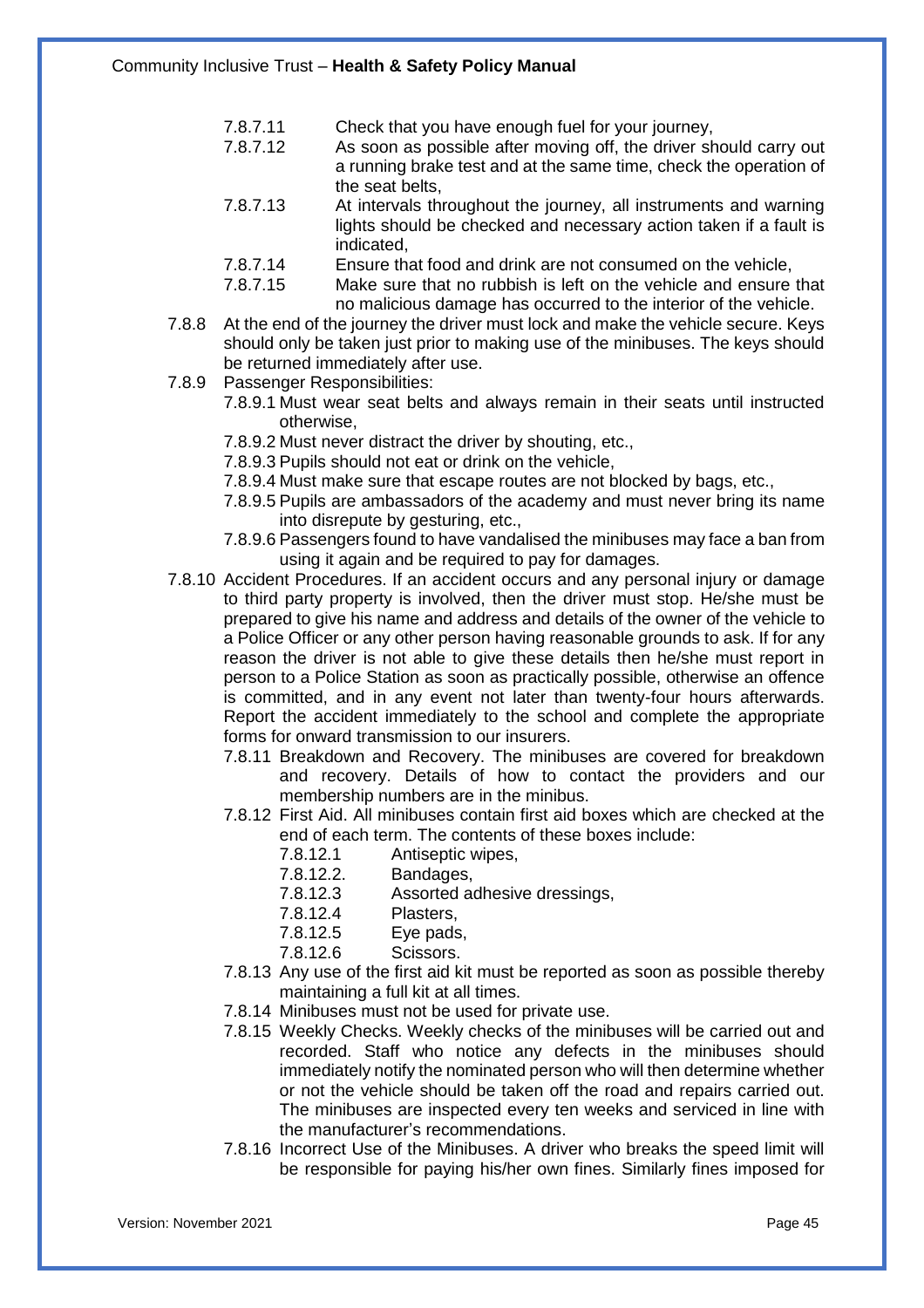incorrect car parking or negligent driving will be the responsibility of the driver. Any damage caused to the minibuses through incorrect use, may result in the driver being asked to contribute fully or partially to any excess payable by the academy.

- 7.8.17 Speed Limits. The speed limit for minibuses is as follows:
	- 7.8.17.1 30 mph not 40 mph on urban carriageways,<br>7.8.17.2 50 mph not 60 mph on single carriageways.
	- 7.8.17.2 50 mph not 60 mph on single carriageways,<br>7.8.17.3 60 mph not 70 mph on dual carriageways.
	- 7.8.17.3 60 mph not 70 mph on dual carriageways,<br>7.8.17.4 70 mph on motorways.
	- 70 mph on motorways.
- 7.8.18 List of Authorised Drivers. The school will keep a list of drivers who have been authorised to drive the minibuses. Authorisation may be withdrawn at any time by the Substantive Head Teacher. Any member of staff who has been advised not to drive their own vehicle for medical reasons must advise the school immediately.
- 7.9 Needlestick or Sharps Injuries. A needlestick or sharps injury is when the skin is punctured or scratched by a needle or sharp device that may be contaminated. Needles will most commonly be found in adrenaline auto-injectors (known as EpiPens) or other medication prescribed to pupils or staff in an auto-injector. Needles, sharps and other waste or drug paraphernalia may also be illicitly brought on site by pupils, or be dumped on site by members of the public in an attempt to covertly dispose of it. As such, the school will take all reasonable steps to protect staff and pupils from the risks of needles, sharps and similar waste. The direct handling of needles should be avoided if they are found on site. If this is not possible pick up the needle by the thick end wearing gloves. The needle should then be placed in an appropriate container for disposal. A used EpiPen or other auto-injector for medication should be treated in the same way even if it incorporates a mechanism for automatically re-sheathing the needle after use.
	- 7.9.1 If a member of staff or pupil suffers an injury from a needlestick or sharp which may be contaminated they must:
		- 7.9.1.1 Encourage the wound to gently bleed, ideally holding it under running water,
		- 7.9.1.2 Wash the wound using running water and plenty of soap,
		- 7.9.1.3 Don't scrub the wound whilst you are washing it,
		- 7.9.1.4 Don't suck the wound,
		- 7.9.1.5 Dry the wound and cover it with a waterproof plaster or dressing,
		- 7.9.1.6 Seek medical assistance as advised by the First aider,
		- 7.9.1.7 Ensure that the injury is recorded in the Accident Book.
	- 7.9.2 New and Expectant Mothers. CIT Academies recognises that the general precautions taken to protect the health and safety of the workforce as a whole may not in all cases protect new and expectant mothers and there may be occasions when, due to their condition, different and/or additional measures will be necessary. To implement effective measures for new and expectant mothers each school will ensure that:
		- 7.9.2.1 Employees are instructed at induction to inform their manager of their condition at the earliest possible opportunity and that the highest level of confidentiality is maintained at all times,
		- 7.9.2.2 Risk assessments are carried out for all work activities undertaken by new and expectant mothers and associated records and documentation maintained,
		- 7.9.2.3 New and expectant mothers are not allowed to work with chemicals of a mutagenic/teratogenic classification,
		- 7.9.2.4 Necessary control measures identified by the risk assessment are implemented, followed, monitored, reviewed and, if necessary, revised,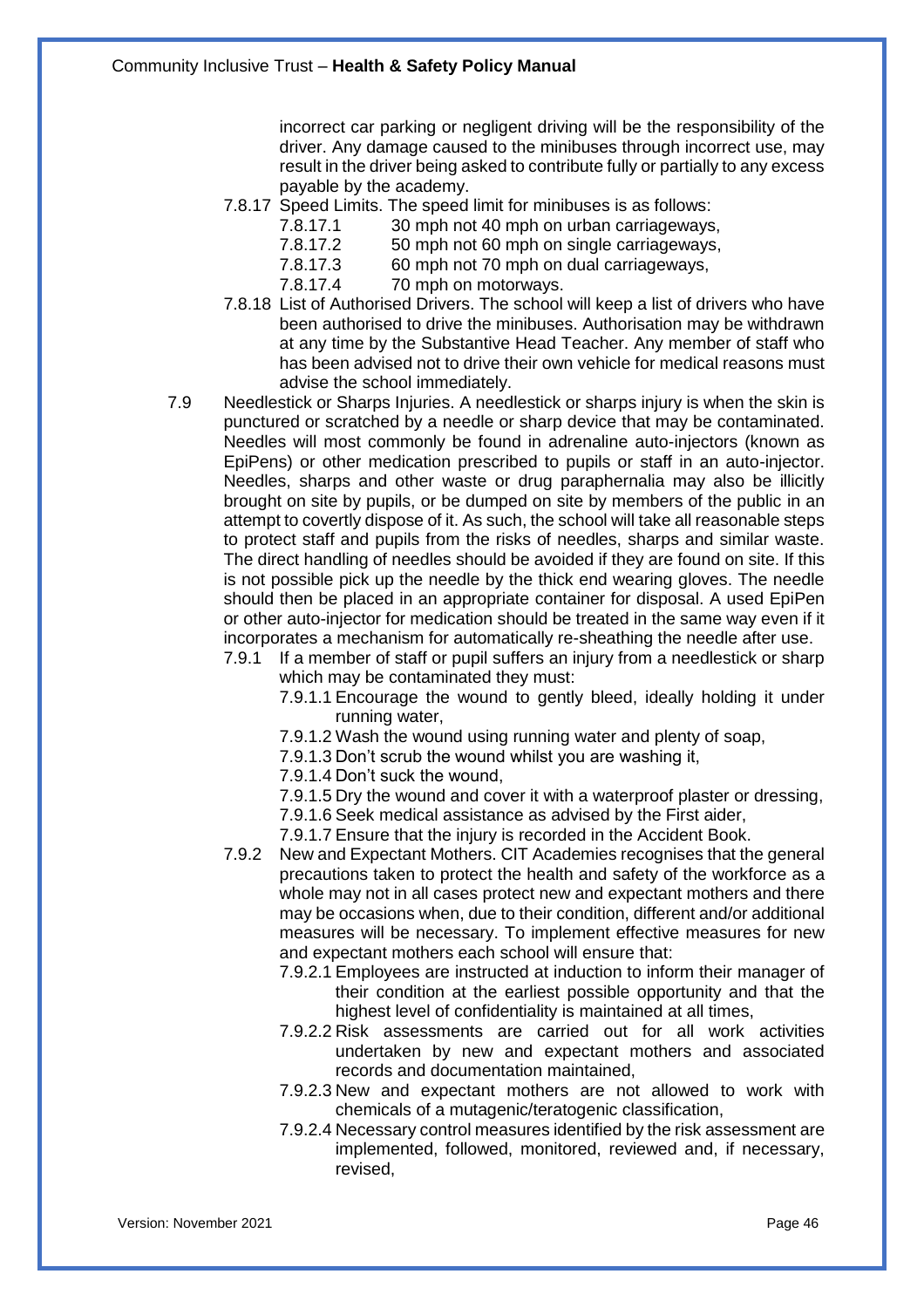- 7.9.2.5 New and expectant mothers are informed of any risks to them and/or their child and the controls measures taken to protect them,
- 7.9.2.6 Any adverse incidents are immediately reported and investigated,
- 7.9.2.7 Appropriate training etc. is provided where suitable alternative work is offered and accepted,
- 7.9.2.8 Provision is made to support new and expectant mothers who need to take time off work for medical reasons associated with their condition,
- 7.9.2.9 Where relevant a suitable rest area is provided to enable the new or expectant mother to rest in a degree of privacy and calm,
- 7.9.2.10 Where risks cannot be eliminated or reduced to an acceptable level then consideration will be given to adjusting working conditions and/or hours or if necessary providing suitable alternative work or suspension with pay.
- 7.10 Outdoor Play Equipment. Safe use of equipment. Supervision. Children must be supervised at all times whilst using outdoor play equipment and the appropriate number of people required to supervise play areas must be determined for each location. Supervising staff should be familiar with the equipment, the rules for use and of the ability of the children.

7.10.1 General guidelines:

- 7.10.1.1 Staff/supervisors on duty must ensure that outdoor play equipment is visible and can be appropriately supervised when in use,
- 7.10.1.2 Staff/supervisors on duty have a responsibility to make regular checks for defects and report them as appropriate,
- 7.10.1.3 Staff/supervisors have a responsibility to ensure appropriate behaviour policy,
- 7.10.1.4 Consideration needs to be given to weather conditions, outdoor play equipment should not be used during wet or icy conditions,
- 7.10.1.5 Apparatus must only be used at appropriate times when supervised. Parents need to be informed that the apparatus is for school aged children only and not to be used before and after school.
- 7.10.2 Clothing/Footwear. Suitable clothing should be worn. Hazards can arise from - unfastened coats, woollen gloves, scarves, ties, etc. Appropriate footwear must be worn. Hazards arise from - slippery soles, open toed and sling back sandals, heels and untied laces, etc.
- 7.10.3 Zoning of Activities. Consideration will be given to the range of activities occurring within the playground area:
	- 7.10.3.1 Ball games/chasing games to be sited away from the climbing area,
	- 7.10.3.2 In a nursery garden, wheeled toys in particular, are to be used away from the climbing area.
- 7.10.4 Play equipment standards. All new outdoor play equipment to be designed, constructed, installed and maintained in accordance with European standards BS EN 1176 and BS EN 1177. These European standards are not retrospective or a legal requirement but represent good practice in the event of an accident claim. Play equipment which was considered safe under BS 5696 will still be safe under the new standards. The independent competent person carrying out annual inspection and maintenance will advise whether any alterations need to be made. Only manufacturers/contractors with appropriate play industries registration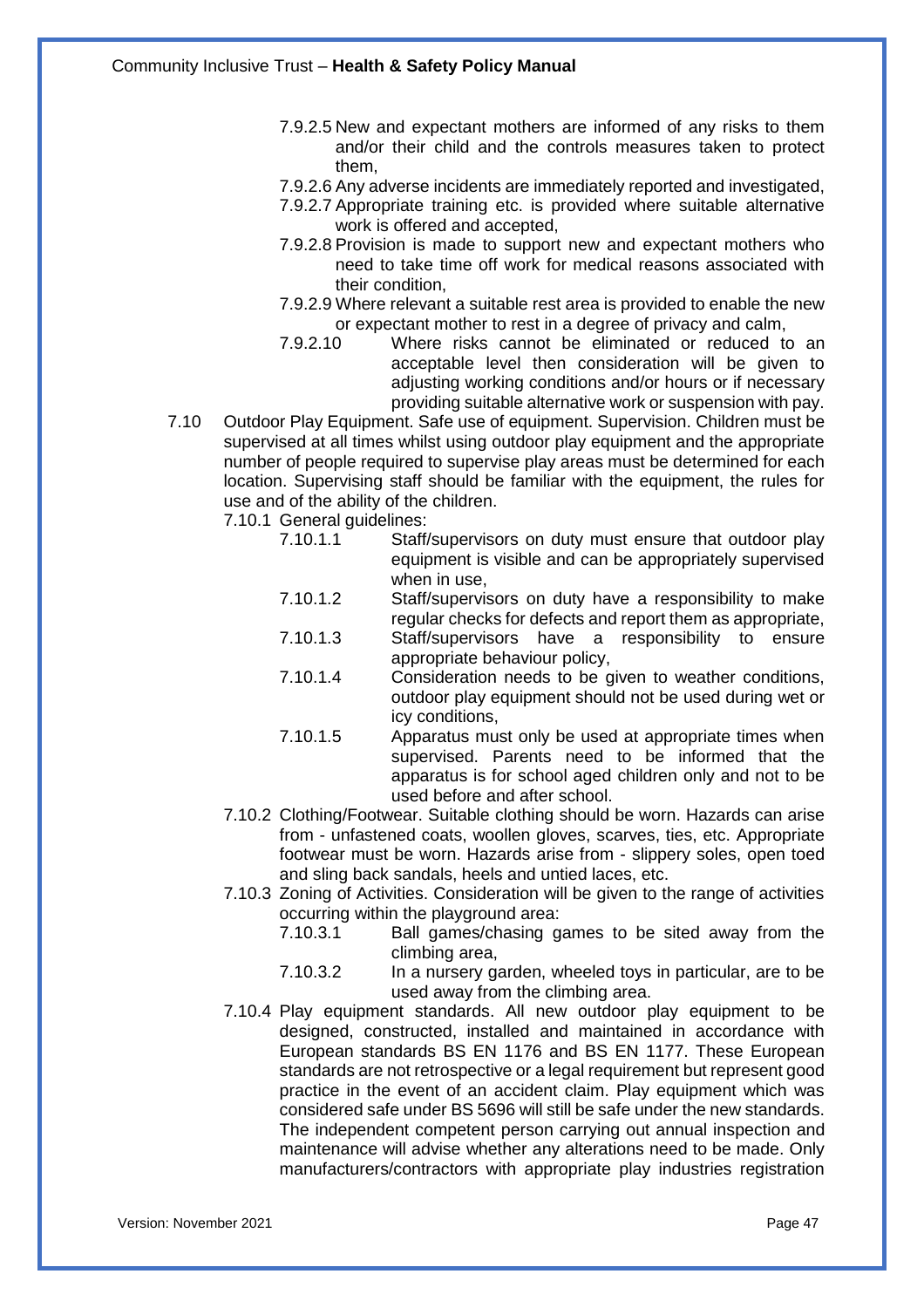will be used to install new outdoor play equipment. Schools will check that companies have API (Association of Play Industries) or BSI registration for equipment manufacture and installation.

- 7.10.5 Scrambling and climbing elements must not exceed 3 metres, for children below 5 years the height should be a maximum of 1.6 metres. Height should not be the dominant feature on any item of equipment. Interest challenge and enjoyment should be achieved without the need for height itself. Structures must be spaced clear of each other to prevent one activity interfering with another, they must also be clear of walls, fences etc. Suppliers of new equipment will be required to supply information relating to surfacing requirements, intended age range, risk assessment, installation instructions, servicing and maintenance instructions.
- 7.10.6 Safety surfaces. All products must meet the appropriate BS EN Standards. Both portable and fixed climbing equipment that has a fall height of 600mm must be on an impact-absorbing surface if used outside. (Fall height is the distance from the clearly intended body support to the impact area). Although impact absorbing surfaces cannot prevent accidents they may reduce the level of injury. There are a range of surfaces available which provide impact attenuation including rubber mats and tiles, bark etc. The extent of surfacing around static equipment is dependent on the fall height; this should extend at least 1.75m beyond the outermost points of the base of the frame. When considering so called safety surfaces their likely effectiveness, durability, practicality and management will be taken into account. Materials such as top soil and turf do have limited impact absorbing properties. Where bark is used this area should be a minimum of 300mm deep with a recommended particle size of 38mm max and 12mm min. Loose materials will spread if not suitably contained and will need to be topped up from time to time, thus it is important to have additional bark available to top up to the original level.
- 7.10.7 Inspection and maintenance. For new equipment a post installation inspection will be arranged. BS EN 1176 recommends that all outdoor play equipment be inspected and maintained on a regular basis. Such inspection and maintenance are at 3 levels.
- 7.10.8 Level 1 checks Daily / pre use checks by staff (these do not require formal recording). Concentrating on the following points:
	- 7.10.8.1 No evidence of obvious wear / damage,
	- 7.10.8.2 Area safe from health hazards e.g. needles, glass, faeces, etc.,
	- 7.10.8.3 Impact absorbing surfaces no cuts, tears, wear or unstuck areas,
	- 7.10.8.4 All fastening tightly secured,
	- 7.10.8.5 No broken chains, stretched links or loose or twisted shackles,
	- 7.10.8.6 Uprights unbroken and firm in the ground.
- 7.10.9 Where any defects / hazards are identified appropriate steps must be taken to prevent use until problems have been satisfactorily resolved.
- 7.10.10 Level 2 checks termly inspection in house. A more thorough check of the equipment to be conducted termly and these records kept on site.
- 7.10.11 Level 3 checks annual inspection. A detailed certified inspection by an independent competent person capable of inspecting to BS EN 1176 and 1177 these checks must be formally recorded and records kept on site. Such checks ensure safety and identify any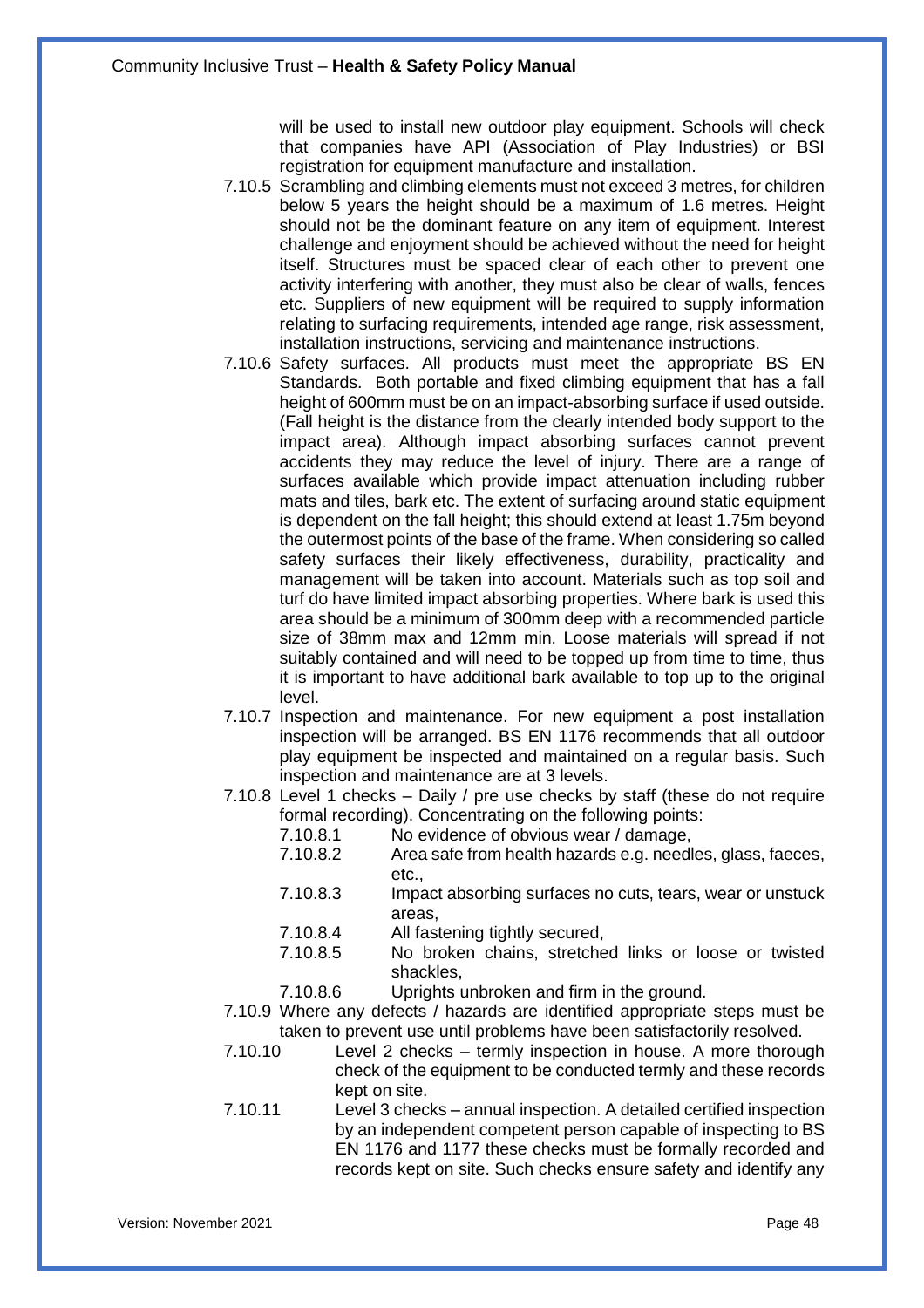improvements required in terms of the European standards. The competent person conducting the annual inspection will advise on the extent of surfacing required for both static and moving equipment.

- 7.11 Personal Protective Equipment. CIT Academies provides personal protective equipment (PPE) when the risk presented by a work activity cannot be eliminated or adequately controlled by other means. When it is provided, it is because health and safety hazards have been identified that require the use of PPE and it is therefore necessary to use it in order to reduce risks to a minimum.
	- 7.11.1 To effectively implement its arrangements for the use of PPE each school will:
		- 7.11.1.1 Ensure that PPE requirements are identified when carrying out risk assessments,
		- 7.11.1.2 Use the most effective means of controlling risks without the need for PPE whenever possible and only provide PPE where it is necessary,
		- 7.11.1.3 Carry out an assessment to identify suitable PPE,
		- 7.11.1.4 Ensure that if two (or more) items of PPE are used simultaneously, they are compatible and are as effective used together as they are separately,
		- 7.11.1.5 Ensure that PPE is sourced appropriately and bears the "CE" certification mark,
		- 7.11.1.6 Ensure PPE is available to all staff who need to use it,<br>7.11.1.7 Provide adequate accommodation for correct storage
			- Provide adequate accommodation for correct storage of PPE,
		- 7.11.1.8 Provide adequate maintenance, cleaning and repair of PPE,
		- 7.11.1.9 Inform staff of the risks their work involves and why PPE is required,
		- 7.11.1.10 Instruct and train staff in the safe use and maintenance of PPE,
		- 7.11.1.11 Make arrangements for replacing worn or defective PPE,
		- 7.11.1.12 Review assessments and reassess the need for PPE and its suitability whenever there are significant changes or at least annually.
	- 7.11.2 Employees provided with PPE for their own personal use at work will be required to sign to confirm its receipt.
- 7.12 Physical Education/Outdoor education. CIT Academies is committed to safe practice in physical education and recognises that the school and the teaching staff and others in positions of responsibility have a duty of care for those in their charge to ensure that planning and implementation include recognition of safety as an important element. Young people should learn about the principles of safety as applied to themselves and to the care and wellbeing of others. This should be a planned and intentional aspect of the curriculum. The school follows the standards set out in 'Safe Practice in Physical Education and School Sport' produced by the Association for Physical Education.
	- 7.12.1 Staff competence and qualifications. Teachers Adults with responsibility for the planning and delivery of PE programmes, outdoor education activities should have satisfactorily completed appropriate initial and/or in-service training which cover all those aspects of activity required to be taught, as recognised by the DfE. Where there are specific National Governing Body Certificates available for certain sport or activities, teachers planning or supervising these activities should be certificated as appropriate.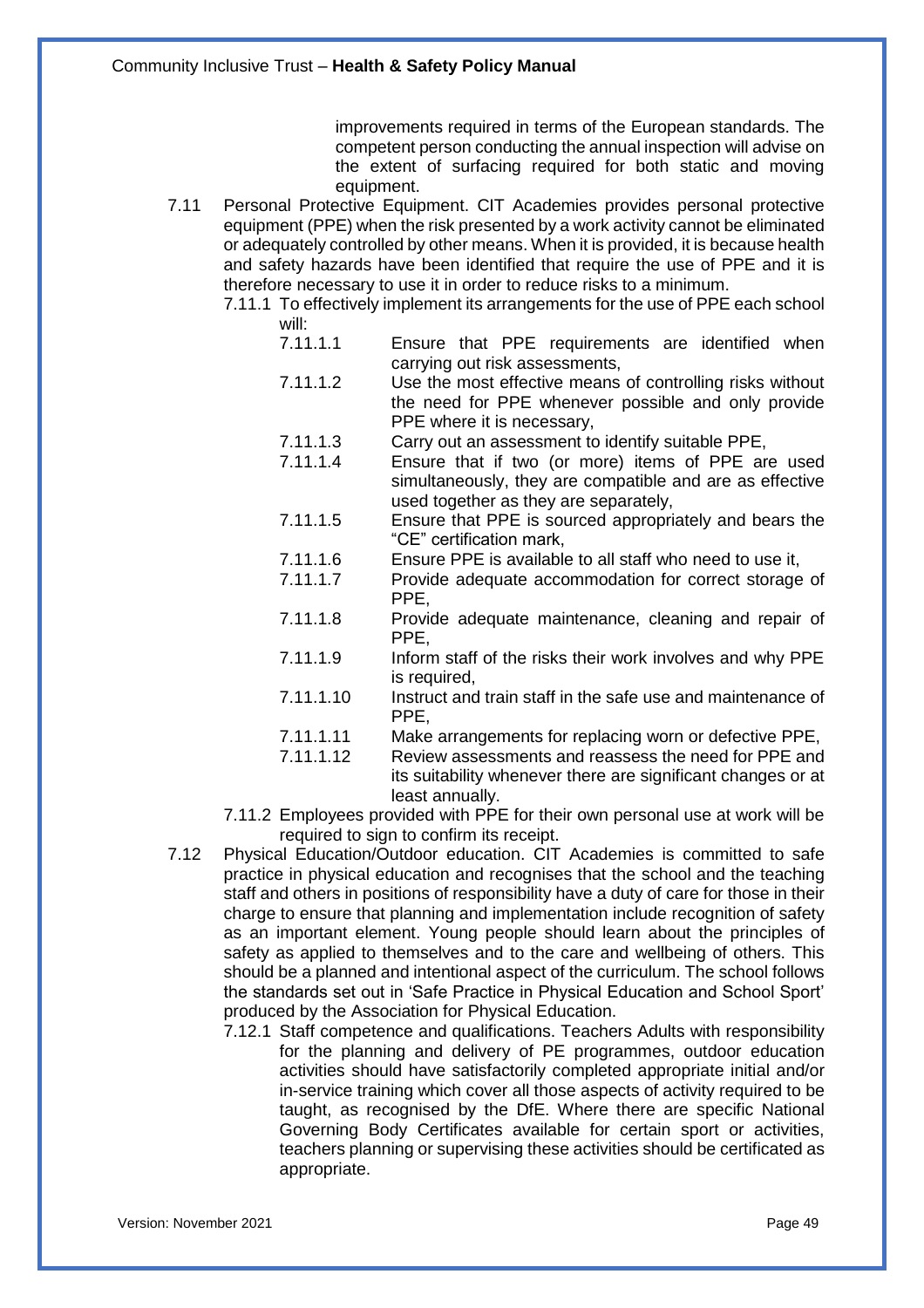- 7.12.2 Only in exceptional circumstances and with great care should teachers of other subjects who have no specialist training in physical education be time-tabled to teach in the PE department. Those teaching staff should not take full responsibility for any aspect of physical activity where there are elements of hazard and attendant risk. This will include swimming, gymnastics, athletics and throwing events.
- 7.12.3 Supervision of pupils. Unqualified teachers will not be required to teach in areas where they lack the appropriate experience and expertise, particularly where there are safety implications. A qualified specialist teacher should closely supervise PE classes. It is not acceptable for nonteaching staff to supervise a practical class on their own.
- 7.12.4 Adults other than Teachers (AOTTs). When adults other than teachers are used to support the delivery of physical education and in the extended curriculum to:
- 7.12.4.1 support and work alongside teachers in the delivery of the curriculum,
- 7.12.4.2 work alongside and support teachers in the development of school clubs and teams on the school site,
- 7.12.4.3 deliver off-site activities.
- 7.12.5 The Local School Board continue to have a duty of care that operates for any activity in which pupils are engaged. Teachers cannot transfer this duty and therefore AOTTs must work alongside teachers with supervision. The school will ensure that stringent checks, including Disclosure and Barring Service (DBS) checks, are made before allowing any unsupervised access to children. Refer: 'Guidelines for Local Education Authorities, Schools and Colleges' in the use of 'Adults other than Teachers in Physical Education and Sport Programmes', BAALPE.
- 7.12.6 Class sizes in Physical Education. In determining the size of teaching groups in physical education, account will be taken of:
	- 7.12.6.1 Nature of the activity,
	- 7.12.6.2 Age, experience and developmental stage of pupils,
	- 7.12.6.3 Requirements of National Curriculum.
- 7.12.7 Risk Assessment. The school will create and maintain a risk assessment for each PE work area. Significant hazards and their control measures will be included in "schemes of work" as appropriate. All staff working in PE and school sport will be made aware of these findings and be involved in their review.
- 7.12.8 Manual handling and storage of equipment. Where possible manual handling tasks should be avoided or the risk of handling injury minimised by appropriate task design or the use of handling aids (e.g. trolleys). The layout of storage areas should minimise the need to stretch, reach, bend or twist the body excessively to reach frequently used or heavy items. This can be enhanced by ensuring that storage areas are kept tidy and well organised.
- 7.12.9 Apparatus Handling by Pupils. It is an integral part of the subject to involve pupils in apparatus handling, particularly in gymnastics. However, this must be carried out in such a way as to reduce risk to pupils as far as is reasonably practicable. The school will make arrangements to enable pupils to learn how to handle equipment safely according to their age and strength.
- 7.12.10 Inspection of equipment. All indoor PE facilities (gymnasiums, halls, sports halls, multi-gyms etc.) and equipment will be inspected termly and records kept. PE department staff should carry out pre-use visual checks of equipment to identify obvious defects this includes a visual sweep of playing areas prior to use to ensure any hazardous objects are removed. All games posts will be kept in good condition, with freestanding posts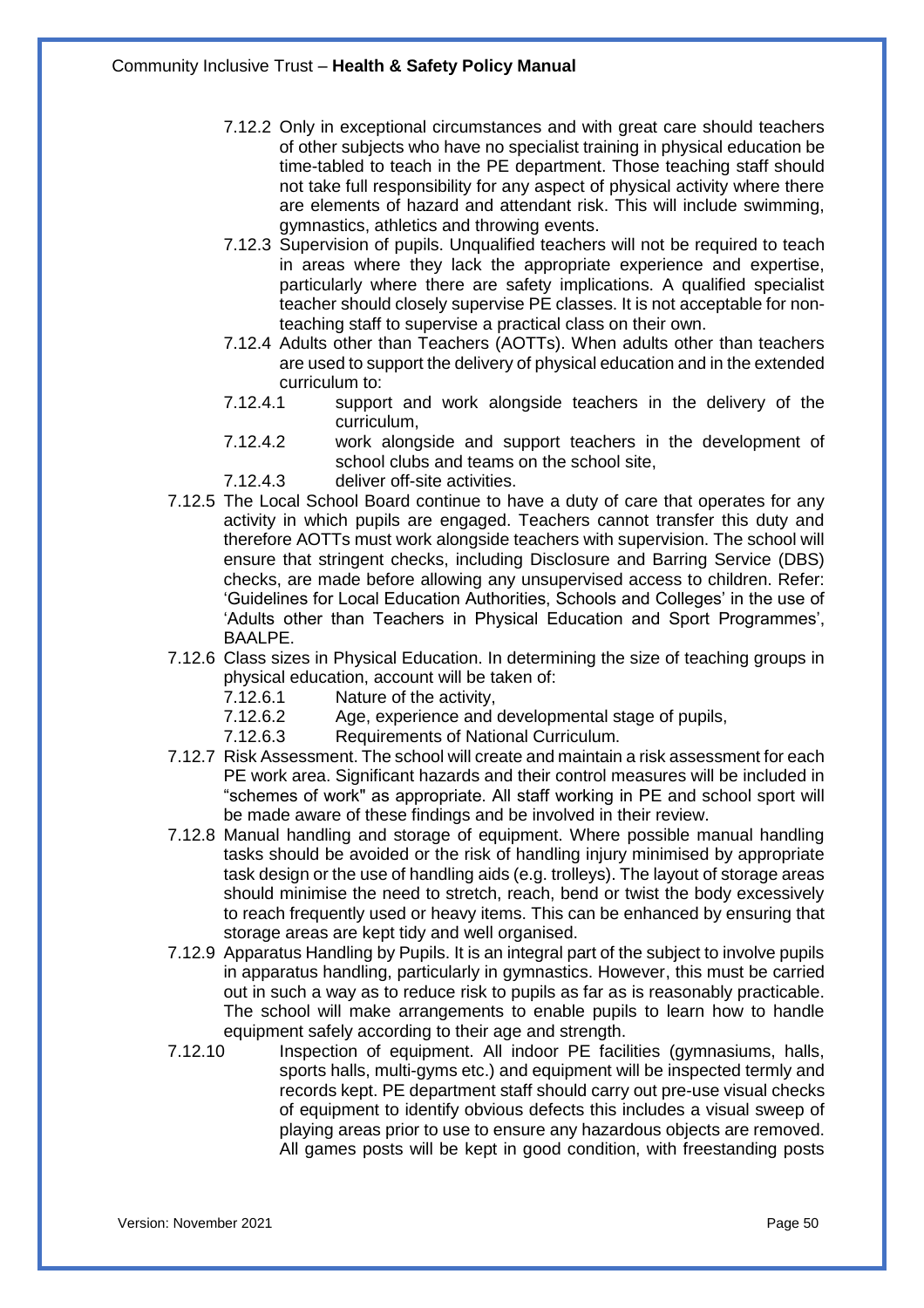and lighter portable posts secured to prevent them falling over and all posts subject to regular checks.

- 7.12.11 Hazards and equipment defects. It is the responsibility of everyone in the PE department to inform the teacher in charge of any hazards, e.g. defects to equipment, so that appropriate action can be taken. If the teacher in charge considers a defect to be a significant threat to health and safety, the equipment must be taken out of action until the defect to the equipment has been remedied and/or the Head of Department agrees it is safe to be used. A notice must be attached to the equipment indicating that it is faulty and must not be used.
- 7.12.12 Emergency procedures. The Head of Department is responsible for preparing written emergency procedures for activities where there is a risk of serious and imminent danger to employees and/or pupils. Where employees are allocated specific tasks to perform in an emergency their role will be detailed and they will be suitably trained.
- 7.12.13 Away Fixtures. Such risks could be significant in the case of an injury to pupil(s) during a lesson both on-site and off-site. Effective procedures are complicated by when and where the emergency happens. The school will consider what they will do during away fixtures and matches and agree procedures that will ensure effective handling of the situation.
- 7.12.14 First Aid. The school will ensure that a suitable numbers of trained first aiders are available. A travelling first aid kit and clear, effective procedures for contacting the emergency services is considered to be the minimum requirement. Procedures to address the needs of injured pupils and the remainder of the group away from school premises and the managing accidents will be included in PE risk assessments.
- 7.12.15 Clothing and Footwear. This must be appropriate to the activity. Suitable footwear must be worn on all occasions. Specific requirements are:

7.12.15.1 Games, athletics, cross-country running,

- 7.12.15.2 Training shoes are acceptable in most circumstances. However, the soles must provide satisfactory grip, particularly in wet conditions. Studded footwear should be worn where appropriate. Participation in 'everyday shoes', such as those with heels or open toes, must not be permitted under any circumstances. Footwear must always be secured by suitable fastenings. Long, loose laces and flapping tongues present a significant hazard,
- 7.12.15.3 In football related activities, pupils in boots/blades and those in trainers will involve an assessment of the students' footwear to ensure it is suitable part of the ongoing risk assessment undertaken by the teacher,
- 7.12.15.4 Indoor activities, (dance, gymnastics, etc.),
- 7.12.15.5 Participation with bare feet will enhance the quality of work considerably, thereby making it much safer. If the condition of the floor does not allow bare feet, then soft soled plimsolls provide the best alternative. During activities, such as 'step aerobics', where excessive and repeated impact might be anticipated, suitable training shoes must be worn.
- 7.13 Risk Assessment. Risk assessment is a systematic examination of what within our school can cause harm to people and it helps us determine whether we are doing enough or further actions are required to reduce the likelihood of injury or ill health. CIT Academies policy is to complete a risk assessment of all our known and reasonably foreseeable health and safety hazards covering all our premises,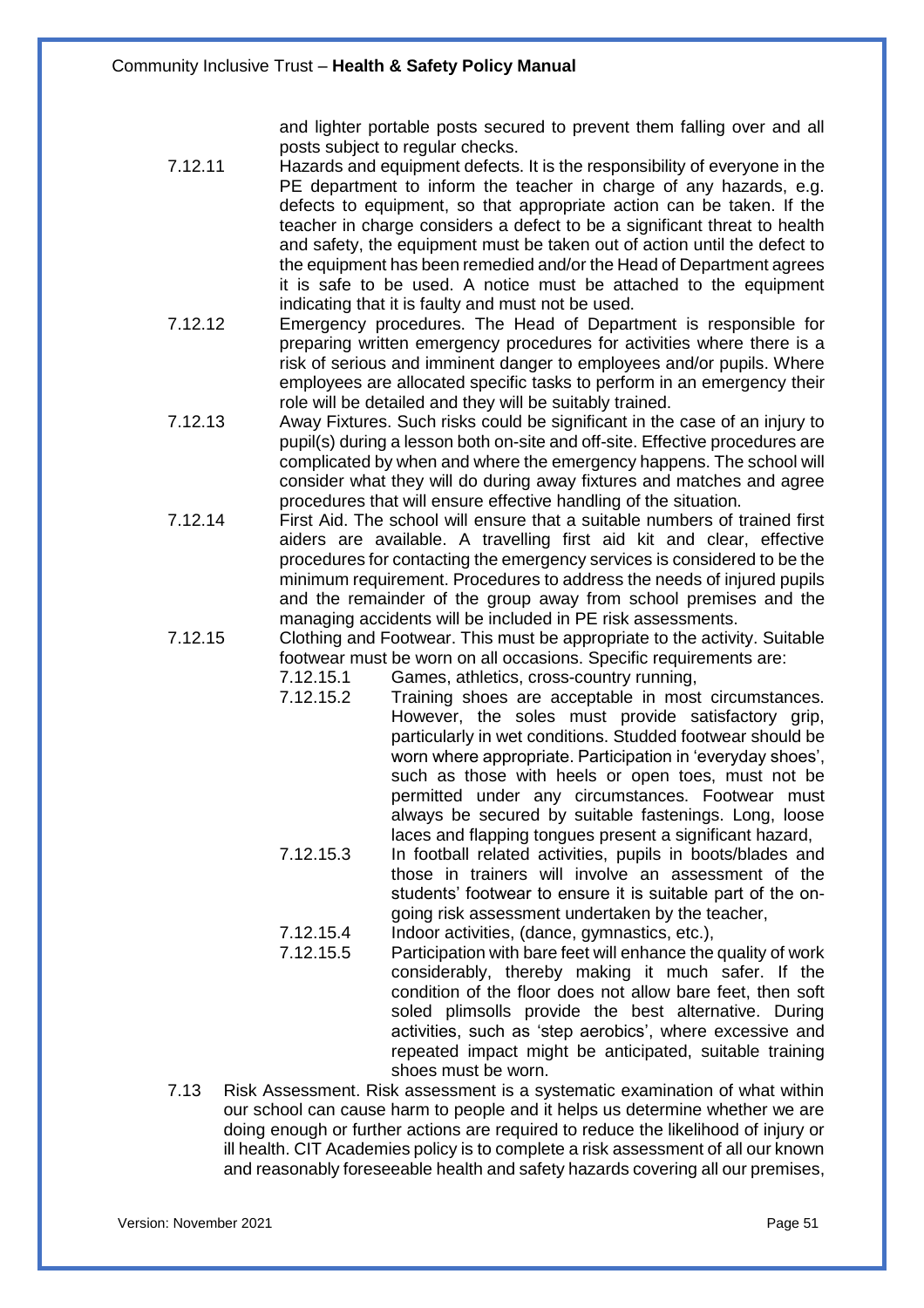people, equipment and activities in order to control risks and to plan and prioritise the implementation of the identified control measures.

7.13.1 Each school will ensure that:<br>7.13.1.1 Assessments are carr

- Assessments are carried out and records are kept,
- 7.13.1.2 Control measures introduced as a result of assessments are implemented and followed,
- 7.13.1.3 Employees are informed of the relevant results and provided with necessary training,
- 7.13.1.4 Any injuries or incidents lead to a review of relevant assessments,<br>7.13.1.5 Assessments are regularly monitored and reviewed.
- Assessments are regularly monitored and reviewed,
- 7.13.1.6 Suitable information, instruction and training will be provided to all persons involved in the risk assessment process.
- 7.13.2 We may be controlling risks in various ways, determining the effectiveness of those controls is part of our risk assessment process. It is the responsibility of the Substantive Head Teacher to ensure risk assessments are conducted, although in practice the actual assessment process will be delegated to Heads of Departments and Managers. Generic/Model risk assessments are acceptable so long as the assessor:
	- 7.13.2.1 Satisfy themselves that the 'model' risk assessment is appropriate to their work,
	- 7.13.2.2 Adapt the model to their own actual work situations.
- 7.13.3 When completing risk assessments, it is necessary to refer to the relevant subject guides:<br>7.13.3.1
	- Science:
		- CLEAPSS<http://www.cleapss.org.uk/>
		- CLEAPSS School Science Service Laboratory Handbook
		- CLEAPSS Hazcards
	- 7.13.3.2 Food Science;
		- CLEAPSS Food Technology http://www.cleapss.org.uk/
	- 7.13.3.3 Art;
		- National Society for Education in Art & Design (NSEAD)
		- <http://www.nsead.org/hsg/index.aspx>
	- 7.13.3.4 Physical education;
		- Safe Practice in Physical Education and School Sport' BAALPE/afPE http://www.afpe.org.uk/
	- 7.13.3.5 Offsite Visits;
		- Health and Safety of Pupils on Educational Visits. DfE
		- Outdoor Education Advisers Panel.<http://www.oeap.info/>

### **8. Arrangements (Safeguarding to Workplace Transport)**

- 8.1 Safeguarding. Please referrer to the school specific Safeguarding and Child Protection Policy and CIT safer recruitment policy.
- 8.2 Smoking. Please referrer to CIT-Smoking Policy.
- 8.3 Stress. The Health and Safety Executive define stress as "the adverse reaction people have to excessive pressure or other types of demand placed on them". This makes an important distinction between pressure, which can be a positive state if managed correctly, and stress which can be detrimental to health. Stress at work can come about for a variety of reasons. It may be excessive workload, unreasonable expectations, or overly-demanding work colleagues. The school will endeavour to ensure a pleasant working environment and that employees are as free from stress as possible. 8.3.1 CIT Academies will:
	- 8.3.1.1 Work to identify all workplace stressors and conduct risk assessments to eliminate stress or control the risks from stress,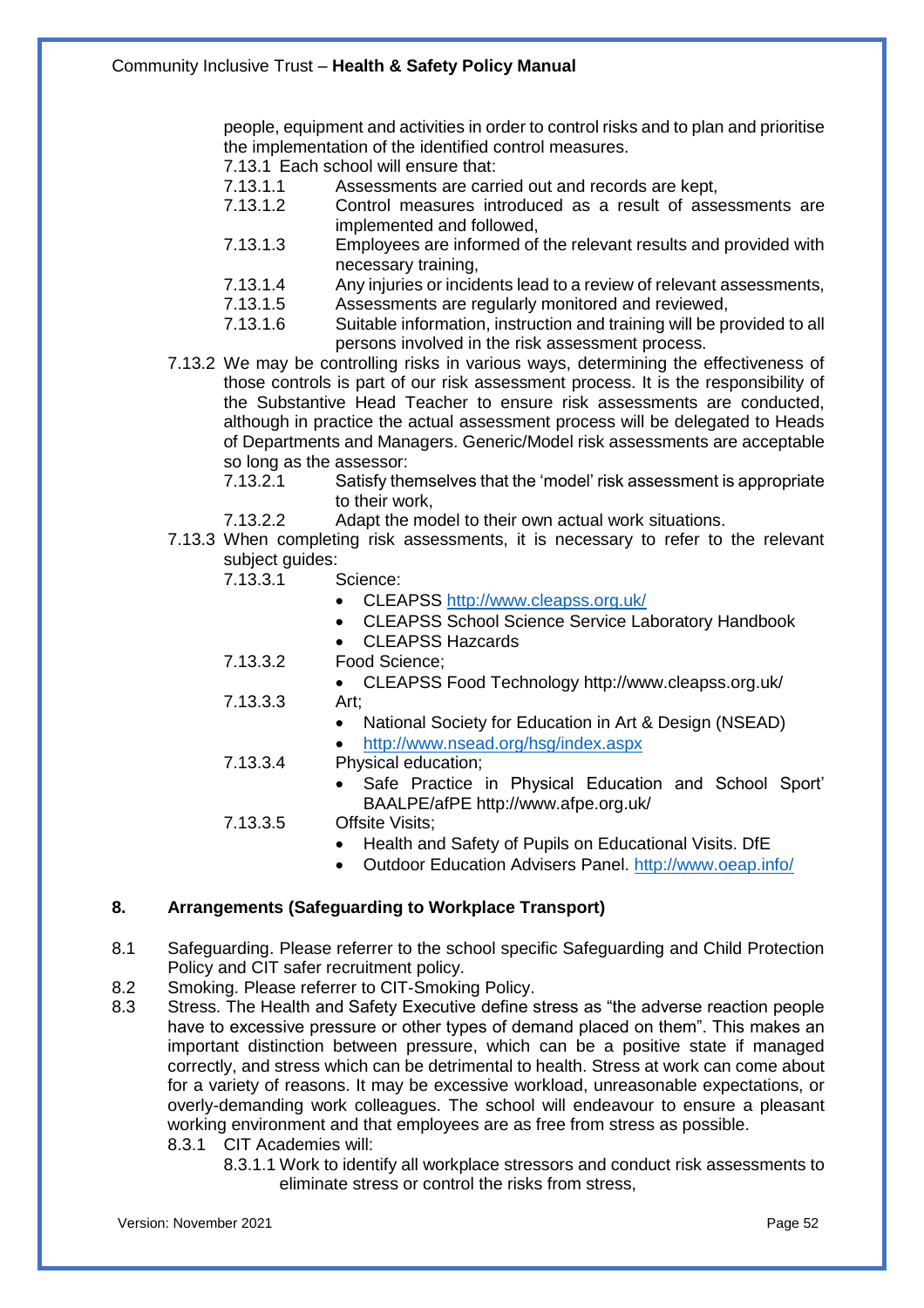- 8.3.1.2 Regularly review risk assessments,
- 8.3.1.3 Consult with employees on issues relating to the prevention of workrelated stress,
- 8.3.1.4 Provide access to confidential counselling for employees affected by stress caused either by work or external factors,
- 8.3.1.5 Provide training for all managers and supervisory staff in good management practices.
- 8.3.2 Employees who experience unreasonable stress which they think may be caused by work should raise their concerns with their Manager or through the school's grievance procedure. Following action to reduce the risks, they shall be reassessed. If the risks remain unsustainable by the employee concerned, efforts shall be made to reassign that person to other work for which the risks are assessed as tolerable.
- 8.4 Supporting Pupils with Medical Needs. CIT Academies policy is to support pupils to attend school who have a medical condition. The school will therefore support the administration of short and long term medication and medical techniques where this is necessary for the pupil to continue to be educated at school. The school will also put in place procedures to deal with emergency medical needs.
	- 8.4.1 Each school will establish procedures to ensure that all concerned, staff, parents, pupils and, where relevant, health professionals are aware of the student's condition and what steps have been agreed either to manage the condition on a daily basis or to be implemented in case of an emergency. It is stressed however that the administration of medication is undertaken on a voluntary basis by staff and it will only be done where the procedures are followed.
	- 8.4.2 Health Care Plans. Parents are responsible for providing the school with up to date information regarding their child's health care needs and providing appropriate medication. Individual health care plans are in place for those pupils with significant medical needs e.g. chronic or ongoing medical conditions such as diabetes, epilepsy, anaphylaxis etc. These plans will be completed at the beginning of the school year / when child enrols / on diagnosis being communicated to the school and will be reviewed/updated annually. All staff are made aware of any relevant health care needs and copies of health care plans are available on the school's computer network. Staff will receive appropriate training related to health conditions of pupils and the administration of medicines by a health professional as appropriate.
	- 8.4.3 Administering Medicines. No child under 16 should be given medicines without their parent's written consent. Any member of staff giving medicines to a child should check:
		- 8.4.3.1 The child's name,
		- 8.4.3.2 Prescribed dose,
		- 8.4.3.3 Expiry date, and,
		- 8.4.3.4 Written instructions provided by the prescriber on the label or container.
	- 8.4.4 If in doubt about any procedure staff should not administer the medicines but check with the parents or a health professional before taking further action. If staff have any other concerns related to administering medicine to a particular child, the issue should be discussed with the parent, if appropriate, or with a relevant health professional.
	- 8.4.5 Self-Management. It is good practice to support and encourage children, who are able, to take responsibility to manage their own medicines from a relatively early age. As children grow and develop they should be encouraged to participate in decisions about their medicines and to take responsibility.
	- 8.4.6 Older children with a long-term illness should, whenever possible, assume complete responsibility under the supervision of their parent. Children develop at different rates and so the ability to take responsibility for their own medicines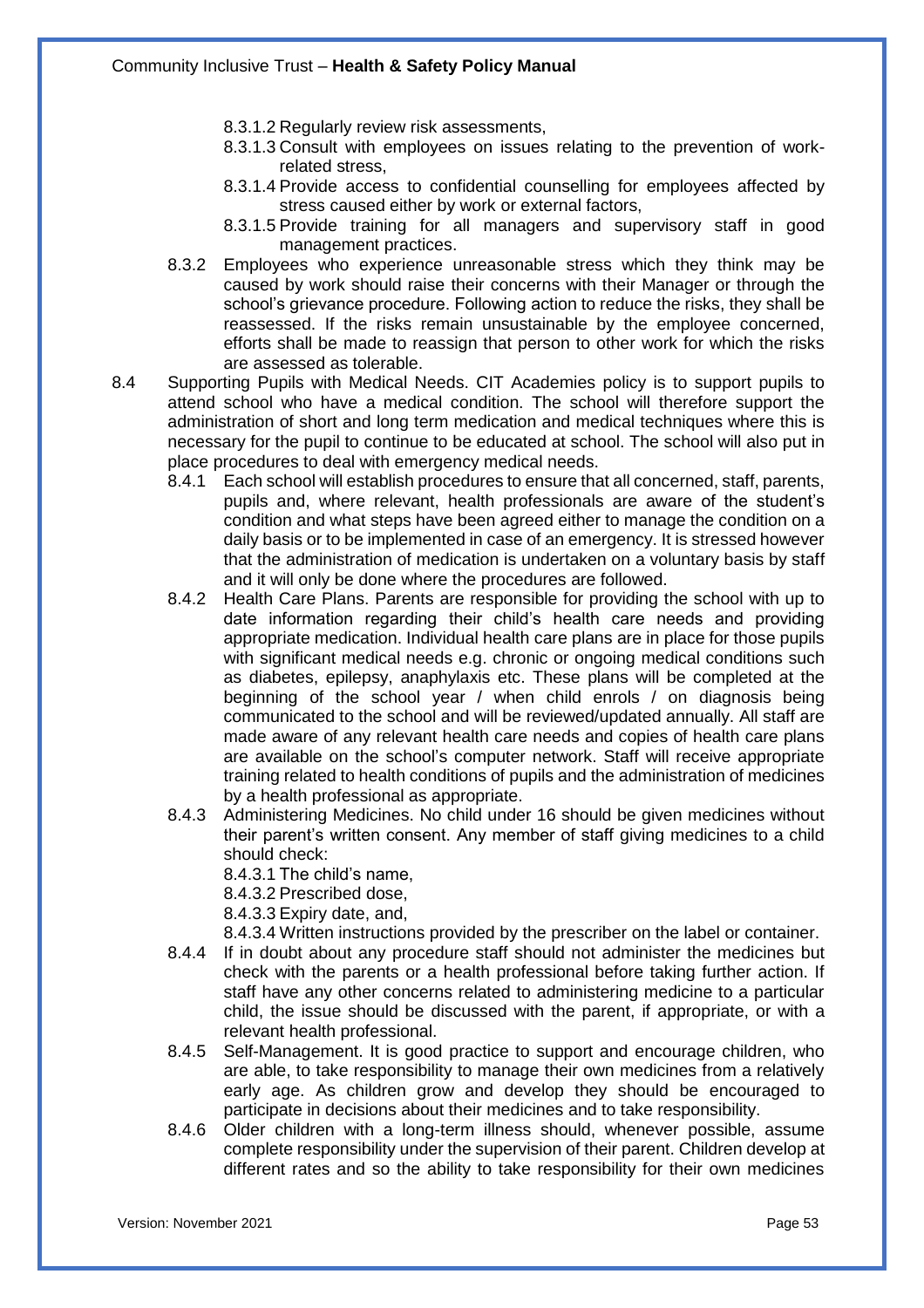varies. This should be borne in mind when making a decision about transferring responsibility to a child. There may be circumstances where it is not appropriate for a child of any age to self-manage. Health professionals need to assess, with parents and children, the appropriate time to make this transition.

- 8.4.7 Where children have been prescribed controlled drugs, staff need to be aware that these should be kept safely. However, children could access them for selfmedication if it is agreed that it is appropriate.
- 8.4.8 Refusing Medicines. If a child refuses to take medicine, staff should not force them to do so, but should note this in the child's record and follow the agreed procedures. Parents should be informed of the refusal on the same day.
- 8.4.9 Educational Visits. Each school will consider what reasonable adjustments they might need to make to enable children with medical needs to participate fully and safely on visits. This might include reviewing and revising the visits policy and procedures so that planning arrangements will include the necessary steps to include children with medical needs. It might also include risk assessments for such children.
- 8.4.10 Sometimes additional safety measures may need to be taken for outside visits. It may be that an additional supervisor, a parent or another volunteer might be needed to accompany a particular child. Arrangements for taking any necessary medicines will also need to be taken into consideration. Staff supervising visits should always be aware of any medical needs and relevant emergency procedures. Copies of health care plans should be taken on visits in the event of the information being needed in an emergency.
- 8.4.11 Sporting Activities. Any restrictions on a child's ability to participate in PE should be recorded in their individual health care plan. All adults should be aware of issues of privacy and dignity for children with particular needs.
- 8.4.12 Some children may need to take precautionary measures before or during exercise and may also need to be allowed immediate access to their medicines such as asthma inhalers. Staff supervising sporting activities should consider whether risk assessments are necessary for some children, be aware of relevant medical conditions and any preventative medicine that may need to be taken and emergency procedures.
- 8.4.13 School Transport. Where pupils have life threatening conditions, specific health care plans should be carried on vehicles. The care plans should specify the steps to be taken to support the normal care of the pupil as well as the appropriate responses to emergency situations. All drivers and escorts should have basic first aid training. Additionally, trained escorts may be required to support some pupils with complex medical needs. These can be healthcare professionals or escorts trained by them.
- 8.4.14 Some pupils are at risk of severe allergic reactions. Risks can be minimised by not allowing anyone to eat on vehicles. All escorts should also be trained in the use of an adrenaline pen for emergencies where appropriate.
- 8.4.15 Non Prescription Medication. Non-prescription medication should not be administered by school. This includes paracetamol and homeopathic medicines.
- 8.4.16 Staff may not know whether the pupil has taken a previous dose, or whether the medication may react with other medication being taken. A child under 16 should never be given medicine containing aspirin, unless prescribed by a doctor.
- 8.4.17 Where it is necessary to administer non-prescription medicine to a child, specific written permission must be obtained from parents / carers and the administration documented.
- 8.4.18 If a pupil suffers regularly from acute pain, such as migraine, the parents should authorise and supply appropriate painkillers for their child's use, with written instructions about when the child should take the medication. A member of staff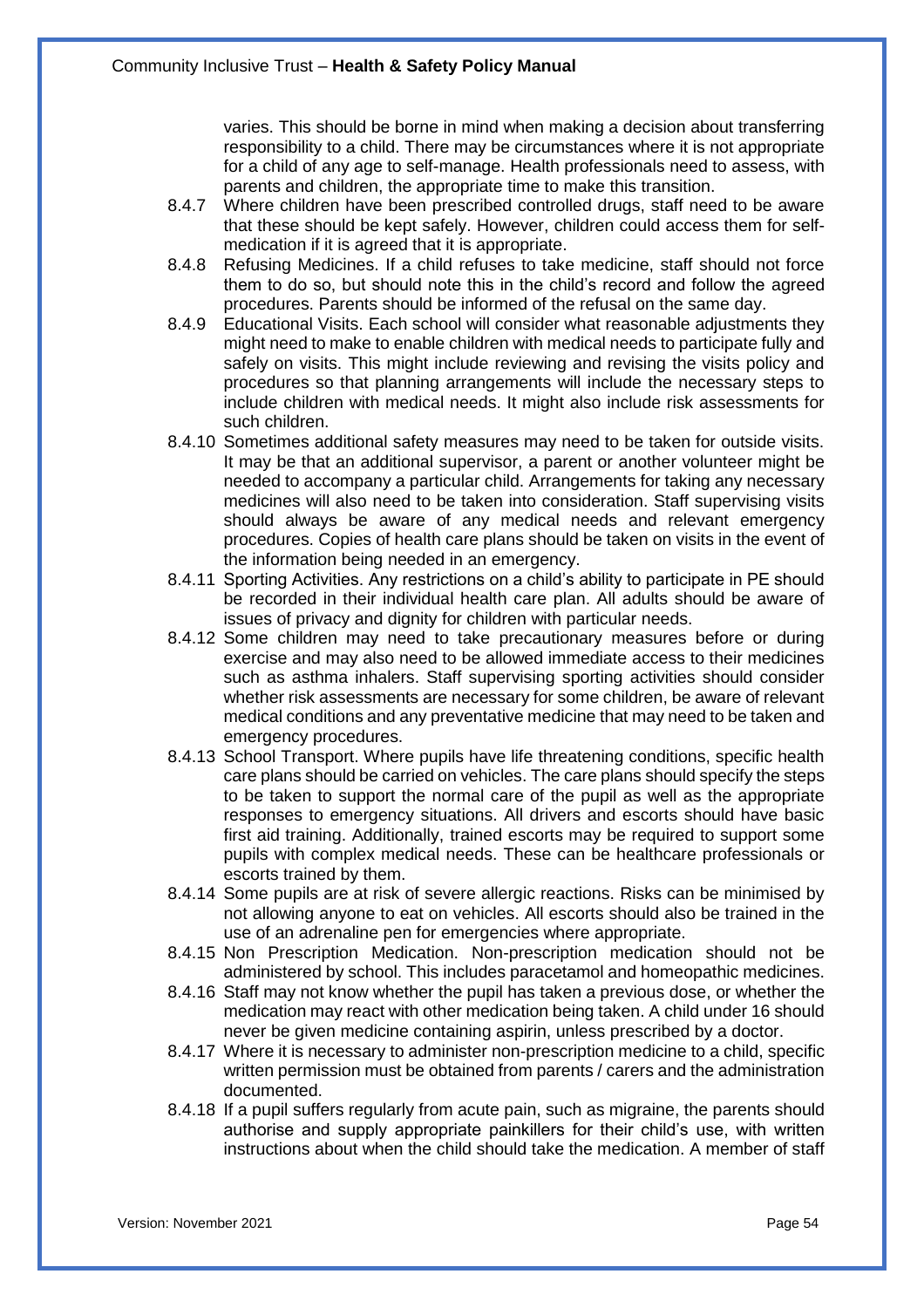should notify the parents that their child has requested medication and supervise the pupil taking the medication if the parents have agreed to it being taken.

- 8.5 Temporary Staff and Volunteers. CIT Academies will take the necessary measures to ensure the health and safety of any staff members employed on a temporary or voluntary basis.
	- 8.5.1 To achieve this, each school will provide temporary or voluntary staff with the following information prior to starting work:
		- 8.5.1.1 Conduct CIT Volunteer Risk Assessment prior to the individual starting work,

8.5.1.2 Details of the qualifications and skills are required to do the work safely,

- 8.5.1.3 The requirements of the safeguarding policy,
- 8.5.1.4 Any risks to health and safety identified by workplace risk assessments,
- 8.5.1.5 The preventive measures to be taken,

8.5.1.6 Safe working procedures,

- 8.5.1.7 The action to be taken in the event of an emergency.
- 8.5.2 The competence of temporary or voluntary staff will be assessed to ensure they are capable of working safely. Trainee teaching staff or student teachers will additionally be required to complete the proper DBS checks before they are permitted to start work.
- 8.6 Training. Training in health and safety is a legal requirement and also helps create competent staff at all levels within the school to enable them make a far more effective contribution to health and safety, whether as individuals, teams or groups. Competence of individuals through training helps individuals acquire the necessary skills, knowledge and attitude which will be promoted by managers and supervisors throughout the school. Our training objectives will cover three areas, that of the organisation, the job and individuals.
	- 8.6.1 All staff will need to know about:
		- 8.6.1.1 The health and safety policy,
		- 8.6.1.2 The structure and system for delivering this policy.
		- 8.6.2 Staff will need to know which parts of the system are relevant to them, to understand the major risks in our activities and how they are controlled. Managers and supervisors training needs will include:
		- 8.6.2.1 Leadership and communication skills,
		- 8.6.2.2 Safety management techniques,
		- 8.6.2.3 Skills on training and instruction,
		- 8.6.2.4 Risk assessment,
		- 8.6.2.5 Health and safety legislation,
		- 8.6.2.6 Knowledge of our planning, measuring, review and audit arrangements.
	- 8.6.3 All our staff training needs will include:
		- 8.6.3.1 Relevant health and safety hazards and risk,
		- 8.6.3.2 The health and safety arrangements relevant to them,
		- 8.6.3.3 Communication lines to enable problem solving.
	- 8.6.4 All staff will also receive induction training. Such training will cover:
		- 8.6.4.1 Fire procedures including warning systems, actions to be taken on receiving warning, locations of exits/escape routes, evacuation and assembly procedures,
		- 8.6.4.2 First aid/injury procedures including reporting and the names of first aiders/appointed persons,
		- 8.6.4.3 Instruction on any prohibition areas (i.e. no smoking),
		- 8.6.4.4 Issue of protective clothing/equipment and its use,
		- 8.6.4.5 Instruction under COSHH,
		- 8.6.4.6 Mandatory protection areas,
		- 8.6.4.7 Thorough instruction applicable to their particular duties at work.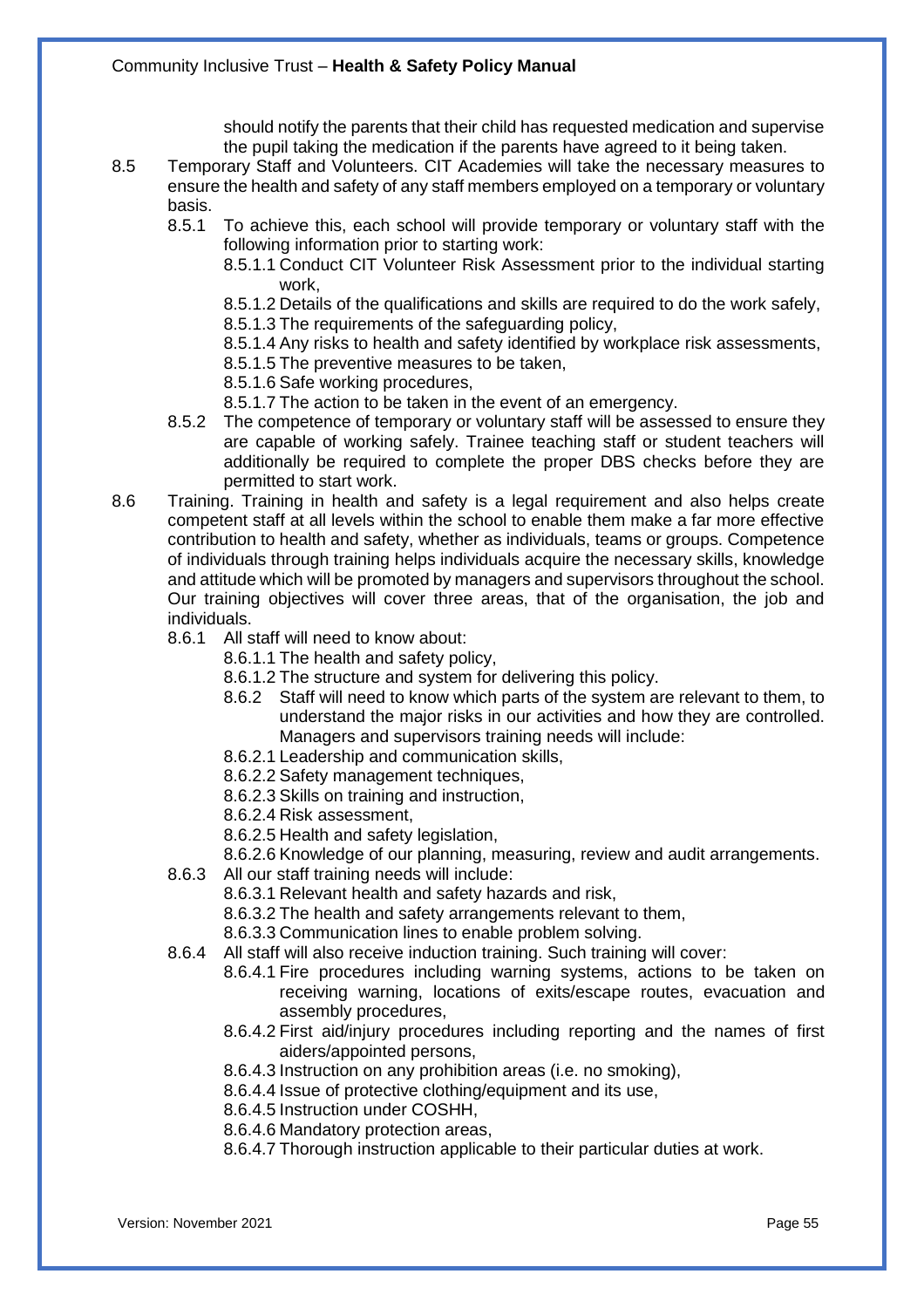- 8.6.5 Training needs will be reviewed as a result of job changes, promotion, new activities or new technology, following an accident/incident and performance appraisal. Records of training will be kept for all employees. Employees must:
	- 8.6.5.1 Participate in the induction training activities they have been required to attend or carry out,
	- 8.6.5.2 Work according to the contents of any training they receive,
	- 8.6.5.3 Ask for clarification of any points they do not fully understand,
	- 8.6.5.4 Not operate hazardous plant or equipment, use hazardous chemicals or carry out any hazardous activity unless they have been appropriately trained and instructed.
- 8.7 Violence to staff. CIT Academies recognises that in certain situations violent behaviour towards staff may occur and therefore will take all reasonable measures to protect staff from violence and aggression.
	- 8.7.1 We define violence and aggression as:
		- 8.7.1.1 Actual or threatened physical assaults on staff,
		- 8.7.1.2 Psychological abuse of staff,
		- 8.7.1.3 Verbal abuse which includes shouting, swearing and gestures,
		- 8.7.1.4 Threats against employees.
	- 8.7.2 To achieve this objective each school will:
	- 8.7.2.1 Carry out risk assessments of potential conflict situations to determine the control measures necessary to protect staff,
	- 8.7.2.2 Ensure that premises are kept secure,
	- 8.7.2.3 Inform all employees of the procedure following a violent or challenging behaviour incident,
	- 8.7.2.4 Not tolerate violence or challenging behaviour towards our employees,
	- 8.7.2.5 Train our employees who may be exposed to violence or challenging behaviour situations,
	- 8.7.2.6 Support the employees involved in any incident,
	- 8.7.2.7 Support their decisions regarding the pressing of criminal charges,
	- 8.7.2.8 Provide any counselling or post-incident assistance required by the employees,
	- 8.7.2.9 Keep records of all incidents of violence and aggression and review the control measures with a view to continual improvement in employee safety.
- 8.8 Visitors. In the interest of safety and security, CIT Academies will take the necessary measures to protect staff and visitors from any accidents or incidents that may occur during visiting.
	- 8.8.1 Employees hosting visitors much ensure that:
		- 8.8.1.1 They are authorised to enter the premises or accompanied,
		- 8.8.1.2 They adhere to applicable health and safety instructions and rules during their visit,
		- 8.8.1.3 Adequate information is passed to ensure their safety including emergency information,
		- 8.8.1.4 Any protective clothing required is provided and worn,
		- 8.8.1.5 Any accidents / incidents involving visitors are reported through the accident reporting arrangements.
	- 8.8.2 Employees aware of people on the premises who may be unauthorised should report these to their manager for action.
	- 8.8.3 Emergency Action. In the event of the fire alarm sounding, all visitors should be escorted to the assembly point by their host. Visitors should not leave the area before notifying the senior person present.
- 8.9 Voice care. Teachers are particularly at risk of developing voice problems. Female voices are more vulnerable and some subjects, e.g. physical education, music and technology create more risk to the voice than others.
	- 8.9.1 Environmental factors can contribute to voice strain. In schools these can include: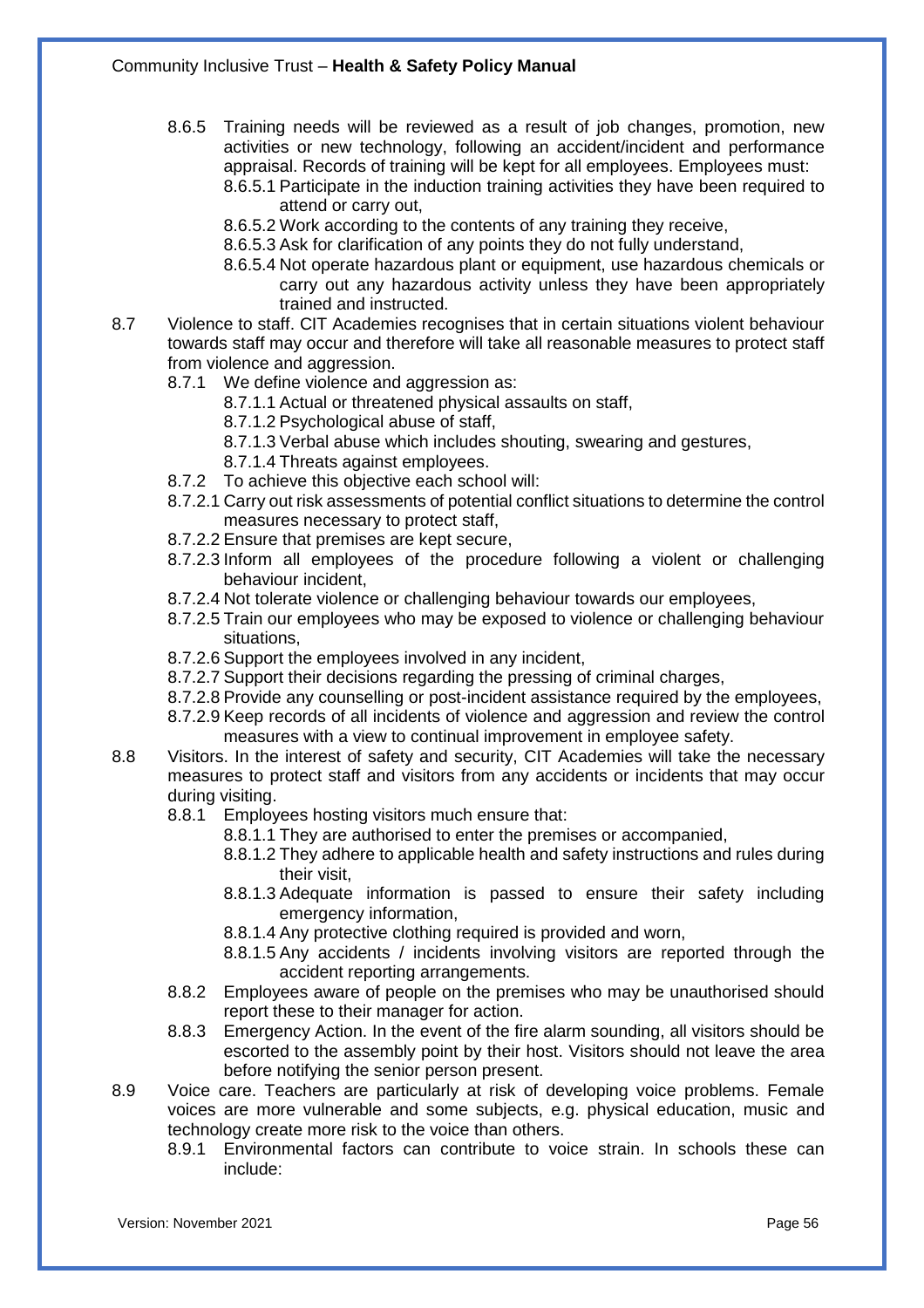- 8.9.1.1 Class size,
- 8.9.1.2 Class layout and design,
- 8.9.1.3 Noise,
- 8.9.1.4 Acoustics,
- 8.9.1.5 Chalk dust, fumes, irritants,
- 8.9.1.6 Uncomfortable temperature, poor ventilation.
- 8.9.2 Research also indicates that as the voice influences the listener's reaction, the teacher's voice quality can affect pupil learning. The most common voice misuse is shouting and screaming, strained loud voice and also excessive throat clearing. The usual symptoms of voice problems are:
	- 8.9.2.1 Throat pain when speaking or swallowing,
	- 8.9.2.2 Sore throat in the morning which disappears when the voice "warms up",
	- 8.9.2.3 Hoarse, tired voice in the evening,
	- 8.9.2.4 Increase in mucus,
	- 8.9.2.5 Rapidly-changing pitch or loss of control of voice.
- 8.9.3 We aim to ensure that appropriate steps are taken in to minimise the risks to our employees' voices. To achieve this, we will:
	- 8.9.3.1 Identify those teaching areas where a risk of voice loss may occur,
	- 8.9.3.2 Assess the risk of voice loss in each area,
	- 8.9.3.3 Implement measures to reduce the risk of voice loss as far as reasonably practicable in areas identified as at risk,
	- 8.9.3.4 Provide information to employees on the risk of voice loss and how to reduce the risk,
	- 8.9.3.5 Keep records of reports of voice problems,
	- 8.9.3.6 Refer affected employees to occupational health.
- 8.9.4 Employees will be encouraged to seek medical help if there is:

8.9.4.1 Persistent hoarseness for more than 2-3 weeks,

- 8.9.4.2 Regular hoarseness or voice loss,
- 8.9.4.3 Significant voice quality changes,
- 8.9.4.4 Constant vocal fatigue,
- 8.9.4.5 Difficulty or pain when swallowing.
- 8.9.5 Monitoring and Review. We will:
	- 8.9.5.1 Keep a log of any incidents or requests for help,
	- 8.9.5.2 Work with Heads of Department to make appropriate risk assessments,
	- 8.9.5.3 Ensure that appropriate action is taken,
	- 8.9.5.4 Log progress and outcomes as part of our health and safety management system,
	- 8.9.5.5 Make a termly report to the Substantive Head Teacher.
- 8.9.6 The Substantive Head Teacher will report on any cases to the Local School Board.
- 8.10 Window restrictions. The fitting and use of window restrictors within school premises is used to ensure the safety and security of members of staff, pupils and visitors. CIT Academies are particularly concerned with preventing persons from falling from height, and has fitted window restrictors to remove the possibility of persons opening a gap large enough for a person to fall through. It is therefore essential that all window restrictors are maintained in a good working order and that all staff report defects to their line manager as a matter of urgency.
	- 8.10.1 Site Manager/Caretakers are responsible for checking the window restrictors on a monthly basis. Any window restrictor that is found to be broken will be replaced or repaired as a matter of urgency, but the window must be kept locked shut until repairs are carried out. If the repair will not take place for more than a day, temporary signage will also be put in place to indicate that the window should not be used.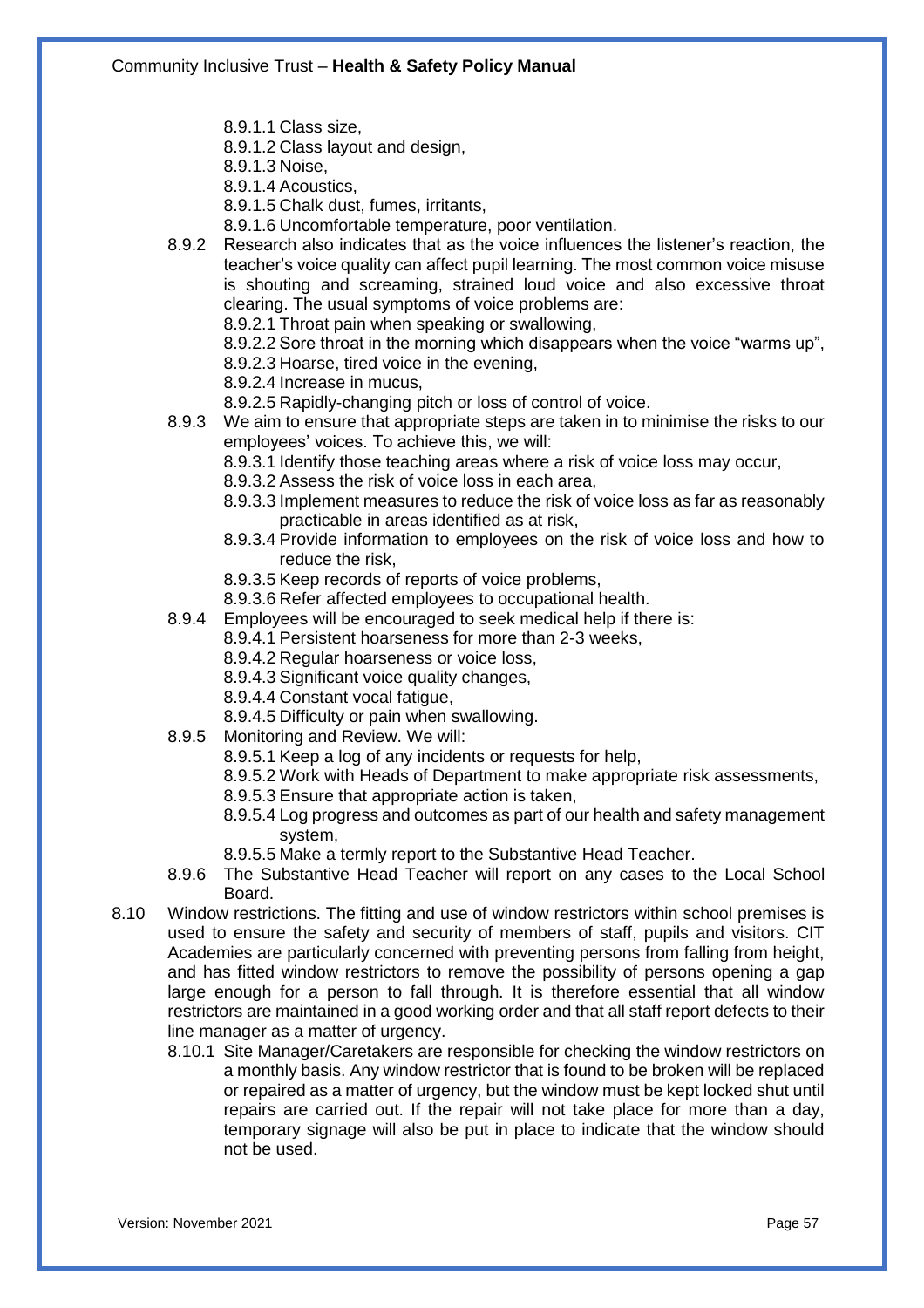- 8.11 Work at height. CIT Academies will take all reasonable steps to provide a safe working environment for all employees who may be affected by work at height activities.
	- 8.11.1 Each school will ensure that:<br>8.11.1.1 All work activi
		- All work activities that involve work at height are identified and assessed,
		- 8.11.1.2 The need to undertake work at height will be eliminated whenever it is reasonably practicable to do so,
		- 8.11.1.3 All work at height is properly planned and organised,<br>8.11.1.4 All employees required to use stepladders or I
		- All employees required to use stepladders or ladders are competent,
		- 8.11.1.5 Regular inspections of all stepladders and ladders are undertaken,
		- 8.11.1.6 Any contractors on school property comply with this policy,
		- 8.11.1.7 Ladders and stepladders are secured to prevent unauthorised use.
	- 8.11.2 Risk Assessment for Work at Height. For all activities involving work at height a risk assessment must be conducted and the findings recorded. This assessment should consider both the work to be done and the most appropriate access equipment to be used (not just what is available) to achieve a safe system of work. When determining control measures the following hierarchy of controls for work at height as follows must be considered:
		- 8.11.2.1 Avoid the risk by not working at height, for example by working from existing platforms, using long reach equipment etc. If it is not practicable to do the work safely in some other way then,
		- 8.11.2.2 Use work equipment or other measures to prevent falls,
		- 8.11.2.3 Where the risk of a fall cannot be eliminated further controls to minimise the distance and consequences of a fall should one occur.
	- 8.11.3 The detail of the assessment will depend on the level of risk involved, as a general guide the risk assessment should consider:
		- 8.11.3.1 The task and activity involved,
		- 8.11.3.2 The people (medical conditions etc.),
		- 8.11.3.3 Equipment to be used including erection and dismantling,
		- 8.11.3.4 The location (proximity to roads, overhead electrical cables etc),
		- 8.11.3.5 The environment, poor conditions and slippery surfaces (weather, temperature etc.),
		- 8.11.3.6 There may be an effect on pedestrians from falling objects.
	- 8.11.4 Using Ladders (including stepladders). Ladders should not be used simply because they are readily available, the risk assessment should determine if a ladder or stepladder is appropriate for the task. Ladders and stepladders should only be used for short duration tasks (less than 30 minutes), light duty tasks or where more suitable access equipment cannot be used due to existing features of the site which cannot be altered. For example, whilst a ladder may reach the area of work, if the task requires strenuous work, carrying bulky / heavy equipment or is likely to take more than 30 minutes then an alternative means of access such as a tower scaffold or podium steps would be more appropriate. Only those persons who have been trained to use ladders safely may use them. All ladders should be secured against unauthorised use. Prior to use it should always be ensured that the ladder is in good condition and fit for purpose. Where ladders are to be used to work from it should be ensured that:
		- 8.11.4.1 A secure handhold and support are available at all times,
		- 8.11.4.2 The work can be completed without stretching,
		- 8.11.4.3 The ladder can be secured to prevent slipping.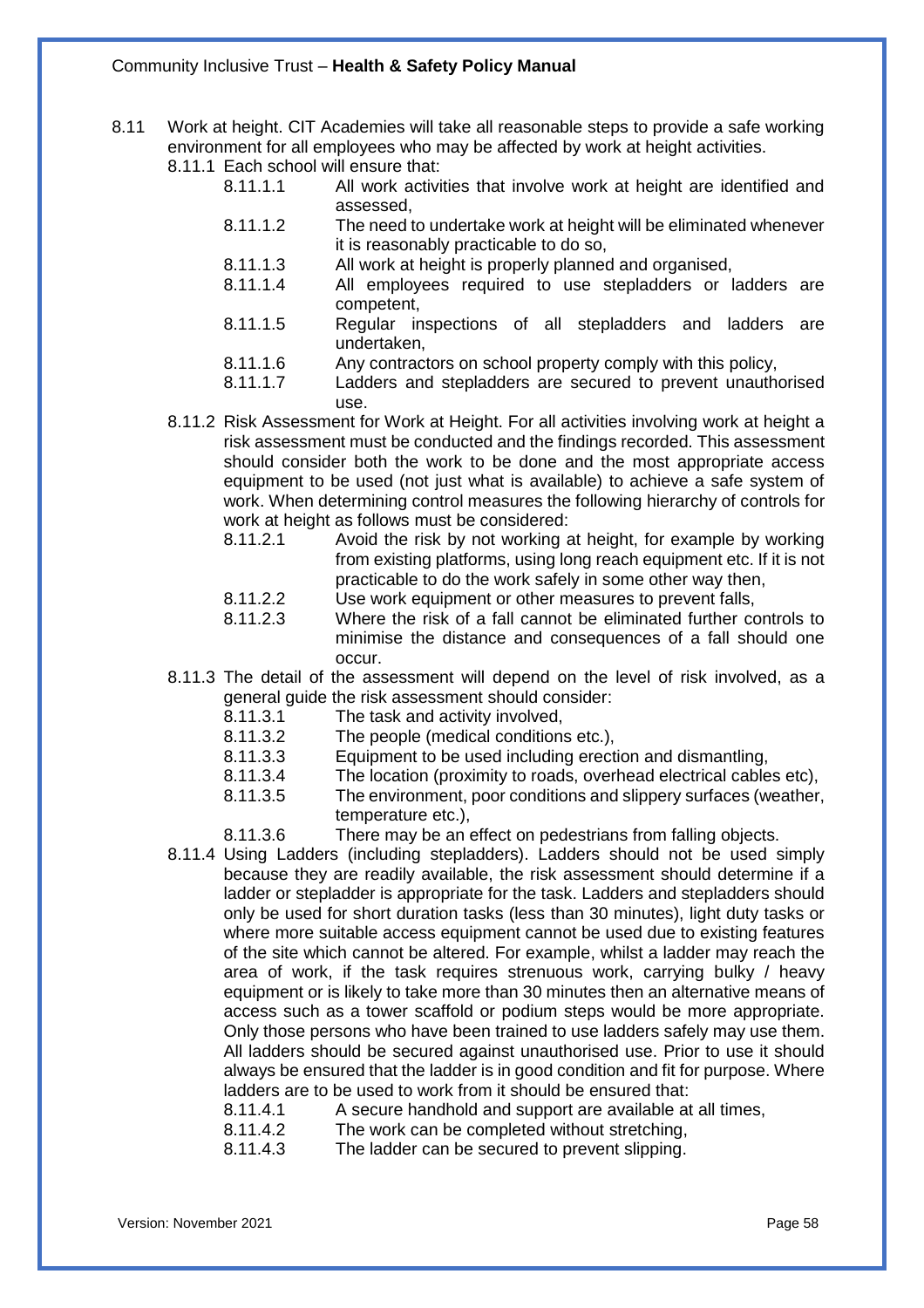- 8.11.5 Equipment identification / inspection. The school will compile a register of equipment (excluding kick stools). Where there is more than one piece of equipment each should be indelibly marked with an identifying number. Equipment for work at height, should be inspected prior to use and by a competent person termly/6 monthly. The inspection will depend upon the complexity of the equipment. In the case of tower scaffolds a competent person must inspect these prior to its first use and thereafter every 7 days that it remains in place.
- 8.12 Work equipment. CIT Academies will provide a safe working environment in relation to work equipment safety and ensure all employees receive appropriate safety information and training in their work equipment.
	- 8.12.1 To achieve this objective each school will:
		- 8.12.1.1 Provide work equipment that is suitable for the purpose and compliant with the requirements of the Provision and Use of Work Equipment Regulations,
		- 8.12.1.2 Retain and make available the manufacturer's instruction manual for each item of equipment, where relevant,
		- 8.12.1.3 Before using any item of work equipment, ensure that a risk assessment is carried out and brought to the attention of relevant employees,
		- 8.12.1.4 Inspect all equipment at installation and prior to first use,
		- 8.12.1.5 Regularly inspect work equipment in accordance with the manufacturer's recommendations,
		- 8.12.1.6 Maintain work equipment in accordance with the manufacturer's recommendations,
		- 8.12.1.7 Keep records of all inspections and maintenance,
		- 8.12.1.8 Provide adequate instruction, information and training to employees to enable the work equipment to be used and maintained safely,
		- 8.12.1.9 Provide refresher training as appropriate and as determined necessary by workplace inspections.
- 8.13 Work experience placement. This Policy on work experience relates to the placement of pupils on employers' premises in which the pupil carries out a particular task or duty, or range of tasks or duties, more or less as would an employee, but with the emphasis on the learning aspects of the experience.
	- 8.13.1 The safety of pupils, whilst on work experience schemes, is recognised as of prime importance by the school and we have appointed a named coordinator to action, control and assess work experience schemes. The coordinator will take reasonable steps to satisfy themselves that the placements they arrange will be safe and to ensure pupils are not exposed to significant risks to their health and safety. Pupils on work experience placements with a host employer are regarded in health and safety law as their employees. The host employer therefore has a responsibility to ensure pupils are not exposed to significant risks to their health and safety.
	- 8.13.2 Health and safety law defines all those under 18 as a young person and therefore at potentially increased risk in a workplace environment due to their lack of experience and maturity. For learners with learning difficulties and disabilities (LLDD) additional safeguards may be identified and thus placements should be considered and risk assessed on an individual basis.
	- 8.13.3 Key actions:
		- 8.13.3.1 Arrange for pre-placement checks of health, safety and welfare standards of employers (placement providers) to be carried out. Child safeguarding issues must also be considered using the Work Experience Placement Assessment Form,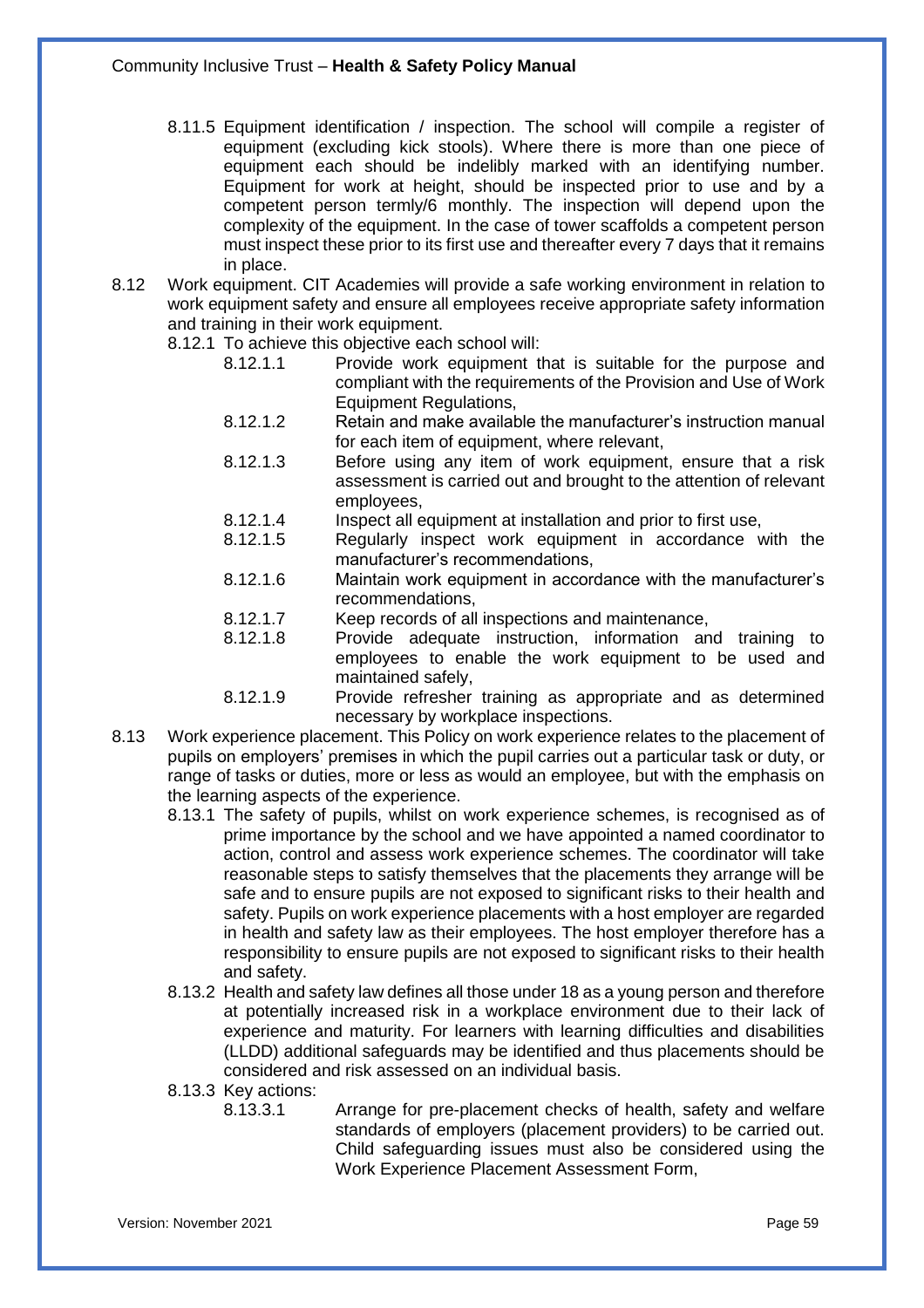- 8.13.3.2 Brief pupils prior to placements starting on their own health and safety responsibilities - and those of the employer - while on placement. Issue each pupil with a copy of the booklet: "Be Safe! An introductory guide to health and safety",
- 8.13.3.3 Monitor pupils' health, safety and welfare while on placement and provide 'pastoral' support.
- 8.13.4 Risk Assessments. Before a pupil is allowed to start on a programme of work experience the host employer must carry out a risk assessment. A Placement Employer Risk Assessment Form should be used for this purpose. Any risks identified must either be controlled or the pupil excluded from exposure to them. The host employer must also provide the parents, or guardians, with the key findings of the risk assessment and the preventative and protective control measures introduced to minimise, or ideally eliminate any significant risks. The parent or guardian must sign the risk assessment form and return it to the school.
- 8.13.5 Induction. Pupils also need to be inducted by the employer on commencement. The induction should take place on the day the pupil first attends the work placement and before the pupil is placed in any actual work situation.
- 8.13.6 Prohibited and Restricted Activities. Work experience placements must not take place where the work concerned is subject to a statutory restriction based on a young person's age, or is restricted more generally for activities that are:
	- 8.13.6.1 Beyond their physical or psychological capacity,<br>8.13.6.2 Exposes them to substances chronically harmful
	- Exposes them to substances chronically harmful to human health, e.g. toxic or carcinogenic substances, or effects likely to be passed on genetically or likely to harm the unborn child,
	- 8.13.6.3 Exposes them to radiation,
	- 8.13.6.4 Involves a risk of accidents which they are unlikely to recognise because of their lack of experience, training or attention to safety,
	- 8.13.6.5 Involves a risk to their health from extreme heat, noise or vibration.
- 8.13.7 There is an exception to these restrictions. Young persons over the minimum school leaving age can carry out such work as long as it is necessary for their training, if they are supervised by a competent person, and any risk will be reduced to the lowest level that is reasonably practicable. Restrictions also apply in the following cases:
	- 8.13.7.1 Agriculture restrictions on the employment of young people,
	- 8.13.7.2 Lead prohibition of employment on employment in certain processes,
	- 8.13.7.3 Potteries prohibition of employment on employment in certain processes,
	- 8.13.7.4 Wood Working Machinery prohibition on employment of untrained young people.
- 8.13.8 Preparation of and Support for Learners on Placements. Each school will brief pupils on:
	- 8.13.8.1 Realistic expectations for their placement,
	- 8.13.8.2 Supervision arrangements and health and safety responsibilities of pupils and employers,
		- 8.13.8.3 Safeguarding arrangements,
		- 8.13.8.4 Arrangements for mid-placement visit and 'pastoral' support during the placement,
		- 8.13.8.5 Arrangements for debriefing, assessment and recording.
- 8.13.9 The school will make suitable arrangements to visit/monitor pupils on placement as they retain the duty of care for the pupil during the placement. The frequency of visits will vary depending on feedback from pupils and/or their parents, an accident or incident. Host employers should be asked to report immediately (to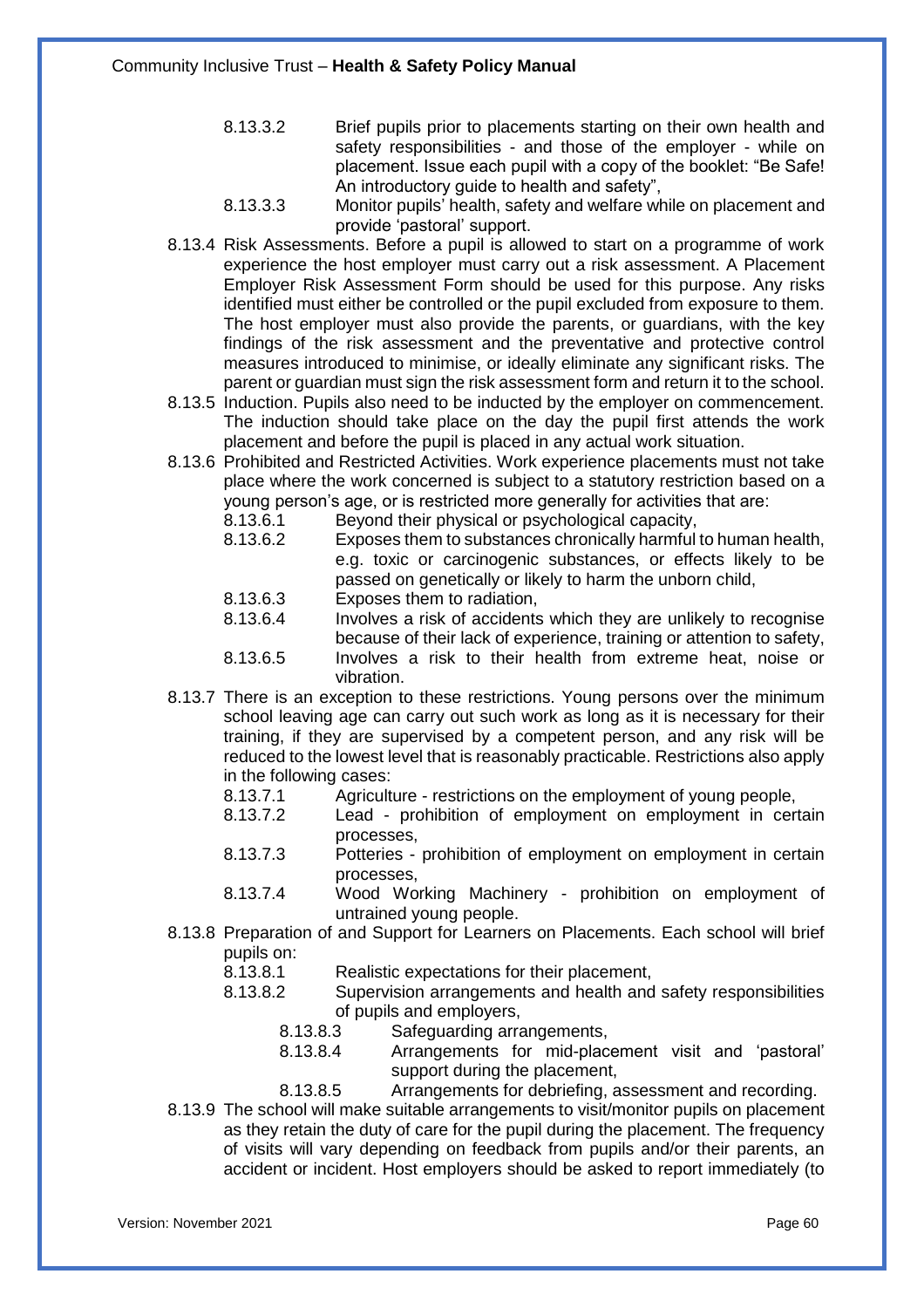a previously agreed contact) full details of any accident involving a pupil. The school will provide each pupil with emergency contact details for a member of school staff who can be contacted should an incident occur or if significant concerns arise. This includes early mornings, evenings and weekends, or if a pupil is attending their placement at irregular hours. Emergency contact details must also be available and maintained in situations where a placement continues after the end of the school term into a holiday period.

- 8.13.10 Working Hours. The Working Time Regulations apply to pupils on work placements. Pupils should not work for more than five days in any consecutive seven day period. However, the number of hours worked and pattern of work is normally a matter for agreement by the placement provider, school and pupils. Pupils should not be asked to work excessively long hours, or unnecessarily unsocial hours, and should not work more than a standard eight-hour day. Pupils may not be assigned to work during the 'restricted period' between 22:00 and 06:00 (or after 11:00 or before 07:00 depending on the working pattern of the company). Young persons are entitled to a daily rest period of at least 12 consecutive hours in each 24-hour period in which they are at work and to a weekly rest period of at least 48 hours in each seven-day period during which they are at work. Pupils are also entitled to rest breaks if their working time is more than four and a half hours. The rest break should be at least 30 minutes.
- 8.13.11 Safeguarding. There is no requirement to DBS check all staff of the host employer that may come into contact with a pupil on placement. Only a member of staff with day to day responsibility for the pupil or as part of their job description – this could be the manager, a supervisor or a mentoring employee – should be required to have a DBS check. In the vast majority of placements – as the employer/employees involved will not have regular unsupervised access to young people at work – there is no need for DBS checks to take place. Around 550,000 work experience placements take place each year, and it is estimated that DBS checks take place for just one per cent of these. However, DBS checks must be considered in all the following cases:
	- 8.13.11.1 Pupils identified by the school as vulnerable for educational, medical, behavioural or home circumstance reasons, including those who have special educational needs or are young (aged under 16),
	- 8.13.11.2 Pupils on placements lasting more than 15 days over an extended period, especially where these involve,
	- 8.13.11.3 Regular lone working with an employer over long periods (rule of thumb would suggest anything over half a day at a time),
	- 8.13.11.4 Placements located in particularly isolated environments with 1:1 working,
	- 8.13.11.5 Placements involving a high degree of travelling on a 1:1 basis,
	- 8.13.11.6 Placements which include a residential element.
- 8.13.12 The fact that a particular placement falls into one of the above categories does not necessarily mean that a DBS check will be required. Such a decision will depend on an assessment of the overall potential risks posed to a young person and will take into account any systems in place to minimise these risks. If any of the above three cases apply, additional safeguards should be put in place. These include: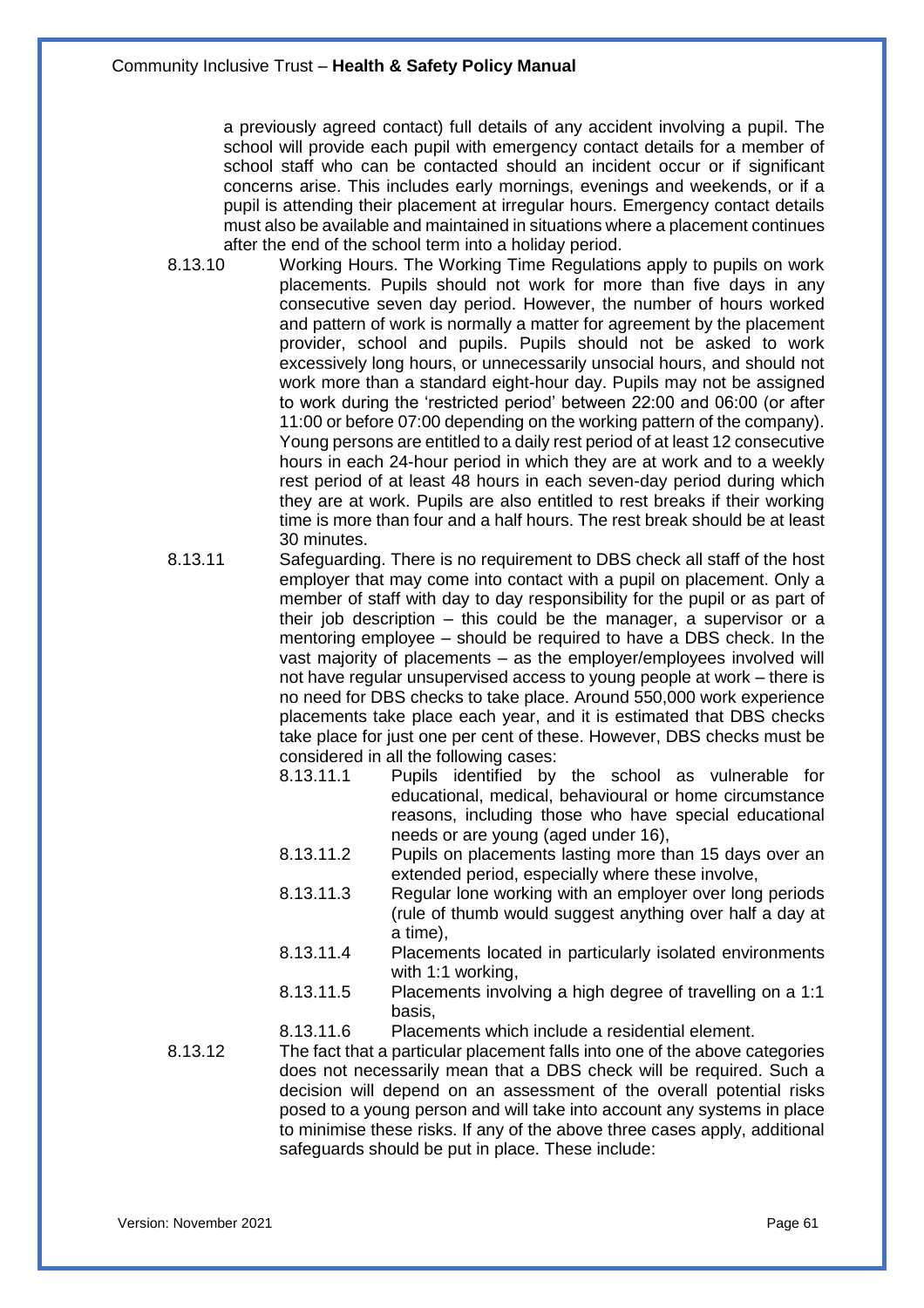- 8.13.12.1 School staff or other partners who arrange, vet or monitor the work placements should have training in child protection,
- 8.13.12.2. Employers, supervisors or training providers hosting pupils should be asked to endorse a child protection policy or statement of principles,
- 8.13.12.3 School and local authority policies and procedures should define what actions need to be taken by whom and when if any child protection issues are raised, before, during or after the placement,
- 8.13.12.4 Pupils should also be given clear advice and a point of contact in the school in case of any problems,
- 8.13.13 For clarity, DBS checks and additional safeguards (as above) are not necessary:
	- 8.13.13.1 For short-term extended work experience for half a day or a day a week lasting one term or less,
	- 8.13.13.2 For block placements lasting up to three weeks,
	- 8.13.13.3. Where the placement involves contact with visitors who will only have contact with children/young people on an ad hoc or irregular basis for short periods of time,
	- 8.13.13.4 Where people will have contact with children/ young people simply because they are in the same location or as part of their work, but who will not have regular, unsupervised access to the children/young people at work,
	- 8.13.13.5 Where the placement involves Secondary School age pupils undertaking voluntary work, citizenship or vocational studies or work experience in other schools. In these cases, the school placing the pupil should ensure that they are suitable for the placement in question.
- 8.14 Working time regulations. CIT Academies will ensure that all workers under their control adhere to the working time regulations. The working time regulations are designed to limit the number of hours' individuals have to work. The school will NOT encourage workers to work over the 48 hours but workers can choose to work longer hours if they wish by opting out. Workers cannot be forced to opt out and can revoke their opt-out if they give a suitable notice period. Individuals who are tired due to working excessive hours are more likely to suffer from mental health problems, general ill health and make mistakes leading to accidents.

8.14.1 A summary of the requirements for adult workers:

- 8.14.1.1 A maximum of 48 hours per week, averaged out over a 17-week reference period (employees can opt out of this),
- 8.14.1.2 Entitlement to a minimum uninterrupted rest period of 11 hours in every 24-hour period with no opt out,
- 8.14.1.3 Entitlement to 28 days paid holiday per year (including statutory holidays) for full time workers (pro-rata for part time workers),
- 8.14.1.4 Maximum of 8 hours per shift for night shift workers,
- 8.14.1.5 Free health assessments for night shift workers,
- 8.14.1.6 24-hour rest period at least once a week, can be 48 hours every fortnight with no opt out,
- 8.14.1.7 Entitlement to a rest break, if working over six hours,
- 8.14.1.8 Employees must not suffer any detriment if they choose not to opt out.
- 8.14.2 Travelling to and from the normal work place, break periods, rest periods, holidays and sickness do not count as working time. The reference period of 17

Version: November 2021 Page 62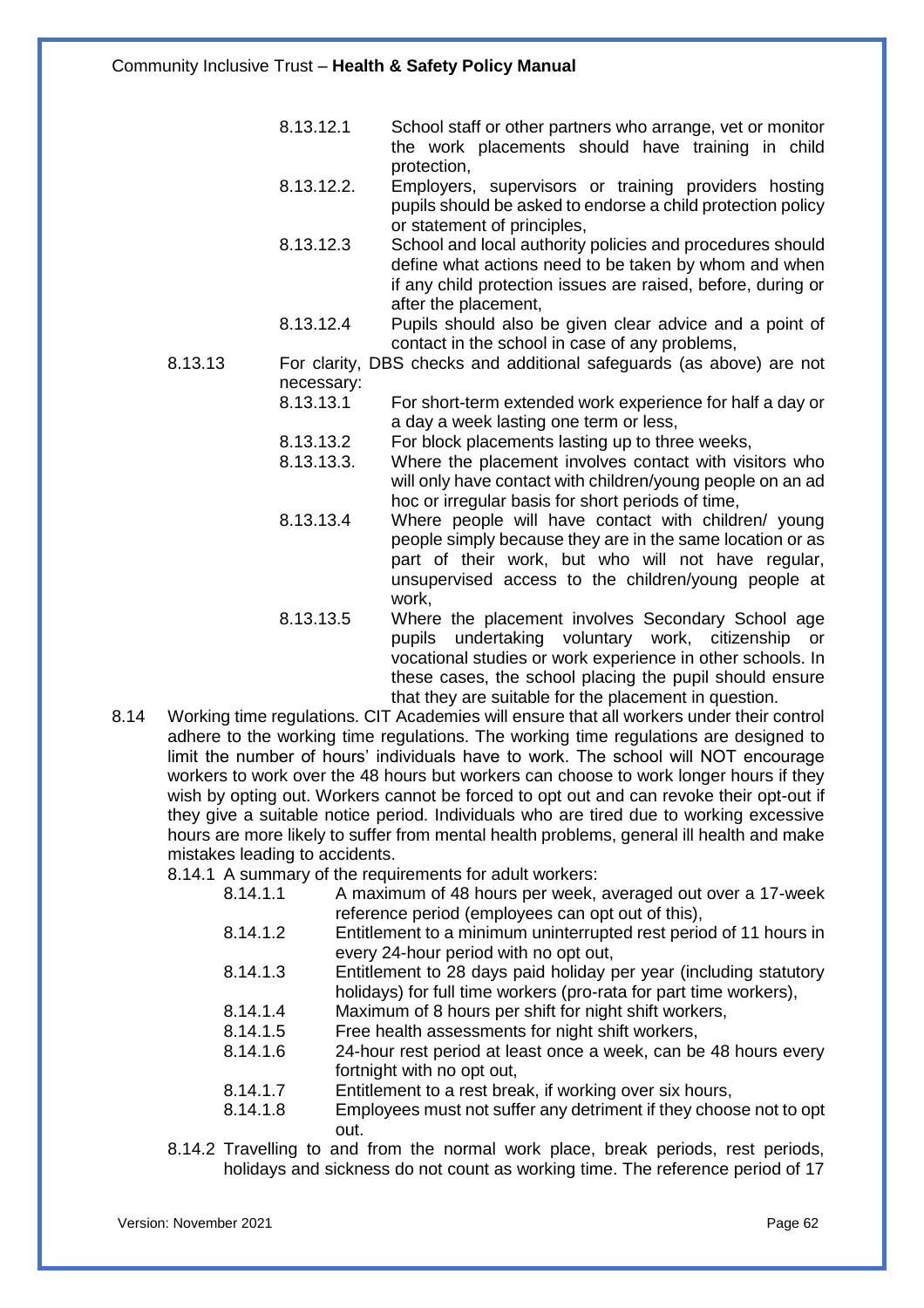weeks can be increased 26 weeks or 52 weeks by local collective agreements with recognised trade unions or official employee representatives. A young person's maximum hours are limited to 40 hours per week with no reference period. Young persons are generally excluded from shift working.

- 8.14.3 Further information. All staff should refer to the Employee Handbook for full details of the school's policy on working times, holidays and other benefits
- 8.15 Workplace transport. CIT Academies will take all reasonable steps to control the risks associated with vehicles operating on its premises to ensure a safe site, safe vehicles and safe drivers. In consideration of the above each school will:
	- 8.15.1 Assess, implement and maintain appropriate risk control measures to reduce the risks associated with workplace transport on site,
	- 8.15.2 Segregate pedestrians from moving vehicles by providing designated safe walkways where it is reasonably practical,
	- 8.15.3 Where pedestrians have to cross the traffic routes provide designated crossing points and ensure that priority is given to pedestrians,
	- 8.15.4 Reduce reversing manoeuvres wherever possible and ensure adequate arrangements are in place to control the risks associated with any that are necessary i.e. the provision of mirrors,
	- 8.15.5 Manage and enforce a safe speed limit on site and employ speed calming measures where necessary,
	- 8.15.6 Plan the workplace including designated parking areas to ensure the layout of routes is appropriate for the vehicle and pedestrian activities,
	- 8.15.7 Prohibit vehicles parking in no parking areas and where they will obstruct any entrance, exit door and emergency escape route,
	- 8.15.8 Ensure the traffic infrastructure is maintained in a safe and suitable condition including roadways, pavements, car parks, signage and lighting,
	- 8.15.9 Use 'highway code' signs and road markings to indicate vehicle and pedestrian routes, speed limits and pedestrian crossings,
	- 8.15.10 Avoid traffic routes passing closely to vulnerable items such as fuel or chemical tanks, pipe lines or other surfaces,
	- 8.15.11 Ensure vehicles are suitable for the purpose in which they are used and are properly maintained and are provided with mirrors or other such devices to facilitate safe travel,
	- 8.15.12 Ensuring the management of safety, maintenance and the safe operation of the school's vehicles,
	- 8.15.13 Carry out school vehicle checks and ensure the timely reporting of vehicle defect and damage,
	- 8.15.14 Ensure drivers are authorised to drive that class of vehicle and have received the necessary training and where appropriate ensure drivers have passed medical fitness tests,
	- 8.15.15 Any vehicle being driven must be covered by current insurance certificate, MOT and is appropriately taxed where applicable,
	- 8.15.16 Ensure loading and unloading of vehicles take place in a safe area and carried in a safe manner with regards to all foreseeable risks including work at height and that the driver ensures loads are secure and stable.

## **9. Risk Assessments**

9.1 Risk Assessment involves identifying the hazards present in the work place or arising out of any work activity and evaluating the extent of the risks involved to employees and others, taking into account existing precautions and their effectiveness. A hazard is something with a potential to cause harm and can include articles, substances, plant or machines, methods of work and the work environment.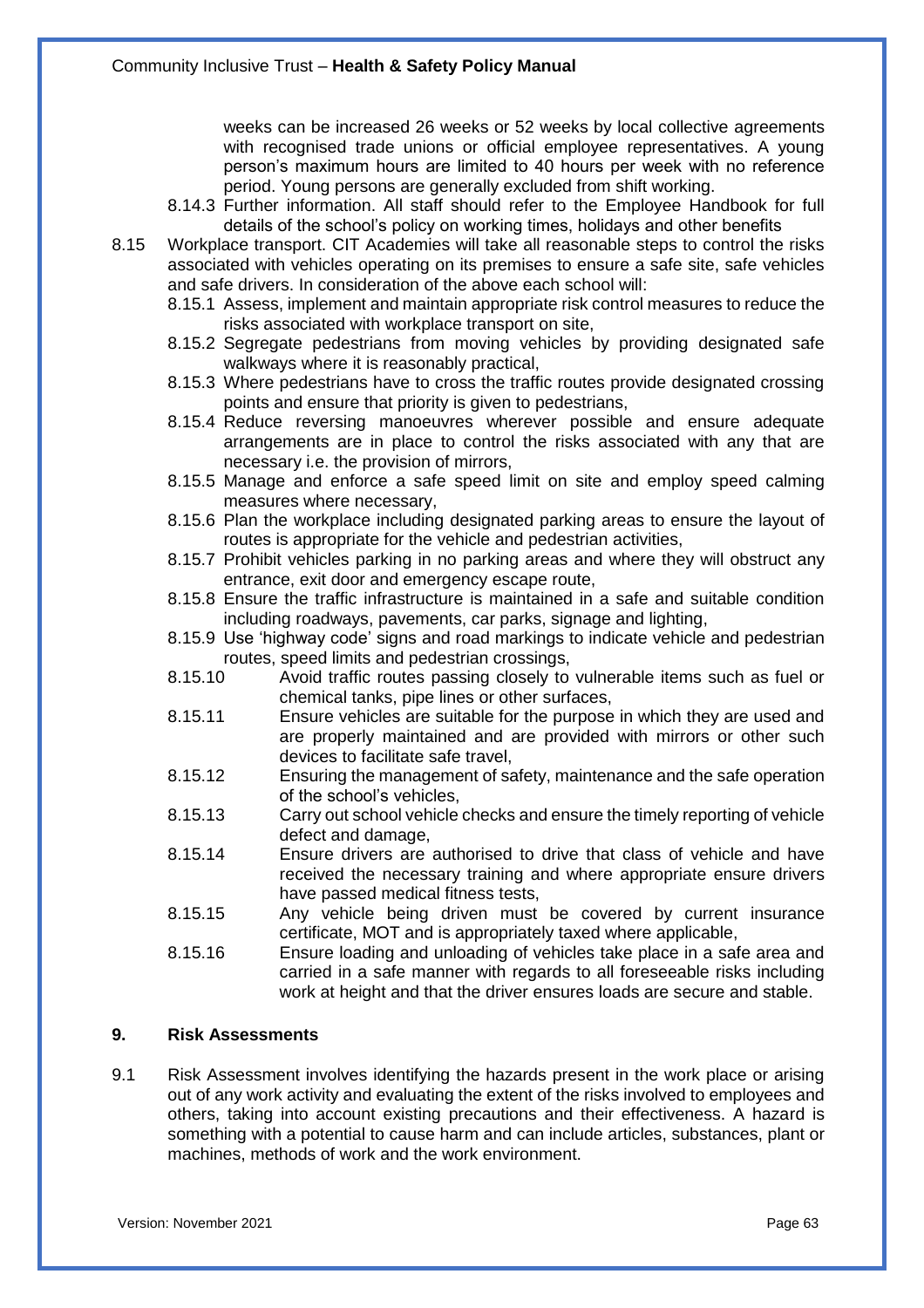- 9.2 Risk is the likelihood of harm from that hazard being realised. Risk increases with the number of people exposed to the hazard and also with the potential severity of the harm i.e. the resultant injury or ill health effect. If there are no hazards, there are no risks. The regulations require that risk assessments are 'suitable and sufficient' in that they should identify all the significant hazards present within the business and its activities and that they should be proportionate to the risk. The assessment should cover all risks that are reasonably foreseeable. The risk assessment must identify all those people who may be affected by the hazard, whether they are workers or others, such as members of the public. We may be controlling risks in various ways, determining the effectiveness of those controls is part of the risk assessment process. Health and safety law does not demand absolute safety when considering what safety controls are required but measures taken should go as far as is 'reasonably practicable'; a balance between risk and costs, the greater the risk the greater the need to commit resources in terms of time and money to remove or control the risk. It is a legal requirement that the significant findings of our risk assessments are brought to the attention of our employees.
- 9.3 Those who are involved in risk assessments should:
	- 9.3.1 Be competent,
	- 9.3.2 Have knowledge and experience of working procedures in practice, potential dangers and strengths and weaknesses of existing precautions,
	- 9.3.3 Have knowledge and experience of how to solve problems identified by the assessment,
	- 9.3.4 Be in a position to give the commitment, co-operation and resources required to implement the assessment results.
- 9.4 It is important that the person carrying out the risk assessment is competent. This means that the person must have the necessary skills and knowledge gained through experience and training and may have qualifications that enable them to make sound judgments.
- 9.5 The five stages of risk assessment:
	- 9.5.1 STEP 1 IDENTIFY THE HAZARDS. Look for hazards by walking around the workplace. List the hazards that could reasonably be expected to cause harm. Ask for the opinion of employees as they may have noticed things that are not immediately obvious. Examples of hazards include:
		- 9.5.1.1 Cables trailing over floors,
		- 9.5.1.2 Fire,
		- 9.5.1.3 Chemicals,
		- 9.5.1.4 Work benches which are too high or too low,
		- 9.5.1.5 Electricity,
		- 9.5.1.6 Loads which have to be moved manually,
		- 9.5.1.7 Work equipment,
		- 9.5.1.8 Working environment e.g. ventilation, lighting, heating.
	- 9.5.2 STEP 2 IDENTIFY WHO MAY BE HARMED AND HOW. List groups of people and individuals who may be affected by the hazards e.g.; 9.5.2.1 Staff,
		- 9.5.2.2 Members of the public,
		- 9.5.2.3 Contractors on the premises.
	- 9.5.3 Pay particular attention to vulnerable persons, e.g. those with disabilities, visitors, female employees who are pregnant or who have recently returned to work after having a baby, inexperienced employees or young persons.
	- 9.5.4 STEP 3 EVALUATE AND CONTROL THE RISK. Evaluate the risks arising from the hazards and decide whether existing precautions are adequate or if more should be done. When evaluating the extent of the risk, account should be taken of the chance of some harm occurring (likelihood), the likely severity of this, and the number of people who could be affected. The formula: 9.5.4.1 Severity x Likelihood =  $Risk$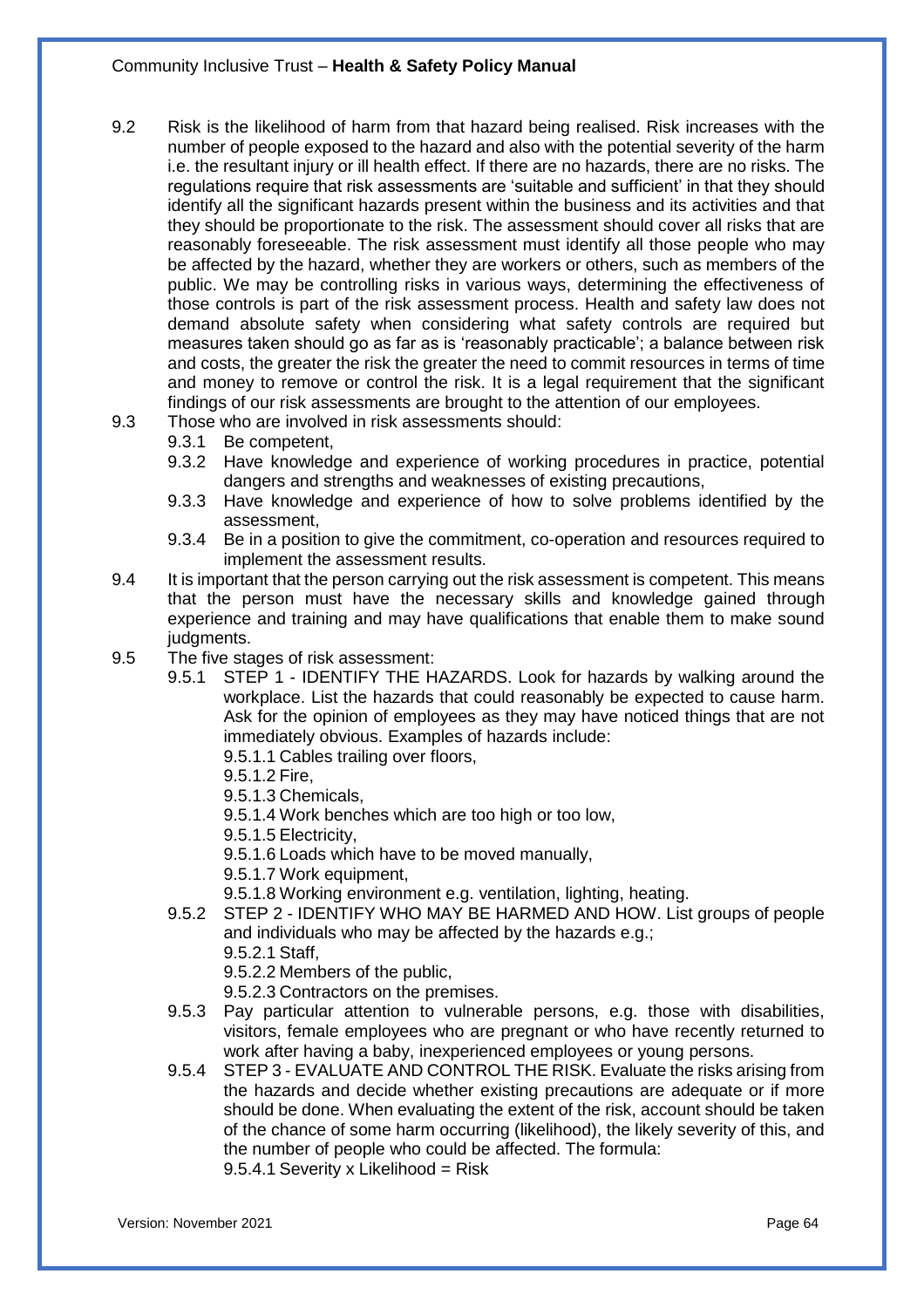9.5.5 Is used on the risk forms within this policy manual. Even after all precautions have been taken some risk may remain. Ensure the precautions in place meet standards set by legal requirements comply with a recognised standard, represent good practice and reduce the risk as far as is reasonably practicable. Where additional controls or further action are necessary to reduce the risk, decide what more could reasonably be done by adopting the following principles: 9.5.5.1 Avoid the risk completely,

9.5.5.2 Evaluate risks which cannot be avoided,

- 9.5.5.3 Combat risks at source,
- 9.5.5.4 Adapt work to the individual,
- 9.5.5.5 Make use of technical progress,
- 9.5.5.6 Replace the dangerous with none or less dangerous,

9.5.5.7 Develop an overall prevention policy,

9.5.5.8 Give priority to measures which protect the greatest number of people,

- 9.5.5.9 Give appropriate instructions to employees.
- 9.5.6 IMPLEMENTING AN ACTION PLAN. Once the level of risk has been determined and the control measures needed to reduce or eliminate the risk established, an action plan should be drawn up with timescales for implementation of the control measures.
- 9.5.7 STEP 4 RECORD YOUR FINDINGS. The significant findings of the assessment must be recorded since these provide evidence that something has been done, it is also a legal requirement. Keep any written assessments for future reference and ensure that employees are informed of the findings and control measures, either existing or additional, that have to be observed and used. In some circumstances the findings of the risk assessment should also be given to others who could be affected, for example agency workers, contractors etc. Hazards and example controls:

| <b>Hazard</b>                     | <b>Example control measures</b>                                                                                                                                 |  |  |  |  |  |
|-----------------------------------|-----------------------------------------------------------------------------------------------------------------------------------------------------------------|--|--|--|--|--|
| <b>Manual handling</b>            | Mechanical aids, hoists, getting assistance, breaking loads into<br>smaller units, training                                                                     |  |  |  |  |  |
| <b>Hazardous</b>                  | Substitution for less hazardous alternatives, extract ventilation,                                                                                              |  |  |  |  |  |
| <b>substances</b>                 | personal protective equipment, training                                                                                                                         |  |  |  |  |  |
| <b>Work equipment</b>             | Guarding, demarcation of danger zones, restricted operation                                                                                                     |  |  |  |  |  |
| (machinery,<br>tools, etc.)       | and use planned preventative maintenance, training                                                                                                              |  |  |  |  |  |
| <b>Ladders</b>                    | Avoid working at height. correct type of ladder/stepladders,<br>maintained, training                                                                            |  |  |  |  |  |
| <b>Electricity</b>                | Insulated tools, residual circuit breakers, fuses, earthing,<br>inspection and testing of systems and appliances                                                |  |  |  |  |  |
| <b>Stairs, etc</b>                | handrails, non-slip surfaces,<br>lighting,<br>slightly<br>Good<br>raised/highlighted front edges                                                                |  |  |  |  |  |
| <b>Fire</b>                       | Detection/warning systems, fire drills, extinguishers, signs,<br>suitable storage facilities for substances and goods, fire<br>retardant furniture and fittings |  |  |  |  |  |
| <b>Noise</b>                      | Reduction at source, isolation, ear protection, demarcation of<br>danger zones                                                                                  |  |  |  |  |  |
| <b>Stress</b>                     | Reduce/increase workload, more control over work, work<br>suitable for the individual, avoidance of monotonous repetitive<br>work                               |  |  |  |  |  |
| <b>Work</b><br><b>Environment</b> | lighting,<br>ventilation,<br>redesign<br>Good<br>οf<br>layout<br>area.<br>heaters/coolers                                                                       |  |  |  |  |  |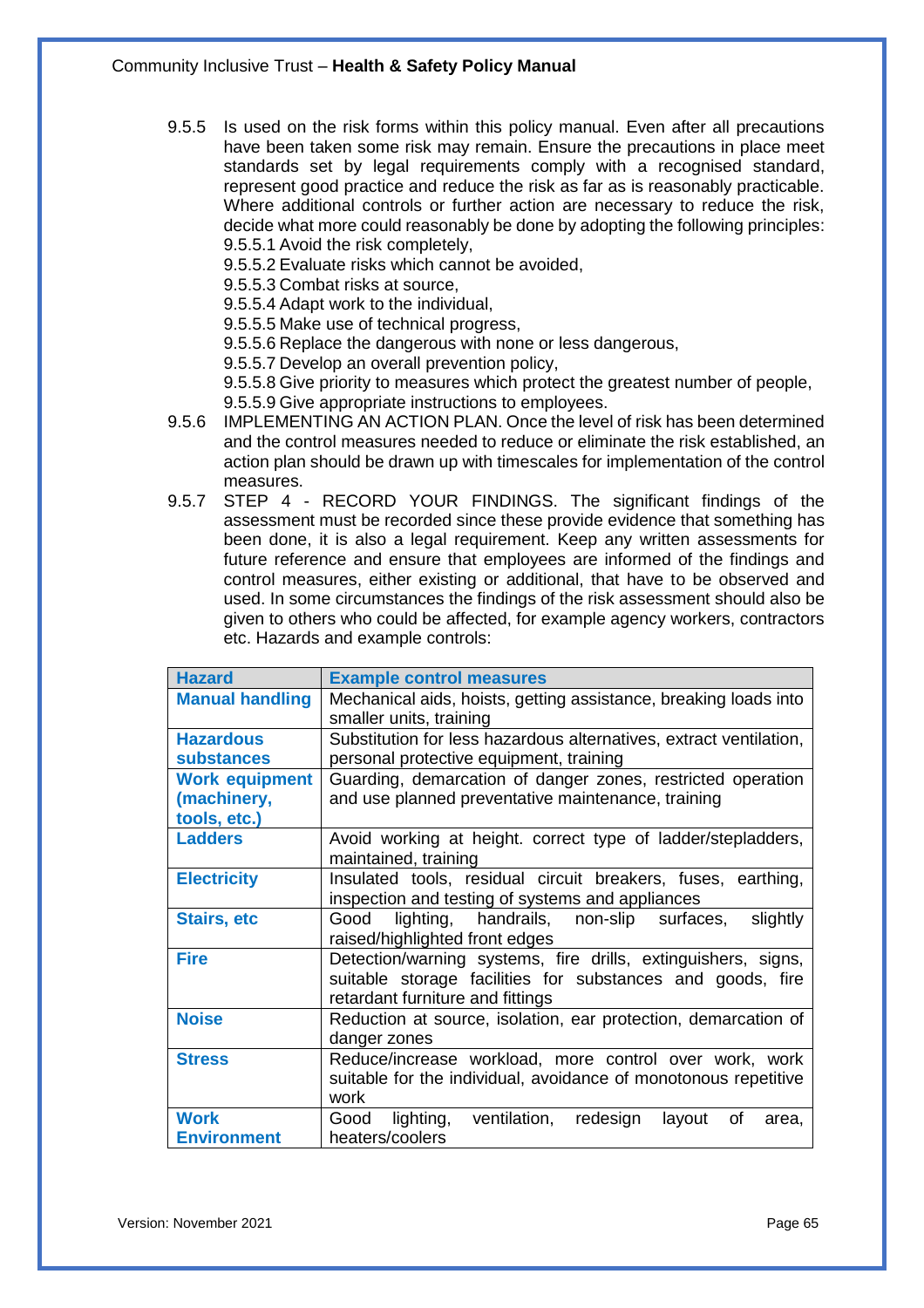- 9.5.8 STEP 5 MONITOR AND REVIEW THE ASSESSMENT. It is important that the control measures are monitored and that records are kept. A regular review of the assessments should be made to take into account any changes to the methods or systems of work. You should also review the assessment following an accident, where there has been a significant change to the work, if new information comes to light, or if there is any other reason to believe that it may no longer be valid. Following the review, additional control measures should be implemented if required. Even if there are no significant changes since the original risk assessment, it should be regularly reviewed to confirm that it is still relevant and valid.
- 9.5.9 Fire Risk Assessment. A fire risk assessment is an organised and methodical look at the premises, the activities carried on there and the likelihood that a fire could start and cause harm to those in and around the premises. The aims of the fire risk assessment are:

9.5.9.1 To identify the fire hazards,

- 9.5.9.2 To reduce the risk of those hazards causing harm to as low as reasonably practicable,
- 9.5.9.3 To decide what physical fire precautions and management arrangements are,
- 9.5.9.4 Necessary to ensure the safety of people in your premises if a fire does start.
- 9.5.10 The significant findings of the fire risk assessment, the actions to be taken as a result of the assessment and details of anyone especially at risk must be recorded. It is important that the fire risk assessment is carried out in a practical and systematic way and that enough time is allocated to do a proper job. It must take the whole of your premises into account, including outdoor locations and any rooms and areas that are rarely used. Small premises are assessed as whole, larger premises are divided into rooms or a series of assessment areas using natural boundaries, e.g. process areas, offices, stores, as well as corridors, stairways and external routes. Risk assessments must take account of other users of the buildings and co-operation and communication of hazard and risk must be shared between businesses to ensure a co-ordinated response is prepared and implemented. One or more competent persons are appointed to carry out any of the preventive and protective measures needed to comply with the legislation. The competent persons are an appropriately trained, employee or, where appropriate, a third party consultant. The fire risk assessment should demonstrate that, as far as is reasonable, the needs of all relevant persons, including disabled people, have been considered.
- 9.5.11. Five Steps to Fire Risk Assessment:
	- 9.5.11.1 Identify the hazards:
		- Sources of ignition.
		- Sources of fuel,
		- Sources of oxygen.

9.5.11.2 Identify people at risk:

- Employees,
- People in and around the premises,
- Vulnerable persons, disabled, etc.

9.5.11.3 Evaluate, remove. Reduce and protect from risk:

- Evaluate the risk of fire occurring,
- Evaluate the risk to people from fire,
- Remove or reduce the fire hazards.
- Remove or reduce the risks to people.

9.5.11.4 Consider:

Detection and warning,

Version: November 2021 Page 66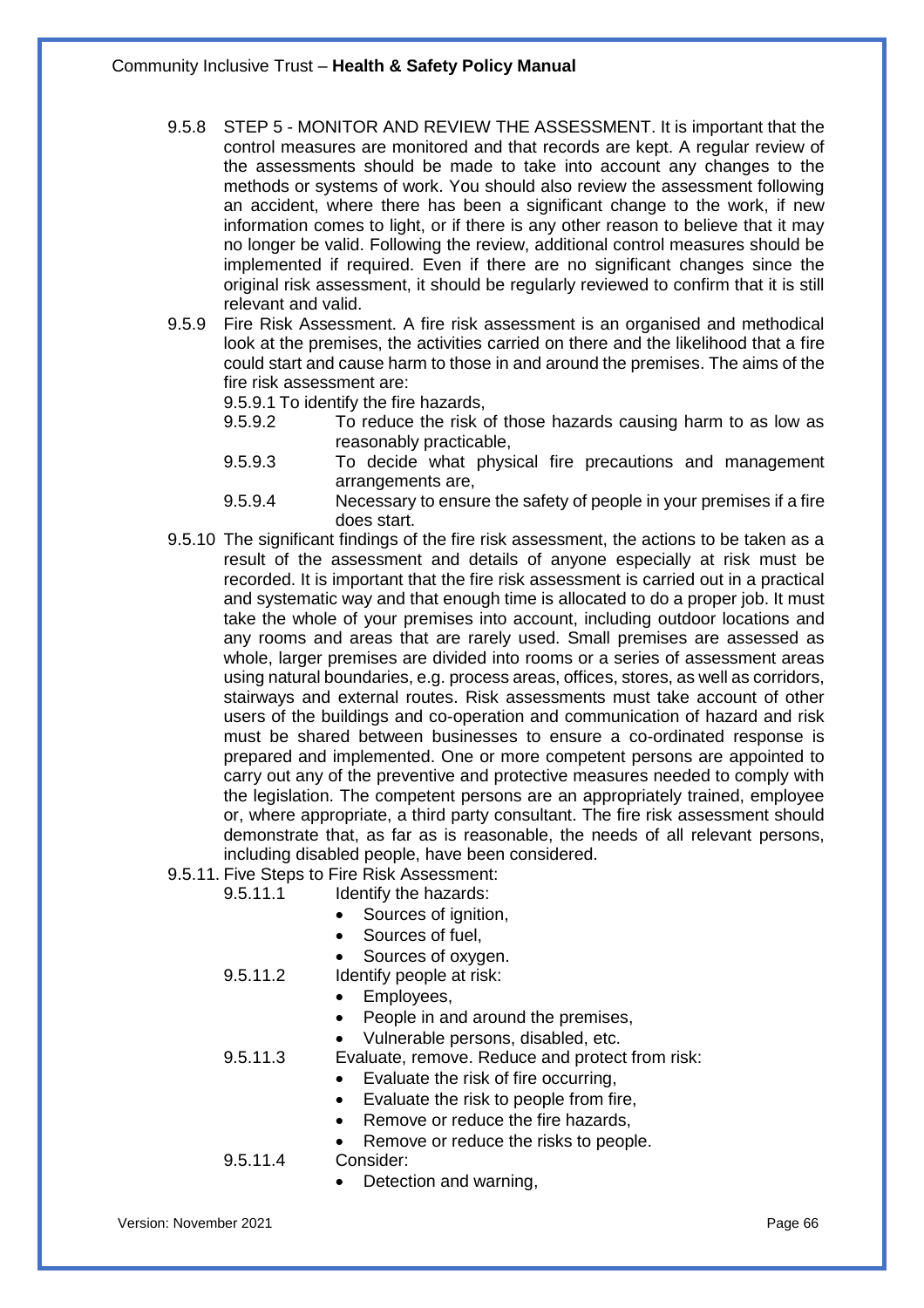- Firefighting,
- Escape routes and travel distances,
- Lighting,
- Signs and notices,

Maintenance.

- 9.5.11.5 Record, plan, inform, instruct and train:
	- Record the significant findings and action taken,
	- Prepare an emergency plan,
	- Inform and instruct relevant people; co-operate and coordinate with other businesses,
	- Provide training.

#### 9.5.11.6 Review:

- Keep assessment under review
- Revise where necessary

## **10. Monitoring of Health and Safety**

- 10.1 Measurement is essential to maintain and improve our health and safety performance to identify how effectively we are controlling risks and how well we are developing a positive health and safety culture. There are two types of performance monitoring, active and reactive.
- 10.2 Active monitoring. Monitoring is a line manager's responsibility and in this section there are monitoring checklists for each of the key management positions to be used to determine achievement against relevant health and safety standards. In completing the checklist managers are providing evidence that they have carried out monitoring within their areas of responsibility and they are reinforcing their commitment to health and safety objectives in general and helping to develop a health and safety culture. This approach to proactive monitoring gives the school feedback on its performance before an accident, incident or case of ill health.
- 10.3 Managers and supervisors with defined health and safety responsibilities must monitor in detail the areas for which they have day to day control. Much of this checking will be informal and not recorded but formalised, structured checks are also essential to ensure all areas are covered and to demonstrate compliance to senior managers who must in turn seek assurance that first line monitoring is taking place.
- 10.4 Employees who take a proactive interest or represent groups for health and safety can also be involved with monitoring and may take the format of a health and safety tour or if more formally via a devised checklist.
- 10.5 Reactive monitoring. Reactive monitoring of events including accidents, incidents, cases of ill health or property damage provide an opportunity to check performance and learn from mistakes and improve control measures. Trends and common features arising from accident and incident investigation can identify jobs or activities where future health and safety initiatives would be most beneficial. Investigations may also provide valuable information in the event of legal action or an employee claim.
- 10.6 Local School Board

| To be completed: Annually                     |            | Date:     |                |
|-----------------------------------------------|------------|-----------|----------------|
| <b>Subject</b>                                | <b>Yes</b> | <b>No</b> | <b>Comment</b> |
| <b>Health and Safety Management</b>           |            |           |                |
| Has a report on the last 12 months health and |            |           |                |
| safety performance been prepared?             |            |           |                |
| Has a Health and Safety Plan for the next 12  |            |           |                |
| months been prepared?                         |            |           |                |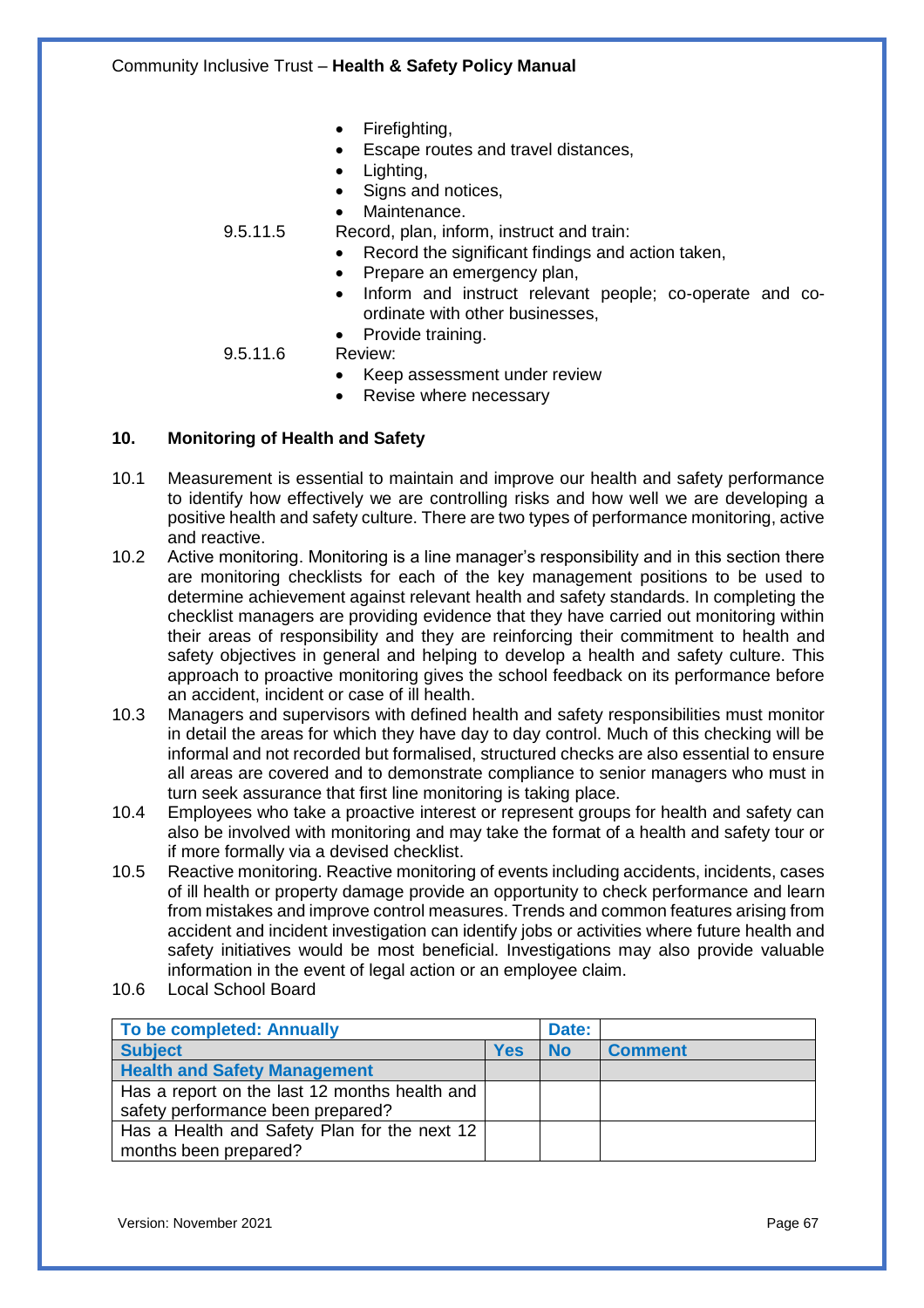| Are there adequate resources to implement the<br>Health and Safety Plan?                                                             |  |
|--------------------------------------------------------------------------------------------------------------------------------------|--|
| Are we on target with our Action Plan?                                                                                               |  |
| <b>Health and Safety Performance</b>                                                                                                 |  |
| How many accidents/incidents have occurred<br>across the school within the last 12 months?                                           |  |
| How many RIDDOR reportable events have<br>occurred in the last 12 months?                                                            |  |
| Is there any outstanding enforcement action?                                                                                         |  |
| Have policies and procedures been revised and<br>implemented to prevent a recurrence of any<br>serious incidents/enforcement action? |  |
| How many employee claims have been made in<br>the last 12 months?                                                                    |  |
| How many outstanding employee claims are<br>there?                                                                                   |  |

# 10.7 Substantive Head Teacher

| <b>To be completed: Annually</b>                   |            | Date:     |                |
|----------------------------------------------------|------------|-----------|----------------|
| <b>Subject</b>                                     | <b>Yes</b> | <b>No</b> | <b>Comment</b> |
| <b>Health and Safety Management</b>                |            |           |                |
| Has a report on the last 12 months health and      |            |           |                |
| safety performance been prepared?                  |            |           |                |
| Has a Health and Safety Plan for the next 12       |            |           |                |
| months been prepared?                              |            |           |                |
| Are there adequate resources to implement the      |            |           |                |
| Health and Safety Plan?                            |            |           |                |
| Are we on target with our Action Plan?             |            |           |                |
|                                                    |            |           |                |
| Has the Health and Safety Policy<br>been           |            |           |                |
| reviewed in the last 12 months?                    |            |           |                |
| Are any new Policies and Procedures required?      |            |           |                |
|                                                    |            |           |                |
| Are arrangements in place to ensure health and     |            |           |                |
| safety training is provided throughout the         |            |           |                |
| school?                                            |            |           |                |
| Is the health and safety training plan up to date? |            |           |                |
|                                                    |            |           |                |
| Has the Health & Safety Committee met at           |            |           |                |
| agreed intervals over the last 12 months?          |            |           |                |
| Are there any outstanding actions from the H&S     |            |           |                |
| Committee meetings?                                |            |           |                |
| Have Heads of Departments completed their          |            |           |                |
| monitoring checks?                                 |            |           |                |
| Have risk assessments across all areas been        |            |           |                |
| reviewed within the last 12 months?                |            |           |                |
| <b>Health and Safety Performance</b>               |            |           |                |
| How many accidents/incidents have occurred         |            |           |                |
| across the school within the last 12 months?       |            |           |                |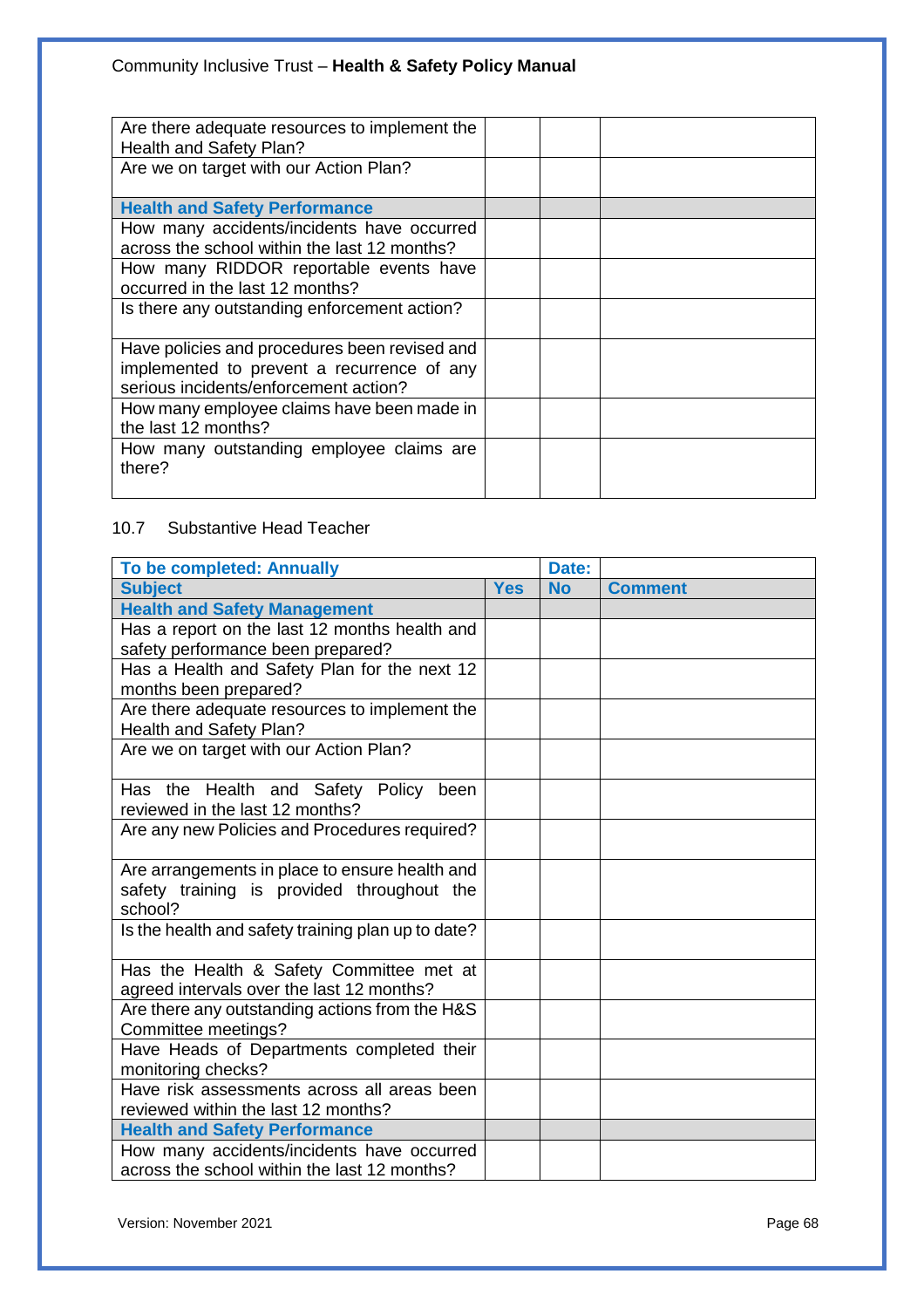| Does the accident/incident data indicate areas |  |  |
|------------------------------------------------|--|--|
| of concern or in need of greater focus?        |  |  |
| Are there any outstanding employee claims      |  |  |
| from the last 12 months?                       |  |  |

## 10.8 Site Manager/Caretaker

| <b>Yes</b><br><b>Subject</b><br><b>No</b><br><b>Comment</b><br><b>Health and Safety Management</b><br>Is the Health and Safety Policy statement<br>displayed?<br>Is the 'Health and Safety Law"- poster and<br>Employer's<br>Liability insurance certificate<br>displayed?<br><b>Risk Assessments</b><br>Are all risk assessments up to date and<br>outstanding control measures listed in an Action<br>Plan?<br>Are there any outstanding control measures<br>from previous risk assessments?<br>Have risk assessments been brought to the<br>attention of the relevant staff?<br><b>Training</b><br>Have the Health and Safety training needs<br>across the site team been determined, are they<br>up to date?<br>Are training needs being met?<br>Are training records up to date?<br>Is all induction training up to date?<br><b>Fire</b><br>Has the fire risk assessment been reviewed<br>within the last 12 months?<br>Have all the actions from the fire risk<br>assessment been completed?<br>Has the fire alarm and emergency lighting<br>system been serviced in the last 12 months?<br>Has the sprinkler system been serviced in the<br>last 12 months?<br>Is the fire alarm tested for audibility on a weekly<br>basis? Are records up to date?<br>Is the emergency lighting checked monthly and<br>records kept?<br>Has a fire drill been completed each school<br>term?<br>Have fire doors been checked to ensure they<br>open fully and close on to the rebate?<br>Are the visitor/contractor log books at reception<br>being completed correctly? | <b>To be completed: Annually</b> | Date: |  |
|-------------------------------------------------------------------------------------------------------------------------------------------------------------------------------------------------------------------------------------------------------------------------------------------------------------------------------------------------------------------------------------------------------------------------------------------------------------------------------------------------------------------------------------------------------------------------------------------------------------------------------------------------------------------------------------------------------------------------------------------------------------------------------------------------------------------------------------------------------------------------------------------------------------------------------------------------------------------------------------------------------------------------------------------------------------------------------------------------------------------------------------------------------------------------------------------------------------------------------------------------------------------------------------------------------------------------------------------------------------------------------------------------------------------------------------------------------------------------------------------------------------------------------------------------------------------|----------------------------------|-------|--|
|                                                                                                                                                                                                                                                                                                                                                                                                                                                                                                                                                                                                                                                                                                                                                                                                                                                                                                                                                                                                                                                                                                                                                                                                                                                                                                                                                                                                                                                                                                                                                                   |                                  |       |  |
|                                                                                                                                                                                                                                                                                                                                                                                                                                                                                                                                                                                                                                                                                                                                                                                                                                                                                                                                                                                                                                                                                                                                                                                                                                                                                                                                                                                                                                                                                                                                                                   |                                  |       |  |
|                                                                                                                                                                                                                                                                                                                                                                                                                                                                                                                                                                                                                                                                                                                                                                                                                                                                                                                                                                                                                                                                                                                                                                                                                                                                                                                                                                                                                                                                                                                                                                   |                                  |       |  |
|                                                                                                                                                                                                                                                                                                                                                                                                                                                                                                                                                                                                                                                                                                                                                                                                                                                                                                                                                                                                                                                                                                                                                                                                                                                                                                                                                                                                                                                                                                                                                                   |                                  |       |  |
|                                                                                                                                                                                                                                                                                                                                                                                                                                                                                                                                                                                                                                                                                                                                                                                                                                                                                                                                                                                                                                                                                                                                                                                                                                                                                                                                                                                                                                                                                                                                                                   |                                  |       |  |
|                                                                                                                                                                                                                                                                                                                                                                                                                                                                                                                                                                                                                                                                                                                                                                                                                                                                                                                                                                                                                                                                                                                                                                                                                                                                                                                                                                                                                                                                                                                                                                   |                                  |       |  |
|                                                                                                                                                                                                                                                                                                                                                                                                                                                                                                                                                                                                                                                                                                                                                                                                                                                                                                                                                                                                                                                                                                                                                                                                                                                                                                                                                                                                                                                                                                                                                                   |                                  |       |  |
|                                                                                                                                                                                                                                                                                                                                                                                                                                                                                                                                                                                                                                                                                                                                                                                                                                                                                                                                                                                                                                                                                                                                                                                                                                                                                                                                                                                                                                                                                                                                                                   |                                  |       |  |
|                                                                                                                                                                                                                                                                                                                                                                                                                                                                                                                                                                                                                                                                                                                                                                                                                                                                                                                                                                                                                                                                                                                                                                                                                                                                                                                                                                                                                                                                                                                                                                   |                                  |       |  |
|                                                                                                                                                                                                                                                                                                                                                                                                                                                                                                                                                                                                                                                                                                                                                                                                                                                                                                                                                                                                                                                                                                                                                                                                                                                                                                                                                                                                                                                                                                                                                                   |                                  |       |  |
|                                                                                                                                                                                                                                                                                                                                                                                                                                                                                                                                                                                                                                                                                                                                                                                                                                                                                                                                                                                                                                                                                                                                                                                                                                                                                                                                                                                                                                                                                                                                                                   |                                  |       |  |
|                                                                                                                                                                                                                                                                                                                                                                                                                                                                                                                                                                                                                                                                                                                                                                                                                                                                                                                                                                                                                                                                                                                                                                                                                                                                                                                                                                                                                                                                                                                                                                   |                                  |       |  |
|                                                                                                                                                                                                                                                                                                                                                                                                                                                                                                                                                                                                                                                                                                                                                                                                                                                                                                                                                                                                                                                                                                                                                                                                                                                                                                                                                                                                                                                                                                                                                                   |                                  |       |  |
|                                                                                                                                                                                                                                                                                                                                                                                                                                                                                                                                                                                                                                                                                                                                                                                                                                                                                                                                                                                                                                                                                                                                                                                                                                                                                                                                                                                                                                                                                                                                                                   |                                  |       |  |
|                                                                                                                                                                                                                                                                                                                                                                                                                                                                                                                                                                                                                                                                                                                                                                                                                                                                                                                                                                                                                                                                                                                                                                                                                                                                                                                                                                                                                                                                                                                                                                   |                                  |       |  |
|                                                                                                                                                                                                                                                                                                                                                                                                                                                                                                                                                                                                                                                                                                                                                                                                                                                                                                                                                                                                                                                                                                                                                                                                                                                                                                                                                                                                                                                                                                                                                                   |                                  |       |  |
|                                                                                                                                                                                                                                                                                                                                                                                                                                                                                                                                                                                                                                                                                                                                                                                                                                                                                                                                                                                                                                                                                                                                                                                                                                                                                                                                                                                                                                                                                                                                                                   |                                  |       |  |
|                                                                                                                                                                                                                                                                                                                                                                                                                                                                                                                                                                                                                                                                                                                                                                                                                                                                                                                                                                                                                                                                                                                                                                                                                                                                                                                                                                                                                                                                                                                                                                   |                                  |       |  |
|                                                                                                                                                                                                                                                                                                                                                                                                                                                                                                                                                                                                                                                                                                                                                                                                                                                                                                                                                                                                                                                                                                                                                                                                                                                                                                                                                                                                                                                                                                                                                                   |                                  |       |  |
|                                                                                                                                                                                                                                                                                                                                                                                                                                                                                                                                                                                                                                                                                                                                                                                                                                                                                                                                                                                                                                                                                                                                                                                                                                                                                                                                                                                                                                                                                                                                                                   |                                  |       |  |
|                                                                                                                                                                                                                                                                                                                                                                                                                                                                                                                                                                                                                                                                                                                                                                                                                                                                                                                                                                                                                                                                                                                                                                                                                                                                                                                                                                                                                                                                                                                                                                   |                                  |       |  |
|                                                                                                                                                                                                                                                                                                                                                                                                                                                                                                                                                                                                                                                                                                                                                                                                                                                                                                                                                                                                                                                                                                                                                                                                                                                                                                                                                                                                                                                                                                                                                                   |                                  |       |  |
|                                                                                                                                                                                                                                                                                                                                                                                                                                                                                                                                                                                                                                                                                                                                                                                                                                                                                                                                                                                                                                                                                                                                                                                                                                                                                                                                                                                                                                                                                                                                                                   |                                  |       |  |
|                                                                                                                                                                                                                                                                                                                                                                                                                                                                                                                                                                                                                                                                                                                                                                                                                                                                                                                                                                                                                                                                                                                                                                                                                                                                                                                                                                                                                                                                                                                                                                   |                                  |       |  |
|                                                                                                                                                                                                                                                                                                                                                                                                                                                                                                                                                                                                                                                                                                                                                                                                                                                                                                                                                                                                                                                                                                                                                                                                                                                                                                                                                                                                                                                                                                                                                                   |                                  |       |  |
|                                                                                                                                                                                                                                                                                                                                                                                                                                                                                                                                                                                                                                                                                                                                                                                                                                                                                                                                                                                                                                                                                                                                                                                                                                                                                                                                                                                                                                                                                                                                                                   |                                  |       |  |
|                                                                                                                                                                                                                                                                                                                                                                                                                                                                                                                                                                                                                                                                                                                                                                                                                                                                                                                                                                                                                                                                                                                                                                                                                                                                                                                                                                                                                                                                                                                                                                   |                                  |       |  |
|                                                                                                                                                                                                                                                                                                                                                                                                                                                                                                                                                                                                                                                                                                                                                                                                                                                                                                                                                                                                                                                                                                                                                                                                                                                                                                                                                                                                                                                                                                                                                                   |                                  |       |  |
|                                                                                                                                                                                                                                                                                                                                                                                                                                                                                                                                                                                                                                                                                                                                                                                                                                                                                                                                                                                                                                                                                                                                                                                                                                                                                                                                                                                                                                                                                                                                                                   |                                  |       |  |
|                                                                                                                                                                                                                                                                                                                                                                                                                                                                                                                                                                                                                                                                                                                                                                                                                                                                                                                                                                                                                                                                                                                                                                                                                                                                                                                                                                                                                                                                                                                                                                   |                                  |       |  |
|                                                                                                                                                                                                                                                                                                                                                                                                                                                                                                                                                                                                                                                                                                                                                                                                                                                                                                                                                                                                                                                                                                                                                                                                                                                                                                                                                                                                                                                                                                                                                                   |                                  |       |  |
|                                                                                                                                                                                                                                                                                                                                                                                                                                                                                                                                                                                                                                                                                                                                                                                                                                                                                                                                                                                                                                                                                                                                                                                                                                                                                                                                                                                                                                                                                                                                                                   |                                  |       |  |
|                                                                                                                                                                                                                                                                                                                                                                                                                                                                                                                                                                                                                                                                                                                                                                                                                                                                                                                                                                                                                                                                                                                                                                                                                                                                                                                                                                                                                                                                                                                                                                   |                                  |       |  |
|                                                                                                                                                                                                                                                                                                                                                                                                                                                                                                                                                                                                                                                                                                                                                                                                                                                                                                                                                                                                                                                                                                                                                                                                                                                                                                                                                                                                                                                                                                                                                                   |                                  |       |  |
|                                                                                                                                                                                                                                                                                                                                                                                                                                                                                                                                                                                                                                                                                                                                                                                                                                                                                                                                                                                                                                                                                                                                                                                                                                                                                                                                                                                                                                                                                                                                                                   |                                  |       |  |
|                                                                                                                                                                                                                                                                                                                                                                                                                                                                                                                                                                                                                                                                                                                                                                                                                                                                                                                                                                                                                                                                                                                                                                                                                                                                                                                                                                                                                                                                                                                                                                   |                                  |       |  |
|                                                                                                                                                                                                                                                                                                                                                                                                                                                                                                                                                                                                                                                                                                                                                                                                                                                                                                                                                                                                                                                                                                                                                                                                                                                                                                                                                                                                                                                                                                                                                                   |                                  |       |  |
|                                                                                                                                                                                                                                                                                                                                                                                                                                                                                                                                                                                                                                                                                                                                                                                                                                                                                                                                                                                                                                                                                                                                                                                                                                                                                                                                                                                                                                                                                                                                                                   |                                  |       |  |
|                                                                                                                                                                                                                                                                                                                                                                                                                                                                                                                                                                                                                                                                                                                                                                                                                                                                                                                                                                                                                                                                                                                                                                                                                                                                                                                                                                                                                                                                                                                                                                   |                                  |       |  |
|                                                                                                                                                                                                                                                                                                                                                                                                                                                                                                                                                                                                                                                                                                                                                                                                                                                                                                                                                                                                                                                                                                                                                                                                                                                                                                                                                                                                                                                                                                                                                                   |                                  |       |  |
|                                                                                                                                                                                                                                                                                                                                                                                                                                                                                                                                                                                                                                                                                                                                                                                                                                                                                                                                                                                                                                                                                                                                                                                                                                                                                                                                                                                                                                                                                                                                                                   |                                  |       |  |
|                                                                                                                                                                                                                                                                                                                                                                                                                                                                                                                                                                                                                                                                                                                                                                                                                                                                                                                                                                                                                                                                                                                                                                                                                                                                                                                                                                                                                                                                                                                                                                   |                                  |       |  |
|                                                                                                                                                                                                                                                                                                                                                                                                                                                                                                                                                                                                                                                                                                                                                                                                                                                                                                                                                                                                                                                                                                                                                                                                                                                                                                                                                                                                                                                                                                                                                                   |                                  |       |  |
|                                                                                                                                                                                                                                                                                                                                                                                                                                                                                                                                                                                                                                                                                                                                                                                                                                                                                                                                                                                                                                                                                                                                                                                                                                                                                                                                                                                                                                                                                                                                                                   |                                  |       |  |
|                                                                                                                                                                                                                                                                                                                                                                                                                                                                                                                                                                                                                                                                                                                                                                                                                                                                                                                                                                                                                                                                                                                                                                                                                                                                                                                                                                                                                                                                                                                                                                   |                                  |       |  |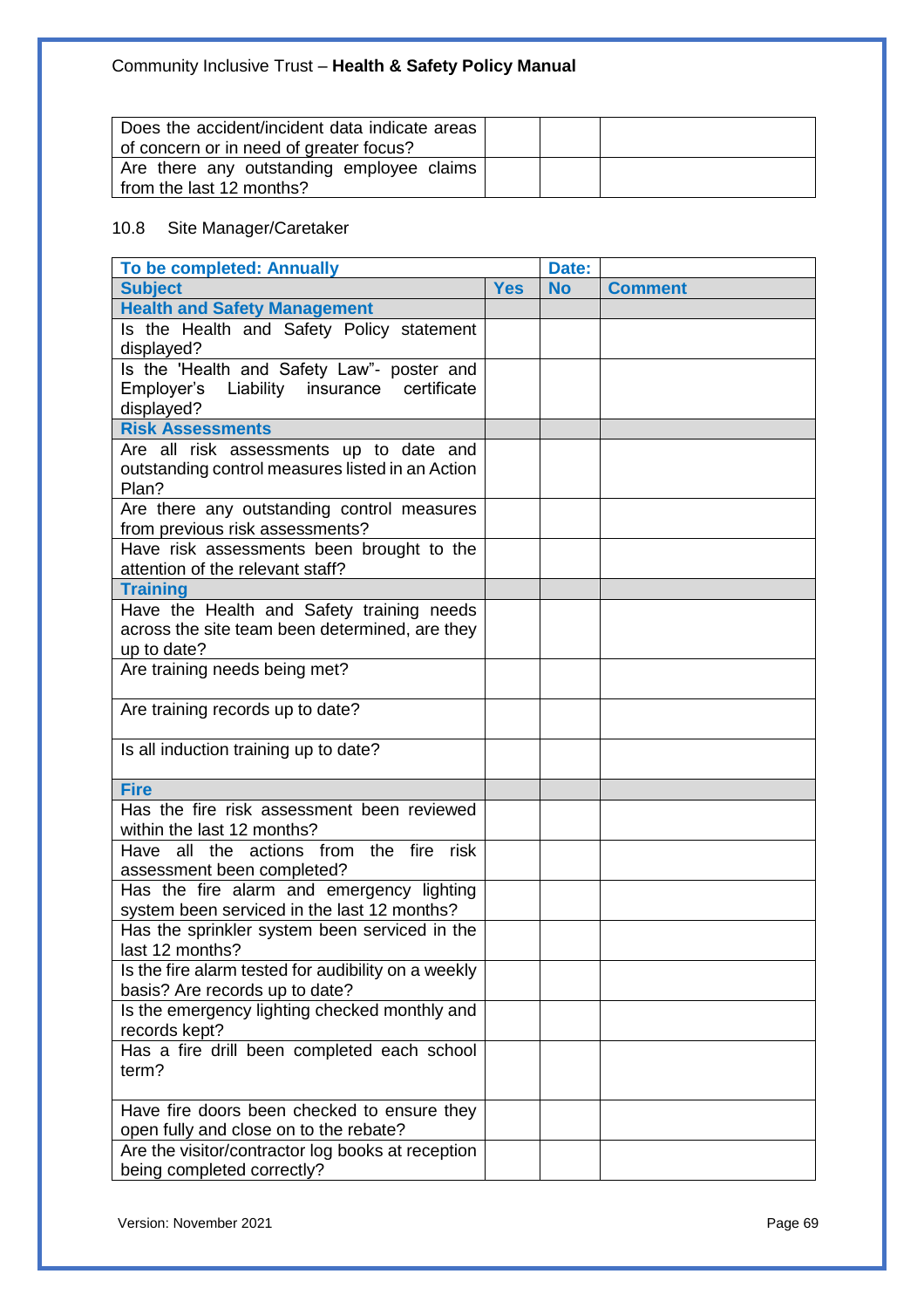| Is the fire logbook up to date?                  |  |  |
|--------------------------------------------------|--|--|
| <b>Accident and First Aid</b>                    |  |  |
| Is there an adequate number of First Aiders are  |  |  |
| notices clearly displayed with their names?      |  |  |
| Are the first aid boxes fully stocked?           |  |  |
|                                                  |  |  |
| Is the Accident Book/Forms available for use     |  |  |
| and are details entered correctly?               |  |  |
| Have all relevant accidents been investigated    |  |  |
| and completed statements filed for safe          |  |  |
| keeping?                                         |  |  |
| <b>Display Screen Equipment (DSE)</b>            |  |  |
| Have workstation<br>assessments<br>been          |  |  |
| completed and recorded for all 'users' of DSE?   |  |  |
| Have all DSE 'users' been advised on the         |  |  |
| availability of eye tests?                       |  |  |
| Are records kept up to date of eye tests taken   |  |  |
| and persons issued with glasses?                 |  |  |
| Has instruction in the use of DSE been given to  |  |  |
| all 'users'?                                     |  |  |
| <b>Hazardous Substances</b>                      |  |  |
| Are risk assessments available on the use of all |  |  |
| hazardous substances?                            |  |  |
| Are hazard data sheets readily available?        |  |  |
| Have staff received COSHH training?              |  |  |
|                                                  |  |  |
| Are hazardous chemicals stored securely?         |  |  |
|                                                  |  |  |
| <b>Lifts/Hoists</b>                              |  |  |
| Are all lift maintenance contracts in place?     |  |  |
|                                                  |  |  |
| Are all lifts examined in line with the legal    |  |  |
| requirement under LOLER?                         |  |  |
| Are all servicing and lift examination reports   |  |  |
| kept readily available for examination?          |  |  |
| <b>Roof Areas</b>                                |  |  |
| Are roof access doors kept locked and keys       |  |  |
| retained under the control of a responsible      |  |  |
| person?                                          |  |  |
| Is lighting adequate including provision of      |  |  |
| emergency lighting where the roof has to be      |  |  |
| accessed in emergencies outside daylight         |  |  |
| hours?                                           |  |  |
| Is roof edge protection adequate to prevent      |  |  |
| falls?                                           |  |  |
|                                                  |  |  |
| Are fragile areas e.g. roof lights, protected?   |  |  |
|                                                  |  |  |
| Are surfaces free from debris, algae and in good |  |  |
| condition?                                       |  |  |
| <b>Plant Rooms</b>                               |  |  |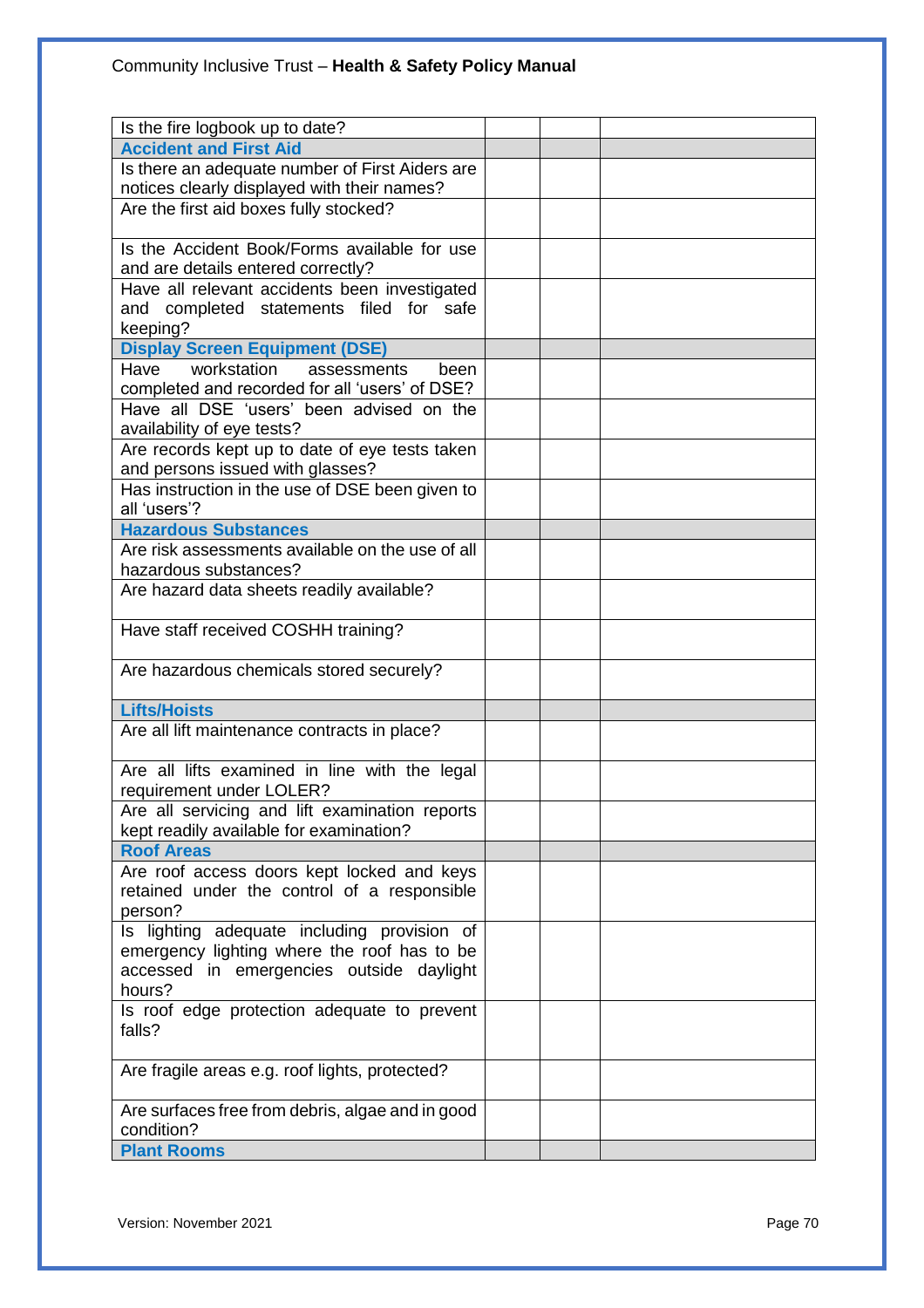# Community Inclusive Trust – **Health & Safety Policy Manual**

| Are plant rooms kept locked and keys retained     |  |  |  |
|---------------------------------------------------|--|--|--|
| under the control of a responsible person?        |  |  |  |
| Is lighting adequate including provision of       |  |  |  |
| emergency lighting where plant room has to be     |  |  |  |
| accessed in emergencies?                          |  |  |  |
| Are plant rooms clean, tidy and not used as       |  |  |  |
| storage areas?                                    |  |  |  |
| Are main isolation switches clearly labelled?     |  |  |  |
|                                                   |  |  |  |
| Are all moving parts of plant and equipment       |  |  |  |
| guarded to prevent any person entering the        |  |  |  |
| plant room from coming into contact with them?    |  |  |  |
| Are protrusions, pipework, ducting, low ceiling   |  |  |  |
| heights, etc that may cause tripping hazards or   |  |  |  |
| head bumps highlighted and padded?                |  |  |  |
| <b>Equipment</b>                                  |  |  |  |
| Are all items of furniture in a safe condition?   |  |  |  |
| Is all the Site Team (Caretakers) equipment       |  |  |  |
| serviced as required? Are service records up to   |  |  |  |
| date?                                             |  |  |  |
| Is all equipment provided maintained in a safe    |  |  |  |
| condition?                                        |  |  |  |
| Are window restrictors fitted above ground level  |  |  |  |
| checked at least termly?                          |  |  |  |
| <b>Noise</b>                                      |  |  |  |
| Are systems in place to prevent staff being       |  |  |  |
| exposed to excessive noise?                       |  |  |  |
| Have staff received training on the control       |  |  |  |
| measures for reducing noise to an acceptable      |  |  |  |
| level?                                            |  |  |  |
| Are noise levels monitored to ensure noise        |  |  |  |
| reduction methods are working?                    |  |  |  |
| Do all personnel wear ear defenders in hearing    |  |  |  |
| protection zones?                                 |  |  |  |
| <b>Work at Height</b>                             |  |  |  |
| Has a specific risk assessment been performed     |  |  |  |
| on all tasks involving work at height?            |  |  |  |
| Following the assessment, are appropriate         |  |  |  |
| control measures being implemented?               |  |  |  |
| Are assessments regularly reviewed?               |  |  |  |
|                                                   |  |  |  |
| assessments<br>reviewed<br>following<br>Are<br>an |  |  |  |
| accident/incident or whenever the nature of the   |  |  |  |
| work changes?                                     |  |  |  |
| Are all persons involved with work at height      |  |  |  |
| suitably trained?                                 |  |  |  |
| Is the work at height supervised?                 |  |  |  |
|                                                   |  |  |  |
| Are all ladders/stepladders suitable?             |  |  |  |
|                                                   |  |  |  |
| Are all ladders/stepladders included on an        |  |  |  |
| inventory and checked periodically?               |  |  |  |
|                                                   |  |  |  |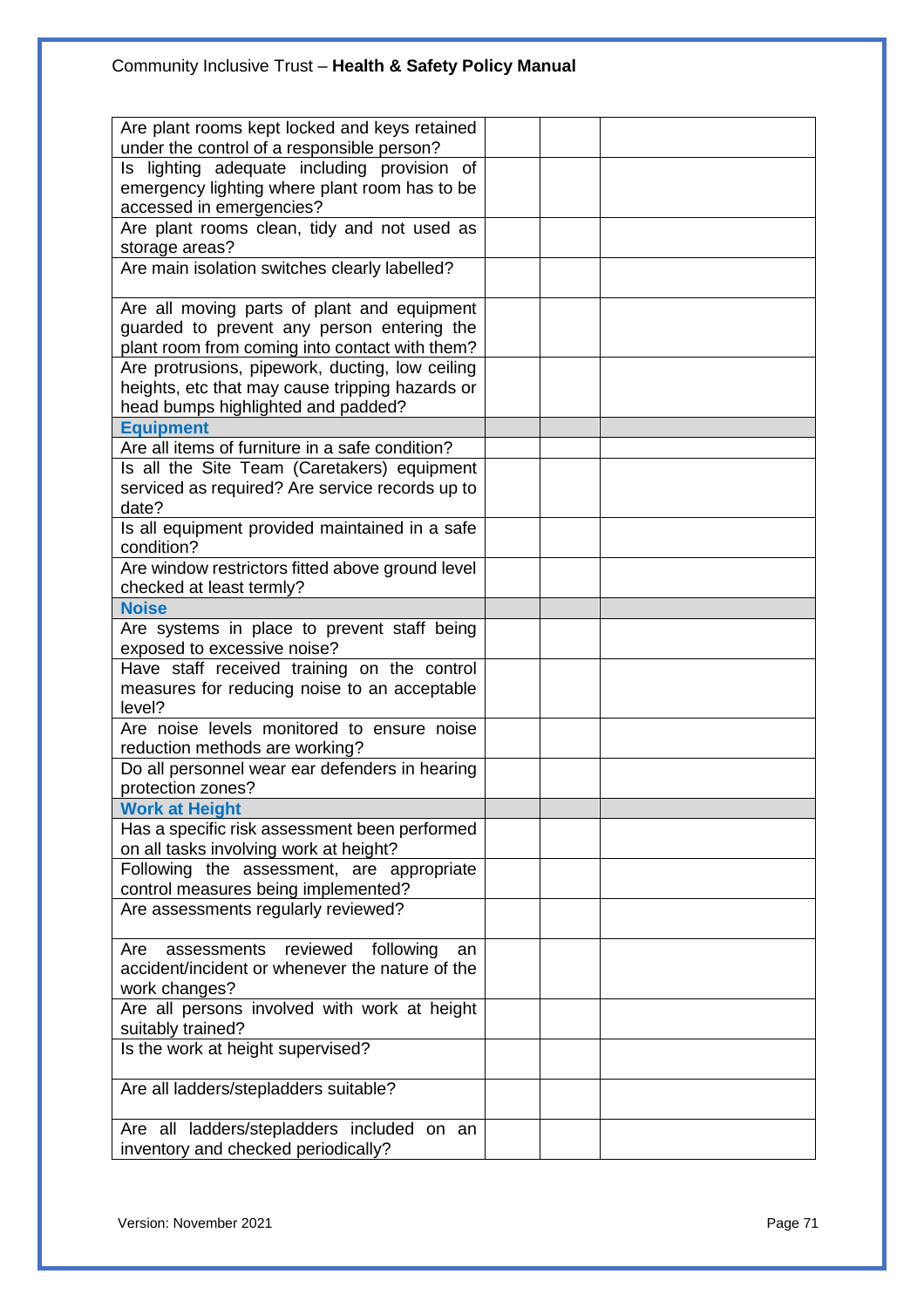| Are ladders/stepladders kept secure to prevent                                    |  |  |
|-----------------------------------------------------------------------------------|--|--|
| unauthorised use?<br><b>Construction Projects</b>                                 |  |  |
|                                                                                   |  |  |
| Is the competence of contractors being checked                                    |  |  |
| prior to commencing work?                                                         |  |  |
| principal<br>contractors<br>and<br>designers<br>Are                               |  |  |
| appointed and provided with pre construction                                      |  |  |
| information?                                                                      |  |  |
| Are welfare<br>arrangements made for<br>all                                       |  |  |
| projects?                                                                         |  |  |
|                                                                                   |  |  |
| Is a copy of the health and safety file retained                                  |  |  |
| for each project?                                                                 |  |  |
| <b>Asbestos</b>                                                                   |  |  |
| Is the asbestos survey up to date?                                                |  |  |
|                                                                                   |  |  |
| Are sites of asbestos regularly checked and                                       |  |  |
| recorded?                                                                         |  |  |
| aware of sites of<br>Are contractors made                                         |  |  |
| asbestos prior to starting work?                                                  |  |  |
| Is all asbestos awareness training up to date?                                    |  |  |
|                                                                                   |  |  |
| Legionella bacteria                                                               |  |  |
| Are water temperatures monitored and records                                      |  |  |
| kept up to date?                                                                  |  |  |
| Are all shower heads descaled termly?                                             |  |  |
|                                                                                   |  |  |
| Are water system flushed through after holiday                                    |  |  |
| periods?                                                                          |  |  |
| Are hot water temperatures controlled? (max 43                                    |  |  |
| degree °C in areas where vulnerable pupils may                                    |  |  |
| come into contact)                                                                |  |  |
| <b>Gas Cylinders</b>                                                              |  |  |
| Are there proper storage areas for flammable                                      |  |  |
| liquids and gases, e.g. liquefied petroleum gas                                   |  |  |
| and acetylene?                                                                    |  |  |
| Are areas where cylinders are used and stored                                     |  |  |
| suitably signed to indicate their presence?                                       |  |  |
| <b>Vehicles including Minibuses</b>                                               |  |  |
| Are all servicing and MOT records up to date?                                     |  |  |
|                                                                                   |  |  |
| Have driver licences been checked within the                                      |  |  |
| last 12 months?                                                                   |  |  |
| Are daily vehicle checks being completed?                                         |  |  |
|                                                                                   |  |  |
| <b>Playground and Gymnasium Equipment</b><br>playground and the gymnasium<br>ls l |  |  |
| the                                                                               |  |  |
| equipment being inspected at least annually by                                    |  |  |
| a competent person and records kept?                                              |  |  |
| Are weekly checks completed of all playground                                     |  |  |
| equipment?                                                                        |  |  |

## 10.9 Teachers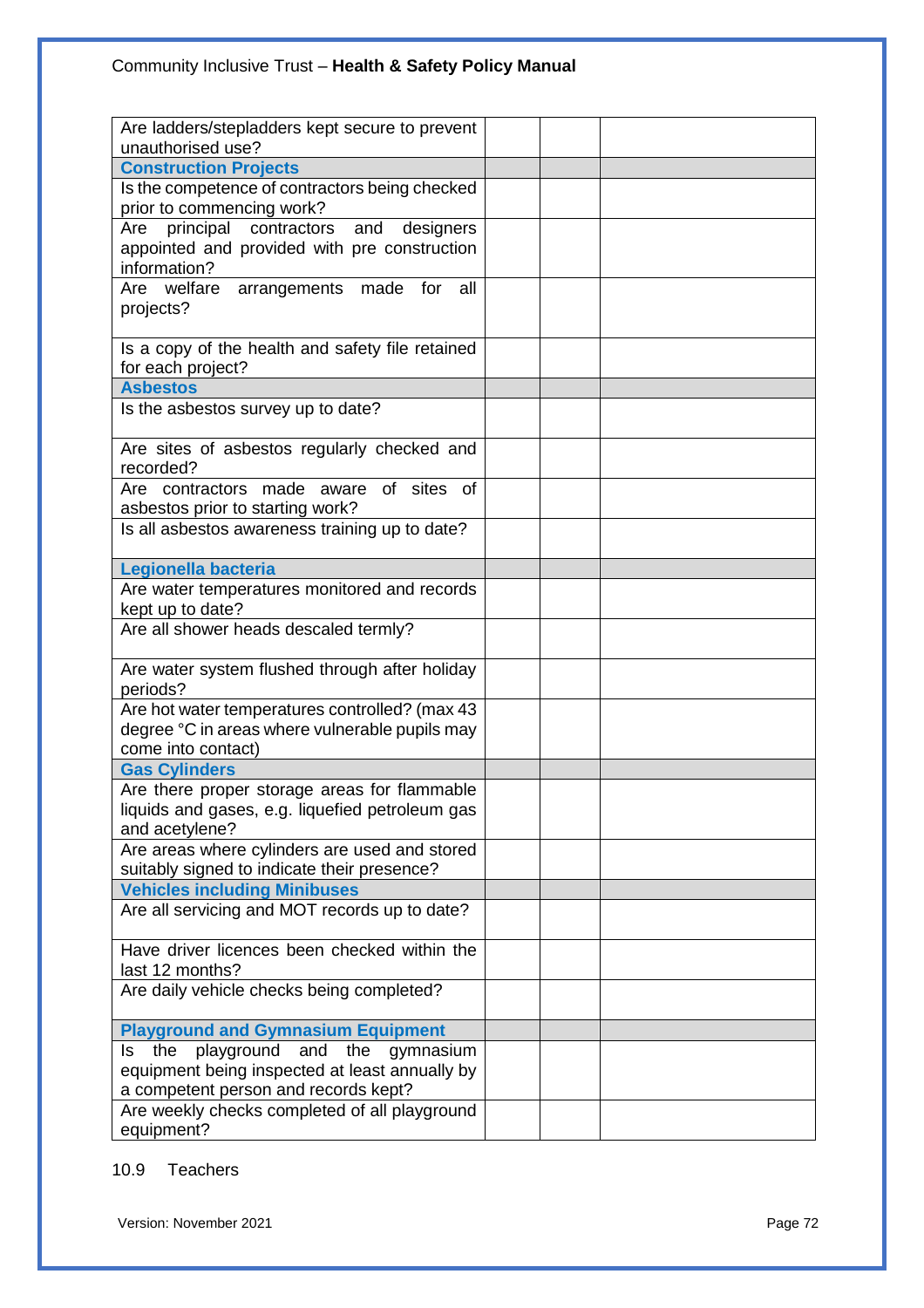| <b>To be completed: Annually</b>                                                           |            | Date:     |                |
|--------------------------------------------------------------------------------------------|------------|-----------|----------------|
| <b>Subject</b>                                                                             | <b>Yes</b> | <b>No</b> | <b>Comment</b> |
| <b>Health and Safety Management</b>                                                        |            |           |                |
| Are all Policies and Procedures being adhered                                              |            |           |                |
| to?                                                                                        |            |           |                |
|                                                                                            |            |           |                |
| <b>Risk Assessments</b>                                                                    |            |           |                |
| Have risk assessments been completed for all                                               |            |           |                |
| equipment and activities likely to result in                                               |            |           |                |
| injury?                                                                                    |            |           |                |
| Are risk assessment actions implemented?                                                   |            |           |                |
| Have all risk assessments been reviewed with                                               |            |           |                |
| the last 12 months?                                                                        |            |           |                |
| Have all staff signed off the risk assessments?                                            |            |           |                |
|                                                                                            |            |           |                |
| <b>Training</b>                                                                            |            |           |                |
| Have all staff received induction training?                                                |            |           |                |
|                                                                                            |            |           |                |
| Have all staff received relevant health and                                                |            |           |                |
| safety training?                                                                           |            |           |                |
| <b>Classroom safety</b>                                                                    |            |           |                |
| Are fixtures and fittings in a good state of                                               |            |           |                |
| repair?                                                                                    |            |           |                |
|                                                                                            |            |           |                |
| Are floors and traffic routes kept free of tripping                                        |            |           |                |
| and slipping hazards?                                                                      |            |           |                |
| Is the flooring in a good condition?                                                       |            |           |                |
|                                                                                            |            |           |                |
| Are there any changes in floor level or type of                                            |            |           |                |
| flooring that need to be highlighted?                                                      |            |           |                |
| Are gangways between desks kept clear? Is<br>there adequate space for pupils and teachers? |            |           |                |
| Are trailing electrical leads/cables prevented                                             |            |           |                |
| wherever possible?                                                                         |            |           |                |
| Is lighting bright enough to allow safe access                                             |            |           |                |
| and exit?                                                                                  |            |           |                |
| Are procedures in place to deal with spillages,                                            |            |           |                |
| e.g. water, chemicals, blood from cuts?                                                    |            |           |                |
| Is there safe means of access to high areas                                                |            |           |                |
| such as an 'elephant-foot', step stool or                                                  |            |           |                |
| stepladder?                                                                                |            |           |                |
| Are permanent fixtures in good condition and                                               |            |           |                |
| securely fastened, e.g. cupboards, display                                                 |            |           |                |
| boards, shelving?                                                                          |            |           |                |
| Is furniture in good repair and suitable for the                                           |            |           |                |
| size of the user, whether adult or child?                                                  |            |           |                |
| Where window restrictors are fitted to upper-                                              |            |           |                |
| floor windows, are they in good working order?                                             |            |           |                |
| <b>Storage Areas</b>                                                                       |            |           |                |
| Are storage areas kept tidy and floors free from                                           |            |           |                |
| obstruction?                                                                               |            |           |                |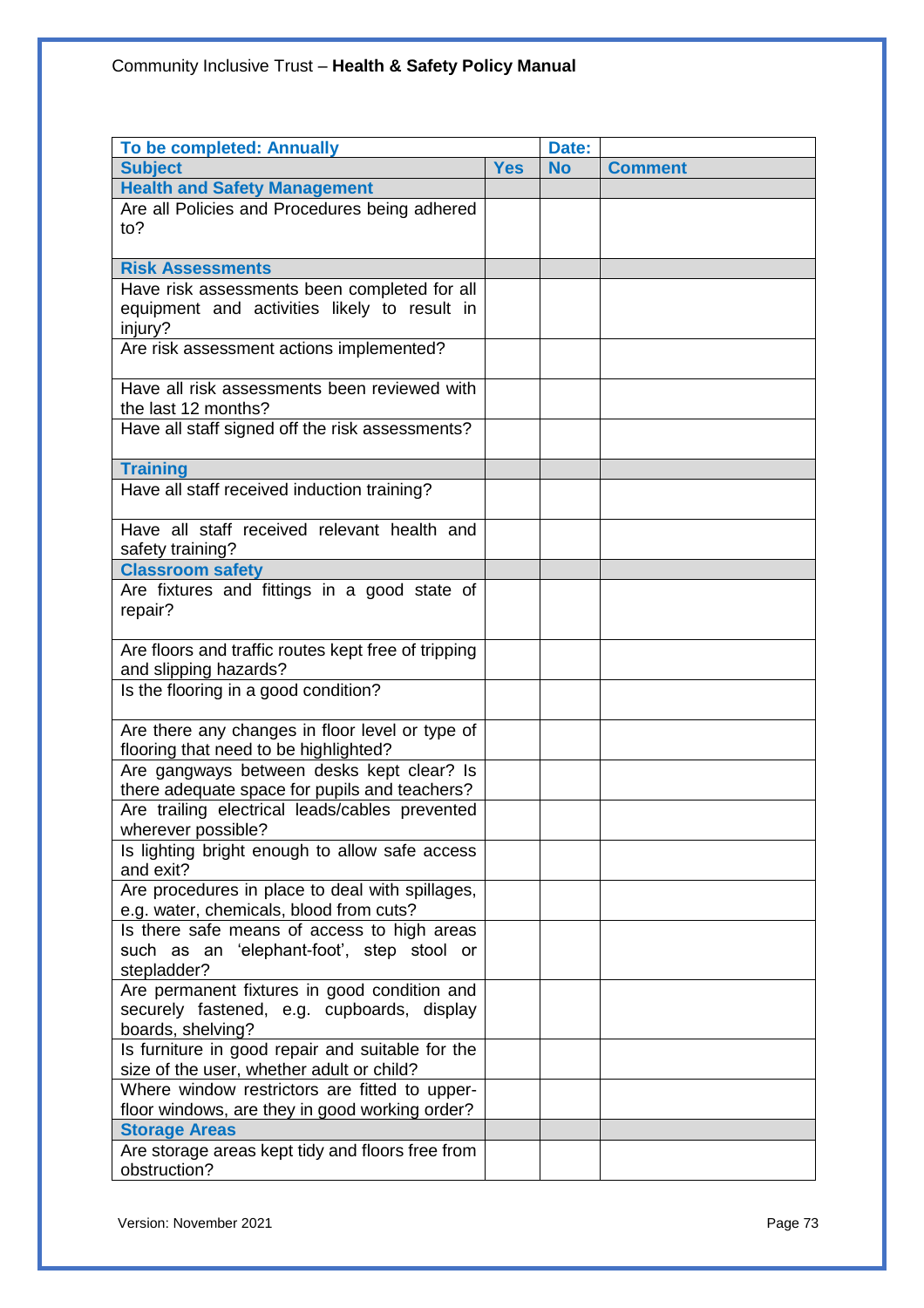# Community Inclusive Trust – **Health & Safety Policy Manual**

| Are all stored items easily retrievable?                             |  |
|----------------------------------------------------------------------|--|
| Is all shelving/racking secured to prevent                           |  |
| toppling?                                                            |  |
|                                                                      |  |
| Is care taken not to overload shelving and                           |  |
| racking?                                                             |  |
|                                                                      |  |
| Is the storage of items on top of cabinets                           |  |
| prohibited?                                                          |  |
|                                                                      |  |
| Are goods and items stacked neatly?                                  |  |
|                                                                      |  |
| Are all stacks kept within a reasonable height to                    |  |
| prevent them from becoming unstable?                                 |  |
| Is there a safe means of access to high areas?                       |  |
|                                                                      |  |
| <b>Gas Safety</b>                                                    |  |
| Are the gas supply isolators readily identifiable<br>and accessible? |  |
| Is a copy of the emergency procedure displayed                       |  |
| at or near the gas meter?                                            |  |
| Are gas appliances inspected and tested at                           |  |
| prescribed intervals?                                                |  |
| <b>Electricity</b>                                                   |  |
| Have all portable electrical appliances been                         |  |
| checked within the last 12 months?                                   |  |
| Are all visible items of the fixed installation e.g.                 |  |
| sockets, switches etc. free from any obvious                         |  |
| signs of damage? Are all visible items of the                        |  |
| fixed installation free from any obvious signs of                    |  |
| tampering?                                                           |  |
| Are all sockets free from any obvious signs of                       |  |
| overloading?                                                         |  |
| Do all portable electrical appliances appear to                      |  |
| be free from any obvious signs of damage?                            |  |
| <b>Manual Handling</b>                                               |  |
| Are steps taken to minimise the risk of injury                       |  |
| from manual handling?                                                |  |
| Are manual handling assessments completed?                           |  |
|                                                                      |  |
| Are manual handling aids/trolleys provided<br>wherever possible?     |  |
| <b>Equipment</b>                                                     |  |
| Is all equipment properly guarded?                                   |  |
|                                                                      |  |
| Are daily pre start safety checks completed and                      |  |
| recorded?                                                            |  |
| Can all items of equipment be isolated to allow                      |  |
| safe maintenance?                                                    |  |
| ls.<br>all<br>subject<br>periodic<br>equipment<br>to                 |  |
| maintenance?                                                         |  |
|                                                                      |  |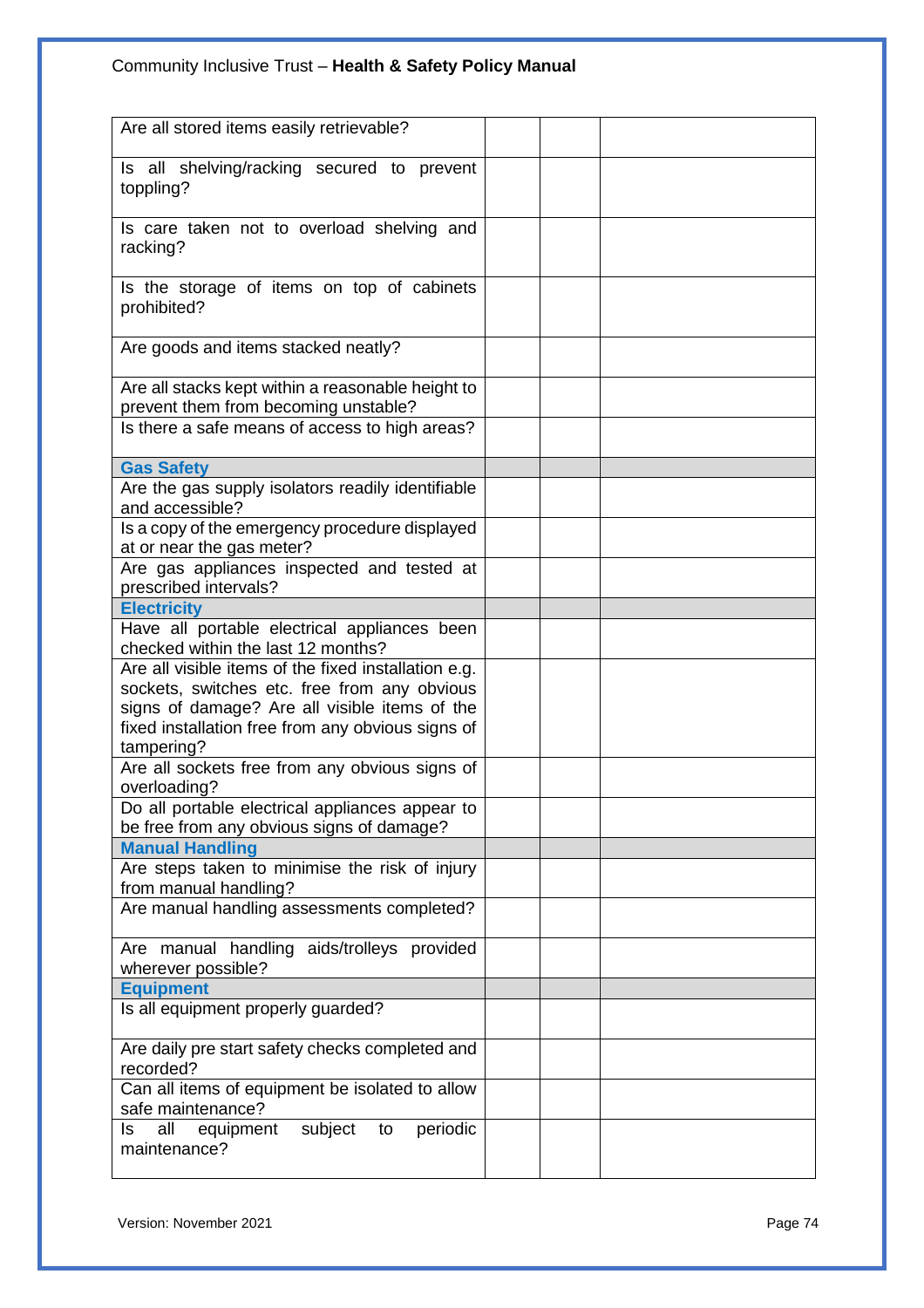| Are maintenance records kept?                    |  |
|--------------------------------------------------|--|
| <b>Hazardous Substances</b>                      |  |
| Are risk assessments available on the use of all |  |
| hazardous substances?                            |  |
| Do staff who use hazardous substances know       |  |
| where to find information on them?               |  |
| Are all substances properly and securely         |  |
| stored?                                          |  |
|                                                  |  |
| Are all substances in their original, properly   |  |
| labelled containers?                             |  |
| Are all items of personal protective equipment   |  |
| required available and used?                     |  |
| <b>Personal Protective Equipment</b><br>and      |  |
| <b>Clothing</b>                                  |  |
| Are adequate numbers of goggles/safety           |  |
| glasses provided?                                |  |
| Are the goggles/safety glasses checked termly?   |  |
|                                                  |  |
| Are suitable aprons provided?                    |  |
|                                                  |  |
| Are aprons regularly laundered?                  |  |
|                                                  |  |

#### **11. References**

- 11.1 CIT Education Visits Policy<br>11.2 CIT Health & Safety Handb
- CIT Health & Safety Handbook
- 11.3 CIT Safeguarding Policy
- 11.4 CIT Safer Recruiting Policy
- 11.5 CIT Smoking Policy
- 11.6 CIT Vehicle Policy

### **12. Acronyms**

- 12.1 ACMs Asbestos Containing Materials.
- 12.2 CCDC Consultant in Local Disease Control.
- 12.3 CEO Chief Executive Officer.
- 12.4 CIT Community Inclusive Trust.
- 12.5 CLEAPSE Consortium of Local Education Authorities for the Provision of Science Equipment.
- 12.6 COSHH Control of Substances Hazardous to Health.
- 12.7 DATA Design & Technology Association.
- 12.8 DfES Department for Education and Skills
- 12.9 DSE Display Screen Equipment.
- 12.10 EFAW Emergency First Aid at work.
- 12.11 GP General Practitioner.
- 12.12 H&S Health and Safety.
- 12.13 HPA Health Protection Agency.
- 12.14 HSE Health and Safety Executive.
- 12.15 IET Institution of Engineering and Technology.
- 12.16 MIDAS Minibus Driver Assessments and training.